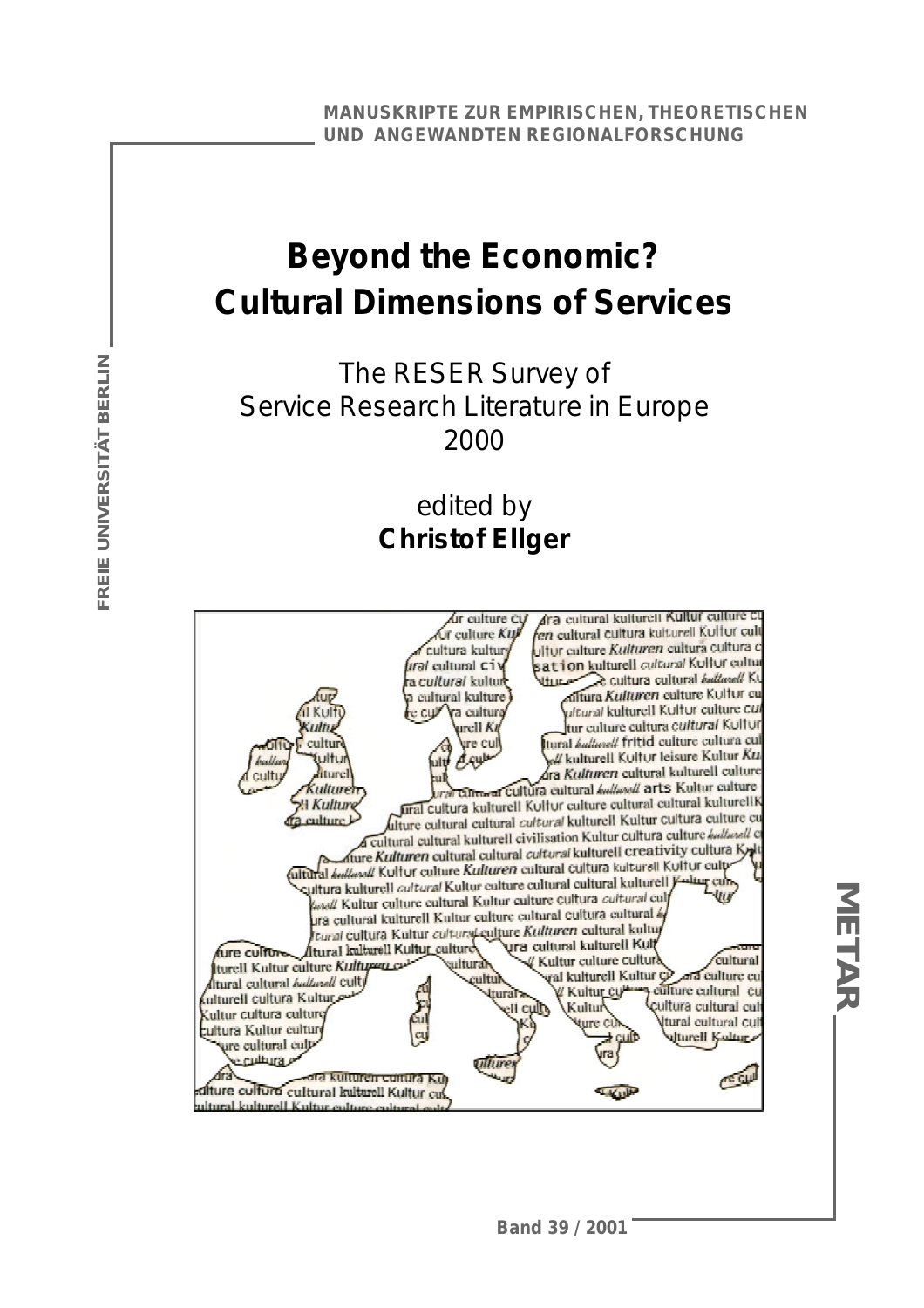**Christof Ellger (ed.): Beyond the Economic? Band 39, 2001 The RESER Survey of Service Research Literature in Europe 2000** 



**www.reser.net**

#### **METAR – MANUSKRIPTE ZUR EMPIRISCHEN, THEORETISCHEN UND ANGEWANDTEN REGIONALFORSCHUNG**

ISSN: 0170-6268

HERAUSGEBER:

| Prof. Dr. Gerhard Braun | Arbeitsbereich TEAS –                             |
|-------------------------|---------------------------------------------------|
|                         | Theoretische Empirische Angewandte Stadtforschung |
| Prof. Dr. Georg Kluczka | Arbeitsbereich Angewandte Geographie              |

SCHRIFTLEITUNG:

Dipl.-Geogr. Stephan Birk

Freie Universität Berlin, Institut für Geographische Wissenschaften Malteserstr. 74-100 D-12249 Berlin

Tel: 030 838 70 201 Fax: 030 767 06 435

Copyright:

Die Manuskriptenreihe sowie alle in ihr enthaltenen einzelnen Beiträge und Abbildungen sind urheberrechtlich geschützt. Jede Verwertung bedarf der vorherigen Zustimmung der Herausgeber. Das gilt insbesondere für Vervielfältigungen, Bearbeitungen, Übersersetzungen und die Einspeicherung und Verarbeitung in elektronischen Systemen.

Titelbild: Christof Ellger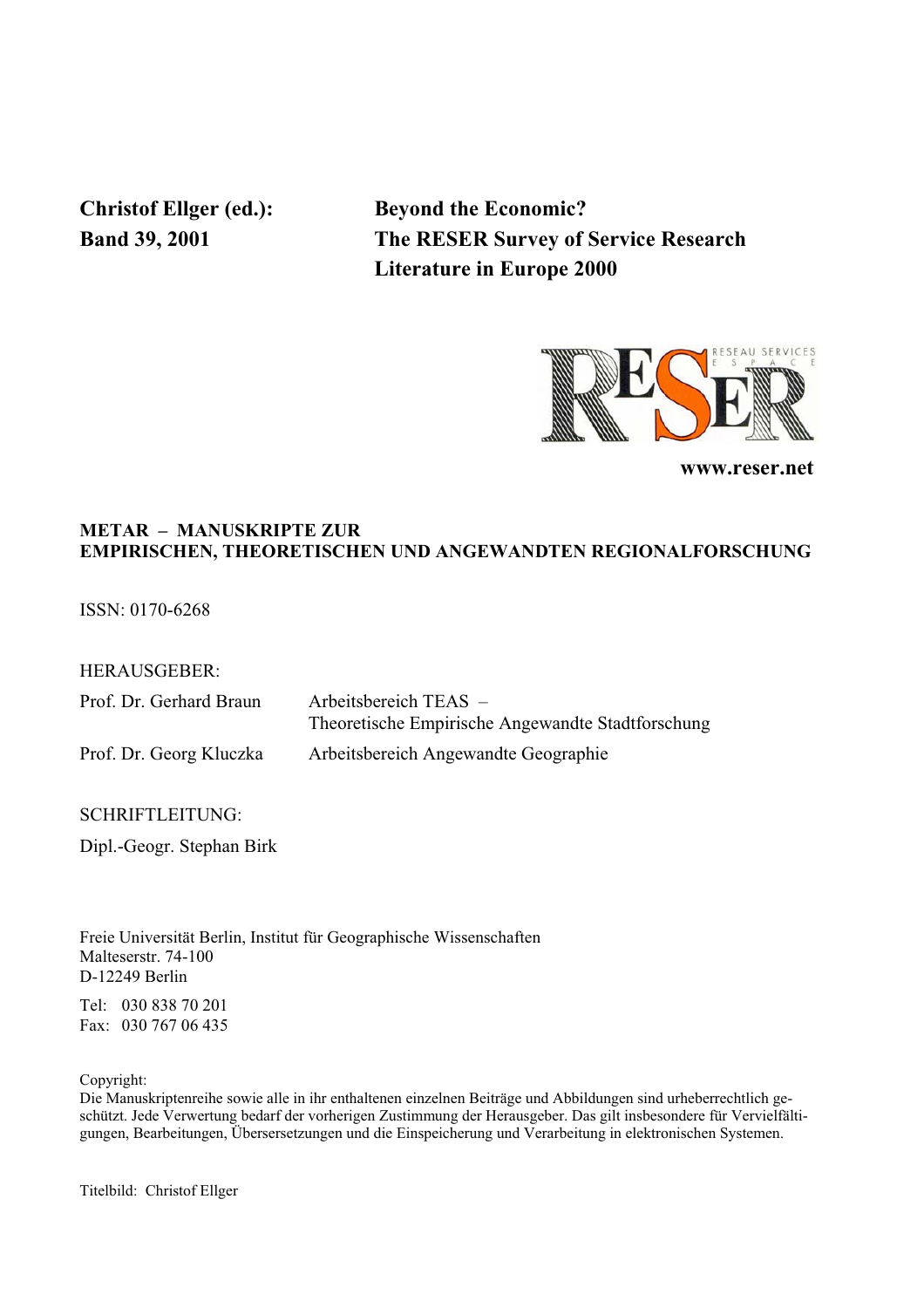## **Contents**

| 1. Introduction                                | <b>Christof Ellger</b>            | $\overline{4}$ |
|------------------------------------------------|-----------------------------------|----------------|
| 2. Synthesis of the<br><b>National Reports</b> | <b>Christof Ellger</b>            | 6              |
| 3. Country Reports                             |                                   | 17             |
| 3.1. Denmark                                   | <b>Trine Bille</b>                | 17             |
| 3.2. Germany                                   | <b>Christof Ellger</b>            | 18             |
| 3.3. Italy                                     | Andrea Bergami and Lanfranco Senn | 27             |
| 3.4. Norway                                    | Peter Sjøholt                     | 32             |
| 3.5. Slovenia                                  | Metka Stare                       | 35             |
| 3.6. Spain                                     | Luis César Herrero Prieto         | 36             |
| 3.7. United Kingdom                            | John Bryson                       | 49             |

## **4. Bibliography** 58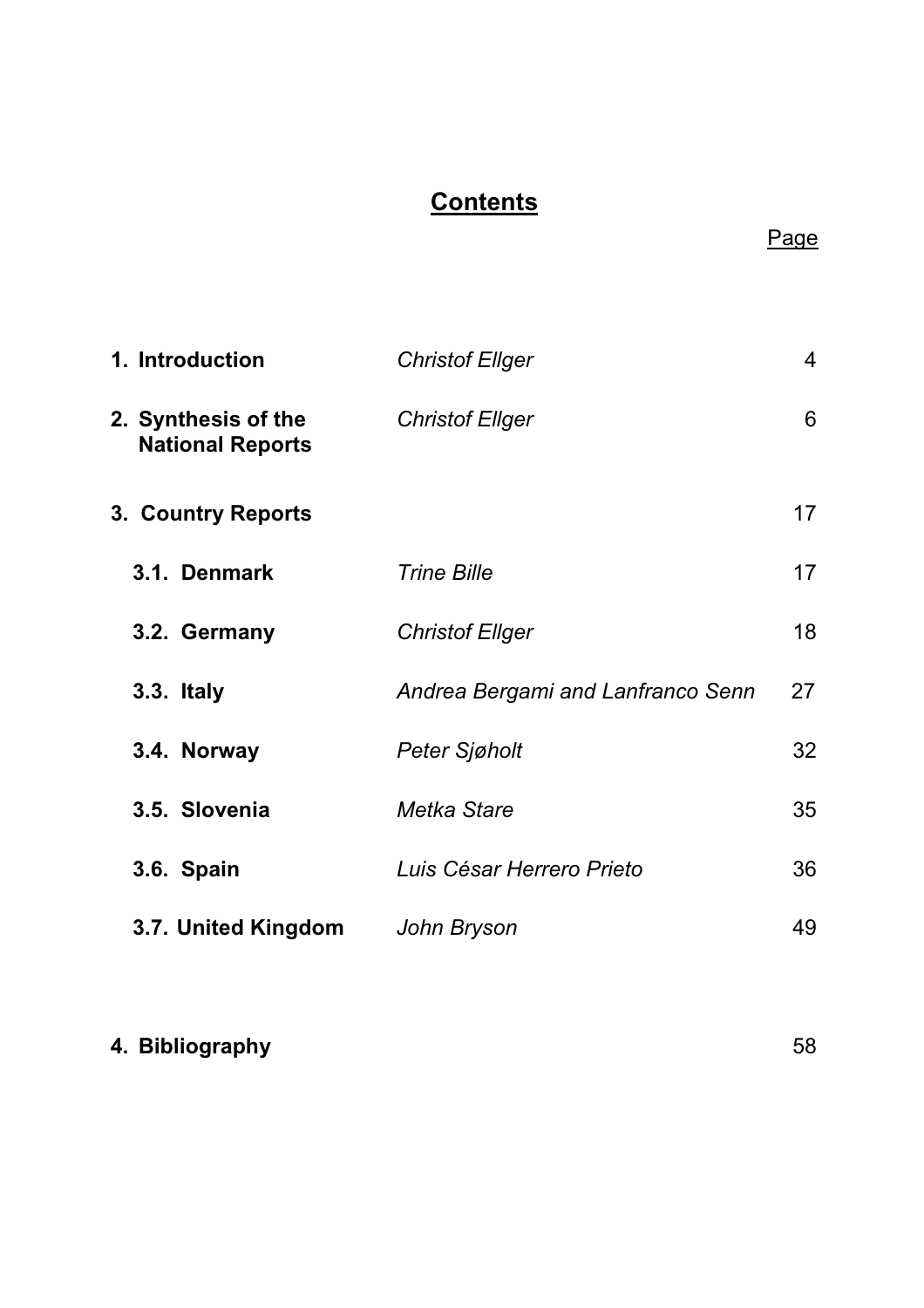## **1. Introduction**

*by Christof Ellger* 

*The relationship between culture, economy and institutions is at the core of the interest of today's economic research.*

Andrea Bergami and Lanfranco Senn in the Italian country report

On the occasion of its X Annual Conference held in Bergen, Norway in October 2000, RE-SER, The European Network for Research on Services and Space, presented for the fourth time a survey on trends in services research in a number of European countries where the network is established. The idea for this survey was born in 1996 and owes its origin essentially to Peter Daniels, at that time president of RESER. He conceived this transnational survey of the literature as an instrument to find out about dominating themes, but also about new themes in services research – themes which are common to several or all of the countries covered, or themes which are specific for one country but can potentially be of interest for other countries and for the work of the network and the service research community as a whole. Taking this idea somewhat further, the report may also be a source from where deficits and wants in service research can be gathered, again both on the level of individual countries as well as on the network and European level. In sum, the survey's purpose is also to stimulate discussion about forthcoming services research, by individual or several RESER teams and by the network altogether.

For the first two years of its existence, the authors of the progress reports ploughed through the recent publications and research reports on services studies in their countries (and languages) and reported on these, considering all kinds of thematic orientation, perhaps only accentuating personal and/or national preoccupations within the field. In 1998 it was decided that the annual survey should cover one specific subject rather than services research in general, as the total field seemed too wide to be covered in such an undertaking.

With this decision, the annual survey theme was linked to the motto of the RESER conference held in the year of the presentation of the report. In 1999, the conference, was held in Alcalà, Spain, and the motto was "services and internationalisation"1 . The synthesis of the respective literature report is published as Bryson 2000 and Bryson 2001.

In 2000, the task of preparing the survey has been an especially difficult one, as the theme of conference and report was "Beyond the Economic? Institutional and cultural dimensions of services". The motto was chosen by the organizer of the X RESER conference in Bergen, Peter Sjøholt, together with RESER's Council. The reason why contributors were complaining about the motto lies essentially in the fact that the word in focus – 'culture' – is such a vague, complex and multi-dimensional concept. But in working on the country reports and even more on the synthesis of all contributions, the authors came to find out that the theme is extremely interesting and very dynamic – at the time of the compilation of the report. Cultural institutions are increasingly becoming a subject of research by economists, social scientists, administration experts, urbanists, regional scientists and others. These aspects constitute the more empirical side of the research field under scrutiny here. On the other end, there is the theoretical shift in social science in general, towards more cultural explanations and interpretations of socioeconomic phenomena and observations. This is also highlighted in the surveys. No doubt, the field designated by "culture" is almost end-

<sup>&</sup>lt;sup>1</sup> The synthesis of the respective literature report is published in French as Bryson 2000 and in English as Bryson 2001.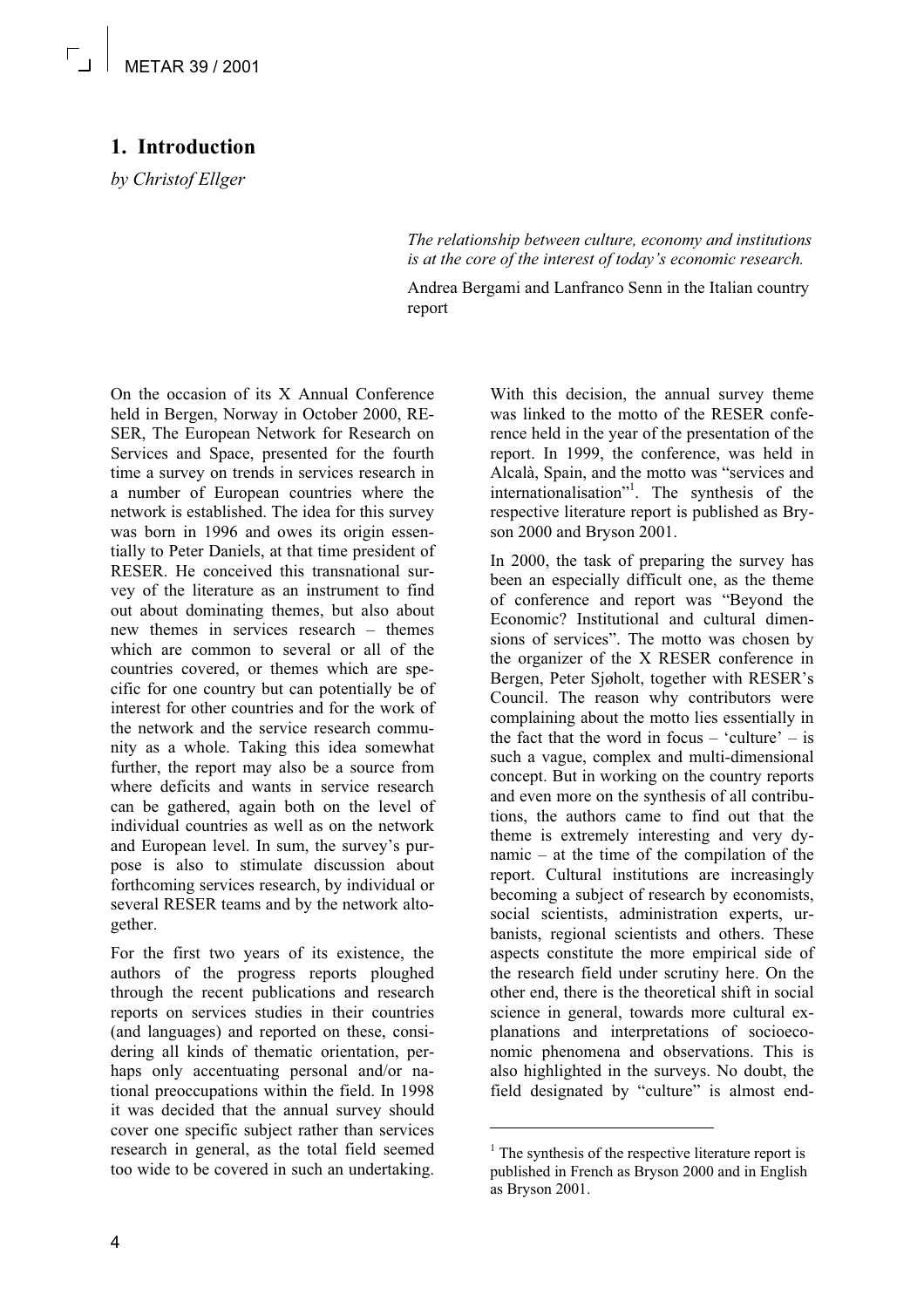The authors of the individual country contributions to the report are: Andrea Bergami and Lanfranco Senn (Milano) for Italy, Trine Bille (Kopenhagen) for Denmark, Metka Stare (Ljubljana) for Slovenia, John Bryson (Birmingham) for the United Kingdom, Luis César Herrero Prieto (Valladolid) for Spain, Peter Sjøholt (Bergen) for Norway and Christof Ellger (Berlin) for Germany. The last-mentioned is also in charge of the synthesizing summary which follows this introduction. Unfortunately, promised articles on France and Portugal did not arrive, which, certainly in the case of France, excludes from this report some of the most original research in recent services studies.

This synthesis of the comparative review is being made available to the scientific audience in Europe in several ways: As its predecessor the year before, it will be published in English in *The Service Industries Journal* as well as in French in *Économie et Gestion des Services*.

In addition, it has been the intention of RESER and its Council to make the individual country reports accessible too, although the contributions vary considerably in scope, approach, depth, structure and quality. They obviously suffer in parts from time constraints, they were written hastily, in between other tasks, unpaid and voluntarily. But all the reports – and the whole bunch of papers taken together – contain valuable ideas, ideas others can profit from, in a very dynamic and important field of research: culture, services and space. That is why we have decided to make the texts available on the one hand via the internet, on RESER's homepage: www.reser.net, and on the other hand through this publication at the Department for Geographical Sciences of the Free University of Berlin. Thanks go to Georg Kluczka and Gerhard Braun who have kindly

agreed to publish the survey collection in the FU Berlin METAR series.

The product assembled here is a messenger: a messenger between European countries and their academic communities as well as between various disciplines associated with RESER or engaged in the survey theme. Despite the overall tendencies for increasing European and global interaction, including scientific communication and exchange of ideas, knowledge work is still pursued, to a large extent, in national academic communities or in language communities. Everybody quotes the American or British literature in English, whereas references to publications in other European languages are rare. There is, even today, a great need for closer integration in European science. RESER as a network is one instrument on this path, and this survey of European research literature is another – small – one. Its aim is to improve communication between researchers as well as users and beneficiaries of applied research on the subject in the countries and disciplines taking part in this review (and beyond). Judging from what the compiler and author of the synthesis of the reviews was able to learn in the process, this purpose may well be achieved by this publication.

As a pan-European scientific messenger the volume depends on the common language of its users, in this case English. Special thanks go therefore to Anne Beck, translation expert at FU Geography for her careful rereading of (some of) the texts. The remaining faults are the authors' – and the editor's.

*Dr. Christof Ellger Institut für Geographische Wissenschaften der FU Berlin Malteserstr. 74-100 12249 Berlin cellger@geog.fu-berlin.de*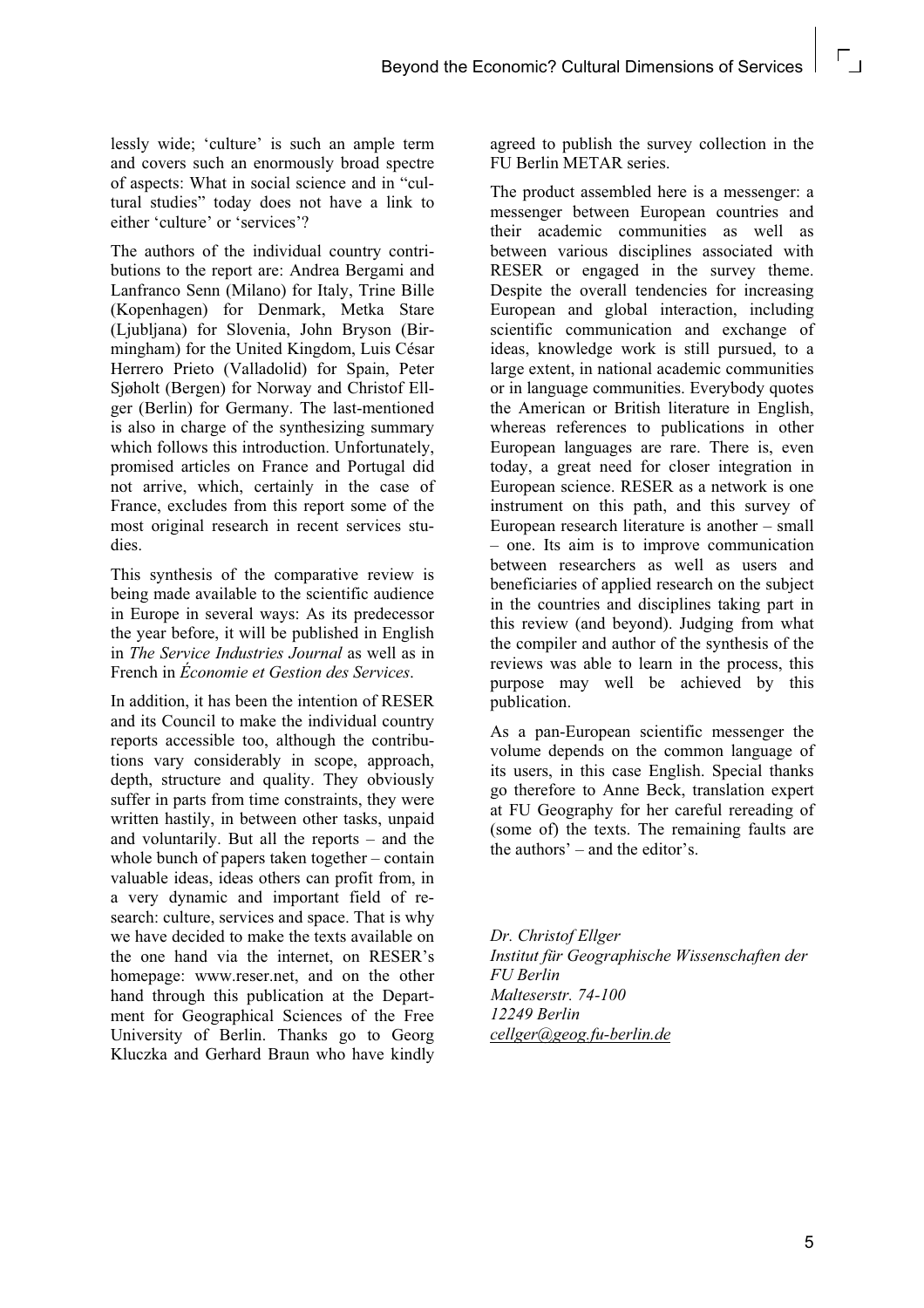## **2. Synthesis of the National Reports**

*by Christof Ellger* 

#### **2.1. The Task for the Contributors**

It was the announcement and the call for papers for the X Annual RESER conference in Bergen which served as a basic guideline for composing the survey. It included a rather detailed description of the topic along with an extended list of sub-topics. Given the scope of the field and its reflection in the various disciplines and countries represented in RESER, individual approaches to the subject are necessarily strongly selective and highly idiosyncratic; the contributing colleagues or teams follow very different approaches. These are, however, much less influenced by country trends and national specificities but rather by the concepts and perspectives of the discipline in which the individual author/s is/are based. There is essentially a distinction between the economists' reports from Denmark, Spain, Italy and Slovenia and the geographers' reports from Norway, the United Kingdom and Germany. Most of the contributors leave out the 'institutional' aspect altogether, with the exception of Norway and Italy (discussing the privatisation debate in traditionally public services as an institutional question). For the majority of the authors the field of the cultural aspects seemed already wide enough indeed to be worked through in their surveys, and they refrained from combing yet another area of similarly wide scope.

To characterise the country reports somewhat more exactly, a brief typology of the contributions may be added here. The Danish and the Spanish reports were both commissioned from scholars from outside RESER concentrating on the more narrowly defined field of Cultural Economics, which can basically be regarded as "Economics of the Arts". Both reports are surveys on this particular field; they present basic concepts as well as present-day applications in this subdiscipline in the two countries (and in the international discussion). They miss perhaps the inter- and transdisciplinary breath of RESER work that is documented in some of the other contributions, which, in turn, however, are somewhat more superficial regarding special subfields of the given subject matter.

The Italian contribution also focuses strongly on culture as a service, but, in addition, includes a chapter on (cultural) changes in financial services. The Norwegian report, too, looks essentially at culture as the arts and its importance for metropolitan areas and for tourism, but also highlights research about institutional aspects of services. The tourism aspect of cultural monuments and institutions also comes up in the Slovenian contribution along with a discussion on service culture, two service aspects which seem quite topical for the discussion in a country which finds itself in the transformation situation after the "system change" from state socialism to capitalism and relies on tourism as one major development strategy. (There is no other 'transformation' country covered in the survey, but literature on Eastern Germany is included in the German survey). The British contribution is altogether different from these reports in that it concentrates on the "cultural turn" in economic geography, which, as a rather "strong" subject in the United Kingdom, represents here social science in general. In doing this, the British report uses a different concept of "culture", namely the "non-economic" or "non-socio-economic", which can be regarded as a new (or rediscovered) source of topicality and explanation in social science. The German report lies somewhat between these approaches: In German social science the "cultural turn" has also been recognised and explicitly discussed since the end of the 1990s. This discussion is presented in the report. In addition, however, studies on culture as the arts (and therefore a specific conglomerate of services) are covered as well.

Preparing this "survey of surveys" the reporter responsible for this synthesis has relied very much on his own contribution on the German literature on "culture and services", as it seems to provide a suitable frame for the topics treated in all reports. I hope that the contributing colleagues will understand. In the presentation here, therefore, the other country reports shall be treated as products in their own right and quoted as free-standing papers with the authors' names and the country code. In addi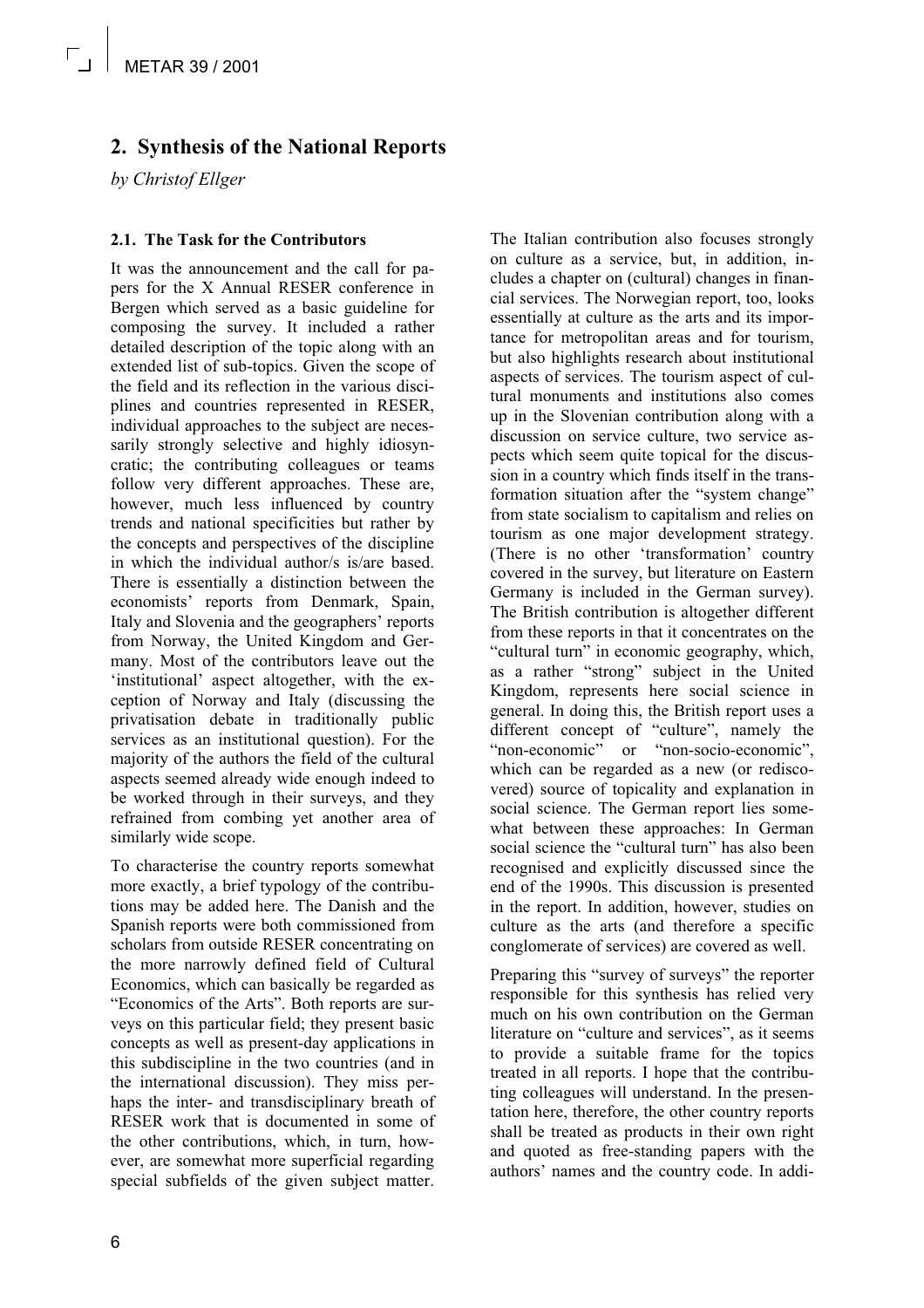tion, the duplication of essential parts in the synthesis and in the country report on Germany, or the UK, for that matter, is unavoidable.

#### **2.2. But what, then, is 'culture'?**

We are dealing here with a difficult term, even more so as the word "culture" probably has varying connotations in our RESER languages (which, seen in a global perspective, are still rather close together, after all). For instance, one aspect of "Kultur" in German is perhaps better expressed in French or English by "civilisation". (Thus, Huntington's title "Clash of Civilisations" has been translated as "Krieg der Kulturen" [literally "war of cultures"] in German).

There are at least four dimensions of the word "culture" which should be mentioned (see also Rassem 1995, pp. 746ff.):

- 1) = the opposite of nature: man's realm through cultivating the earth; beginning with "agri-culture" (and bu-colos = shepherd) and continuing with all forms of division of labour in society; this concept of culture is similarly implied in the word "socio-cultural"; it expresses the unity notion of *one* human culture: humanity as culture;
- $2) = a$  (sometimes larger) subgroup of mankind with commonly held concepts, visions, ideas, values, traditions, activity patterns, beliefs, norms, habits, attitudes etc. etc. (perhaps more usually termed civilisation in English and French, see above); this leads to an understanding of culture on earth as not unified but varied instead (and in the plural): the variety of cultures/civilisations studied above all by ethnology and anthropology, more precisely "cultural (!) anthropology";
- $3$ ) = the arts (or even "fine arts") and their institutions: the ensemble of functions and institutions which are not directly useful ("l'art pour l'art"), transcending the material necessities of life; in this sense also understood as: achievements, treasures – a specific realm of society, often understood in an elitist sense, dis-

tinguishing the "cultural" from the "uncultural", barbaric, "low".

4) = an opposite to 'the economic' in society, i.e. the non-economic dimensions of human societies (but sometimes also understood as the all-encompassing concept which would include the economic), i.e. like in 3) the concepts, traditions, activity patterns, beliefs that underlie the functioning of a given culturecivilisation. It comprises all that which an individual acquires in the process of "Enkulturation" (socialisation, "inculturation") into his/her society, this acquisition/learning process being always incomplete; here, 'culture' is an unfinished, open process of societal communicative interaction in which an individual is always only partially involved, but as an active agent – thus, a concept which is very much founded on social interaction, agency, communicative interaction and common interpretation (see also Lackner/Werner 1999, p. 46).

It is especially this last meaning of 'culture' which is relevant for our purposes here. It is, however, of course related to the other meanings. For instance, as 'culture' requires a certain degree of organisation, cultural institutions in the sense of "the arts" (3) emerge from the cultural process (4) in the culture communication community (2).

#### **2.3. 'Culture' in the humanities / social sciences: the** "**cultural turn"**

There is widespread recognition that a change of orientation and methodology has swept through the social sciences and humanities during the last three decades of the 20th century. This can be called the "cultural turn". It is the realisation that explanation in terms of causal or systemic relationships in the disciplines concerned is constructed less on the basis of socioeconomic factors, 'functional' or – in an economic sense – 'rational' (Lackner/Werner 1999, p. 34) dimensions of phenomena and processes, but rather around "cultural" aspects or factors (i.e. understood in the sense of definition 4, above). Such an approach discusses for instance the attitude to work and competition, the importance of the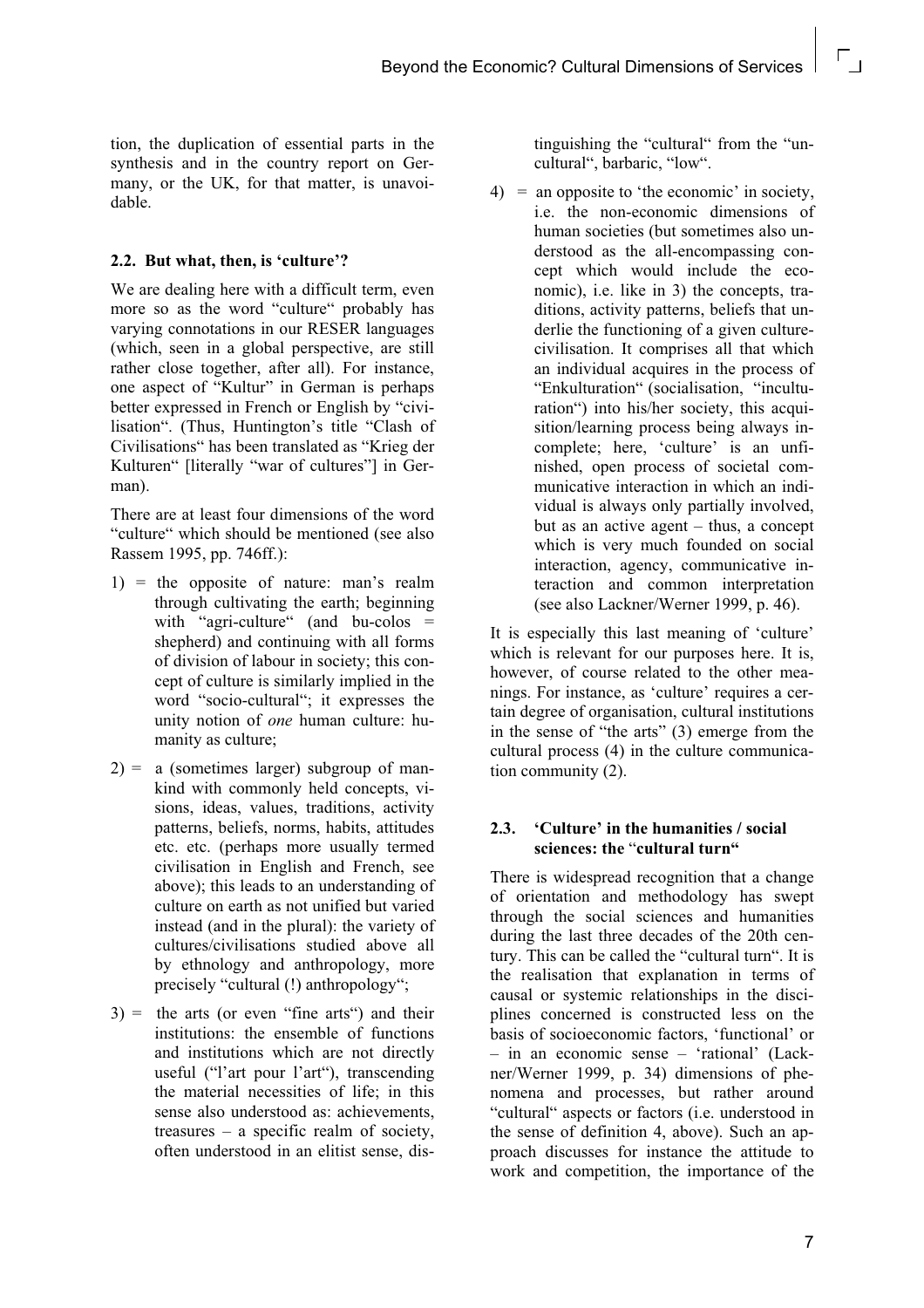individual versus the collective in society or the conception of nature and of technology and traces them back, sometimes, to roots in religion, tradition and the history of ideas. This means in scientific practice that theoretical cornerstones from ethnology and ("cultural") anthropology are transferred into other disciplines, in the first place history, then sociology, economics and political science as well as geography. John Bryson reports in quite a similar way on the recent evolution of economic geography in the UK and in the English-speaking world, where "culture" has acquired a "central role in the current reconfiguration" (Bryson, UK) of the discipline.

The theoretical basis goes back to a number of scholars. The German discussion mentions especially Clifford Geertz for the early evolution in the 1970s and Pierre Bourdieu and Anthony Giddens for the time since the late 1970s. Further back, Max Weber and Margaret Mead, or Thorstein Veblen in economic sociology (Herrmann-Pillath 1999), are also important pioneers and protagonists of the approach.

In a concise article on the cognitive cultural anthropologist approach in cultural economics, Stephan Panther (2000) revisits Max Weber's famous "protestantism thesis" – doubtlessly a cornerstone of both economic sociology and cultural economics – in the light of the achievements of cognitive cultural anthropology in the 1990s: Between the positions of both economic and cultural determinism, he opts for a mediating approach of reciprocity and coevolution between both realms: Ideas are born and nurtured in the cultural sphere; whether they are adopted and operationalized in everyday economic action, is a question of how well they can be matched with prevailing (institutional) interests.

What has been termed the "cultural turn" can be regarded as a swing back from "modern" economic, socio-economic, rational explanation to "pre-modern" cultural explanation which traditionally has been associated with concepts like "mentality" or even Hegel's "Geist". There is certainly a strong neo-idealist branch in the "culturalist" tree. No doubt, the cultural turn has produced and is producing achievements as well as pitfalls. The "relapse"

into cultural modes of explanation leads to a certain unquestionability of statements about culture – very much in the sense of a "black" box" – and to an exaggeration of factors which cannot be scrutinised further by critical analysis. John Bryson, therefore, adds in his report on the cultural turn in economic geography that neither the economic nor the cultural should "be conceptualised as distinct from the other" and that, as a matter of fact, "the four spheres of activity – the economic, the social, the political and the cultural – are part of a single system". And: "It is important that the cultural does not become an explanation of last resort." It should rather be argued, with Lash and Urry (1994), and similarly to Panther, "that economic and symbolic [standing for: cultural] processes are interrelated or to use their language 'interlaced'" (Bryson, UK).

In addition, and perhaps most interestingly, there is the "cultural turn" in economics , i.e. the observation that "cultural" factors – in the sense of "non-economic", "non-rational" – have been gaining an increasingly strong position in explaining, for example, paths and conditions for economic growth and success. Among other study areas, cultural factors of this kind play an important role in investigations on the transformation process of the former socialist states (Herrmann-Pillath 1999), based on the realisation that there are influences on this process beyond economic rationality (or power, for that matter, which would lead to a political economic approach).

"Culture" understood in that direction encompasses "informal institutions", "mental" models (Herrmann-Pillath 1999), attitudes of economic agents (be they consumers, entrepreneurs, inhibited entrepreneurs, managers, workers etc.) as well as modes of interaction (especially communication). Insights about the theory and methodology of such economiccultural approaches are provided by Herrmann-Pillath 1999. As culture is very much comprehending the symbolic, cognitive, mental, even if in some form of materialisation, it moves essentially around the production (and reproduction) of social, collectively held, "meaning" (Bryson, UK). Extreme forms of collectively held meanings, which have developed into stereotypes – for places, cities, landscapes or countries –, are to be found in the concept of "the tourist gaze" which sees locations through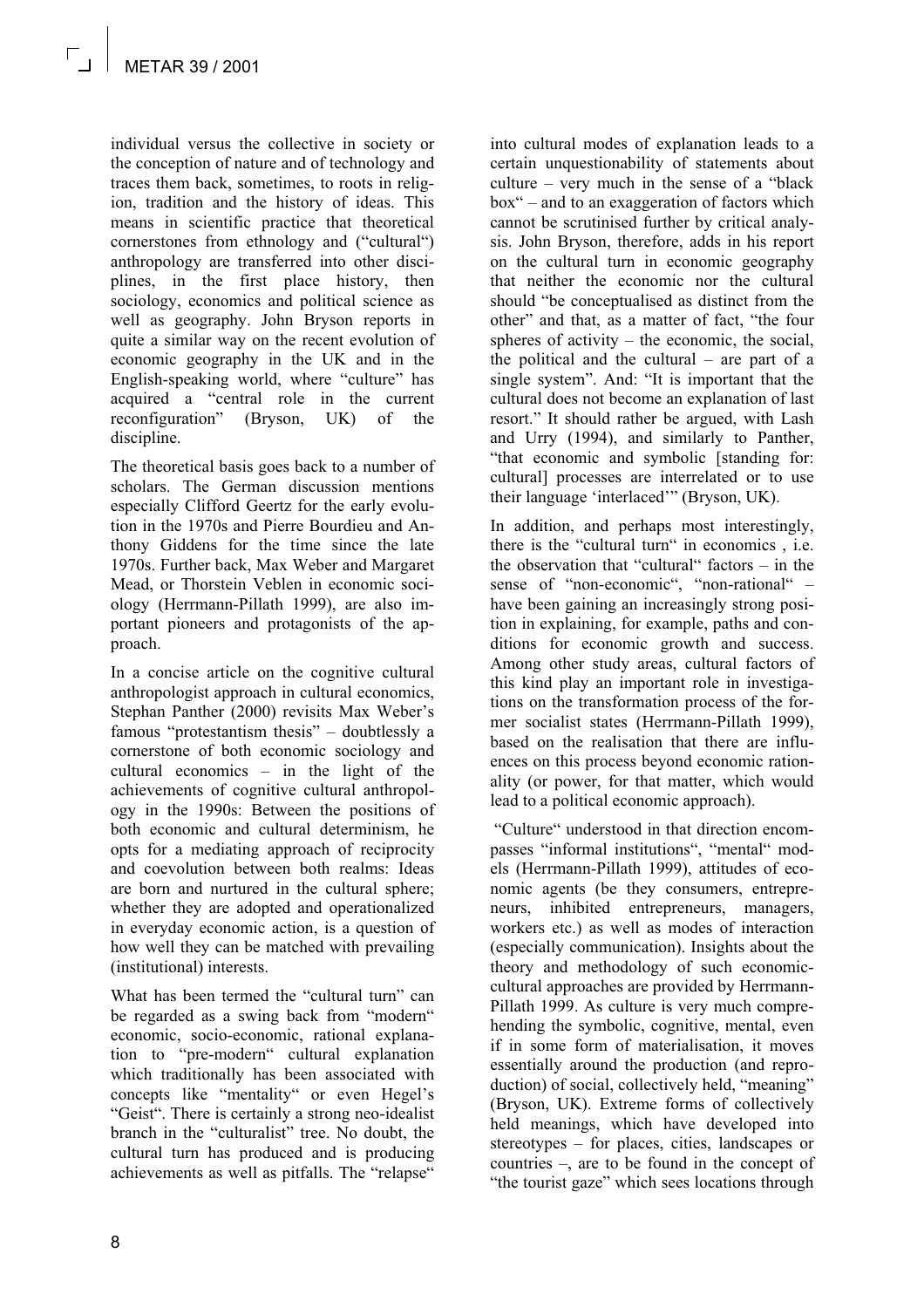the glasses of stereotypes, e.g. Paris as "timeless romantic Paris", English countryside as "real olde England", Switzerland as "Wilhelm Tell revolutionaries" (Urry 1990 following Culler 1981, quoted in Bryson, UK).

The "cultural turn" has reached urban and regional analysis as well as development studies in the sense that 'culture' is increasingly recognized as the main frame of reference for analysis and planning. It is being treated as the major arena for social evolution and societal struggle – alongside and beyond "the economic". In Germany at the beginning of the 1990s, a lively discussion about extra-economic influences on regional development was stimulated by a study by Meinhard Miegel and collaborators (1991) on differences in economic culture and work culture as a major factor for growth in different regions of the country. The authors compared work ethics and collectively held attitudes towards work performance in (peripheral) areas of North and South Germany, found them very different and attributed the divergence in regional economic development to these factors. This has been taken up again in an article by Hartmut Häussermann and Walter Siebel on "culturalisation of regional policy" (1993), emphasizing cultural aspects in regional development, thereby reviving in a way older approaches of "mentality factors", which have, nevertheless, been "purified" through decades of systems theory and socio-economic thinking. In a similar way, "lifestyles" (as a categorisation for subgroups of society) are defined by cultural rather than by economic factors. An urban socio-spatial analysis based on such a "lifestyle" approach would also emphasise aspects of cultural quality and change (Helbrecht 1997). This, again, owes a lot to work by geographers in the English-speaking world, in Canada and the UK, for instance by Nigel Thrift (1994), Thrift and Leyshon (1992) (Bryson, UK), exploring not only "the relationship between consumption, lifestyle and success" but also the "growing importance of image, …, especially image articulated through consumption (education, accent, dress, cars, house etc.)" (Bryson, UK).

This phenomenon of "culturalisation of economics" is nothing new to services studies, to be sure. It is, in fact, well known from the work on networks, creative and innovative milieus as well as on knowledge intensive business services. Here, a lot of research that has been done on services interacting in networks and creative milieus can be classified as studying "cultural dimensions" of services, if it is not simply social psychology (as in the fundamental concept of trust in economic interaction, so relevant for networks, milieus and new industrial spaces). Explanations for the origin and functioning of networks or milieus have been sought in the configuration of the cultural setting which underlies them.

Again, John Bryson reminds us of one central revealing concept: embeddedness. Embeddedness, not in Granovetter's original sense, but rather in that of most of the publications of the 1990s, is understood as "embeddedness in culture". These concepts are taken further – and into the "institutional" – in the idea of "institutional thickness" (Amin/Thrift 1994, in Bryson, UK). Bryson also highlights the methodological reorientation which comes along with the cultural turn ("for example textual analysis, iconography, semiotics, ethnography, participant observation and action research") and mentions the proximity to the "postmodern turn", which "encourages multiple voices and accounts, but […] also compels an examination of the positionality and authority of knowledge claims." What results is a more "modest geography (Law 1994)" (Bryson, UK). "This modest approach recognises the positionality of the author and highlights the partial nature of the economic geography that has been constructed in a journal article or monograph. One consequence of this movement is the apparent fragmentation of economic geography into a discipline of multiple and sometimes conflicting approaches to understanding the geography of the economy. There is no doubt that this has produced an enlivened economic geography, but at the expense of the construction of knowledges that are considered by the policy-making community as suspect. It is difficult to inform policy by drawing upon the findings of research that is heavily informed by the cultural turn, the positionality debate and a multitude of complex but frequently considered by policy makers to be partial qualitative methodologies (Pollard et al. 2000)" (Bryson, UK).

John Bryson also points to the increasing use of "the metaphors of performance and stage …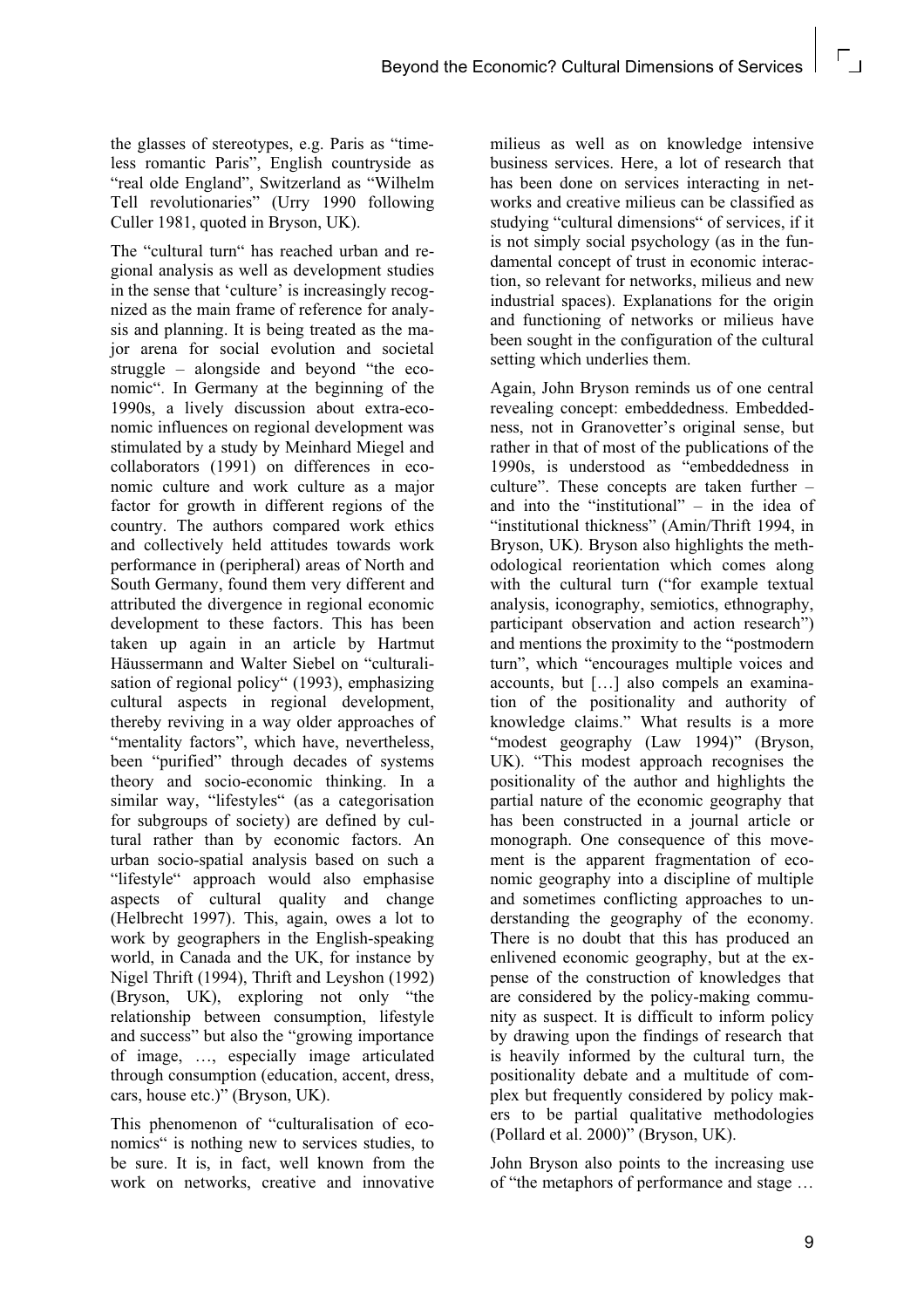in geographical and sociological narratives" and traces this back to methodological innovations in anthropology ("from ritual to performance"), which means that individuals' actions as well as events in space are increasingly being depicted in the sense of performance. Especially convincing here – and especially central to services studies – is the title of an article by Clark and Salaman (1998): "Creating the 'right' impression: towards a dramaturgy of management consultancy". Playing roles, forever a facet of urbanism, is again at the centre; also taken up in feminist research (McDowell 1995, 1997). Along with this there is the continuing relevance of the "image" which a person, or a place, creates for himself/herself/itself (also mentioned in Bryson, UK, following Lash and Urry 1994).

Of comparable interest is an application of the cultural explanation to the service employment debate, which in Germany is still the "service gap debate". Martin Baethge (2000) offers such an approach in his highly original contribution. He emphasises once again the observation of an employment gap in Germany in comparison with other economically leading countries, which for him is essentially due to the adherence to a specific "industrialist" (or more correct: "manufacturalist") model of economic and societal organisation in Germany, where services never really had a chance to realise specific patterns of specialisation, labour organisation, formation and qualification procedures and interest representation of their own or a services-oriented concept of efficiency and productivity. Service work has in many respects been incorporated into and subdued to manufacturing work, a fact which is also reflected in the minor role which services have played in business studies and national economics in Germany for a long time (Baethge 2000, p. 151f.). 'Work' for Germans has traditionally been manufacturing work<sup>2</sup>. This phenomenon must also be looked at from the demand side: With the considerably smaller labour participation rate of women in Germany, household services are much less in demand in the country. This is the fundamental reason why a great proportion of the job potential realized in other countries in the last

two decades has not been transformed into employment in Germany. In the end, work culture in Germany is characterised by a smaller degree of (formal) division of labour than in other countries. Baethge concludes, however, that this situation will not survive as the foundations of the old "industrialist" model of the German economy, challenged by international competition, are already trembling.

#### **2.4. Cultural institutions as a subsector of services – a double growth sector: in reality and in research**

The analysis of the economic and regional economic implications of the existence (and of the public financing) of 'cultural institutions' has been a topic for research – and consultancy work – for a number of years, and 'cultural economics', i.e. the economics of cultural institutions, its economic factors and consequences, has expanded substantially in the 1990s and seen a number of case studies, following strands of thought in the international discussion: Among the 'models' for many of the European studies are Baumol and Bowen's classical study on the economics of the performing arts (1966), Blaug's reader "The economics of the arts" (1976), the New York - New Jersey study (Port Authority of New York and New Jersey 1983) and Myerscough's "Economic importance of the arts in Britain" (1988), in the 1990s also very much Zukin's work in cultural urban sociology on New York City. In addition, Herrero Prieto mentions Becker and Stigler 1977, Benhamou 1996 (as a basic textbook), Throsby 1994, Urrutia 1989. With the "Journal of Cultural Economics", started as early as 1976, and the "Association for Cultural Economics International", the subdiscipline has strong international institutions. The Association for Cultural Economics International held its  $10<sup>th</sup>$  biannual conference in Spain in 1998, which shed bright light on the discipline in this country, reported in Herrero Prieto's contribution.

Since these cultural or arts institutions – theatres, museums, music etc. – are, of course, invariably services, we are dealing here with the economic or regional economic analysis of an important subgroup of services.

 $2^2$  – if not bureaucratic or academic, of course, for special groups of society, C.E.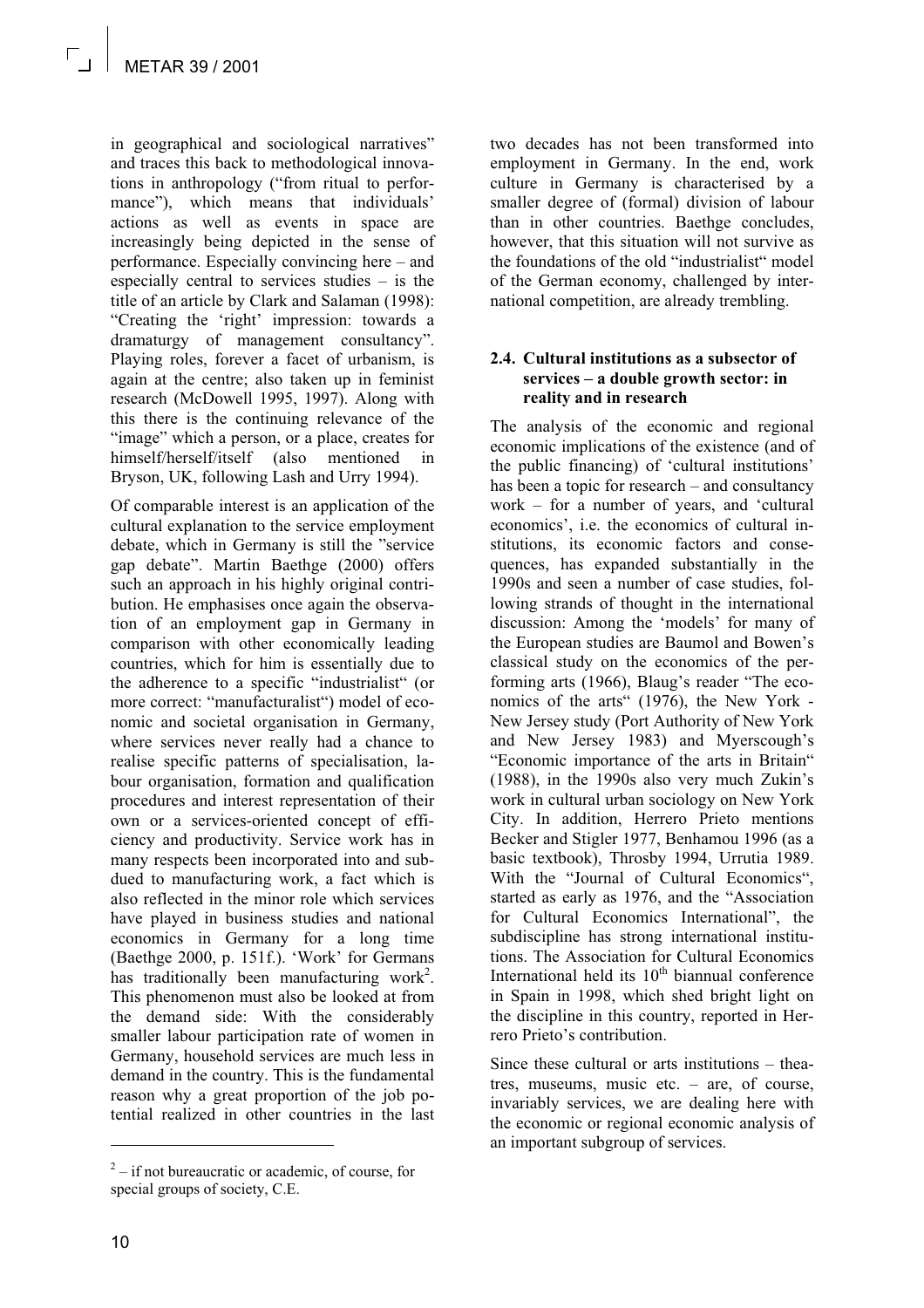The Spanish contribution to this report is an excellent overview of cultural economics in general (Herrero Prieto, E) and includes a concise introduction to the subdiscipline and some of its basic concepts, approaches and methods, among them the special characteristics of culture as a product (additive-cumulative character, "unquenchable" nature, intangible asset, cost-disease problem, non-reproducibility – or if reproducible: problems of copyright and royalties, problems of definition and data)<sup>3</sup>. Herrero Prieto also emphasizes the importance of growth in the sector which is often underestimated. This is, above all, due to a high income elasticity: rich regions show expanding spending on culture (Herrero Prieto, E). In addition, Herrero Prieto discusses very interestingly the problem of self-servicing in culture (by recorded music, video, tv etc.) as well as questions of commercialisation and commodification of leisure activities. The strong links to tourism, however, seem somewhat problematic, as only a special subsector of tourism can be regarded as "cultural" – where is the culture in sunbathing? – unless one adopts a totally different concept of "culture" (see above).

As a rule, the authors of the regional cultural economy studies seek to highlight the relevance of the arts for the local/regional economy in question beyond a simple description and attempt to calculate *a "culture multiplier index"*, i.e. a multiplication factor which indicates how much local/regional turnover is induced by the public spending on culture in that region. Apart from these, there are studies which focus on the growth of cultural services themselves; they also treat culture as *an economic (sub-)sector*. Thirdly, it is held that the "cultural equipment" of a city has many indirect effects on its economic performance: It improves the attractiveness for knowledgebearing elite personnel, it contributes to a positive perception of the region elsewhere and it helps to strengthen identification processes and something like "social pride" in the regional population (Dziembowska-Kowalska/Funck 2000, p. 5). Here, culture is seen as *a special and (more and more) important factor of production*. On top of that there is, fourthly, the observation that the existence of cultural institutions and their activists has positive effects on creative processes in creative businesses which are not based in the arts sector themselves but closely connected to it, like advertising, design or architecture. This approach considers culture to be more than just one location factor but rather *an essential resource* for the economic activities mentioned. Here, however, empirical work, beyond theoretical speculation (as in Dziembowska-Kowalska/Funck 2000, p. 5) is rare.

#### **2.4.1. The multiplier effect of public spending for culture**

An often cited pioneer work on the local economic impact of public spending on the arts in Germany is the study on Bremen by Taubmann and Behrens (1986). which was followed by the one on Neuss (near Düsseldorf) by Gerwien and Holzhauser (1989). This was also produced in the Bremen University Geography Department, which has since become a special research place for urban cultural research: It is Gerwien and Holzhauser's multiplier equations which have been used in most of the later studies; and in 1997 Engert delivered his thesis on culture in Milano at the Bremen department, which includes a short history of "urban culture and urban economy" studies. Before that, a first survey and summary of the approach in German was given by Behr et al. in their 1989 book. In the 1990s a number of case studies have followed, among them Behr/Gnad/Kunzmann 1990, Haubrich-Gebel 1995 (Göttingen), Dziembowska-Kowalska et al. 1996 (Karlsruhe), Blum et al. 1997 (Dresden).

The studies have produced – mainly for larger cities and conurbations – fundamental data and statements about the size, role and impact of the cultural sector within the urban economy. They are generally very descriptive. Their major question is: how much turnover in the local/regional economy is generated by the public subsidies that go into the cultural sector? The factor is usually rated at slightly more than 1.0, i.e. more money is earned somewhere else in the regional economy than the local

<sup>&</sup>lt;sup>3</sup> These characteristics result essentially from the fact that culture is basically "knowledge in various forms of materialization" (C.E.). That is also why most of the criteria which apply to knowledge as an economic entity are valid for culture as well.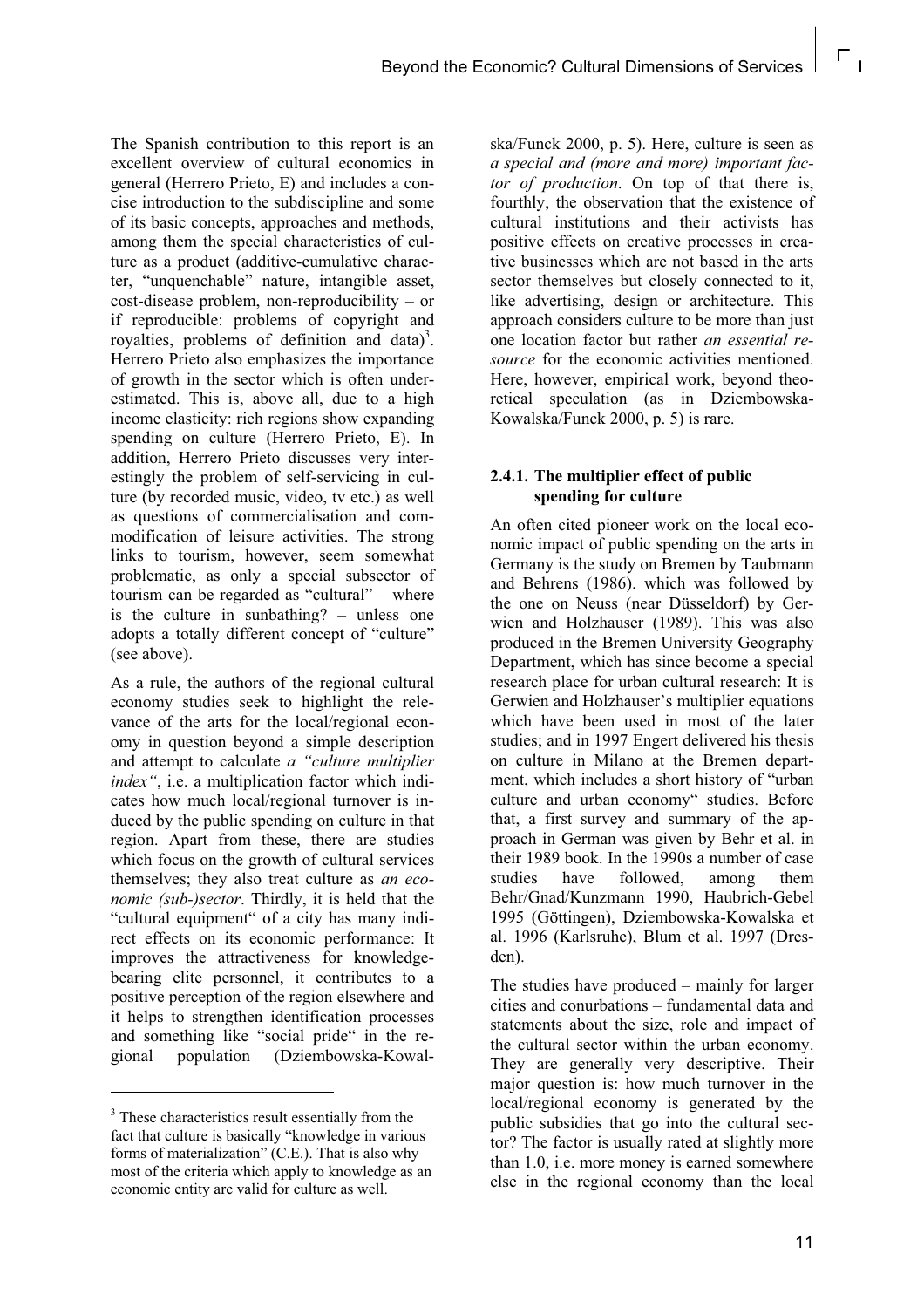state spends on culture. Beyond the analysis and into policy measures, in one of the most recent publications, Blum et al. give some interesting pieces of advice, for instance that the most expensive tickets for the opera and other "high-culture" institutions should be sold at auctions, as this would probably raise their prices.

Through the 1990s there is a discussion about the legitimacy of these implication studies and especially about the calculated multiplier values regarding the effects of expenses for the arts. The basic questions are whether turnover is in fact created through the subvention of cultural institution or rather turned away from other branches and whether the cultural services are indeed basic functions (in the sense of export base theory) or rather non-basic functions.

More recently, Sonja Clausen (1997) studied in a (regional) economic analysis the "implications of public financing of cultural events", using the example of the Schleswig-Holstein music festival (the second largest music festival in Germany after Bayreuth's Wagner event). She gives a comprehensive survey of the problems involved in using a multiplier factor to assess the regional economic impact of the subsidies involved, also criticising a number of earlier studies which neglect parallel losses in turnover in culture or other (sub-)sectors. Using a welfare economic approach and a total-benefit-calculation she arrives at the result that public subsidies for cultural attractions cannot be justified by regional economic gains. In addition, the author looks into the economic effects of an improved location image by subsidising a given cultural event, i.e. using this for marketing purposes. These image effects may be indeed substantial, but they are difficult to assess in comparison with the zero signalling situation ("no festival").

Perhaps it is this criticism that makes researchers in other countries refrain from such studies; they are mentioned in no other report. In Italy, instead, there is a discussion on public versus private management of culture and heritage (of which Italy has got such a lot), and apparently this discussion moves towards a balance between commercialisation (box-office income), subsidies, non-profit organisation (as a "third way" of institutionalization) and volunteer work (Bergami/Senn, I). A well-established alternative approach to assess the legitimacy of public spending on culture is through the Contingent Valuation Method (CVM) which measures willingness-to-pay by taxpayers, a method designed for research in environmental economics and transferred to cultural economics. An example for such a study is presented in the Danish report: an investigation by Trine Bille Hansen for the Royal Theatre in Kopenhagen (Bille, DK and Bille Hansen's various publications which also deal with theory and methodology). From outside, the approach appears most problematic, asking probands and customers of a public good how much they would pay for a given public good (usually a service!) if it was not a public good (or a public good with a price tag on), be it a nature reserve or an opera house. The abyss between assumed or imagined and actual payments is surely enormous! And for how many of these institutions are the interviewees supposed to pay? Just one, the one in question? What happens to other institutions? Are they (virtually) paid for by other proband groups?

#### **2.4.2. Culture as an important source of income and employment**

Beside the largely state financed cultural institutions which form the focus of the multiplier studies, there is a range of cultural businesses which are in fact vital sources of income and act as export services for metropolitan areas, especially the film business and related services, music production and distribution, photography, design and also advertising. In addition, there is the new integration of media and arts elements with computering in the evolving "multimedia" industry. With parallels to research in the U.S., by Allen Scott for example, Stefan Krätke and Renate Borst (2000) emphasize in their new Berlin book the relevance of these branches (essentially services, but with linkages to material production like copying etc.) for the economy of the city. They find interesting local concentrations of the film business and related services at the edges of Berlin's central business districts and interpret them as production clusters (although this has not yet been proved in an interaction analysis of the businesses concerned). The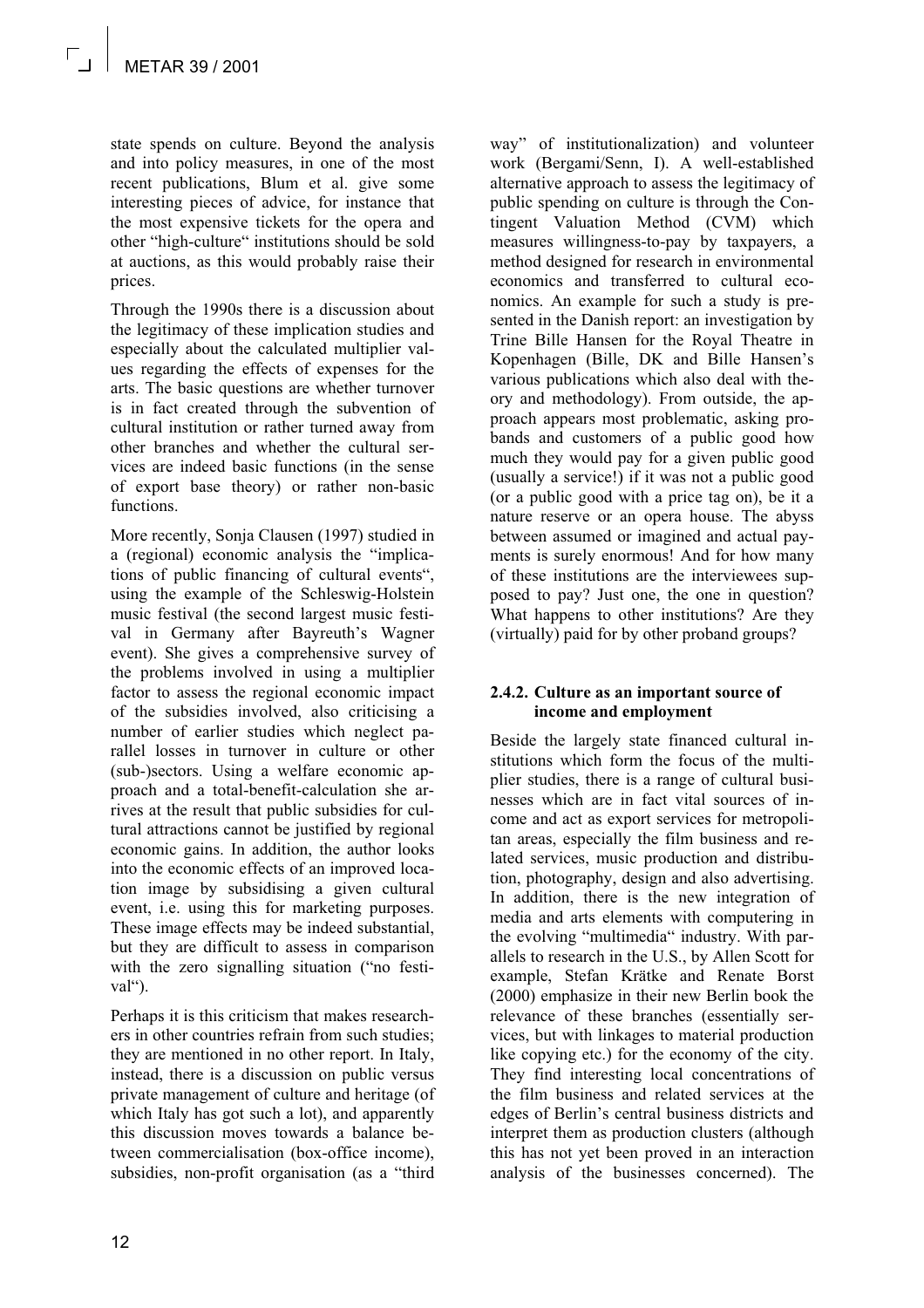research shows, to be sure, that these "cultural industries" form indeed an important category for economic and spatial research in metropolitan areas.

The Spanish studies assess the contribution of the cultural sector to GDP at 4.5% in 1997, risen from a mere 3.1% in 1992 only recently (García Gracia et al. 1997, 2000; Herrero Prieto, E). But here, tourism is included, which in a tourism country of world reputation is somewhat "drowning" the cultural subsector proper. The extent of branch studies in Spain concerning individual elements of the arts is striking (or the other contributors did simply not bother listing them). In addition, there is the strong importance of heritage in the discussion of the "value of culture", with a lot of potential in Spain (Herrero Prieto 1998, 2000). In this respect, Slovenia tries to follow the example of other countries, such as Spain, developing heritage as one foundation (beside nature) for tourism; Metka Stare lists two relevant master's theses here as well as journal articles from Slovenia (e.g. Pauko 1996). The link between culture and tourism is also followed in Norway (Sletvold 1998).

Ifo-Institut in Munich has published a number of studies on the economic importance of the cultural sector to state institutions, for instance Hummel/Waldkircher 1992. They show that in Germany at the end of the 1980s the cultural sector comprises 2.5% of total value added of the German economy, 2.9% of persons employed and 2.0% of fixed capital investments; growth was higher than the economy as a whole during the 1980s, but there was a minor loss against the total economy in the early 1990s due to the unification expenses. The figures also reveal the labour intensity of the sector. Definition of the cultural sector is a problem; the Munich researchers include the media in total (which should perhaps be separated into a special sector) as well as (non-university) libraries.

Especially in urban economics and planning studies, "cultural economics" has been on the agenda. So for instance in Norway, where the West and East Norway Research Foundations have commissioned work on this topic. Here, "cultural institutions, by their very nature, still reap most benefits in the capital city region with its well developed cultural infrastructure notwithstanding the extensive public funding which has been in favour of more peripheral regions" (Sjoholt, N). The economic role of "culture" and its institutions has been assessed for a number of cities and conurbations during the 1990s. Studies of this kind have become more or less standard work. The Spanish reports also lists a considerable number of urban and regional studies in that direction (Herrero Prieto, E). These studies treat cultural services not as a cost sector for public spending, but as a dynamic sector in its own right and a contributor to regional growth. The federal state of North Rhine-Westphalia has commissioned a voluminous (third) report on the "culture economy" in the state (Arbeitsgemeinschaft Kulturwirtschaft 1998), i.e. on the arts sector (music, painting, sculpting, film, theatre, dance, excluding the media but including literature and book publishing). It assesses the growth of value added as well as employment of this sector, both of which are substantially above average. In addition, it attempts to find linkages within specific sub-sectors and between these and other parts of the regional economy; these results are rather general: In some branches there are notable regional linkages (mainly understood as regional markets, like specialised music schools or lighting equipment rental firms), in others there are none (as in record production or book publishing).

For Denmark, Trine Bille Hansen and collaborators have produced a number of studies in cultural economics, on the total size of the market for the arts in the country (Bille, DK).

#### **2.4.3. Culture as a (soft) location factor**

Extensive work on "soft" location factors in regional and urban development research has included the arts as one major factor in this category. The leading study in that direction which was conducted in Germany in the 1990s (Grabow et al. 1995; it includes a longer summary in English) sums up the discussion around the relatively new distinction between "hard" and "soft" location factors and holds that soft location factors are of increasing importance in locational decision-making; one reason for this is the fact that the differences in availability of hard location factors between regions are decreasing. Soft location factors – a term apparently difficult to translate into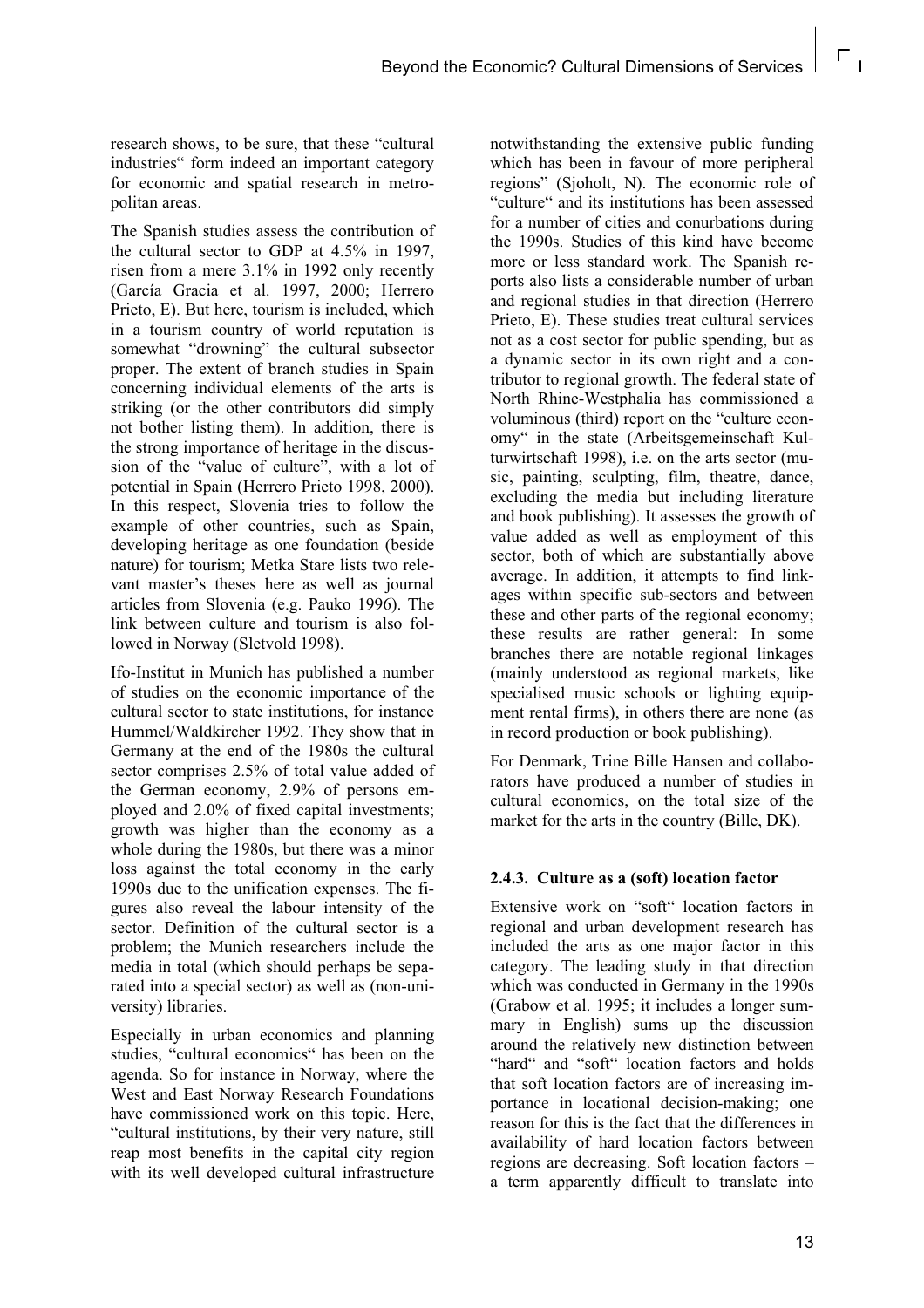English – are defined as those location factors which are rather subjective and intangible and which are generally difficult to measure on the one hand (like the business climate of a region or the co-operation quality of the local administration etc.) or those which are relevant for employees and decision-makers as persons on the other hand, determining or at least influencing the "reproduction quality" of a location (like residential qualities, amenities etc.). Soft location factors, too, can be either more business-oriented or more person-oriented. The attractivity of the cultural sector in a given location counts as a person-oriented soft location factor. Empirical results (from a questionnaire to about 2000 enterprises) on the relevance of soft location factors for a selection of towns in Germany and Austria does, however, not attribute a substantial importance to this factor: "Many other person-related soft locational factors, including cultural facilities, a field frequently addressed in the public debate on the subject, rank far down in the salience hierarchy of locational factors", and "rating diverges widely (by industry, size of business etc.)" (Grabow et al. 1995, p. 33). As a consequence, increasing efforts by local governments with respect to developing "high culture" institutions and costly festivals, which are usually in the interest of only a limited number of people, are not regarded as really favourable for improving local factor conditions (Grabow et al. 1995, p. 39). The issue is also addressed, with similar results, in the Spanish discussion (Herrero Prieto, E).

#### **2.4.4. Culture as a specific resource**

In connection with the increased role of knowledge and creativity in economic and regional development (Ellger 1996, Bryson et al. 2000), the arts receive revived attention from a rather different angle of (regional) economic research: For a number of branches of the "creative economy", among them industrial design, advertising, architects, perhaps also writing, journalism and publishing as well as the new businesses where information technology, media and arts overlap, the existence of a lively arts scene appears to be much more than one among several location factors. It must be regarded as the decisive factor of production, the essential source for ideas. This idea is

taken up in Klaus Engert's thesis (1997), in which he studies the importance of the arts sector for the economy of the city of Milano where about 1% of the persons employed can be regarded as the personnel of the arts sector. Engert uses a postal questionnaire sent to advertisers, designers, architects, publishers, software producers and manufacturers in the furniture and the garment industry to assess the importance of arts institutions for their work, using elaborate quantitative techniques (causal analytical) to process the statements (of a sample of 219) from the questionnaire study. As a result, urban agglomeration advantages seem most important as location factors, qualified personnel comes second and the creative environment is also rated among the top factors.

Notwithstanding the achievements in Engert's study, it seems more adequate to use more qualitative techniques in investigations on the importance of the arts sector for "creative" businesses, tracing interaction paths and sources of knowledge and ideas. A small step in that direction is Katrin Jürgens' dissertation (2000) on the Spandauer Vorstadt quarter in central Berlin, an inner-city area characterised by an agglomeration of arts and creative businesses. Jürgens is able to show – though on the basis of a very small sample (10 in-depth interviews) – that creative businesses in the quarter (designers, architects, advertisers) confirm the relevance of soft factors for the quality of the location (such as the atmosphere of the quarter or its image as a lively and creative place) as well as agglomeration effects. In addition, the local arts scene, mainly the 'off' institutions, plays an important role in giving and stimulating ideas, making the quarter a specific urban environment of arts and creativity with substantial economic effects.

In a different approach to the relationship of culture, economy and society, recent studies in urban sociology highlight the arts as a major arena of conflict: In the field of culture, ideologies and lifestyles compete for hegemony. Under the heading "economy of symbols", this critical approach stresses the importance of the use of 'culture' by the ruling classes (or "growth coalition") to promote their interest: 1) to determine the aesthetics of spaces, especially public spaces, showing the power of the investors, 2) to increase the trading value of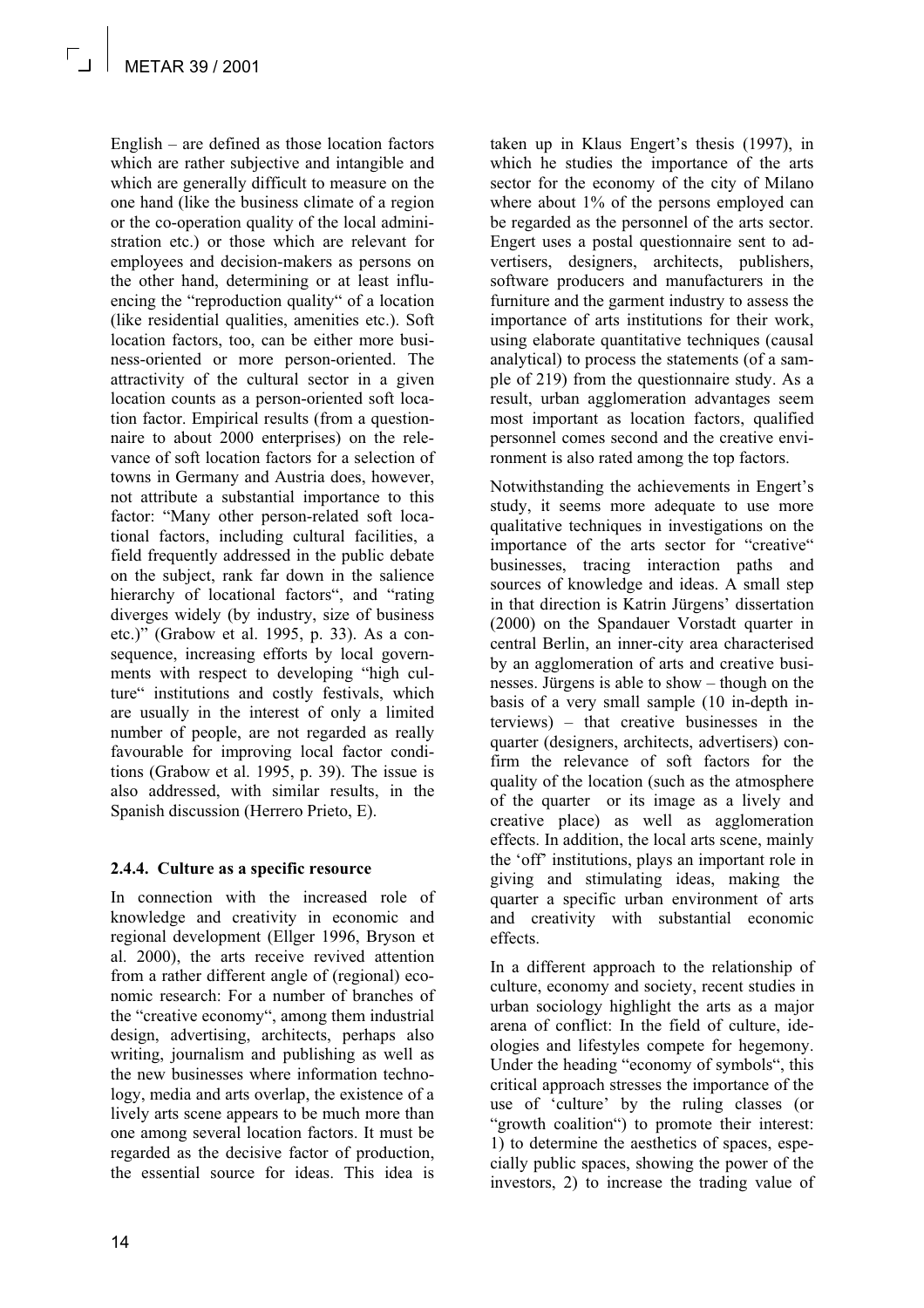properties by decorating it with culture, and 3) to help to define the identity of the ruling class with the means of the built environment, in specific shapes of office buildings, shopping malls, factories etc. (Kirchberg 1998, p. 48f.).

One of Germany's major enterprises, Volkswagen, seems a good example for this recent development in the relationship between culture and the economy, with a new "vitreous factory" in Dresden and with the newly opened "Autostadt" (automobile city) in Wolfsburg, a gigantic mixture of sales department, showroom, information desk and entertainment centre, propagating a corporate culture which aims at integrating the purchasers and drivers of Volkswagens into it. Here, culture is being exploited as the main instrument in a new stage of marketing strategy, marketing being one of the essential service tasks in capitalist industrialism at the beginning of the 21st century, thereby integrating several of the meanings of the word 'culture' mentioned above: culture as cultural institutions and cultural events – the factory, the showrooms and the building for the delivery of the car to its new owner as a cultural institution offering a specific form of event; culture as a set of commonly held values and interaction patterns – the formation of a cultural community consisting both of car producers and purchasers ("the Volkswagen family") transcending the mere economic aspects of interaction in the economy and carrying them further into the realm of the meaningful symbolic.

In a similar way, the cultural foundations for the design of shopping premises are being investigated in British (and American) economic geography (Bryson, UK names for instance Shields 1989, Goss 1993), namely the way in which (on the basis of a lot of knowledge in [media] psychology), design and staging are exploited to maximise consumption in the shopping mall  $-$  "the ultimate in designed spaces" (Bryson, UK).

A glance at the other extreme of the socio-spatial ladder also shows, in a very different context, that development without culture seems improbable to achieve: Frahm et al. (1994) emphasise in their extensive survey the role of culture for rural development in theory and practise.

#### **2.5. Further aspects of 'culture and services'**

#### **2.5.1. Telecommunications and cultural change**

The internet as the new frontier of telematics is profoundly changing social communication, both in the business world and in the private sphere. This in turn has effects on service demands, for instance in banking, an aspect which the Italian report depicts à la longue. Interestingly, none of the other reports takes up the internet, perhaps because it is so self-evident and all-pervading now (and there are enough "cultural" topics apart from the new information and communication technology arena).

#### **2.5.2. The culture of services**

This aspect is mostly treated in business studies. It concerns the quality of services, i.e. (given the nature of services as producer-client interactions) essentially consumer orientation and consumer satisfaction. The problem is that the producer's performance is difficult to measure. The user's appreciation is decisive for the quality assessment, but again, this is not easy to assess (Bergami/Senn, I). The same themes are beginning to appear in Slovenian research (Stare, SLO).

#### **2.6. An (interim) conclusion**

Questions of "services and culture" constitute an enormously wide field of investigation and there can be no doubt about the fact that they will feature as a major research area in the future. Linked to economic, social and political questions, "culture" will continue to rise in relevance for social science research, both "pure" and applied. And there will certainly be demand for studies, nationally and internationally, also in the EU (and especially in an expanding Union!).

It seems that with the disciplinary, inter- and transdisciplinary knowledge acquired in the teams and individuals of RESER – with an emphasis on economics and applied business studies on the one hand and economic geography on the other hand, but also with a strong base in political economic sociology and "cultural studies" –, the network seems excellently equipped for research in this field, in all the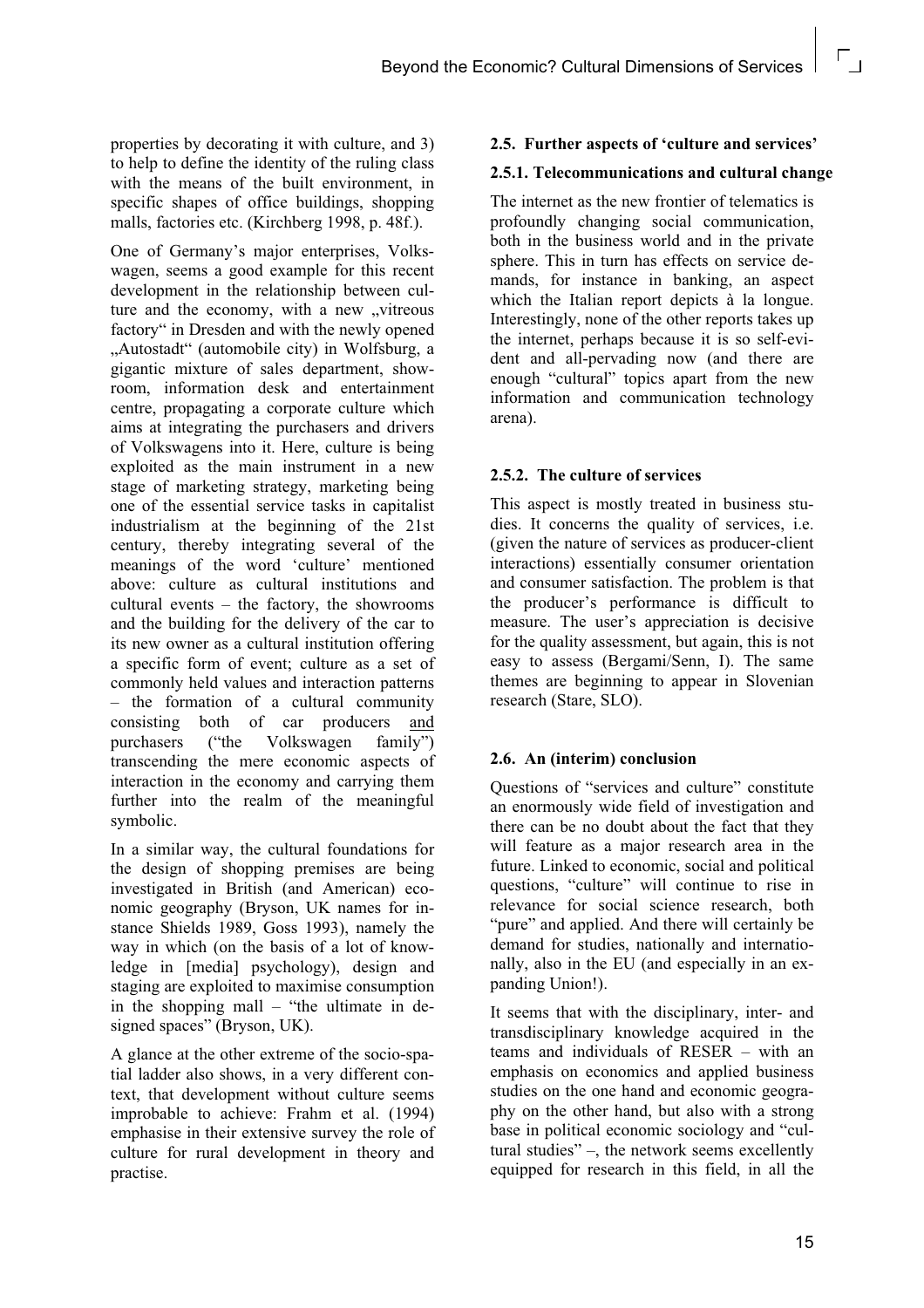sub-subjects which are expressed in the report, connected to the different meanings of "culture" and the different steps of analysis of the impact of "the arts" in society, economy and space. One aspect makes me especially optimistic about this: I have outlined earlier that culture (once again in the sense of "the arts") is basically "knowledge in various forms of materialization". Having gone thoroughly through the 'knowledge debate' (in the service and information society discussion, when working on business services etc.), it is certainly very interesting for RESER to apply this metaknowledge to the questions of culture mentioned in this report and the national reports. This is especially valid for the investigation of "creative spaces" (or non-spatial creativity networks/milieus/associations for that matter), where culturally and economically relevant creativities merge. Little is as important for economic advancement, urban and regional policy and politics in general (also considering education and training!) as the promotion of creativity. It must form a task for RESER (and associated researchers).

*Dr. Christof Ellger Institut für Geographische Wissenschaften der FU Berlin Malteserstr. 74-100 12249 Berlin cellger@geog.fu-berlin.de*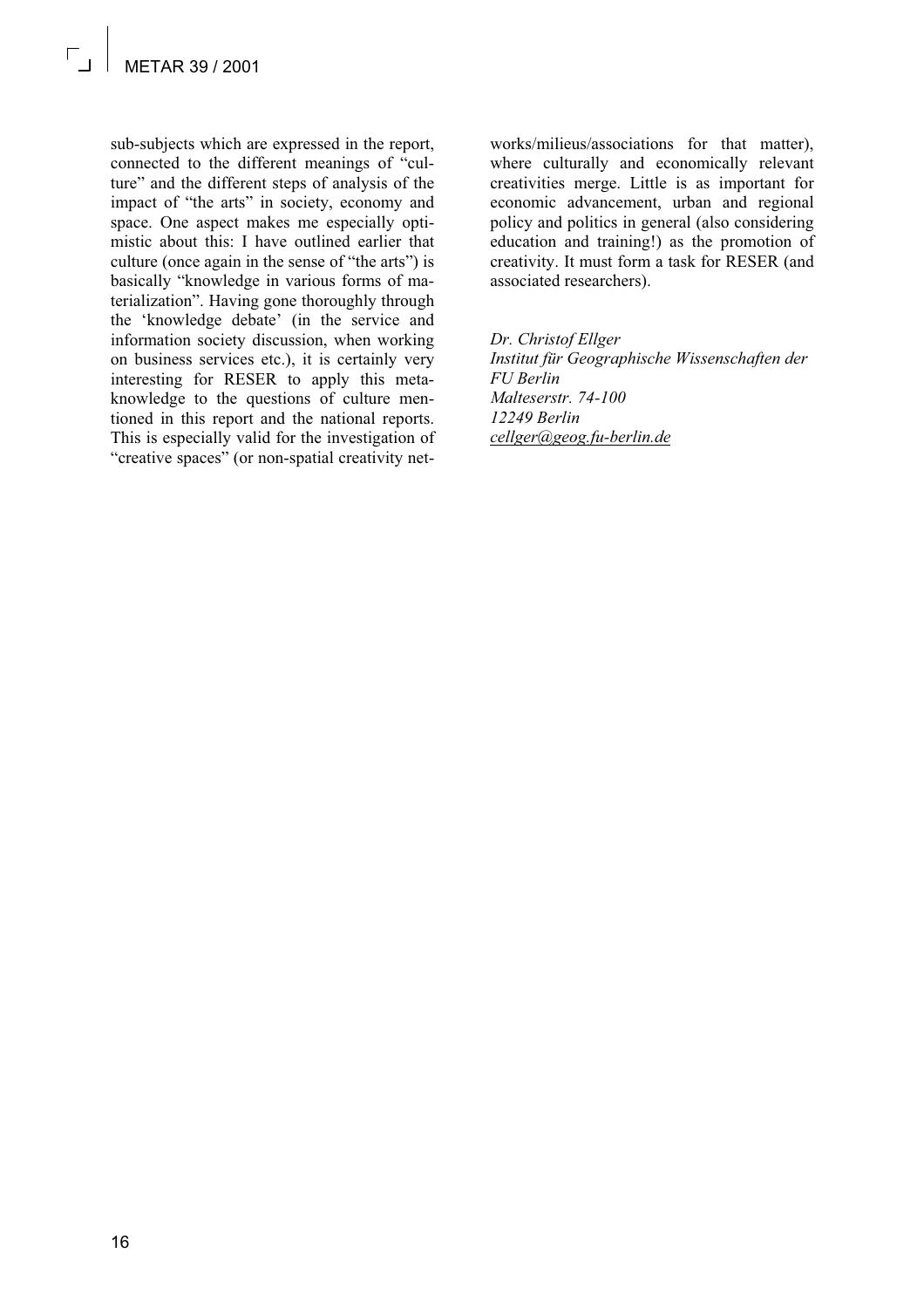## **3. Country Reports**

#### **3.1. Denmark:**

## **Research and Publications in Cultural Economics from 1995 to 2000**

*by Trine Bille* 

#### **3.1.1. The art market in Denmark**

The object of this study has been an examination of the economic conditions for the visual arts in Denmark, through an analysis of the total size of the art market (Bille Hansen/Ibsen/Nielsen 1998, Bille Hansen 1998, Bille Hansen 1998a, Bille Hansen 1999). The statement is built on the gathering of data from a large number of different sources, including questionnaires sent to municipalities, counties, art societies, the Danish Artists' Associations and art galleries. In addition, the quantitative data have been supplemented by a large number of telephone interviews and talks with important key figures. All in all, the results of this study indicate that the total market for visual  $art - i.e.$  first-time sales of works of living Danish artists in one year  $-$  is of the order of 200-225 million DKK (or ca. 26-30 million  $\epsilon$ ). However, there is obviously a big uncertainty regarding this estimate.

#### **3.1.2. Ph.D. dissertation in cultural economics**

The overall theme of the dissertation (Bille Hansen 1996) can be formulated in the following way: How can economic theory and methods be used in relation to decisions on (public) resource allocation for cultural and leisure-time activities? The dissertation consists of four parts which deal in different ways with this subject, either theoretical or empirical.

#### **3.1.3. The Danish population's valuation of the Royal Theatre in Copenhagen**

The main purpose of this study (Bille Hansen 1996a, Bille Hansen 1997, Bille Hansen 1997a, Bille Hansen 1998b, Bille Hansen 2000, Bille Hansen/Hjorth-Andersen 1996) is to assess the public valuation of the Royal Theatre using the Contingent Valuation Method (CVM), i.e. to evaluate the theatre on the basis of the Danish taxpayers' willingness to pay (WTP) through taxes as revealed by an interview-based survey. Focus is on the methodological aspects. CVM has gained wider and wider use in recent years – especially for valuation of environmental benefits –, but there is still great disagreement among economists about its usefulness. In this study the general usefulness of CVM for valuation of cultural goods is tested and discussed. It is concluded that CVM is suitable for measuring the value of a cultural institution or other cultural activities because it is the only method that is able to measure the total value, including non-use values and option demand. It has been possible with CVM to arrive at some reasonably realistic bids concerning the Danes' WTP for the Royal Theatre, and the results show that the public grants received by the Royal Theatre can be justified on the basis of the taxpayers' WTP.

#### **3.1.4. Liberal enlightenment from an economic perspective**

On January 1, 1991 the "Act on Allocation of Financial Support to Folkeoplysning (Liberal Enlightenment)" came into force, replacing the Act for Leisure-time Instruction which had by and large functioned in an unchanged form since 1968. The Liberal Enlightenment Act must be regarded as a break away in several aspects from the rules formerly applicable  $$ not least in the administrative area. An investigation has, on a practical level, tried to evaluate the consequences of the new liberal enlightenment act, and on a more theoretical level, it is the purpose of the study to discuss leisure-time education and liberal enlightenment as a small element in the whole complex of problems concerning the public sector's duties, the optimal size of public expenditures and, finally, existing theories about the growth in public expenditure (Bille Hansen/Thagesen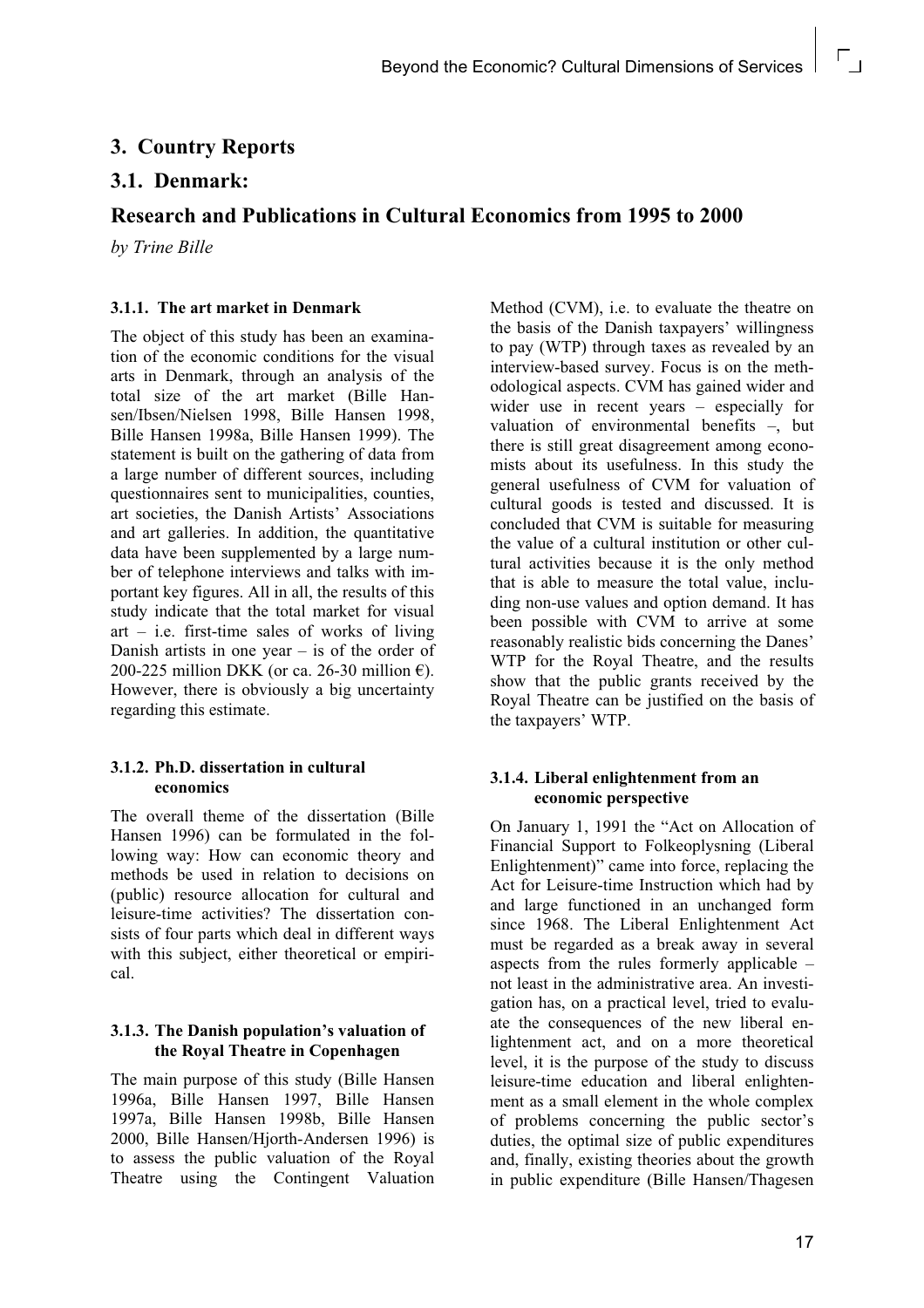1994, Bille Hansen 1995, Hansen/Bille Hansen/Sloth 1995). Regarding the former, i.e. the practical level, the study shows that no huge changes have taken place – apart from a reduction in total subsidies to the activities concerned and probably a rise in productivity. The opportunities for an actual prioritization of content, increasing the municipalities' opportunities for pursuing a culture and leisure activities policy within the framework of the law, do not seem to have been sought. At the theoretical level the conclusion is reached that the growth in public expenditure for liberal enlightenment can to a great extent be explained by the citizens' demand. And there is no confirmation for the argument that pressure groups are the decisive factor for the growth of expenditure on culture and leisure. On the other hand, the financial regulations set down in the new legislation (legislatively-bound subsidy contrary to budgetary limit) seem to be relevant for the growth dynamics and has led to a shift in "the motive" for the activities.

#### **3.1.5. General works on Cultural Economics, including methodology and measurement problems**

Methodology and measurement problems in cultural economics are discussed in Bille Hansen/Christoffersen/Wanhill 1996 and Bille Hansen/Christoffersen/Wanhill 1998. More general on the economic importance of culture is Bille Hansen 1996b, using three examples from Denmark, as well as Bille Hansen 1995a on Cultural Economics and Cultural Policy, a discussion in the Danish context, Bille Hansen 1995b and Bille Hansen 1997b.

The state of the art in Cultural Economics in Denmark is depicted in Bille Hansen 1996c, Bille Hansen 1997c and Bille Hansen 1998c.

*Trine Bille, Seniorforsker, cand. polit., Ph.D. AKF, Amternes og Kommunernes Forskningsinstitut Nyropsgade 37 1602 København V tb@akf.dk*

## **3.2. Germany:**

## **Beyond the Economic? Cultural Dimensions of Services – A Report on Literature in German**

*by Christof Ellger* 

#### **3.2.1. Introduction**

A wider bibliographical search for books, articles, texts and studies has shown that ..cultural dimensions of services" does not exist as an independent and explicit theme in German services research. Nevertheless, it is treated as one aspect among several in the literature, the main focus of which usually lies on other aspects of services. In addition, there is the large body of literature dedicated to cultural economics, understood in at least two different ways: as the economics of cultural institutions on the one hand, and the study of non-economic, cultural factors and their role for the

economy on the other. And, in addition, there are specific aspects of the theme, "cultural services", "services culture and culture in services" or ..services as elements of culture". which are treated in several recent publications.

This means that a "cultural turn" in social science, which is generally acknowledged (and made explicit, for instance by Lackner/Werner 1999), has not yet reached services studies as such (which are traditionally based in disciplines like economics, business studies, sociology and geography) – or only indirectly, as we will show here. Service research in Germany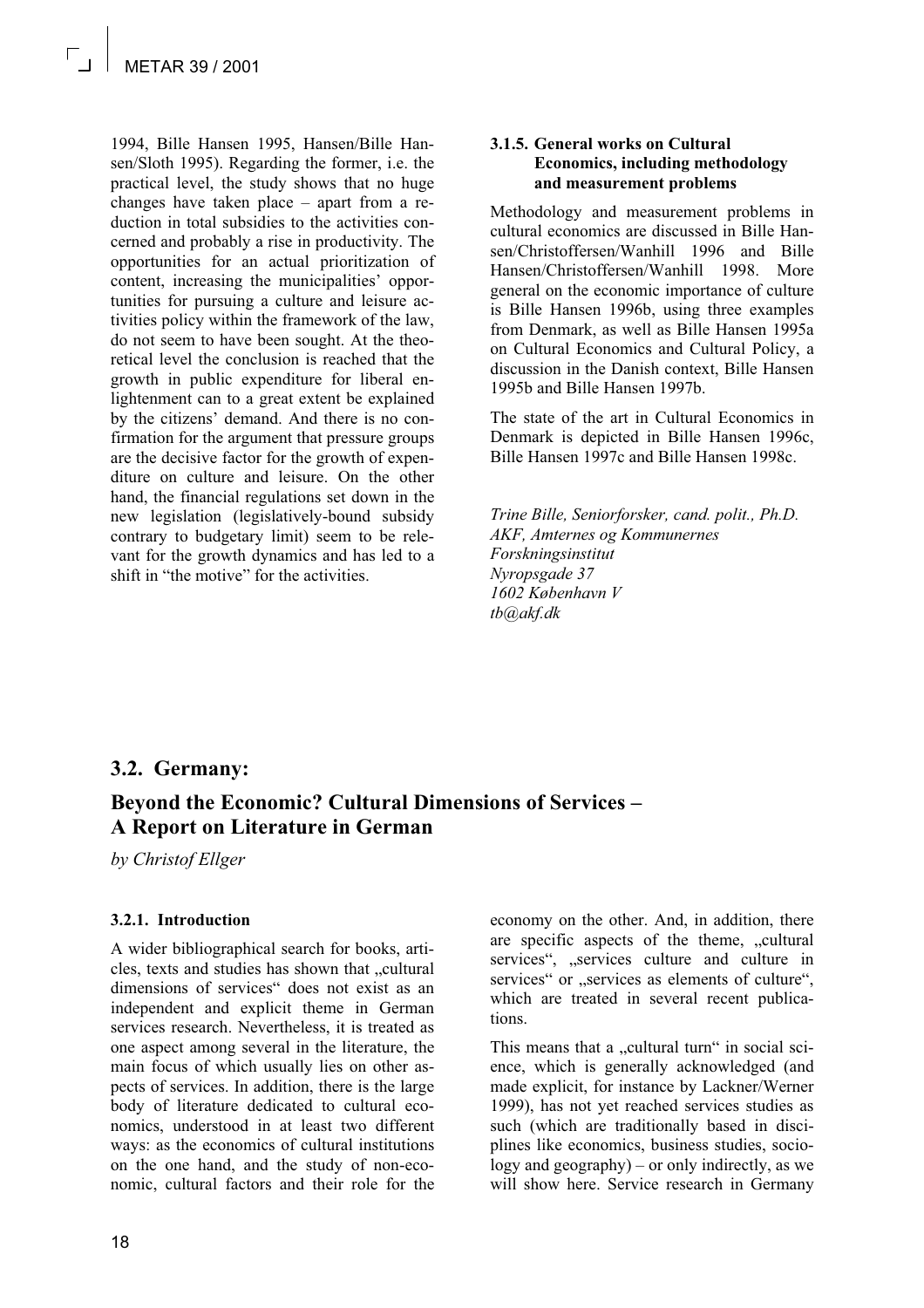as well as in the other German-speaking countries – this also applies to Austria and (German-speaking) Switzerland – is still essentially focused on economic, functional aspects in a narrower sense, not transcending the boundaries of the economic realm, i.e. on aspects like employment, input-output relations, contribution to (national) income and growth, but with some interesting exceptions.

With regard to 'culture', however, two fields of interest have figured prominently on the research agenda in the 1990s: 'culture and the economy' and even more intensely: 'culture and the city/the region'. These approaches in cultural economics and 'cultural geography' – in the sense of both a culturally informed geography as well as a geography of cultural institutions – have been playing an increasingly important role in both economics and regional studies.

#### **3.2.2. But what, then, is 'culture'?**

We are dealing here with a difficult term, even more so as the word "culture" probably has varying connotations in our RESER languages (which, seen in a global perspective, are still rather close together, after all). For instance, one aspect of "Kultur" in German, is perhaps better expressed in French or English by "civilisation" (Thus, Huntington's [terrible] book "Clash of Civilisations" has been translated as "Krieg der Kulturen" in German).

There are at least four dimensions of the word "culture" - or rather of the German word "Kultur" - which should be mentioned here (see also Rassem 1995, pp. 746ff.):

- 1) = the opposite of nature: man's realm through cultivating the earth; beginning with "agri-culture" (and bu-colos  $=$ shepherd) and continuing with all forms of division of labour in society; the concept of culture is similarly implied in "socio-cultural"; implied is here basically the unity notion of *one* human culture: humanity as culture;
- 2) = a (larger) subgroup of mankind with commonly held concepts, visions, ideas, values, traditions, activity patterns, beliefs, norms, habits, attitudes etc. etc. (perhaps more usually termed civilisa-

tion in English and French, see above); this leads to an understanding of culture on earth as not unified but varied: the variety of cultures/civilisations studied, above all, by ethnology and anthropology, more precisely "cultural (!) anthropology";

- $3$ ) = the arts (or even "fine arts") and their institutions: the ensemble of functions and institutions which are not directly useful (l'art pour l'art), transcending the material necessities of life; in this sense also understood as: achievements, treasures – a specific realm of society, often understood in an elitist sense, distinguishing the "cultural" from the "uncultural", barbaric, "low".
- 4) = an opposite to 'the economic' in society, i.e. the non-economic dimensions of human societies (sometimes also understood as the all-encompassing concept which would include the economic). Like in 3) above, this involves the concepts, traditions, activity patterns, beliefs that underlie the functioning of a given culture-civilisation. It comprises all that which an individual acquires in the pro??cess of .Enkulturation" (socialisation ..inculturation") into his/her society; this acquisition/learning process is always incomplete; 'culture' is an unfinished, open process of societal communicative interaction in which an individual is always only partially involved, but as an active agent – thus, a concept which is very much founded on social interaction, agency, communicative interaction and common interpretation (cf. also Lackner/Werner 1999, p. 46).

It is especially this last meaning of 'culture' which is relevant for our purposes here. It is, however, of course related to the other meanings. For instance, as 'culture' requires a certain degree of organisation, cultural institutions (3) emerge from the cultural process (4) in the culture communication community (2), which, however, does not necessarily have to be a language community, a nation, a nation state etc.. Often, the definition of 'culture' includes human/societal action and also artefacts; a narrower definition, however, like that used in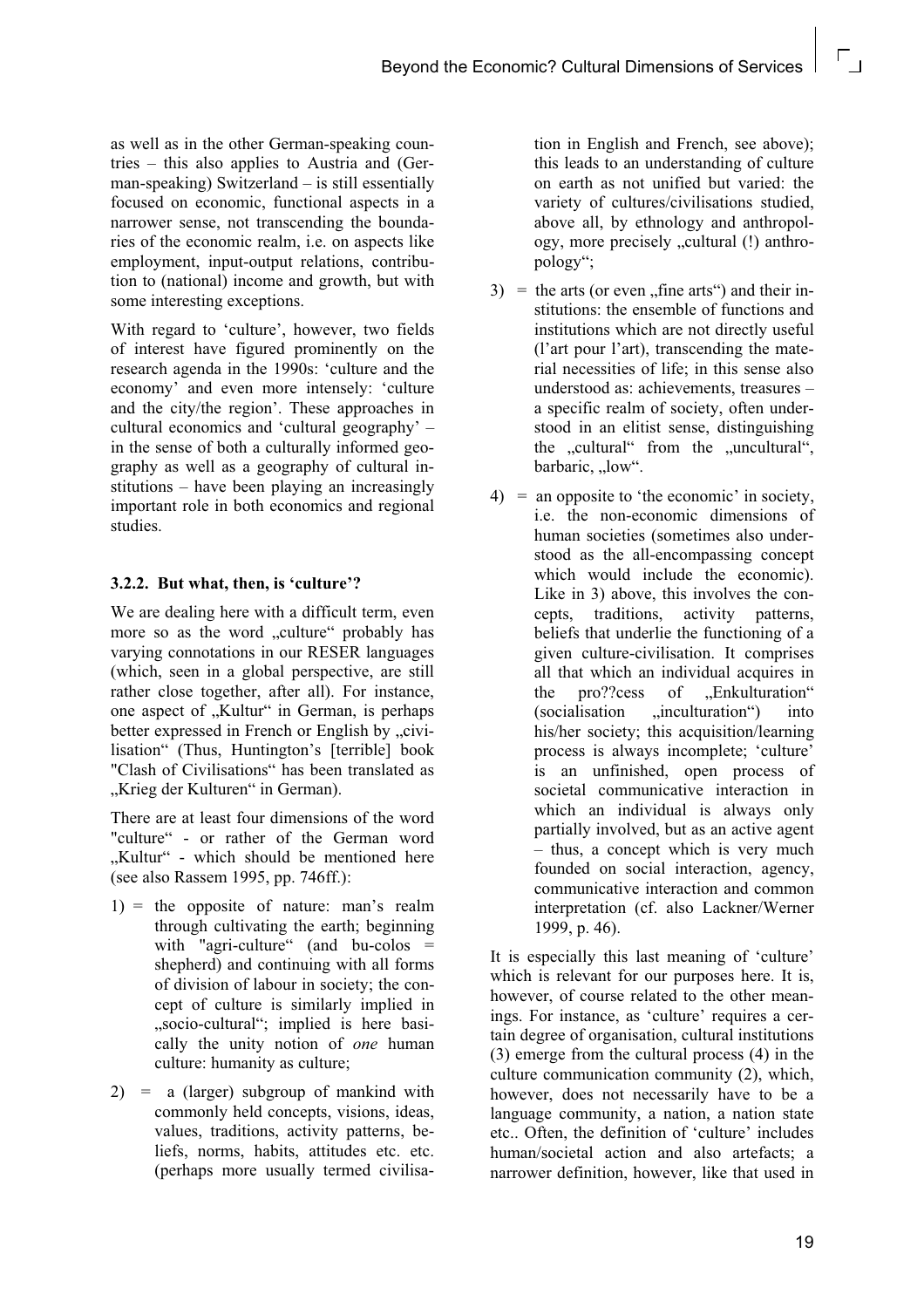cognitive cultural anthropology (Panther 2000, p. 165f.), restricts culture to the realm of cognitive concepts, thus enabling research to distinguish between culture and action and look for cases of determination of action by culture (Panther 2000, p. 165).

#### **3.2.3. 'Culture' in the humanities/social** sciences: the ..cultural turn"

There is widespread recognition that a change of orientation and methodology has swept through the social sciences and humanities during the last three decades of the 20th century. This can be called the "cultural turn". It is the realization that explanation in terms of causal or systemic relationships in the disciplines concerned is constructed less on the basis of socioeconomic factors, 'functional' or – in an economic sense – 'rational' (Lackner/Werner 1999, p. 34) dimensions of phenomena and processes but rather around "cultural" aspects or factors, by transferring theoretical cornerstones from ethnology and ("cultural") anthropology into other disciplines, in the first place history, then sociology, economics and political science, as well as geography. In a different setting, the disciplines of modern languages are evolving into "cultural" or even "area studies" (Lackner/Werner 1999, p. 30ff.).

The theoretical basis goes back to a number of scholars. The German discussion mentions especially Clifford Geertz for the early evolution in the 1970s and Pierre Bourdieu and Anthony Giddens for the period since the late 1970s, but beyond those Max Weber and Margaret Mead or Thorstein Veblen in economic sociology (Herrmann-Pillath 1999) are also important pioneers and protagonists of this line of thought.

Furthermore, the cultural turn can, of course, also be regarded as a swing back from ..modern" economic, socio-economic, rational explanation to "pre-modern" cultural explanation which traditionally has been associated with concepts like "mentality" or even Hegel's "Geist". No doubt, the cultural turn has produced and is producing achievements as well as pitfalls. The "relapse" into cultural modes of explanation leads to a certain unquestionability of statements about culture – very much in the

sense of a "black box" – and to an exaggeration of factors which cannot be scrutinized further.

In addition, and perhaps most interestingly, there is the  $\ldots$  cultural turn  $\ldots$  in economics  $\ldots$  i.e. the observation that  $\ldots$ cultural "factors – in the sense of "non-economic", "non-rational" – have been gaining an increasingly strong position in explaining, for example, paths and conditions for economic growth and success. These cultural factors play a strong role in investigations on the transformation process of the former socialist states (Herrmann-Pillath 1999), based on the realization that there are influences on this process beyond economic rationality (or power, for that matter, which would lead to a political economic approach).

"Culture" understood in this latter direction encompasses "informal institutions", "mental" models (Herrmann-Pillath 1999), attitudes of economic agents (be they consumers, entrepreneurs, inhibited entrepreneurs, managers, workers etc.) as well as modes of interaction (especially communication). Insights about the theory and methodology of such economiccultural approaches are provided by Herrmann-Pillath 1999.

In his concise article on the cognitive cultural anthropologist approach in cultural economics, Stephan Panther revisits Max Weber's famous "protestantism thesis" – doubtlessly a cornerstone of both economic sociology and cultural economics – from the position of the achievements of cognitive cultural anthropology in the 1990s: Between the positions of both economic and cultural determinism, he opts for a mediating approach of reciprocity and coevolution between both realms. Ideas are born and nurtured in the cultural sphere; whether they are adopted and operationalized in everyday economic action, is a question of how strongly they can be matched with prevailing (institutional) interests.

In one respect, this phenomenon of "culturalisation of economics" is nothing new to services studies. It is, in fact, well known from the work on networks, creative and innovative milieus and from the notion of ..soft" location factors. Here, a lot of work that has been done on services interacting in networks and creative milieus can be classified as studying ...cultural dimensions" of services.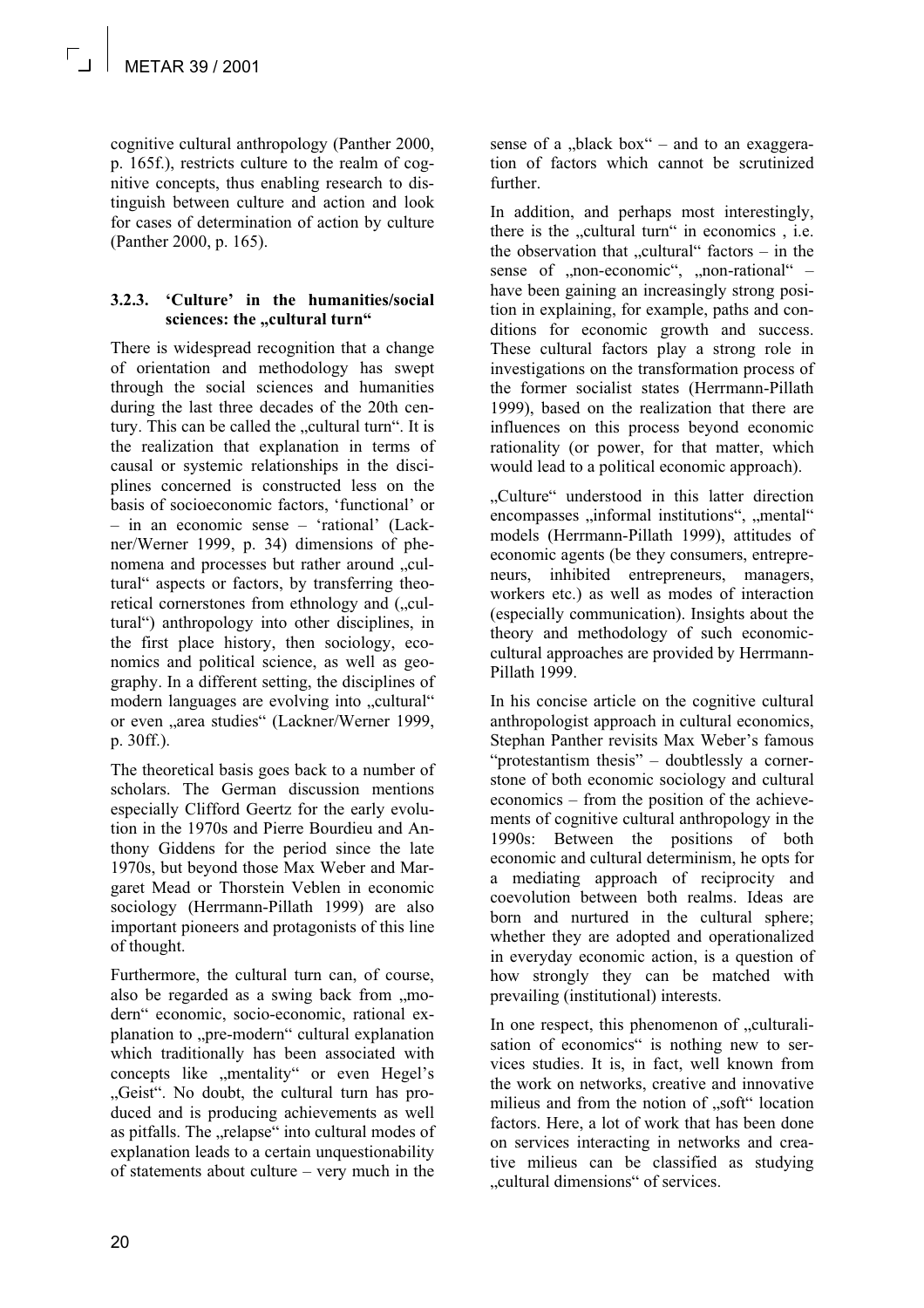In addition, the "cultural turn" has reached urban and regional analysis as well as development studies in the sense that 'culture' is increasingly recognized as the main frame of reference for analysis and planning. It is being treated as the major arena for social evolution and societal struggle – alongside of and beyond "the economic". In Germany at the beginning of the 1990s, a lively discussion about extra-economic influences on regional development was stimulated by a study by Meinhard Miegel and his collaborators (1991) on differences in economic culture and work culture in different regions of the country. The authors compared work ethics and collectively held attitudes towards work performance in (peripheral) areas of North and South Germany and their effects on regional economic development. This is taken up again in the article by Hartmut Häussermann and Walter Siebel (1993) on "culturalisation of regional policy". In a similar way, "lifestyles" (as a categorisation for subgroups of society) are defined by cultural factors rather than by economic factors. An urban socio-spatial analysis based on such a "lifestyle" approach would also emphasise aspects of cultural quality and change (Helbrecht 1997).

Culture, to be sure, is essentially an urban phenomenon and the city is / cities are a cultural entity / cultural entities. Consequently, there is a strong link between urban studies and cultural studies, documented in sociology in Germany, where urban sociologists turned to "culture in the city", producing a reader covering a wide range of aspects, from critical approaches towards the instrumentalization of culture by capital and towards the built environment as "built-up culture" to the problems of local cultural policy (Kirchberg/Göschel eds. 1998). An excellent (critical) summary and synthesis on "culture and the city" is given by Lindner in his concise contribution to a dictionary of urban studies (Lindner 2000), expanding the theme into the concept of urbanity and the notion of culture as the traditions, conventions, specific lifestyle and interaction elements of specific groups (in the city in the sense of definition 2, see above): "High culture" and those forms of culture that are involved in consumption and entertainment are currently intensely discussed because of their economic potential, because they are useful for

the advancement of (export) turnover in the city (by attracting elite population and visitors). But beyond these there is "urban culture as urbanity" and the co-existence and encounter of various "cultures in the city". The first aspect implies the idea of civil society, selfgovernment, equal rights and chances and open, productive communicative interaction in the city, to a great extent utopian, but still traceable in cities. The second aspect highlights the heterogeneity of urban cultures – in the plural form! – discernible by ethnic or social origin, economic and non-economic activities (professional cultures). And finally, there is the idea of 'the culture of a city' differentiating one given city from all others – in terms of modes of interaction and representation.

#### **3.2.4. Services research in Germany: the service gap discussion**

German research on services in general is still very much dominated by the "services gap" debate, i.e. the question whether – and why – the German economy is comparatively "overindustrialised" and lagging behind in the global and secular process of tertiarisation, of evolution towards a service economy with ever smaller shares of turnover and persons employed in manufacturing.

In research on this question, analysts usually compare employment data for the US and other countries with those for Germany. It is now generally accepted among scholars in Germany that the German economy suffers primarily from an employment gap that must be interpreted as a relatively slower dynamism in the service sector. The labour participation rate is substantially lower than in other countries, mainly due to the low labour participation rate of women. A new study by Cornetz and Schäfer, improving the data processing of the preceding investigations, confirms that there is in fact a service gap in Germany. A careful comparison of occupational data from CPS (current population survey) in the US and the socio-economic panel (SOEP) in Germany reveals that in the US in the mid-1990s, over 80% of the workforce are in service jobs, whereas the quota for Germany is around 75%. Taking labour participation rates into consideration, the gap widens enormously. There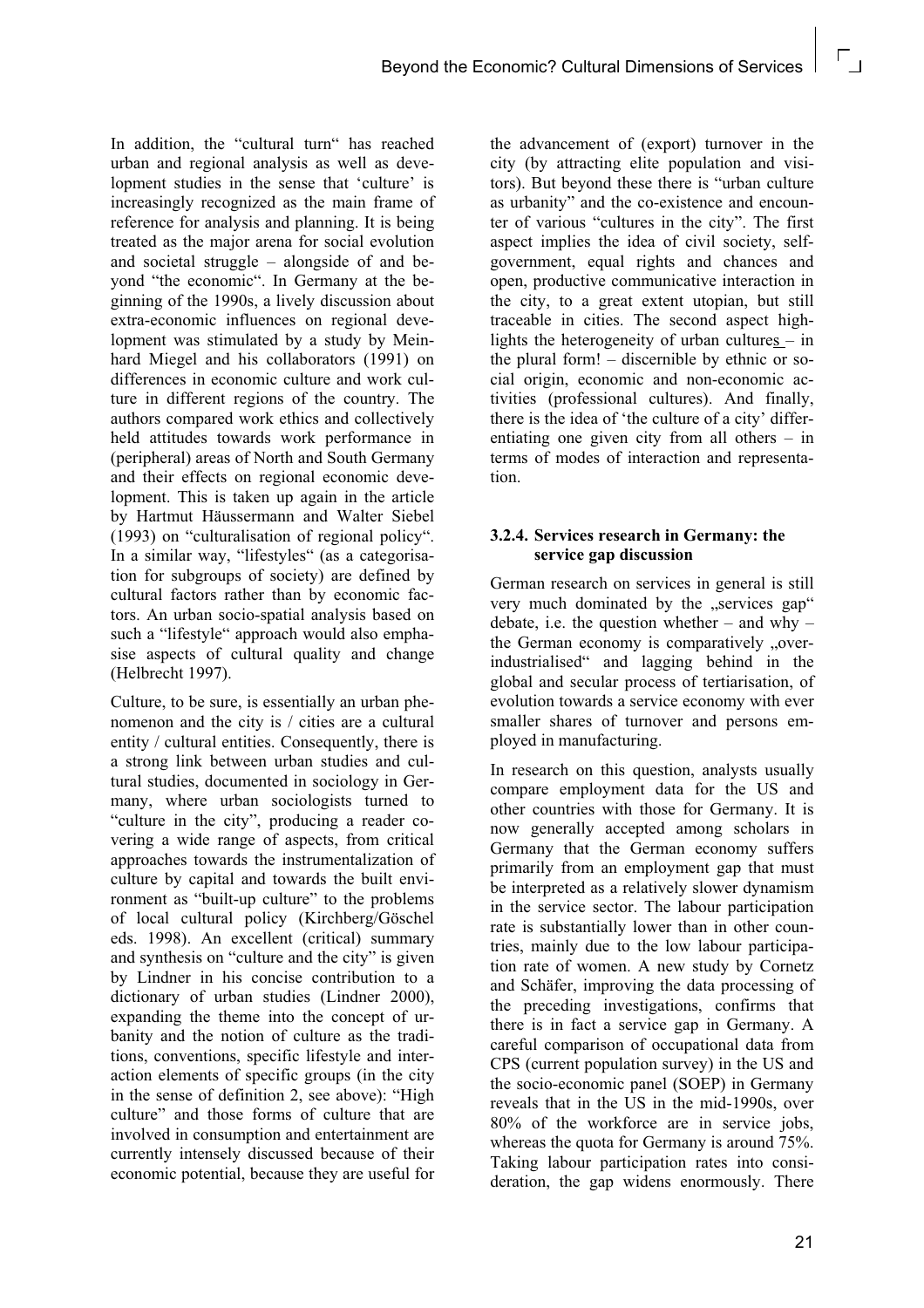are 310 service jobs per 1000 inhabitants in Germany as compared to 418 service jobs (per 1000 inhabitants) in the US (Cornetz/Schäfer). However, Germany appears to be catching up, as the service occupation proportion is increasing more strongly in time than in the US.

Concerning the type of service occupations with the most striking quantitative differences between the two countries, the results are highly interesting. It is not disputed that the range of wage distribution is wider in the US than in most European countries including Germany. However, contrary to common assumption, it is not underpaid "Mac-jobs" which account for the markedly different employment share in services, but the far higher proportion of (mostly well paid) producer services, requiring skilled personnel, that make up for most of the difference in the employment structure of the US. Per 1000 inhabitants, 183 work in producer services in the US as opposed to just 100 in Germany. In particular, Cornetz and Schäfer hold that there is a lower share of managers in Germany (rather than one of engineers, scientists or other business service occupations). How can the discrepancies be explained? Could it not be the case that either in the US many more occupations on lower levels in the industrial hierarchy are classified as "managerial" than in Germany, or that the German (and European) economy on the whole can do with a smaller share of managerial occupations, being more efficient in that respect ("fewer chiefs for more indians"?). Regarding value added figures, the contribution of the service sector to total value added in the German economy is around 40%, whereas it is about 65% in the US. This, however, is partly explained by the comparatively smaller importance of outsourcing of service functions from manufacturing enterprises in Germany.

#### **3.2.5. The service gap discussion and 'culture': one step forward**

Baethge (2000) takes the service-gap discussion one step further and offers in his highly original contribution a "cultural" interpretation of the German peculiarities in sectoral and functional structure. He emphasizes once again the observed employment gap in Germany in comparison with other economically leading countries, which for him is essentially due to the adherence to a specific "industrialist" (or more correct: "manufacturalist") model of economic and societal organisation in Germany, where services have never had a chance to realize specific patterns of specialisation, labour organisation, formation and qualification procedures and interest representation of their own or a services-oriented concept of efficiency and productivity. Service work has in many respects been incorporated into and subdued to manufacturing work, a fact which is also reflected in the minor role which services have played in business studies and national economics in Germany for a long time (Baethge 2000, p. 151f.). 'Work' for Germans has traditionally been manufacturing work (if not bureaucratic or academic, of course, for special groups of society ...). This phenomenon must also be looked at from the demand side: With the considerably smaller labour participation rate of women in Germany, there is much less demand for household services. This is the fundamental reason why a great proportion of the job potential realized in other countries in the last two decades has not been transformed into employment in Germany. In the end, the "work culture" in Germany is characterised by a smaller degree of (formal) division of labour than in other countries. Baethge concludes, however, that this situation will not survive as the foundations of the old "industrialist" model of the German economy are already trembling.

#### **3.2.6. 'Cultural institutions' as a subsector of services – a double growth sector: in reality and in research**

The analysis of the economic and regional economic implications of the existence (and of the public financing) of 'cultural institutions' has been a topic for research – and consultancy work – for a number of years, and 'Kulturökonomie', i.e. the economics of cultural institutions, its economic factors and consequences, has expanded substantially in the 1990s and seen a number of case studies, following strands of thought in the international discussion: Among the 'models' for many of the German studies are Baumol and Bowen's classical study on the economics of the performing arts (1966), Blaug's reader "The economics of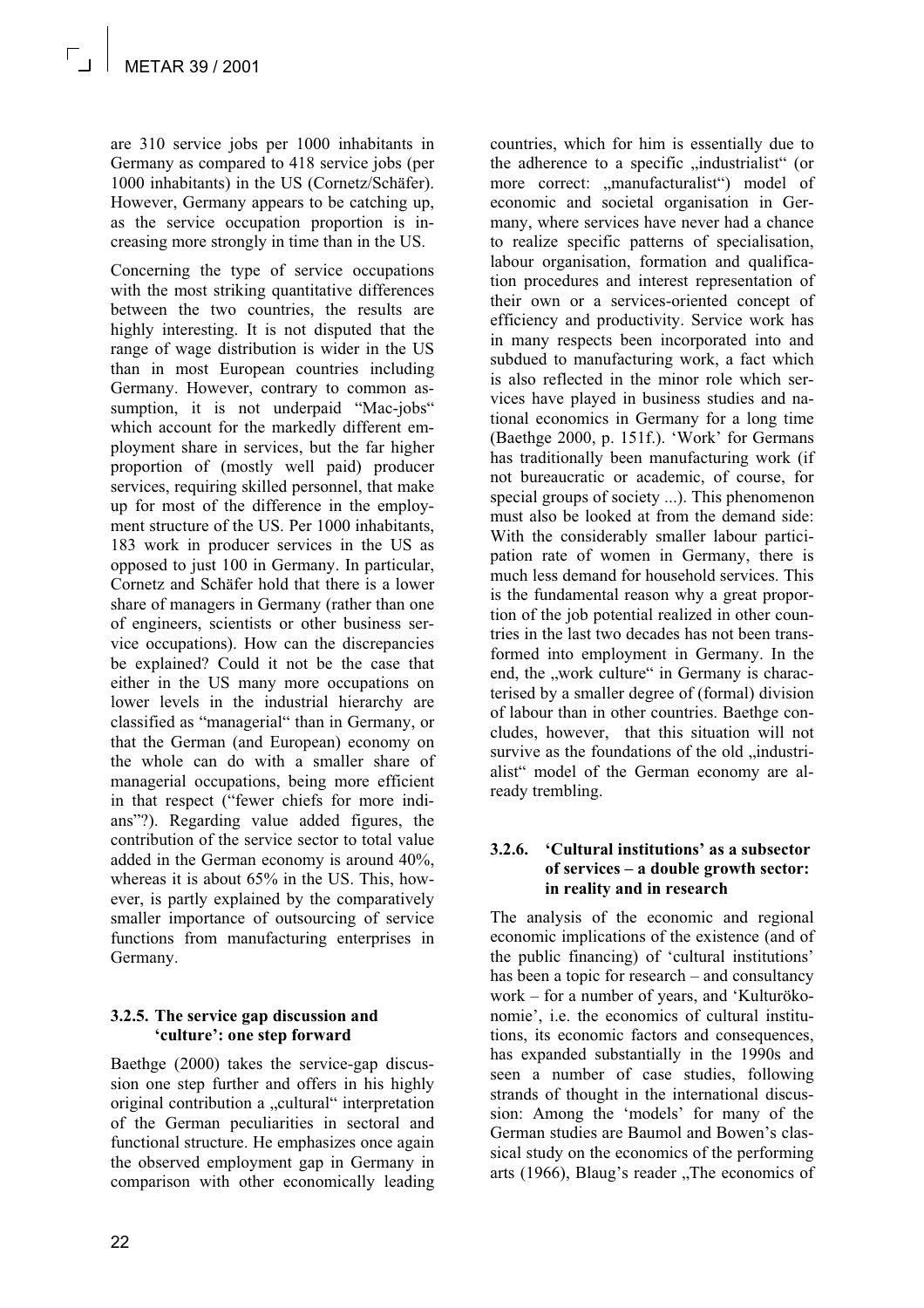the arts" (1976), the New York - New Jersey study (Port Authority of New York and New Jersey 1983) and Myerscough's "Economic importance of the arts in Britain" (1988), in the 1990s also very much Zukin's work in cultural urban sociology on New York City. It should also be remembered here that 1976 marks the year when the international .Journal of Cultural Economics" was started.

Since these cultural or arts institutions – theatres, museums, music etc.  $-$  are, of course, invariably services, we are dealing here with the economic or regional economic analysis of an important subgroup of services.

The new (and first) textbook in German on cultural economics (Bendixen 1998) emphasises the widening scope of relevant studies in Germany, transcending the simple theoretical underpinning of the existing number of courses in cultural management in the country. Operating from a largely critical position towards the current state of economics and established in a more leftist institution (Hochschule für Wirtschaft und Politik, Hamburg) Bendixen highlights the situation of reciprocity between 'arts' and 'the economy' and their common origin in (Western) historical evolution (especially with the rise of individualism) and traces common aspects in both (or the one aspect in the other domain). Informed by international literature, he calls for a transdisciplinary and historical approach. The observation that the economy serves as a necessary basis for the arts is, of course, a truism. On the other hand, culture acts as a fundamental requirement for the economy, providing institutions, rules of interaction, education (for producers as well as for consumers!). Especially interesting for him are arenas of interpenetration of culture and economy, e.g. advertising and the changes in financing of the various arts through their history.

Looking at the narrower question of public finances and the arts, a considerable number of studies seek to describe the relevance of the arts for the economy in question and establish a "culture multiplier index", i.e. a multiplication factor which indicates how much local/regional turnover is induced by the spending of one DM for culture, beyond a simple description of the cultural (arts) economy. Here, culture is treated a *an economic (sub-)*  sector. In addition, it is held that the "cultural equipment" of a city has indirect effects on its economic performance: It improves the attractiveness for knowledge-bearing elite personnel, it contributes to a positive perception of the region elsewhere and it helps to strengthen identification processes and something like ..social pride in the regional population (Dziembowska-Kowalska/Funck 2000, p. 5). Here, culture is seen as *a special and (increasingly) important factor of production*. On top of that there is the observation that the existence of cultural institutions and their activists has positive effects on creative pro??cesses in creative businesses which are more closely connected to the arts, like advertising, photography, design, architecture; this is an approach which considers culture to be more than just one location factor, but rather *an essential resource* for the economic activities mentioned. Here, however, empirical work beyond mere theoretical speculation (like in Dziembowska-Kowalska/Funck 2000, p. 5) is rare.

The topic and the approach, after all, is not really new for the 1990s. All through the 1980s the regional economics discussion was enriched with "cultural" elements, when competition between the highest-ranking cities and urban agglomerations in Germany for leadership in cultural matters was already very strong, and big cities tried to excel themselves with new museums, theatres, art galleries and concert halls (e.g. Neue Pinakothek in Munich, Staatsgalerie in Stuttgart, Museum Ludwig and Philharmonie in Cologne etc. etc.).

#### **3.2.6.1. The multiplier effect of public spending for culture**

An often cited pioneer work on the local economic impact of public spending for the arts is the study on Bremen by Taubmann and Behrens (1986) which was followed by the one on Neuss (near Düsseldorf) by Gerwien and Holzhauser (1989), also produced in the Bremen University Geography Department, which has since formed a stronghold for the topic. It is Gerwien and Holzhauser's multiplier equations which have been used in most of the later studies; and in the late 1990s Engert published his thesis in Bremen (1997), which includes a short history of the ..urban culture and urban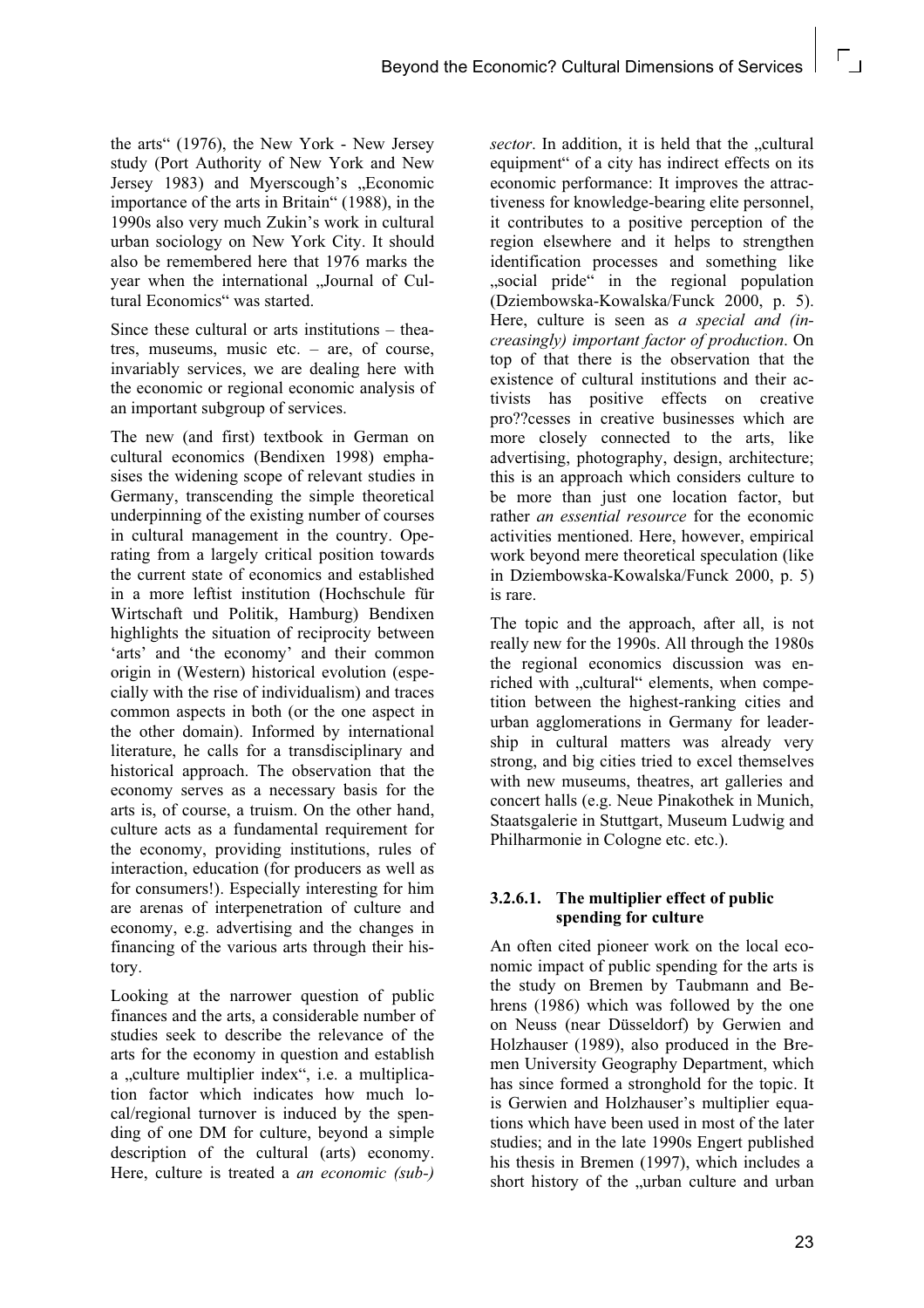economy" studies. Before that, a first survey and summary of the approach in German was given by Behr et al. in their 1989 book. In the 1990s a number of case studies followed, among them Behr/Gnad/Kunzmann 1990, Haubrich-Gebel 1995 (Göttingen), Dziembowska-Kowalska et al. 1996 (Karlsruhe), Blum et al. 1997 (Dresden).

The studies have produced – mainly for larger cities and conurbations – fundamental data and statements about the size, role and impact of the cultural sector within the urban economy. They are generally very descriptive (especially Dziembowska-Kowalska et al. 1996, who are nevertheless also hinting at the importance of arts institutions as a source for creative impulses for a number of branches, like advertising, photography, design). The major question is: how much turnover in the local/regional economy is generated by the public subsidies that go into the cultural sector. The factor is usually rated at something above 1.0, i.e. more money is earned somewhere else in the regional economy than the local state spends on culture. Beyond the analysis and into measures, in one of the most recent publications, Blum et al. give some interesting advice, e.g. that the most expensive tickets for the opera and other "high-culture" institutions should be sold at auctions, as this would probably raise their prices.

Through the 1990s there was a discussion about the legitimacy of these implication studies and especially about the calculated multiplier values regarding the effects of expenses for the arts. The basic questions are whether turnover is in fact created through the subvention of cultural institution or rather diverted away from other branches and whether the cultural services are in fact basic functions (in the sense of export base theory), rather than non-basic functions. This critique is taken up by Monika Haubrich-Gebel in her study on the arts in Göttingen (though not adhered to in her own multiplier chapter).

More recently, Sonja Clausen published a (regional) economic analysis of the "implications of public financing of cultural events", using the example of the Schleswig-Holstein music festival (the second largest music festival in Germany after Bayreuth's Wagner event). She gives a comprehensive survey of the problems involved in using a multiplier factor to assess the regional economic impact of the subsidies involved, also criticising a number of earlier studies which neglect parallel losses in turnover in culture or other (sub-)sectors. Using a welfare economic approach and a total-benefitcalculation, public subsidies for cultural attractions cannot be justified by regional economic gains. In addition, the author looks into the economic effects of an improved location image by subsidising a given cultural event, i.e. using this for marketing purposes. These image effects may be indeed substantial, but they are difficult to assess in comparison with the zero signalling situation  $($ . no festival $)$ .

#### **3.2.6.2. Culture as an important source of income and employment**

Beside the largely state-financed cultural institutions which form the focus of the multiplier studies, there is a range of cultural businesses which are in fact vital sources of income and act as export services for metropolitan areas, especially the film business and related services, music production and distribution, photography, design and also advertising; in addition, there is the new integration of media and arts elements with computering in the evolving "multimedia" industry. With parallels to research in the U.S. by Allen Scott for example, Stefan Krätke and Renate Borst emphasize in their new Berlin book the relevance of these branches (essentially services, but with linkages to material production like copying etc.) for the economy of the city. They find interesting local concentrations of the film business and related services at the edges of Berlin's central business districts and interpret them as production clusters, although this has not yet been proved by an interaction analysis of the businesses concerned. The research shows, to be sure, that these "cultural industries" indeed form an important category for economic and spatial research in metropolitan areas.

Ifo-Institut in Munich has conducted a number of studies for state institutions, among them a survey of the economic role of the cultural sector in Germany, a study for the German Ministry of the Interior (Hummel/Brodbeck 1991; Hummel/Waldkircher 1992). It shows that the cultural sector comprises 2.5% of total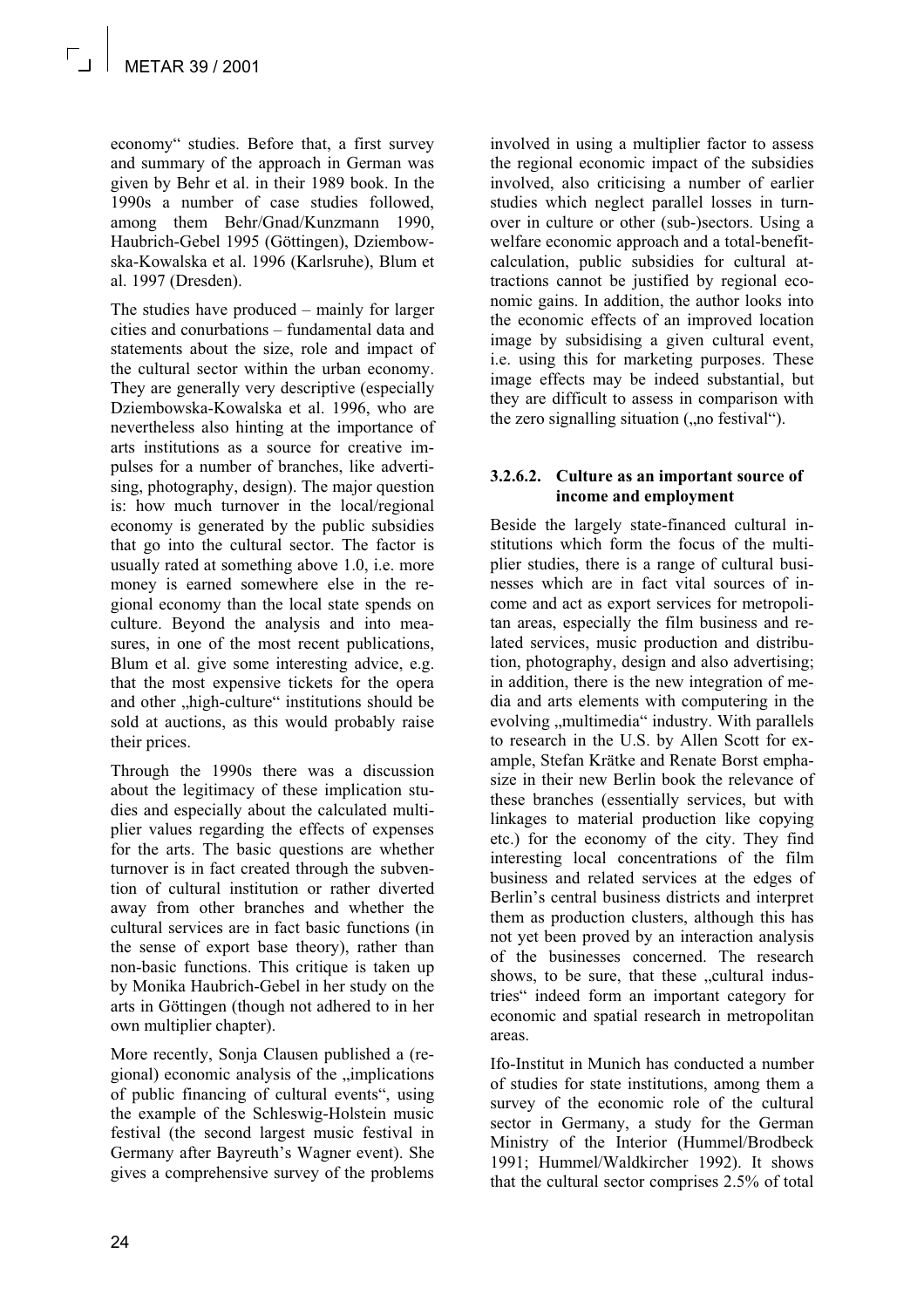value added of the German economy, 2.9% of persons employed and 2.0% of fixed capital investments; its growth was higher than the economy as a whole during the 1980s, but there was a minor loss against the total economy in the early 1990s due to the unification expenses. The figures also reveal the labour intensity of the sector. Definition of the cultural sector is a problem; the Munich researchers include the media in total (which should perhaps be separated and transformed into a sector of its own), as well as (non-university) libraries.

Especially in urban economics and planning studies, "cultural economics" has been on the agenda. The economic role of "culture" and its institutions has been assessed for a number of cities and conurbations during the 1990s. Studies of this kind have become more or less standard work. These studies treat cultural services not as a cost sector for public spending, but as a growth sector in its own right and a contributor to regional growth.

The federal state of North Rhine-Westphalia has commissioned a voluminous (third) report on the "culture economy" in the state (Arbeitsgemeinschaft Kulturwirtschaft 1998), i.e. on the arts sector (music, painting, sculpting, film, theatre, dance, excluding the media but including literature and book publishing). It assesses the growth of value added as well as employment of this sector, both of which are substantially above average, making the sector a real growth sector. In addition, it attempts to find linkages within specific sub-sectors and between these and other parts of the regional economy; these results are rather general: In some branches there are notable regional linkages (i.e. regional markets, like specialised music schools or lighting equipment rental firms), in others there are not (record production or book publishing).

#### **3.2.6.3. Culture as a (soft) location factor**

Extensive work on "soft" location factors in regional and urban development research has included the arts as one major factor of this category. The major study in that direction which was conducted in Germany in the 1990s (Grabow et al. 1995; it includes an extensive summary in English) sums up the discussion around the relatively new distinction between "hard" and "soft" location factors and holds that soft location factors are of increasing importance in locational decision-making; one reason for this is the fact that the differences in availability of hard location factors between regions are decreasing. "Sanfte" ("soft"?) location factors – a term apparently difficult to translate into English – are defined as those location factors which are rather subjective and intangible and which are generally difficult to measure on the one hand (like the business climate of a region or the co-operation quality of the local administration etc.) or those which are relevant for employees and decision-makers as persons on the other hand, determining or at least influencing the ...reproduction quality" of a location (like residential qualities, amenities etc.). Another distinction can be made between business-oriented and personoriented soft location factors, most important among the former is again the business climate of a region (also perhaps a "cultural" aspect, though in a different sense of the word), among the latter the housing situation and the residential environment. The attractivity of the cultural sector in a given location also counts as a person-oriented soft location factor.

Empirical results (from a questionnaire to about 2000 enterprises) on the relevance of soft location factors for a selection of towns in Germany and Austria does, however, not attribute a more substantial importance to this factor: "Many other person-related soft locational factors, including cultural facilities, a field frequently addressed in the public debate on the subject, rank far down in the salience hierarchy of locational factors", and "rating diverges widely (by industry, size of business etc.)" (Grabow et al. 1995, p. 33). As a consequence, increasing efforts by local governments to develop "high culture" institutions and costly festivals, which are usually in the interest of only a limited number of people, are not regarded as really favourable for improving local soft location factor conditions (Grabow et al. 1995, p. 39). Insisting on (and exaggerating) the relevance of culture as a location factor, Dziembowska-Kowalska and Funck (2000) seem to misread Grabow et al.'s study in that respect, even more so as the latter's results are by and large confirmed in another study by Heinrichs et al. (1999), who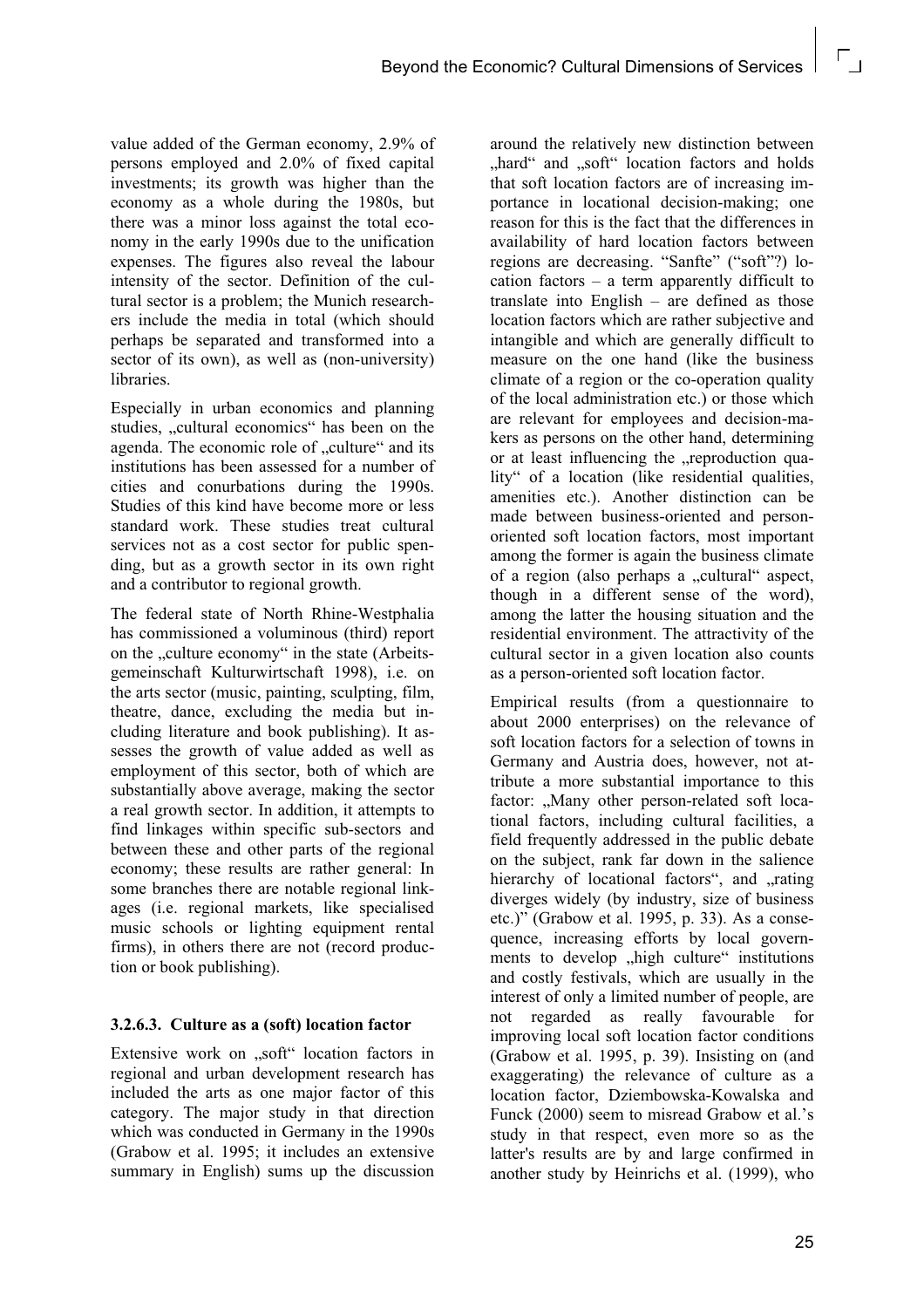asked citizens and investors for their appreciation of the importance of culture (heritage, institutions, highlights) for the attractivity of medium-sized cities as residential or investment locations. The studies clearly show that businesses rate cultural activities as rather unimportant for their location decisions. As part of the marketing of their products (and sometimes their locations) they want and cultivate culture predominantly in the form of spectacular events, they are not interested in mediocre commonplace everyday offers. And: Large companies engage in largescale, nation-wide cultural events, smaller (more locally oriented) companies would also sponsor local activities.

Still, cultural amenities, the "state of the arts" in a given commune or region, are an essential element of the quality of life in the area, and through this they help to retain or improve the quality of location conditions as well. Development without culture seems improbable to achieve: Frahm et al. (1994) emphasise in their extensive survey the role of culture for rural development in theory and practice. But it is much more the unspectacular work by libraries, music schools, local museums and cultural clubs that is essential for the needs of the local population. Olaf Martin (1999) reports on efforts to promote cultural activities for the population, and not for investors or tourists, in rural areas in Southern Lower Saxony. Information, coordination, variation and qualification of activists are listed as essential aspects of a successful strategy. In the case study region, a regional magazine and local radio have proved to be valuable instruments for information and coordination of activities, and the internet is going to offer additional possibilities for setting up a regional calendar of cultural activities.

#### **3.2.6.4. Culture as a specific resource**

In connection with the increased role of knowledge and creativity in economic and regional development (Ellger 1996), the arts are receiving revived attention from a rather different angle of (regional) economic research. For a number of branches of the "creative economy", among them industrial design, advertising, architects, perhaps also writing, journalism and publishing as well as the new

combinations of information technology, media and arts sometimes called "multimedia", the existence of a lively arts scene appears to be much more than one among several location factors: the decisive factor of production  $-$  as the essential source for ideas. This idea is taken up by Klaus Engert, who studies the importance of the arts sector for the economy of the city of Milano (!), where about 1% of the persons employed can be regarded being in the arts sector. Engert uses a postal questionnaire sent to advertisers, designers, architects, publishers, software producers and manufacturers in the furniture and the garment industry, trying to assess the importance of arts institutions for their work, using elaborate quantitative techniques (causal analytical) to process the statements (219) from the questionnaire study. As a result, urban agglomeration advantages seem most important as location factors, qualified personnel comes second and the creative environment is also rated among the top factors.

Notwithstanding the achievements in Engert's study, it seems more adequate to use more qualitative techniques in investigations on the importance of the arts sector for "creative" businesses, tracing interaction paths and sources of knowledge and ideas. A small step in that direction is Katrin Jürgens' dissertation on the Spandauer Vorstadt quarter in central Berlin, an inner-city area characterised by an agglomeration of arts and creative businesses. Jürgens is able to show – though on the basis of a very small sample (10 in-depth interviews) – that creative businesses in the quarter confirm the relevance of soft location factors (e.g. the atmosphere of the quarter, its image as a lively and creative place) and agglomeration effects for the location quality and that, in addition, the arts scene, mainly the 'off' institutions, plays an important role in giving and stimulating ideas, making the quarter into a specific urban environment of arts and creativity with substantial economic effects.

In a different approach to the relationship of culture, economy and society, recent studies in urban sociology emphasise the role of the arts as a major arena of conflict: in the field of "culture" ideologies and lifestyles compete for hegemony. Under the heading "economy of symbols", a critical approach stresses the im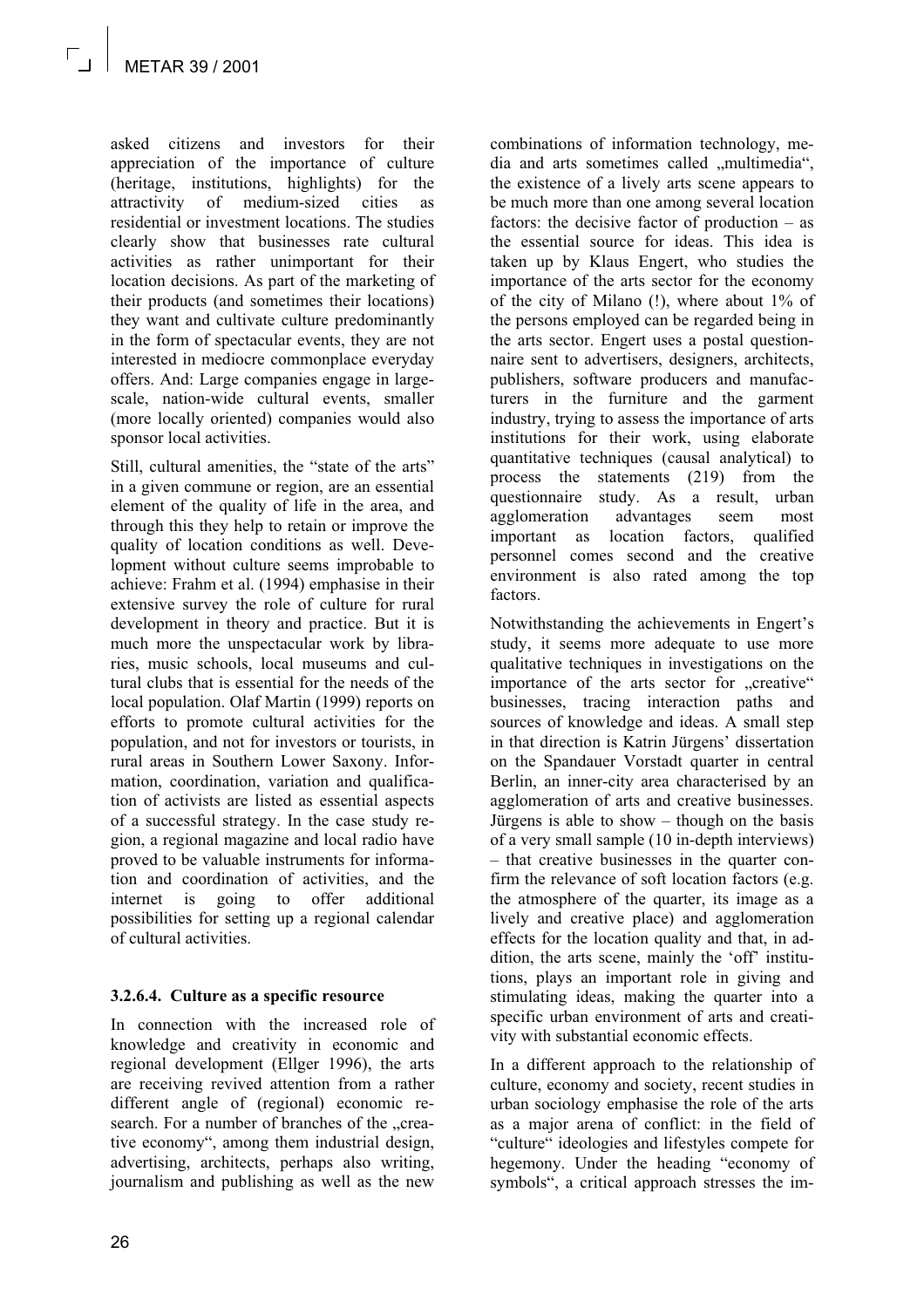portance of the use of 'culture' by the ruling classes (or the "growth coalition") to promote their interest. This happens in several ways: 1) by determining the aesthetics of spaces, public spaces, thus showing its power, 2) by increasing the trading value of properties, real estate, by decorating it with culture, and 3) by using the power in and over the built environment to define the identity of the ruling class with the means of the built environment, in specific shapes of office buildings, shopping malls, factories etc. (Kirchberg 1998, p. 48f.).

One of Germany's major enterprises, Volkswagen, seems a good example for this recent development in the relationship between culture and the economy, with a new "vitreous factory" in Dresden and with the newly opened "Autostadt" (automobile city) in Wolfsburg, a gigantic mixture of sales department, showroom, information desk and entertainment centre, propagating a corporate culture which aims at integrating the purchasers and drivers

of Volkswagens into it. Here, culture is being exploited as the main instrument in a new stage of marketing strategy, marketing being one of the essential service tasks in capitalist industrialism at the beginning of the 21st century, thereby integrating several of the meanings of the word 'culture' mentioned above: culture as cultural institutions and cultural events – the factory, the showrooms and the building for the delivery of the car to its new owner as a cultural institution offering a specific form of event; culture as a set of commonly held values, schemes and interaction patterns – the formation of a cultural community consisting both of car producers and purchasers ("the Volkswagen family") transcending the mere economic aspects of interaction in the economy and carrying them further into the realm of the meaningful symbolic.

## **3.3. Italy:**

## **Beyond the Economic? Cultural Dimensions of Services – Literature Report**

*by Andrea Bergami and Lanfranco Senn* 

#### **3.3.1. Introduction**

Culture can be defined as "how humanity came to be where it is today".

National cultures have a direct bearing on their national economies, and particular kinds of culture are best suited to economic success while others hold nations back. What had been considered a set of purely economic processes has now become a central part of cultural pro??cesses and institutional settings.

What is decisive for nations is not less relevant for organisations. The kind of culture an organisation has will determine its economic destiny. Cultural value assessments achieve business improvement through the identification and rectification of issues affecting employee performance, customer service and competitive advantage.

The relationship between culture, economy and institutions is at the core of the interest of today's economic research.

Particularly, the service economists' attention is focused on four aspects:

- How do cultural factors modify the demand of services?
- culture as a service;
- culture of the services;
- regulation and deregulation in the service economy.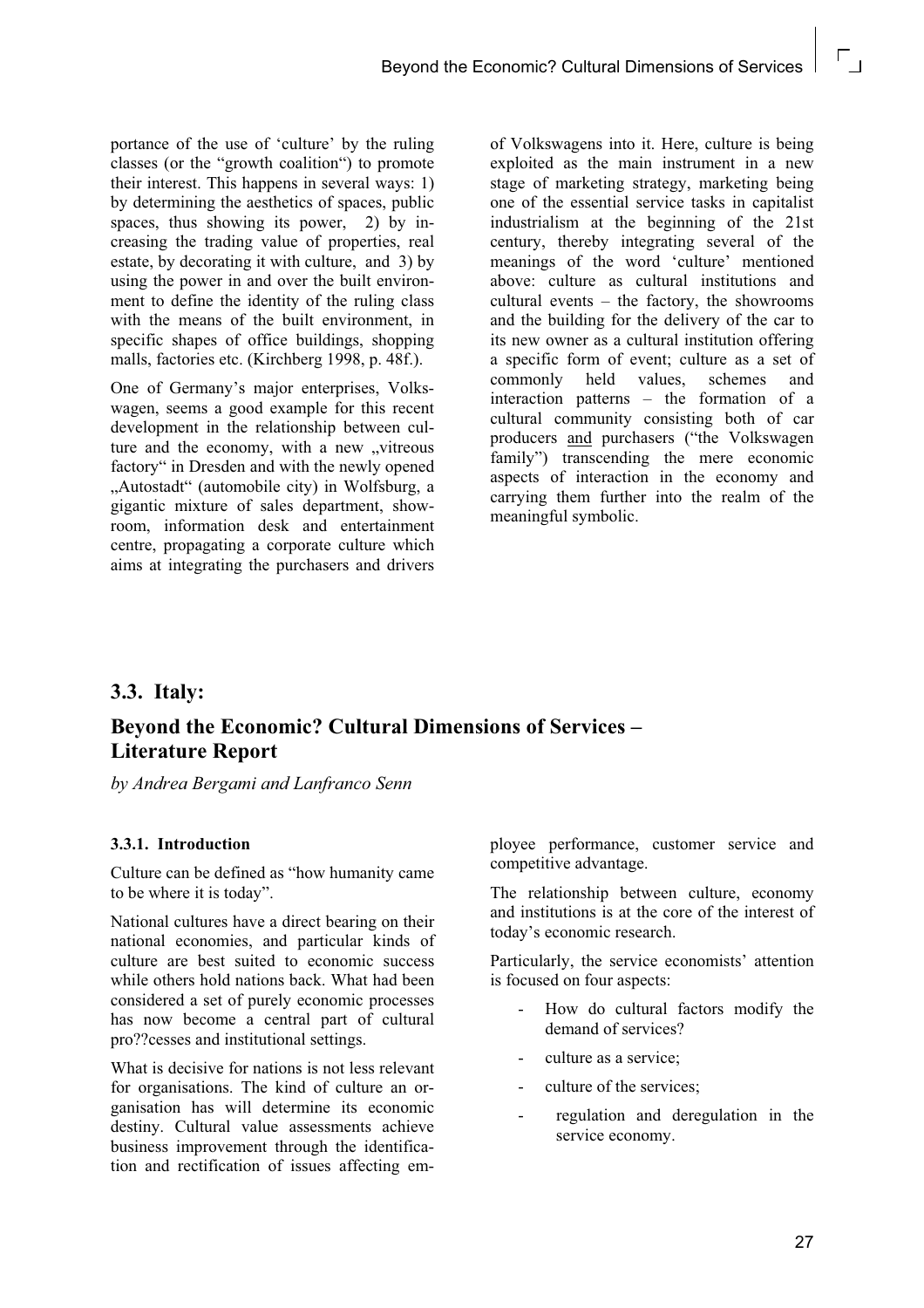This short paper outlines some of the conclusions drawn from studying the Italian literature of the period of about between 1995 and 2000.

#### **3.3.2. Cultural Factors in the Demand for Services**

Internet culture has already changed the economic landscape considerably and caused the emergence of new kinds of services.

As the internet is continuing to attract users and commercial content suppliers around the globe, its relevance for the operation of major commercial banks and other financial institutions is increasing (Magimi 1999, La banca virtuale 1998, Dainese 1999, Faletti 1999, Masetti 1999).

As a matter of fact, moving financial services to the internet creates a totally new competitive landscape. Instead of operating within clearcut service boundaries, well-established financial organisations suddenly find themselves competing for customer loyalty and liquidity in a far less stable environment. The advent of web-based commerce has added new layers of complexity and unpredictability to the worlds of commercial and retail banking. It is obvious that the momentum to move to webbased business models is increasing and that traditional distinctions among service providers are becoming blurred. New partnerships and announcements for new electronic products have become a daily routine for the financial services industry. As the Web begins to replicate core banking functions, a variety of non-bank institutions are ready to move into the transaction settlement business and to assume online trust broker roles.

Secure electronic commerce is driving change in financial services and the internet can become a universal channel for trusted settlements and the exchange of value. Technical advances in managing networked security and digital trust are intersecting with increased consumer activity and expectations on the Web. Attracting a significant percentage of customers to web commerce, however, will require enhanced convenience, value added, integrated information and simple user interfaces.

In addition to concerns about security and uncertainty about how to select appropriate services, home internet users are still affected by low dial-in connectivity speeds and substantial hardware requirements for delivery of multimedia information and services.

Online retail banking has instigated a desperate positioning battle among competing companies from all kinds of sectors of the financial services industry. The number of strategic alliances among banks, software companies, online services, telecommunications firms and credit card companies is increasing.

There are four major reasons for the growth in online banking:

- 1. New distribution channels: Financial institutions now have a variety of technological means to initiate online banking programs without incurring the heavy capital investments needed to develop their own systems;
- 2. No barriers to entry: Technology is creating a level playing field where fast moving non-banking firms can easily provide banking products. This trend can be seen in the area of bill payments where recent innovations have provided an opportunity for non-banks to break into the banking business, threatening one of the most profitable services provided by banks. The present nature of online payments is a clear indication that if the banking industry fails to meet the demand for new products, there are many industries that are both willing and able to fill the void;
- 3. Changing customer expectations demanding agility and flexibility on the supply side: New technology is not only producing an ever-increasing range of products, it also has far-reaching effects on consumer expectations. Financial institutions understand that to meet consumer expectations they need to be flexible by separating the content (financial product) from the distribution channel (the branch);
- 4. Digital convergence of financial management transaction: Technology lets a broad range of financial management activities converge, which previously were experienced as separate.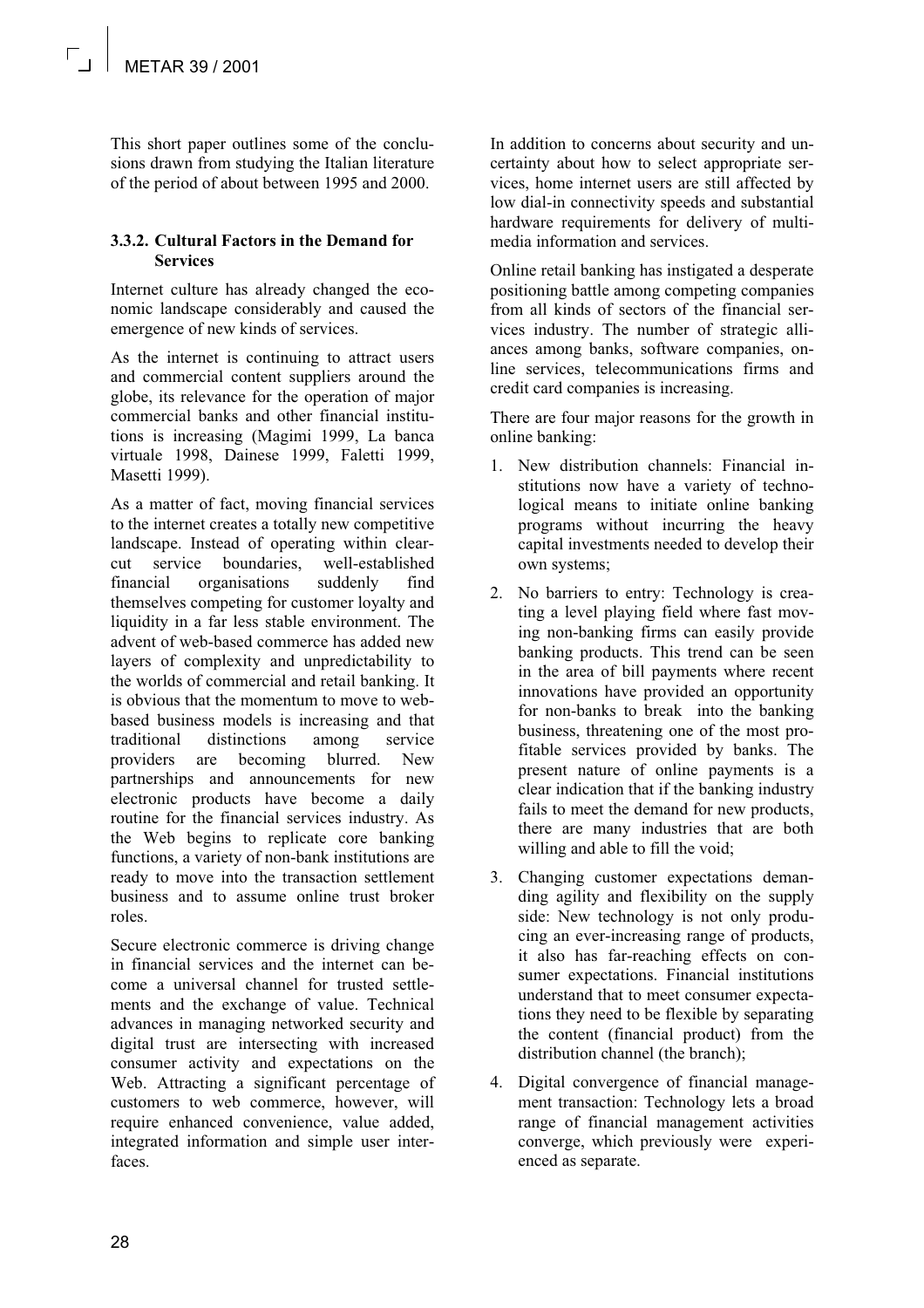Online financial services refer to the general ability to conduct bank transactions from home (or office) using a telephone, television or personal computer. Examples of transactions include reviewing and checking savings account balances, transferring funds between accounts, paying bills, reconciling checking accounts or opening new accounts.

Characteristics that differentiate winners in the competitive online banking industry from losers are the willingness to take risks in terms of being a first mover, the strategic choices involved in deciding whether to partner with a software provider and the products and services to offer online.

With the explosive growth in internet use, banking via the World Wide Web will undoubtedly catch on quickly. Its aim is to provide superior customer service and convenience in a secure electronic environment.

The competitors in this segment are banks that are setting up their web sites and firms that can easily move their products to the Internet.

What is important to stress is that banking on the Internet is not the same as banking via online services. Internet banking means that consumers do not have to purchase any additional software (the Web browser is sufficient), they can conduct banking anywhere as long as they have computers and modems. Consumers can download their account information into their favourite programs, which means that they do not have to follow the dictates of the service provider. Internet banking also allows banks to break out of the hegemony of software developers.

The term of electronic commerce has now become a popular label for all the relatively recent efforts to handle financial transactions over public networking media such as the internet, cable television or telephone systems. Current electronic commerce initiatives attempt to place the consumer/buyer, merchant and potentially the bank together in an online environment in which the payment transaction can be initiated and processed without human mediation. Online commerce still represents a rather minor percentage of total commerce but it is likely to become a major force in the future.

The factors driving this push to automated online electronic commerce are: convenience, reduced cost of operations, lower risk and more timely information.

In addition to the impetus provided by the rapid growth of internet users, there are other factors driving the growth in electronic commerce payment solutions today. Selling digital objects over the web offers many advantages over more traditional forms of business:

- It provides customers with more choice and customisation options.
- It reduces time and cost of search and discovery.
- It expands markets from local and regional to national and international, with minimal capital and equipment requirement.
- It permits just-in-time production and payment.
- It reduces high transportation and labour costs.
- It facilitates increased customer responsiveness, including delivery on demand.

Consumers are motivated to go online because it is more timely, cost-effective and convenient to do business electronically.

Finally: The debate about security of online transaction is open: Although the initial services introduced used credit cards as the purchase instrument, the similar use of debit cards, online cash or a digital equivalence of checks is being explored.

#### **3.3.3. Culture as a Service**

The relation between the public and the private sector is the central theme of publications and articles on the field of culture as a service. The fundamental question is: How to manage cultural activities most efficiently? (Merlo 1996, Modelli di gestione 1998, Cantiere cultura 1998).

The deteriorating financial situation of many countries, Italy included, is an important incentive to implement privatisation programmes but next to financial considerations there is also an administrative motive behind privati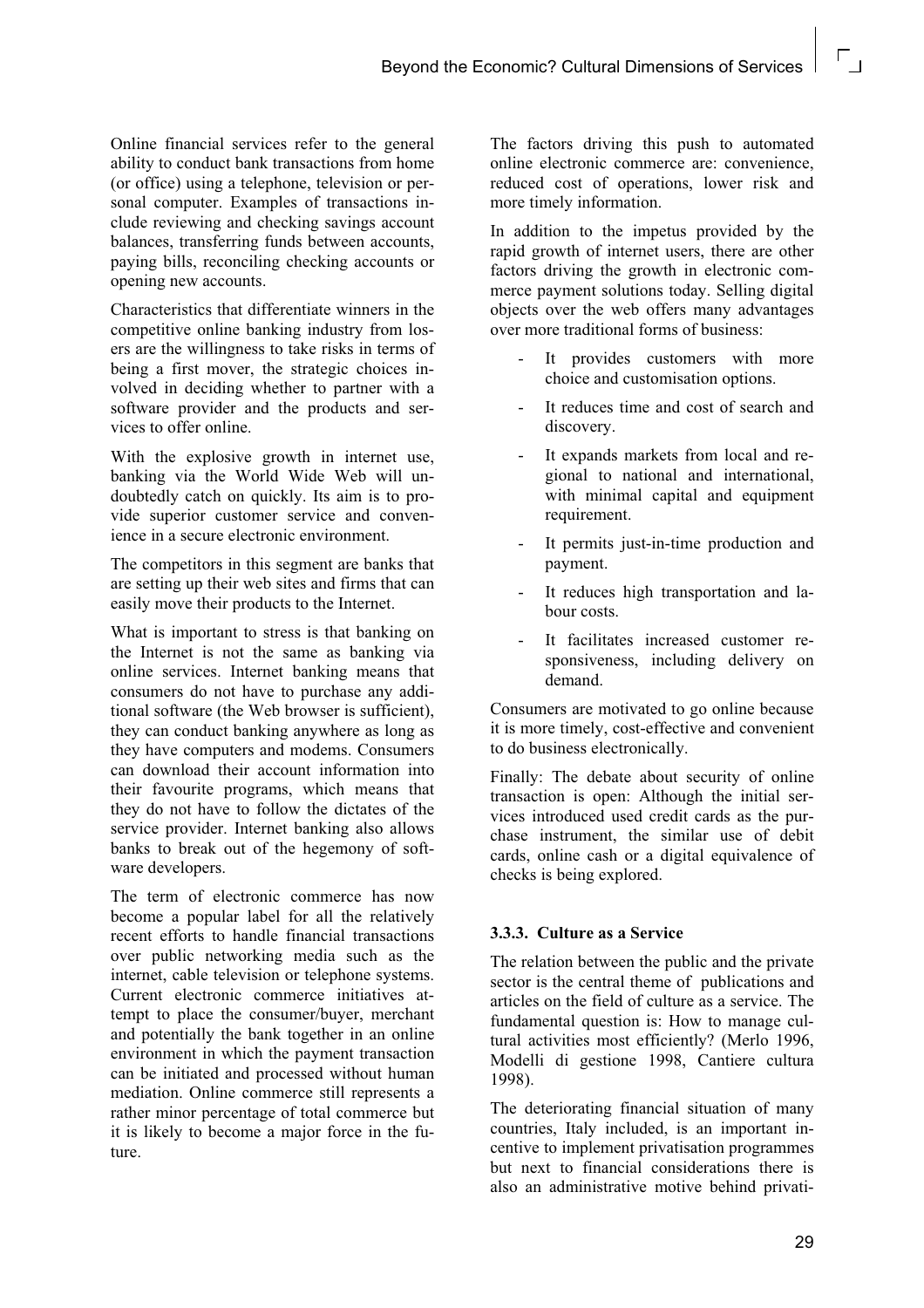sing cultural institutions. Privatisation in culture is an important but also controversial phenomenon.

It is, however, considered wise to separate the responsibility for cultural supply and the responsibility for cultural policy.

In the case of a privatisation of cultural institutions (museums, theatres, orchestras etc) in order to eliminate bureaucratic restrictions and to rationalise management, the so-called third sector, based on non-profit organisations (like foundations, associations, co-operatives), is probably best at achieving a reasonable compromise between public goals and private efficiency. In the cultural sector in general, voluntary work is growing rapidly, in terms of both associations and individuals. Its potential in the field of heritage conservation and its contribution to the operation of museums, libraries and performing arts centres should by non means be undervalued.

It should also be mentioned that a less explicit but frequently used form of partial privatisation consists in an increase in ticket prices and user fees for cultural goods and services to make up for cuts in public funding. In particular ticket prices for the performing arts rose at a rate higher than inflation over the past several years. This privatisation strategy might present an obstacle to wider access to the arts; excessively high prices may limit the availability of artistic performances to the most privileged. The right balance between boxoffice income and subsidies should be more actively and effectively pursued.

Any privatisation strategy may succeed or fail depending on the solidity of the institutional and cultural policy framework of which they are part.

The contribution of the private sector is necessary not only for economic reasons. In fact, pluralism, and especially the pluralism of funding sources, is a precondition of cultural democracy. Seen from this perspective, the privatisation process contributes to a less monopolised power game in the cultural sector.

The mix of public financing and private funding, necessary for an interesting and diverse cultural life, can be realised through various strategies and technical devices.

Finally, the position of privatised cultural institutions between state and market has opened up new possibilities for co-operation between governments, market and non-profit institutions. These new possibilities do of course not develop without problems and difficulties.

To widen the scope of their activities cultural institutions will have to intensify their fundraising and attract money from scattered sources. Generally speaking, arts managers have an enlarged set of options to realise projects: subsidies from governments and private funds, donations, sponsoring and the help of volunteers.

#### **3.3.4. Culture of the Services**

Concerning the culture of services the focus in the Italian literature is on service quality, particularly in public services. Quality has become an immensely popular term where the organisation of public services is concerned.

In many service branches, such as health care (Primicerio 1998), education, personal social services, fire services or the police, there is now a strong commitment to improve quality and responsiveness towards customers (clients, patients, students, users).

Measuring performance in services, however, seems fundamentally difficult, largely because production and sale occur simultaneously. In addition, intangibility, perishability, simultaneity and heterogeneity, all those factors which characterise the service sector, make it hard to assess a firm's capability to produce in the absence of an immediate demand.

Furthermore, there are distinctions that make public services differ from private sector services. In the private sector, i.e. in the commercial market, the feedback links between seller/producer and customer/user are very direct and constantly remind the producer of the importance of meeting consumer wants. Quality deficits necessitate immediate reaction., especially if a rival producer has found a way of offering the same quality at a lower price, or a higher quality service at the same price.

In public services, feedback on quality is much less forceful. To begin with, the service is frequently provided free of charge, or at least at a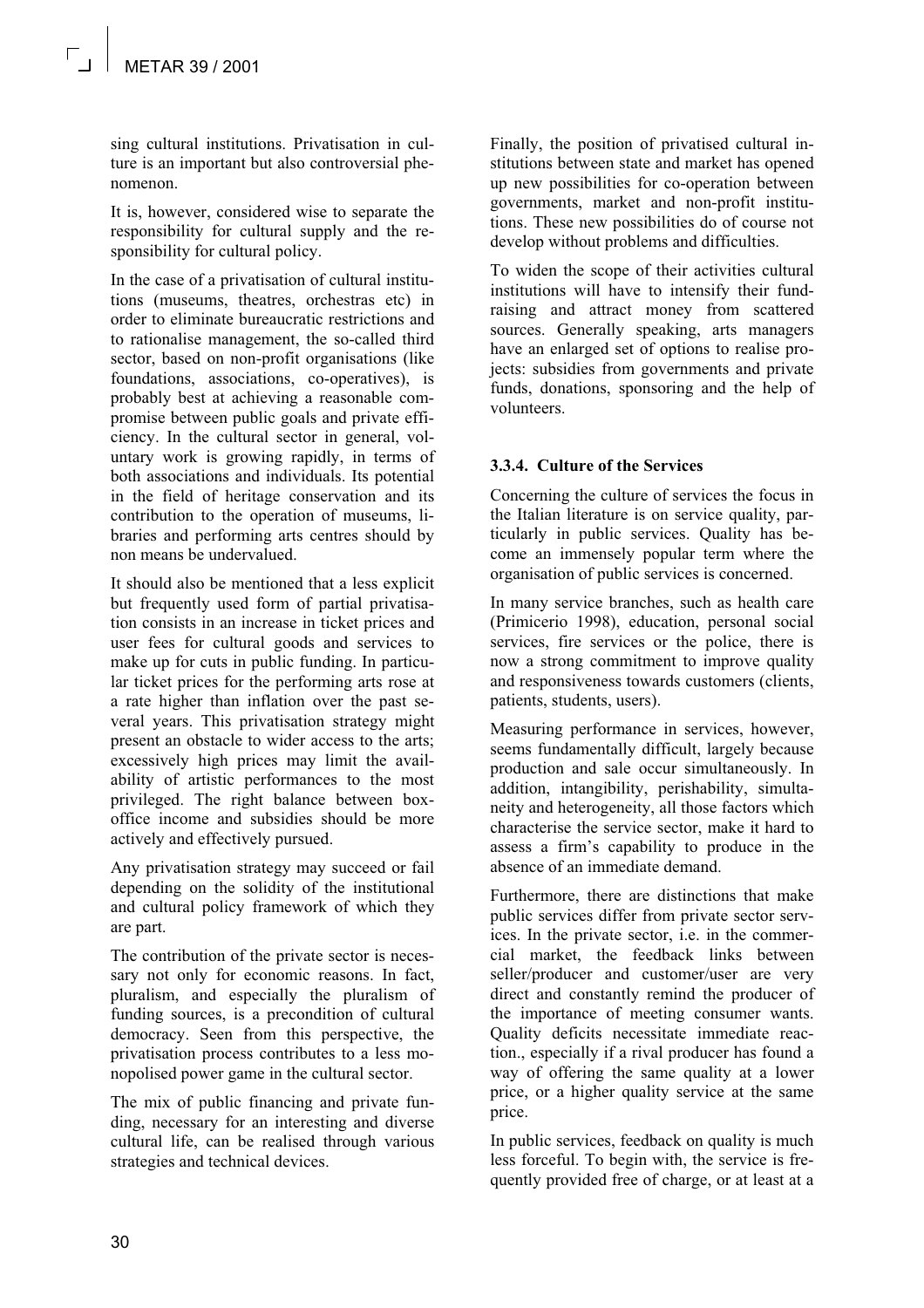charge which is only weakly related to costs, i.e. subsidised. Because of this public services often face the problem of how to limit demand. Whereas a fall in demand can actually be a relief – less pressure, more time for professional development, research or leisure, provided that there is little or no reduction in the budget –, an increase in demand, by contrast, may be very unwelcome because it means more pressure on staff and facilities but probably no increase in budget.

Concerning service quality in the public sector there are two major points of view: Firstly, there is a producer or provider point of view. Here quality is related to output and to meeting predetermined requirements. Since producers are usually not internally homogeneous, there may be tensions over who is to determine the requirements for output. In some professionalised public services the tension is currently between managers and professionals. Nevertheless, despite these frequently occurring internal complications we may define producer quality as the intrinsic features of the good or service itself, as seen by those producing it.

Secondly there is a consumer view on service quality, i.e. the quality of the service as perceived by the user. It should immediately be pointed out that the user may or may not share the view on features or attributes of the service with the producer(s). As a matter of fact, many organisations have discovered that, when they research users' wants, they had previously possessed only a highly imperfect picture of what their users actually wanted.

User quality pertains to the effects (outcomes) of the goods or services that are consumed, to their utility and capacity in satisfying user wants. Satisfaction (or dissatisfaction) is the result of the confrontation of expectations (individual or collective) and perceived quality. If the quality of a service is perceived as medium but the expectations have been very high, there will be dissatisfaction. On the other hand, if prior expectations are rather low, then even quite a poor service may result in user satisfaction.

Service industries need to know the service quality factors relevant for their service products and understand the complex relationship between performance and perception in order to design, measure and control their services.

Much of the discussion in this subsection applies to the private sector as much as to the public sector. There are, however, two factors which play an important role in public services: Firstly, there is the absence of markettype competition in considerable areas of the public service sector. This may restrict high expectations by users who have little with which to compare the services they are receiving. Absence of competition may also remove the incentive for producers to find out exactly what their users want.

The second special feature of public services is the role of governments. In a sense they blur the producer/user distinction, because they represent both. They own and finance the services in question. On the one hand they will seek to define very closely the maximum that will be on offer (regarding both quantity and quality), to restrict public expectations and to economize in order to please bankers and taxpayers. On the other hand they will put pressure on public service organisations to be more responsive to users and to constantly raise quality in order to please the service users who elect them, to enhance the legitimacy of the system.

#### **3.3.5. Regulation and Deregulation in the Service Economy**

One important topic in the Italian discussion highlights the question of regulation or deregulation in the service economy (La concorrenza nei servizi 1998, La liberalizzazione 1997, la privatizzazione 1996, Bani 1999, Prosperetti 1998, Valotti 1996). A number of studies point out the problem of a general inadequacy of publicly administered services in a period of decreasing financial resources and increasing citizens' demands. This debate predominantly concerns telecommunications, water services, energy (both gas and electricity), transport (motorways, railways, airports), but also health and educational services. One may sum up the Italian debate on privatisation and liberalisation of public services by stating that it is generally seen as a process that does not necessarily require changes in the structure of the sector but a complex system of rules.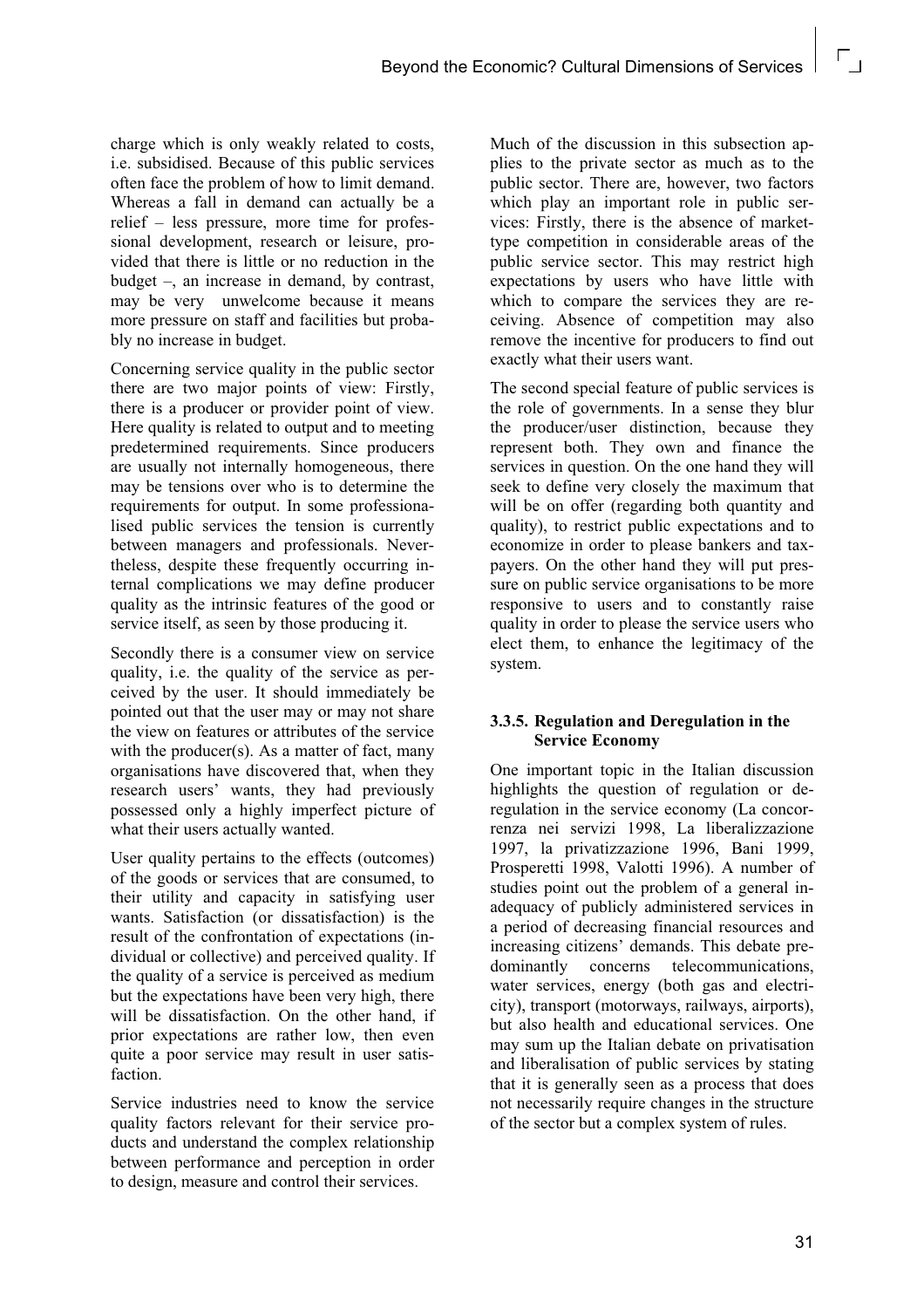Indeed, foreign experiments usually serve as a model and they prove that reorganisation of the sector is the first step to any regulation.

From an economic point of view, the idea of public services is mainly linked to the notion of infrastructure – especially in energy, transport and communications services. These activities are characterized by:

- their tendency towards natural monopoly, due to economies of scale and scope;
- their generality i.e. the fact that they serve nearly all individuals, firms and organisations;
- their transversality the fact that they are indispensable for the functioning of other sectors.

The free play of the market would lead these activities not only towards private monopoly but also to an especially dangerous kind of monopoly with control over vital sectors for society as a whole.

Different degrees of intervention are possible. It may be a simple case of asking the suppliers that they abide certain ethical principles (equality of access to services, equality of tariff treatment etc.). But a society might also wish to manage the social and economic externalities more directly.

The origin for public services generally is social-political: The community feels a need, and a public authority responds with a political decision. This is voluntary intervention in the natural evolution of the market in the name of the general interest. Precondition for this intervention is the existence of institutions capable of carrying out these initiatives and facing the consequences in terms of funds and in political terms.

Bearing in mind the political origins of public services, it is possible to group them into two broad categories, according to the relative precision of their tasks. In the first case the authority that creates the public service can set clear targets in advance. It can therefore draw up a precise, exhaustive set of regulations, then leave the sector to its own devices, run by one or more operators, public or private. It would require only occasional checks to ensure that these operators respect the regulations. In the second case the authority is unable to state its expectations from the outset. Since no regulations can completely cover their expectations, the public authorities must engage directly in the decision making process, applying a "public monopoly".

*Andrea Bergami and Lanfranco Senn Gruppo CLAS Via Lattuada, 20 20135 Milano company@gruppoclas.it*

#### **3.4. Norway:**

## **Institutional and cultural dimensions of services. Progress Review of Research in Norway, 1995-2000**

by Peter Sjøholt

#### **3.4.1. Introduction**

The themes referred to in the headline have not been explicitly illuminated in earlier reports on research of service activities in Norway for

RESER by the author. These reports mainly concentrated on organisational, regional, international and innovative aspects of the industry. One of the reasons for this seemingly lack of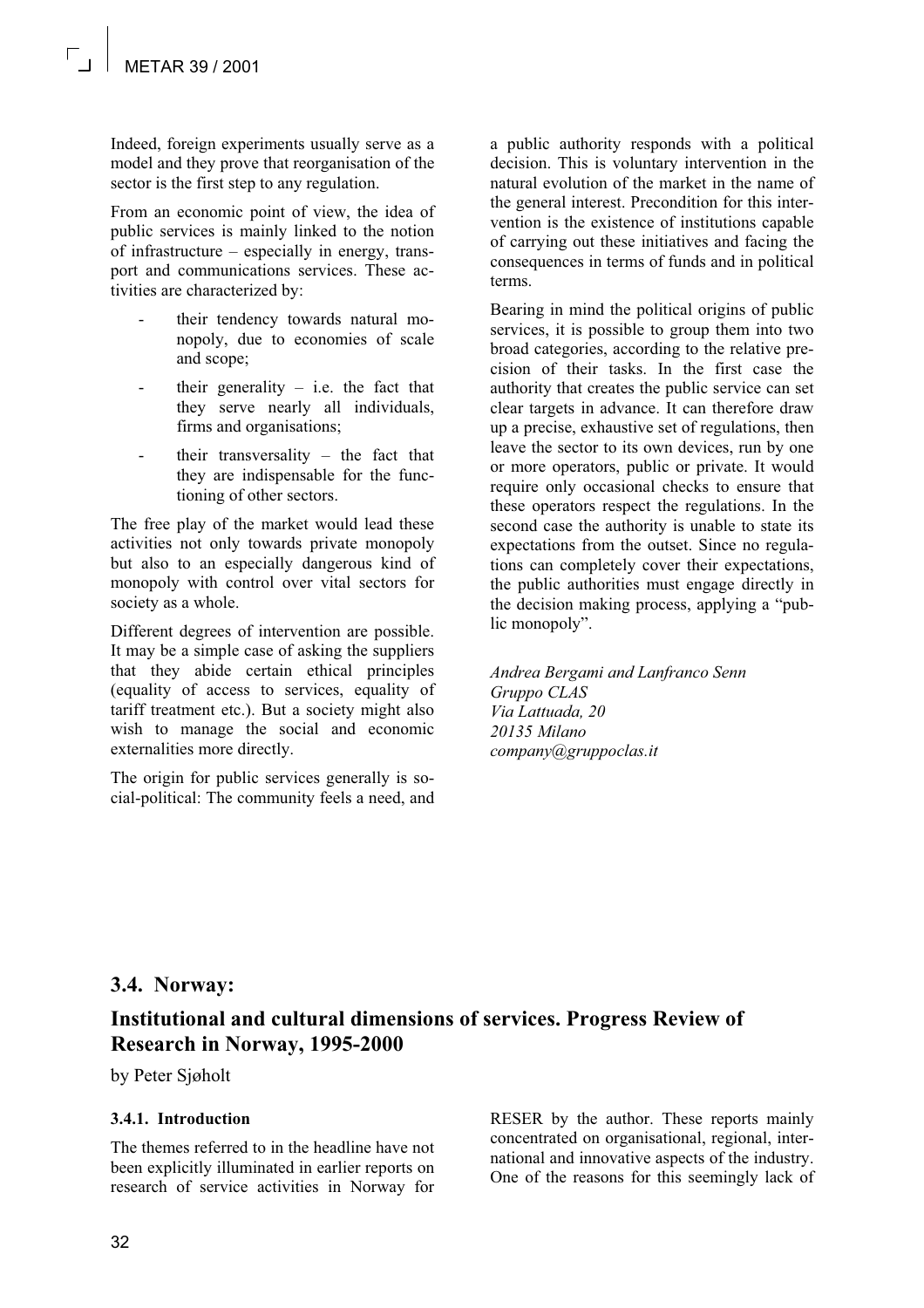interest in institutional and cultural perspectives is simple enough: Research on both aspects has been scarce in recent years.

#### **3.4.2. Institutional aspects of services**

As far as the institutional dimension is concerned, this lack of engagement is somewhat surprising, since Norwegian scholars relatively early emphasized the importance of institutional economics, particularly governance systems and issues in overall economic and industrial development (Hernes 1978, Olsen 1978.). This orientation was not explicitly transferred to services research, however, at the same time, and much of it seemed to be lost during the period with extreme neo-liberal tendencies and inclinations with concomitant emphasis on the neo-classical paradigm in the research community.

Interest in institutional questions seems to have revived of late and there are signs of a resurgence of the topic in the recent research literature, reaching services, however, only indirectly. Three aspects have to be mentioned: 1) the interface between public and private services and deregulation of the service economy, 2) the role of institutions contributing to shape the service economy, and 3) institutional certification of services.

During most of the five-year period from 1995 to 2000 projects on compulsory competitive tendering of public services (Bogen/Nyen 1998) as well as the privatisation of public services (Brekke/Hagen 1999) have been in progress both at the research foundation of the Norwegian School of Economics and Business Administration (SNF) and the Trade Union Research Foundation (FAFO). At the former also private manpower provision through bureaus has been researched on, all these issues with explicit reference to institutional regulations (Hersvik/Nesheim 1998). Results are somewhat inconclusive. A shift towards the private market has by and large taken place. So far, few negative consequences as to quality of services and working conditions of employees have been documented. Although profitable in certain fields, outsourcing has, not always been the general panacea hoped for (Nesheim 1997, Nesheim/Rokkan 1997). In addition to these projects research has also been conducted on

deregulation and reorganisation of telecommunicated services and information services, concluding that integrated semi-public solutions are better than more loose alliances.

Affiliated to the University of Oslo, the STEP research group has done research on innovation systems in services with a main emphasis on the role of the knowledge intensive sector (Hauknes/Miles 1996, Hauknes/Hertog/Miles 1997, Hauknes 1998, Hauknes/Nordgren 2000). This research, which is partly comparative, viewed in an EU perspective, culminated in an analysis of distribution and dissemination of new knowledge and the needed infrastructure, seen in an institutional light. An institutional drift from predominantly public provision of services and innovation policies to more market based knowledge production and organisation could clearly be verified. This has led to a discussion of the role of public and private institutional arrangements for the dissemination of innovation on more general terms.

Becoming visible in the research landscape, with some relevance to service aspects, are programs initiated at the Research Council of Norway, like SKIKT which stands for Social and Cultural Preconditions for Information and Communication Technology. Of interest in our context is a project in this program on certification of electronic signatures, also dealing with the implementation of systems for use in commercial transactions, which are growing in magnitude but still lacking necessary institutional control and guarantees (Riisnæs forthcoming). Another project seeks to highlight theoretical aspects of electronic commerce (Ulset 1997). In the same program one project investigated the extent to which tacit learning and knowledge is of superior or inferior quality in evaluations and predictions. The project "Clinical professionalism and technologically disseminated expertise" connects knowledge studies, psychology and medicine. The authors hope that the results will have a wider and more general application. Of course, the prospects should be considerable for advanced producer services.

Finally, under the new regional research programme of the Research Council, started in 1999, institutional determinants for the growth of service based industries have been given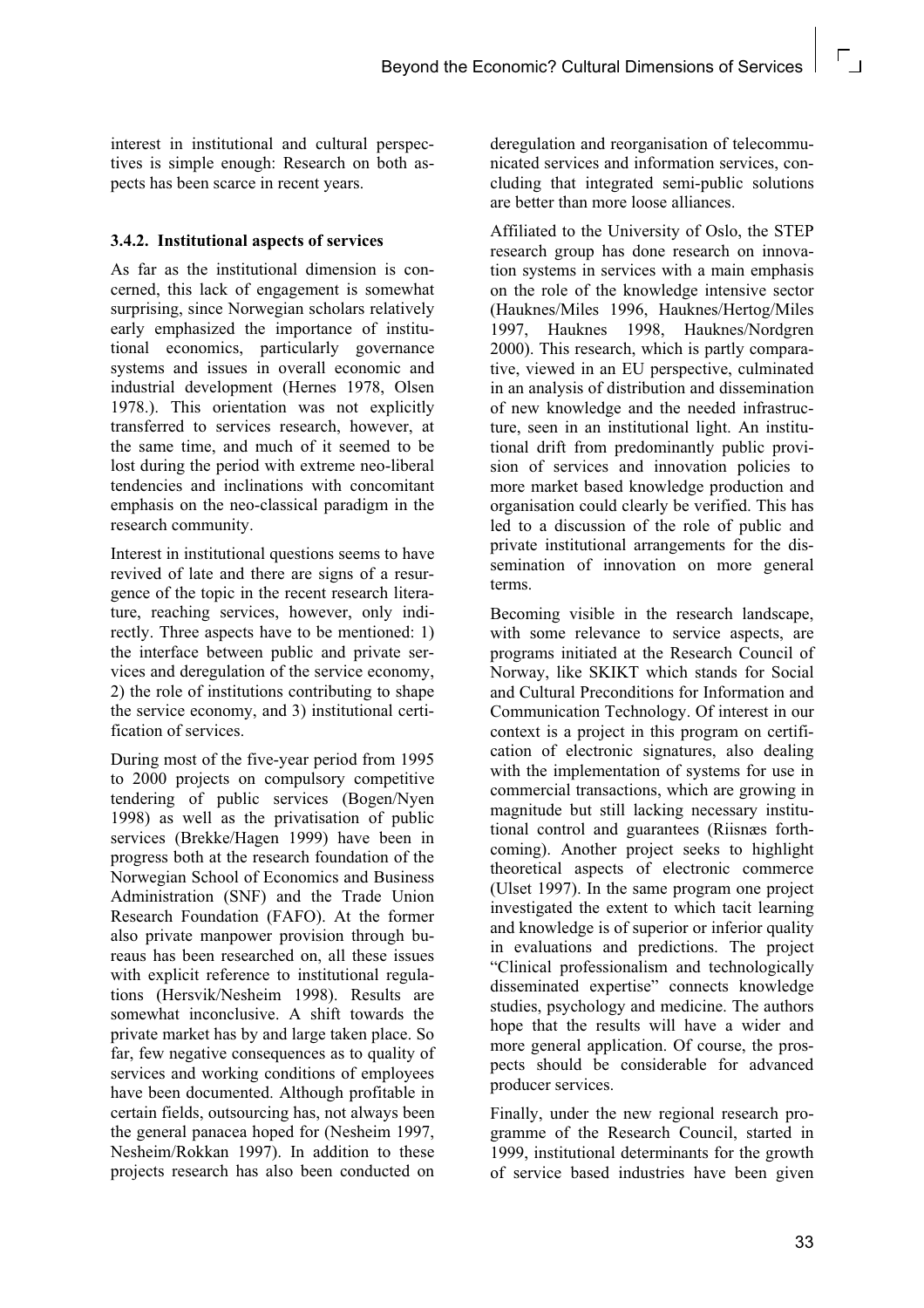ample space. An approved project, consisting of four case studies in different regional contexts, will try to uncover the importance of formal and informal institutional arrangements for the development of service-related industries (Selstad 1999). These are to be seen in a broader contextual and historical perspective and emphasize the role of endogenous development from below.

#### **3.4.3. Services research with cultural perspectives**

Regarding the cultural dimension of services, too, research activity has been rather modest in Norway. But both the West and East Norway Research Foundations have committed themselves to some research on the cultural economy. The platform has been rather broad, as cultural activities are viewed not primarily as a means to generate employment and income but as legitimate pursuits in their own right.

One of the projects under this headline which can be classified under the sub-theme of cultural industries was focused on the importance of the cultural sector in economic, industrial and welfare development in metropolitan areas (Osland 1995). Cultural industries were seen from the supply side, dealing primarily with employment, production, management and dissemination, media being an important part of the latter function. Although the report, worked out at the SNF, could document the growing importance of a market for cultural products, it was emphasized that transfers of public resources are still essential. Through this, substantial growth of employment in its own right was possible. Cultural institutions, by their very nature, still reap most benefits in the capital city region with its well developed cultural infrastructure notwithstanding the extensive public funding which has been in favour of more peripheral regions.

Astonishingly little research has been conducted on the differentiating role of cultural factors in service provision to enterprises and as determinants for the demand for services in the same enterprises. On the other hand, there is growing research on cultural factors and their role in creating demand in specific sectors, mainly the tourism sector and affiliated activities. The program on tourism research at the Research Council of Norway during the

four-year period 1994-1997 was explicitly committed to cultural aspects of tourism, in clear contrast both to the preceding and succeeding programs. After 1996, this was reflected in four projects on cultural issues in tourism. They concentrated on cultural resources as a factor for the development of tourism, on the choice of cultural attractions given the educational level of visitors, on festivals, the viability of which was found to be dependent on enthusiasm of volunteers (Elstad/Thrane 1997), and, last but not least, on the importance of considering cultural attractions in context (Vaagland/Vorkinn 1997).

The results of the research point to the need for considering natural and cultural attractions on the trip in tandem. Many natural attractions are modified by human action and intervention, even encroachment, the best example being the cultural landscape itself. Nature and culture are important prerequisites for a sustained demand for tourism, especially taken together. The fact that the trip as much as the destinations may be an apex of enjoyment and experience puts heavy requirements on organising supply in a more holistic way than what has been done in conventional marketing of tourism before. Combinations, or rather product packages of natural and cultural attractions, are also imperative in an attempt to take optimal advantage of potential demand. In addition, there has been a project on the trip as part of the tourism production system, where ample space is given to cultural factors, exemplifying good and bad aspects of organising the cultural product (Osland 1997).

Ethno-cultural research has been pursued particularly at the Finnmark Regional Research Foundation. An important theme has been the interface between tourism development and ethnic identity, where conflicts and compromise between modern tourism and Sami culture have been important subjects on the research agenda. One of the objectives has been to demystify the culture and debunk tendencies towards making the area a kindergarten for international tourists. On the other hand attempts have been made to revaluate old manifestations of material and spiritual culture and put them into a context of active tourism through action research. Evaluations of disseminating cultural knowledge by way of museums are part of this research, focusing on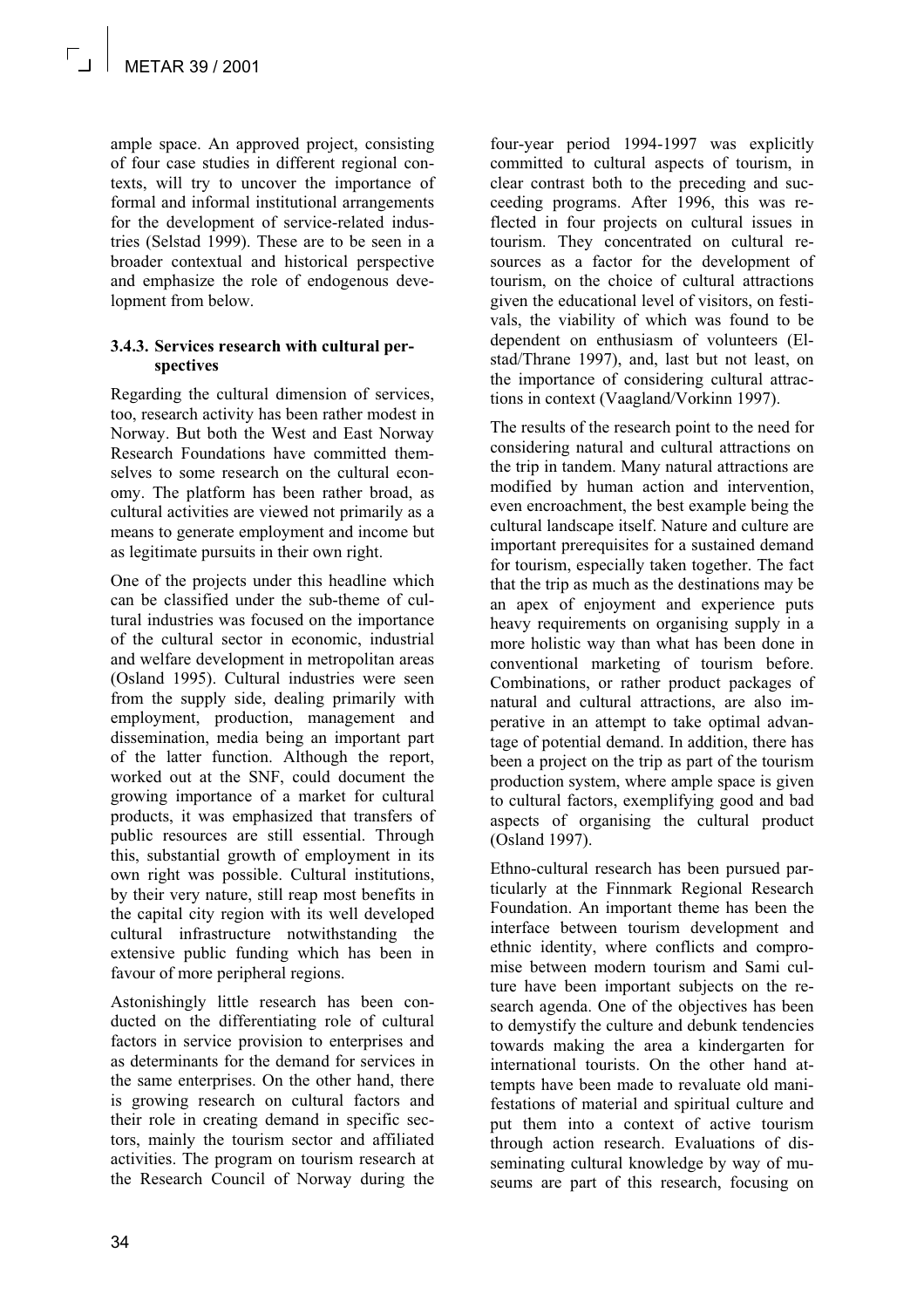those aspects of reality which are featured most in these institutions – and why they are featured most (Olsen 1997b). Simultaneously the duality between Sami and old Norse culture has been sought to be unearthed (Olsen 1997). The legacy of Viking culture and its modern commodification have thus been put into a northern context in a couple of research projects (Sletvold 1996, Sletvold 1998).

*Peter Sjøholt The Norwegian School of Economics and Business Administration, Economic Geography Section, Breiviksveien 40, 5045 Bergen peter.sjoholt@nhh.no*

### **3.5. Slovenia:**

## **Survey of Service Literature for Slovenia, 1996-2000: "Institutional and Cultural Dimensions of Services"**

*by Metka Stare* 

#### **3.5.1. Methodology**

The survey takes account of articles, books and informal literature written by Slovenian authors and published in Slovenia or elsewhere in the period  $1996-2000$ .<sup>4</sup> To identify the range of relevant publications as broad as possible we started with applying the combination of the following descriptors: services and culture, services and institutions, business culture and entrepreneurship, services and business culture, regulation and services, private and public services. This mix of descriptors, encompassing the explicit use of the term service as one of the descriptions, failed to provide larger number of bibliographical entries. In the second stage, we used only two descriptors: institutions; culture. In that way we obtained a much broader basis of "potential units" which were carefully scrutinised and identified as fit under the umbrella of "institutional and/or cultural dimensions of services". After a lengthy and tiresome process we arrived at 22 bibliographic units in total. It needs to be emphasized, however, that the discretion of the author of the survey may have produced greater selectivity and bias towards units which explicitly conform to the proposed

theme. In that way institutional dimension of services might have been set aside.

#### **3.5.2. Comments on the Literature**

The result of the survey suggests that institutional and cultural dimensions of services have not been a matter of high importance in service research in Slovenia so far. This comes as no surprise taking into account the survey of published literature on service issues in Slovenia for RESER in 1998. This survey had established that service issues were continuously being underestimated in strategic policy orientation of the Slovenian government and, to a certain extent, also in the research sphere which is financed predominantly from the government budget. Given the fact that the research sphere did not say much on the economic dimension of services in Slovenia in general, it is only understandable that institutional and cultural dimensions of services are only beginning to appear in the research. This is confirmed by the fact that out of the 22 identified studies 9 were published in 1999 and that the majority of studies (12) is classified as more or less unpublished literature (diploma theses dominate). There is, as yet, not a book monograph dealing with these aspects of service research in question here. Other publications are articles and conference papers. The articles are mainly short texts without a serious analytical or empirical background.

<sup>&</sup>lt;sup>4</sup> Although the first four months of the year 2000 were also investigated, no publication related to the topic could be identified.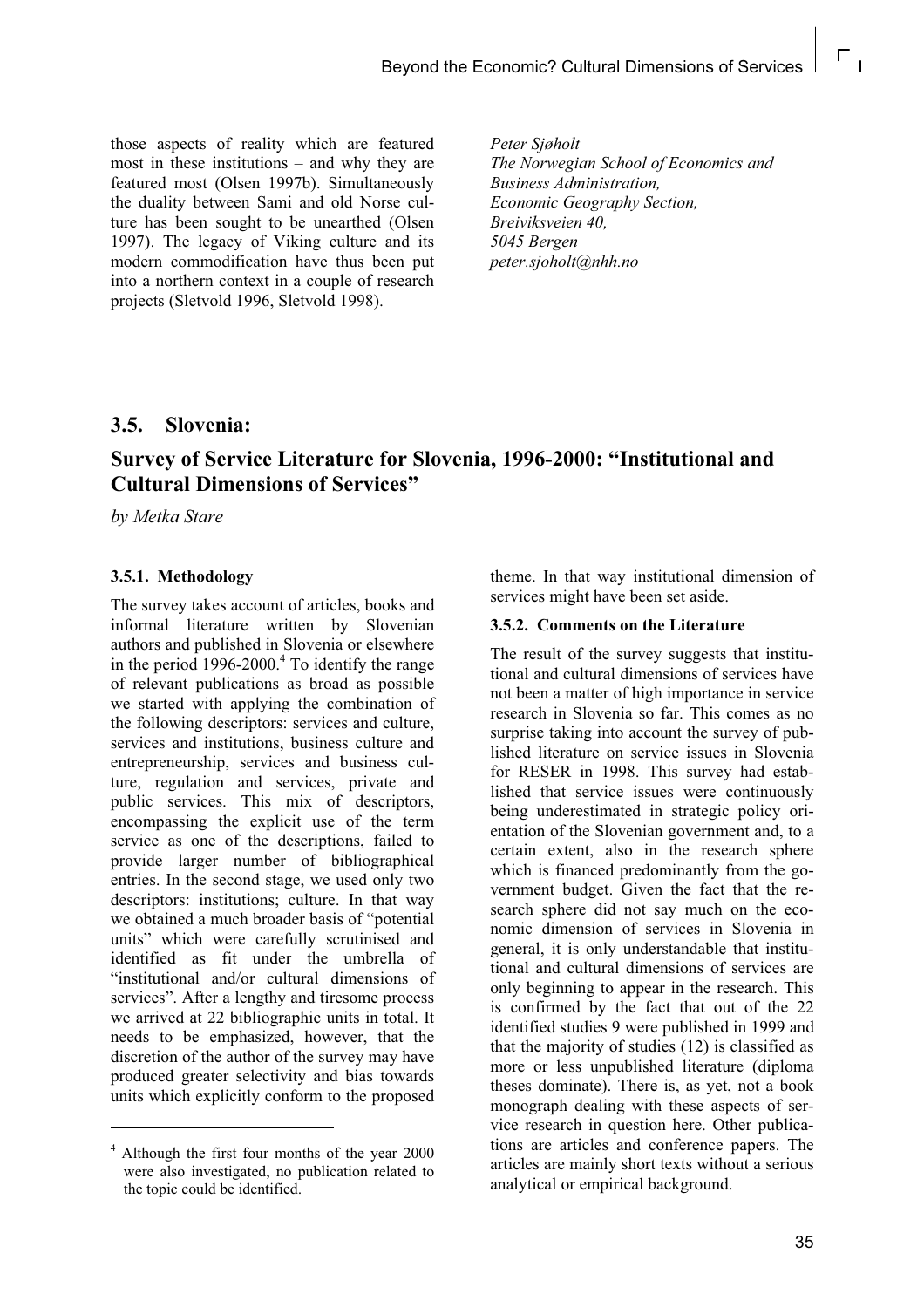Overall, the evidence on the literature on institutional and cultural dimensions of services in Slovenia reveals that no systematic or comprehensive research is undertaken. The analysis of broader institutional aspects of services development is neglected in particular. The evidence also confirms the fragmented character of published literature and the dominance of partial approaches on institutional or cultural dimensions of services. Most publications, in fact, deal with business culture or tourism-culture interlinkages.

The research of business (organisational) culture is approached from the point of view of identifying its main elements and of how it affects the management of firms and its success (Kolar 1997, Cunk 1997, Kajzer/Kolar 1999, Ivanuša-Bezjak 1999, Vavpetič 1999). Other topics are the quality of services provided (Čiček 1999), customer satisfaction (or dissatisfaction; Simonič 1999) and the question of how international perspectives of entrepreneurship and culture are reflected in Slovenia (Glas 1997, Kovač 1997). Business culture is understood as a social cement of a firm and as a way of managing business changes in a firm. It is argued that an improvement of the business culture is easier when firms open up to external cultural institutions to a larger extent.

Resorting to professionalism is also suggested as a means to develop the internal business culture.

On a sectoral level, institutional and cultural dimensions of services are most frequently explored in tourism, revealing the importance of the tourist industry for Slovenian economy and foreign trade. The discussion concentrates on the marketing of cultural "goods" as a generator of faster development of tourist services at the country level (Slovenia) (Schiemann 1998) as well as at the local level (towns) (Kovač 1996, Lipovšek 1996, Bezeljak 1999).

Specific aspects of the discussion refer to innovation and information culture (Miličič 1997), to social and legal aspects of quality guaranteeing (Rebernik 1998) and to links between culture and economy at the local level (Miklič 1996).

*Metka Stare Senior Research Fellow Centre for International Relations Faculty of Social Sciences Kardeljeva plošþad 5 1000 Ljubljana metka.stare@guest.arnes.si*

#### **3.6. Spain:**

## **Review Article: The Cultural Economics and Services in Spain (1999-2000)5**

*by Luis César Herrero Prieto*

#### **3.6.1. New Approaches towards the Analysis of Leisure, Culture and Services**

Concerning the transformation in the economy of production during the last twenty years, all studies agree that the industrial sector has been playing a lesser role thatn the service sector. Indeed, the Spanish economiy nowadays is increasingly tertiary. Not only does the service sector account for approximately two thirds of total employment and almost 60% of national production, but it is also leading the recent Spanish boom.

In this vein, services aimed at production (mainly corporate services) are undeniably growing in importance as a highly innovative sector. This sector is complementary to industry and shows a pro-cyclical trend toward the

<sup>&</sup>lt;sup>5</sup> Acknowledgement: Thanks go to Ms. Velasco-Sacristán for the English translation.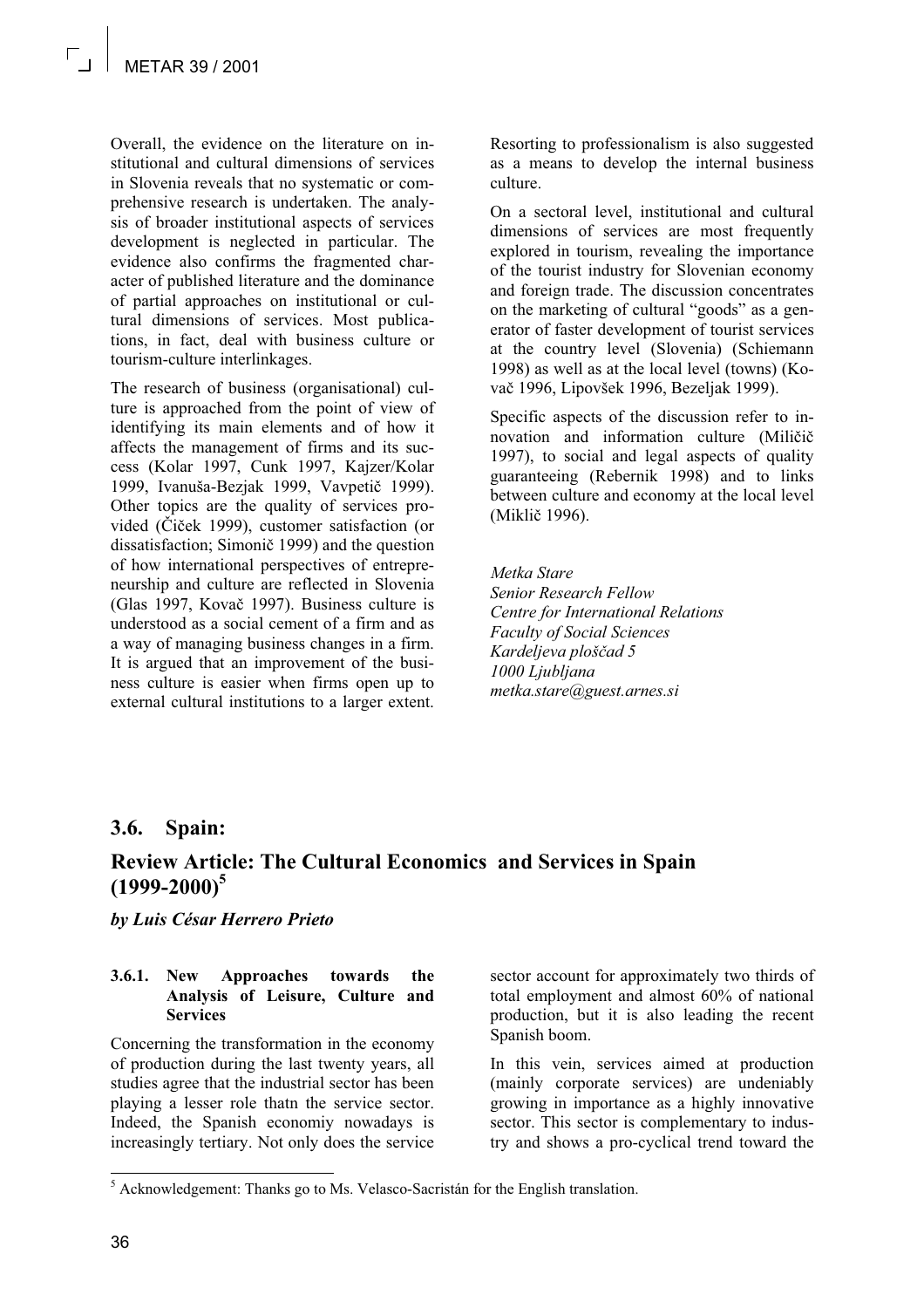It is interesting to note that these changes produce territorial implications. Thus, over the last decades, the new emergence of major centres linked to the development of the service sector has led to a decline in traditionally manufacturing areas. This can be well illustrated by the case of the Spanish economy where the Autonomous Regions in the Mediterranean Arch and the Canary and Balearic Islands have grown stronger as development axes for the whole country. In particular, and due to its locational advantages, they have taken part in a process closely linked to the dynamism of the services, especially of the tourist sector.

Furthermore, it is worth mentioning that all activities concerning leisure, recreation and culture are now gaining prominence in modern economies. As evidence to support this we can quote a recent study carried out at the Autonomous University of Madrid (García Gracia et al. 1997 & 2000) where the contribution of the cultural and recreational industry (Industria de la Cultura y el Ocio en España) to the Spanish GDP has been estimated by means of tax variables:

The figures provided are very considerable; the contribution of this sector to GDP rose from 3.1% in 1992 to 4.5% in 1997<sup>6</sup>. Moreover, gross value added is mainly generated by the private sector and not by the public sector, which only yields 8% of the total value. This supports the view that maintains that culture and leisure are rather market-driven activities than public and non-marketable. Likewise, the figure of new jobs in this sector, which accounts for 7.8% of the national sum, is substantial. Employment in culture and recreation increased by a handsome 34.8% between 1982

and 1997; this increase is well above that of employment in the economy as a whole which rose by 6.9%.These figures illustrate the size and dynamism of the culture and leisure sector. There seem to be, nonetheless, reasons to suggest that this productive branch is still somewhat underestimated, the major arguments being the following:

- 1) The culture and leisure sector is now spreading all over the productive system giving rise to wide-ranging linkages, both forward and backward. This is why three types of activities are usually considered structuring the cultural sector<sup>7</sup>: (a) the core of the cultural sector which corresponds to the processes involved in the creation and production of goods and services related to leisure, entertainment and culture<sup>8</sup>; (b) the activities that promote the use, diffusion and trade of cultural and recreational goods; and (c) the jobs that provide the necessary inputs to the core of this sector. It is interesting that, in this vein, considering the close link between the sector and the demand for its final consumption, the activities in group (b) play a key role inasmuch as they are involved in the distribution and diffusion of cultural and recreational services. All this, indeed, accounts for the most characteristic activities in the services sector<sup>9</sup>.
- 2) Linked to the first argument, there is no explicit definition for the cultural sector itself in the available sources on economic variables. The reason why an official definition is non-existent appears to be consistent with the neglect of economic studies on the significance of consumption and cultural production. One usually resorts to ad hoc definitions adapted from the sources of information used.

<sup>&</sup>lt;sup>6</sup> International comparisons are telling in spite of the call for caution due to differing methodologies and non-homogeneous sources of information: The cultural sector contributes 2.5% to GDP in the United States (Throsby 1994) and 3.7% in France (Benhamou 1996). In the United Kingdom it accounts for 2.9% of total employment and 3% of total exports (Myerscough 1988).

<sup>&</sup>lt;sup>7</sup> For supporting data see Dziembowska & Funck 1996, García Gracia et al. 2000, Herrero et al. 1998 and Zallo 1995).

<sup>&</sup>lt;sup>8</sup> These are *stricto sensu* the activities that generate royalties and copyright.

<sup>9</sup> Indeed, according to García Gracia et al*.* 2000, in the private field of the Spanish culture and leisure sector, the indirect activities for its diffusion and use are 63.3% of total GVA as opposed to 27% supplied by creative activities and 16% by of provision functions.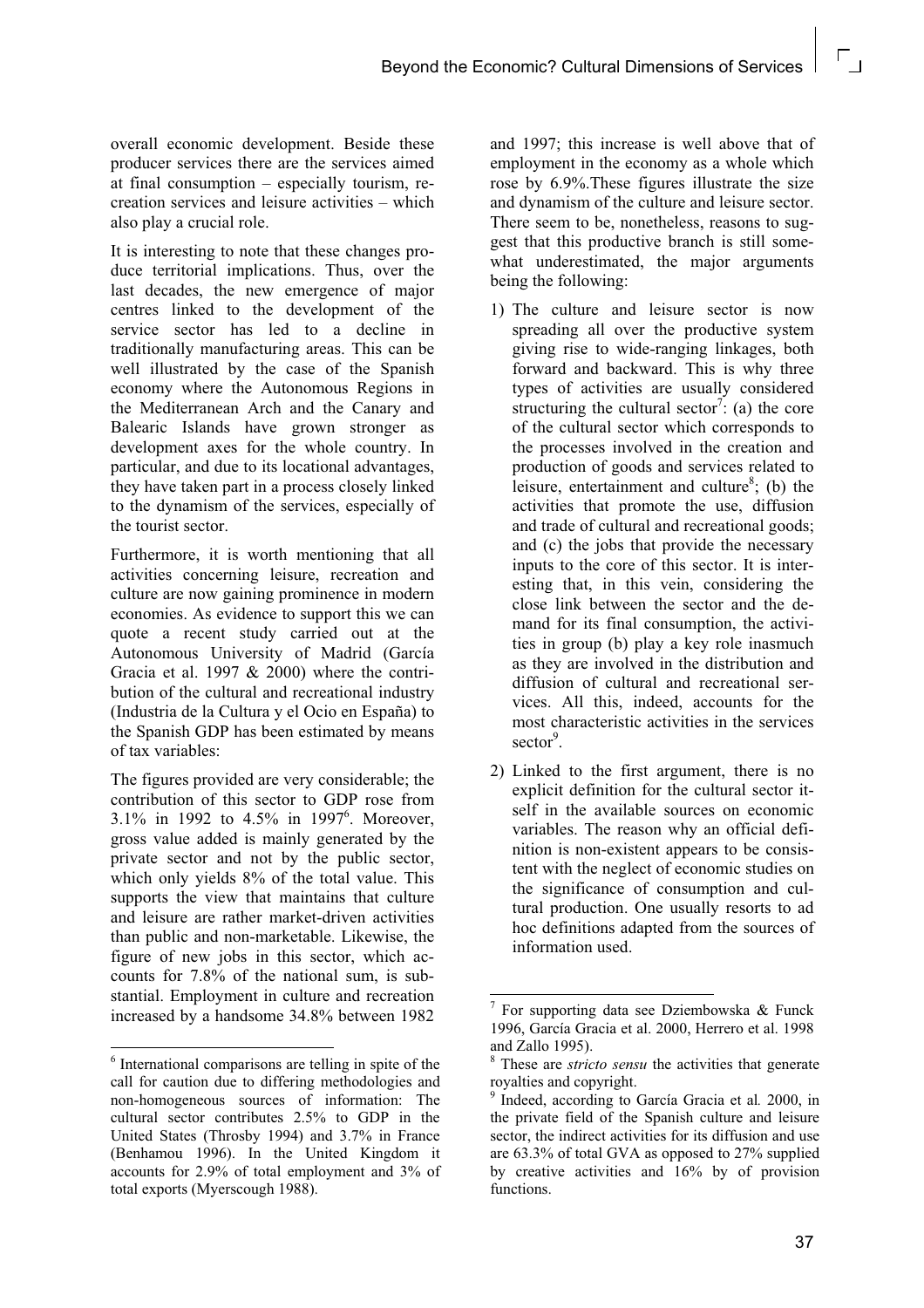- 3) It is also worth taking into account in analysing the underestimate of the culture and leisure sector the recent social behaviour commonly known as "cocooning effect". It accounts for the fact that an increase in demand for leisure (essentially a function of rising incomes) is not satisfied by an increasing consumption of services but by an increasing consumption of domestic (selfservice) goods, such as CDs and videos, which are, eventually, substituting opera, concert or cinema visits etc $^{10}$ . In view of this, we can conclude that the traditional links between cultural consumption and public provision of goods and services have disappeared and that it is necessary to draw attention to a more and more important service sector: the private industry of cultural goods.
- 4) Last but not least, there is a more qualitative, and therefore less objectively assessable factor: the symbolic element of culture. Indeed, culture as a manifestation of people's identity, folk wisdom and history implies the development of certain preferences (demand for choice, demand for legacy, demand for prestige etc.) which are not directly unveiled in the market but appreciated and modified by people's behaviour toward cultural consumption. Likewise, companies find their investment for promoting culture and restoration a means of social income-producing, obtained independently from the objective benefits that come from patronage or sponsoring. All in all, culture and economy constitute two inseparable sides of the same coin: on the one hand, a source of wealth; on the other hand, a symbolic element and support to people's identity.

In any case, despite these statistical and definitional deficiencies, the culture and leisure sector turns out to be a productive branch on the increase. This is due to the fact that the goods related to it are characterised by a high income elasticity: Demand rises with increasing per capita income. This can be proved if we analyse the regional distribution of family expenditure on recreation and culture<sup>11</sup>. The analysis shows that regions with a higher per capita income (Cataluña, Madrid, País Vasco) and, at the same time, with a greater attraction for tourists (the Canary and Balearic Islands) spend more on this type of services. We can similarly assume that the substantial increase in the contribution to GDP by the culture and leisure sector has also favoured the Spanish economic growth over the last years.

There is another, more sociologically-rooted, reason that explains the current increase in expenditure on leisure and culture. This refers to new cultural behaviours in contemporary society. Culture has evolved from a rare leisure to a new must for many citizens, from a good for distraction to a routine consumption and, from being minority and elitist to be massconsumed. This can be understood in the light of the specific nature of the societal phase known as "Leisure Civilisation" ("Civilización del Ocio"). Its basics lie less in the fact that citizens now live in an affluent society where it is easy to rest and needless to work, but more in the fact that leisure has now become crucial in the citizens' hierarchy of values, and work is considered to be a necessary servitude and toll. It must also be noted, in this sense, that leisure has passed from a characteristic of an extreme segment of the population (childhood and old age) to be a must for adults who have exchanged the typical values of production and diligence ethics of the XIX-century industrial society for a prevailing hedonist attitude in contemporary culture (Ruíz 1996; Harvey 1989).

Seen in this light, the creation of new jobs in the leisure sector seems to be understandable. These include the boom in sports, the growth of tourism, the consumption of culture, and even some societal diseases, like drug addition. What is truly important of these social behaviours is that they are economically significant, insofar as the decisions taken with regard to people's use of their spare time respond to individual preferences. Hence, the different types of leisure activities become marketable goods and make their way into economic estimates. In short, recreation has been privatised,

 $10$ In an attempt to assess this informal economy, Gershuny & Miles 1988 point out that in the United States 70% of the leisure expenditure is satisfied by the consumption of goods and only the remaining 30% by services consumption.

<sup>&</sup>lt;sup>11</sup> Cf. Arroyo Fernández (1999) and Herrero et al. (1998).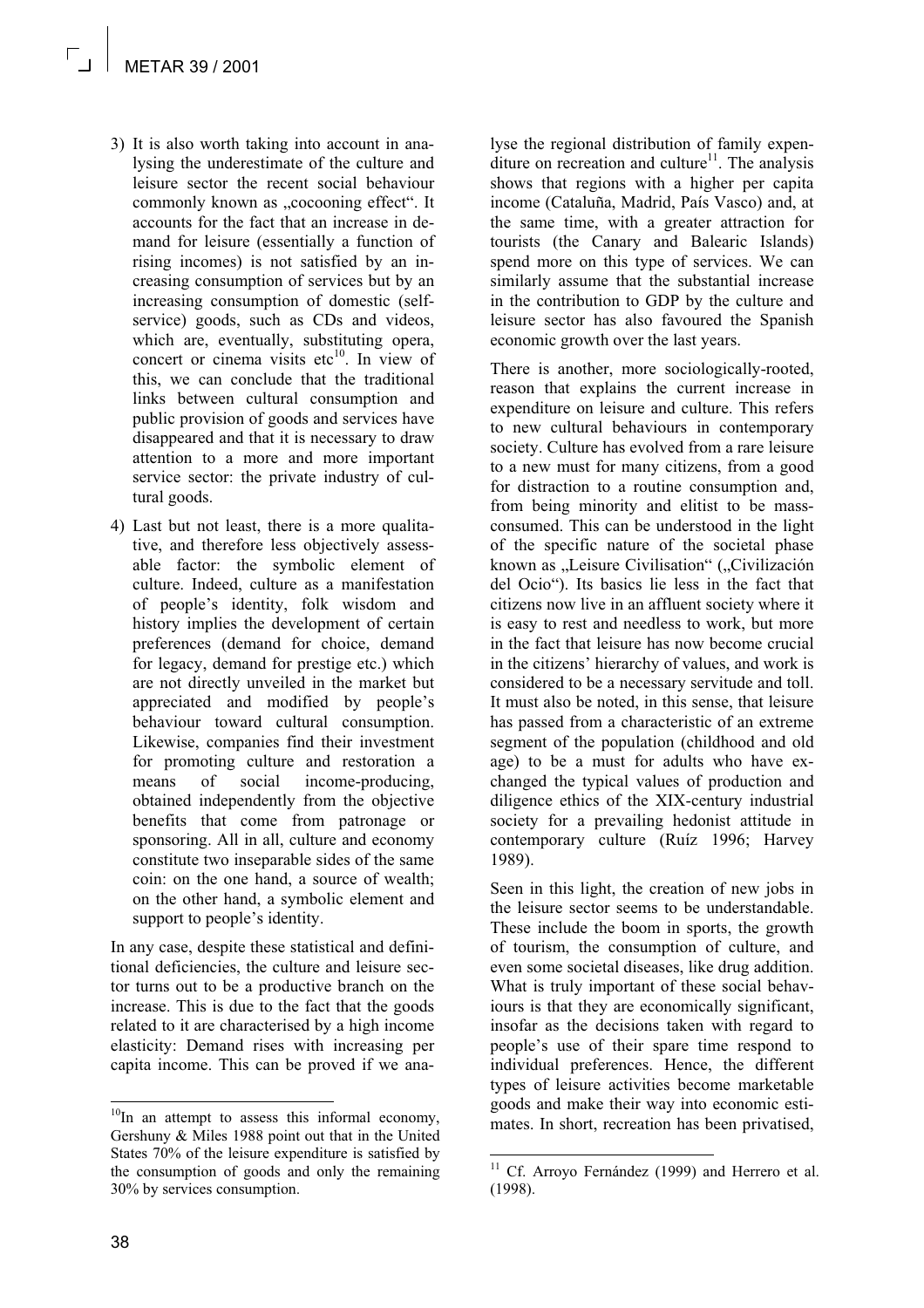and in its transformation into a good it takes part in the system of economic societal flows<sup>12</sup>.

Concerning the main theme of this review article – culture and services – we have to admit that one of the manifestations of leisure: tourism, has become a very important hallmark in our contemporary society – and especially cultural tourism, which has become one of the most relevant components of the sector $13$ . This would not only be a part of the overall profitability generated by the cultural sector, but it would also be necessary to add up the contribution of the general cultural industry, i.e. reading-writing (press, leading articles), image and sound (TV, radio, cinema, registered music, books), performing arts (shows, theatre, concerts) as well as activities which are cultural in an accumulated sense, such as cultural heritage, restoration activities, the market of arts, exhibitions etc.

The economic analysis of both cultural consumption and the production of culture-related goods and services as well as of the provision and public attention to them implies a certain analytical specificity given the characteristic nature of the majority of these cultural goods. They are not only commercially important but also subjective elements of people's identity and behaviour. This is the reason why a new discipline, Cultural Economics, is consolidating. We will look at its analytical foundations in the following section.

### **3.6.2. Analytical Foundations of Cultural Economics**

Given the fact that economics attempts to explain human behaviour, it is scientifically agreed that microeconomics can account for some aspects of this behaviours, i.e. the consumption and production of culture. Cultural Economics is, thus, consolidating as a fertile field for the theoretical reasoning and empirical testing of human and institutional behaviour towards present and accumulated $14$  culture.

Economists have only recently paid attention to these issues. Yet classical authors, like for instance Adam Smith, already argued that professions such as musicians, painters, dancers, jesters and comedians did not contribute to the country's wealth and were classified as nonproductive jobs (Smith 1776, II Book, Chapter III, page 99). Nowadays Cultural Economics as a scientific field is receiving growing institutional and academic acknowledgement, essentially on the basis of three main factors<sup>15</sup>:

- (i) Culture and cultural activities constitute a key source for producing economic flows, income and employment, as already proved in the previous section.
- (ii) Culture is a field "par excellence" for government intervention, not only because of the public nature of a great deal of its products but also because of its utility for identifying and transforming "places" and, therefore, forming part of the strategies for local and/or regional development $16$ .
- (iii) Finally, from a theoretical point of view culture is an excellent field for the implementation of "new economic improvements" in more heterodox circles than those traditionally studied. Among them are the question of non-marketable goods, the review of cases in which economic agents

<sup>&</sup>lt;sup>12</sup> It is well worth mentioning illustrative examples of this "leisure corporatisation" in different markets (sports, culture and entertainment): consolidation and power of sportswear multinational companies, transformation of present museums into places for mass attraction where the souvenir shop occupies a strategic place in the museum design; and finally, the building of theme parks and leisure centres in urban areas as one of the most profitable real estate sectors.

<sup>&</sup>lt;sup>13</sup> According to a study commissioned by the European Commission, the visits related to European cultural tourism went up by 100% between 1970 and 1991 (Richards, 1996).

 $14$  Cultural goods are here understood as "live" creations and expressions, i.e. present-day performing and plastic arts as well as items belongings to the cultural heritage in an accumulated sense, that is, from a historical and hereditary viewpoint.

<sup>&</sup>lt;sup>15</sup> Cf. Throsby 1994 and Benhamou 1996.

<sup>&</sup>lt;sup>16</sup> See for instance the case of the regeneration of Bilbao by means of a designer architecture and cultural donations; or the one-year events of European Capitals of Culture set up to transform cities or to boost their local economy and especially to position their international images. Likewise, cultural tourism itself is gaining prominence as a developing factor for a large number of cities and historical monuments in rural areas.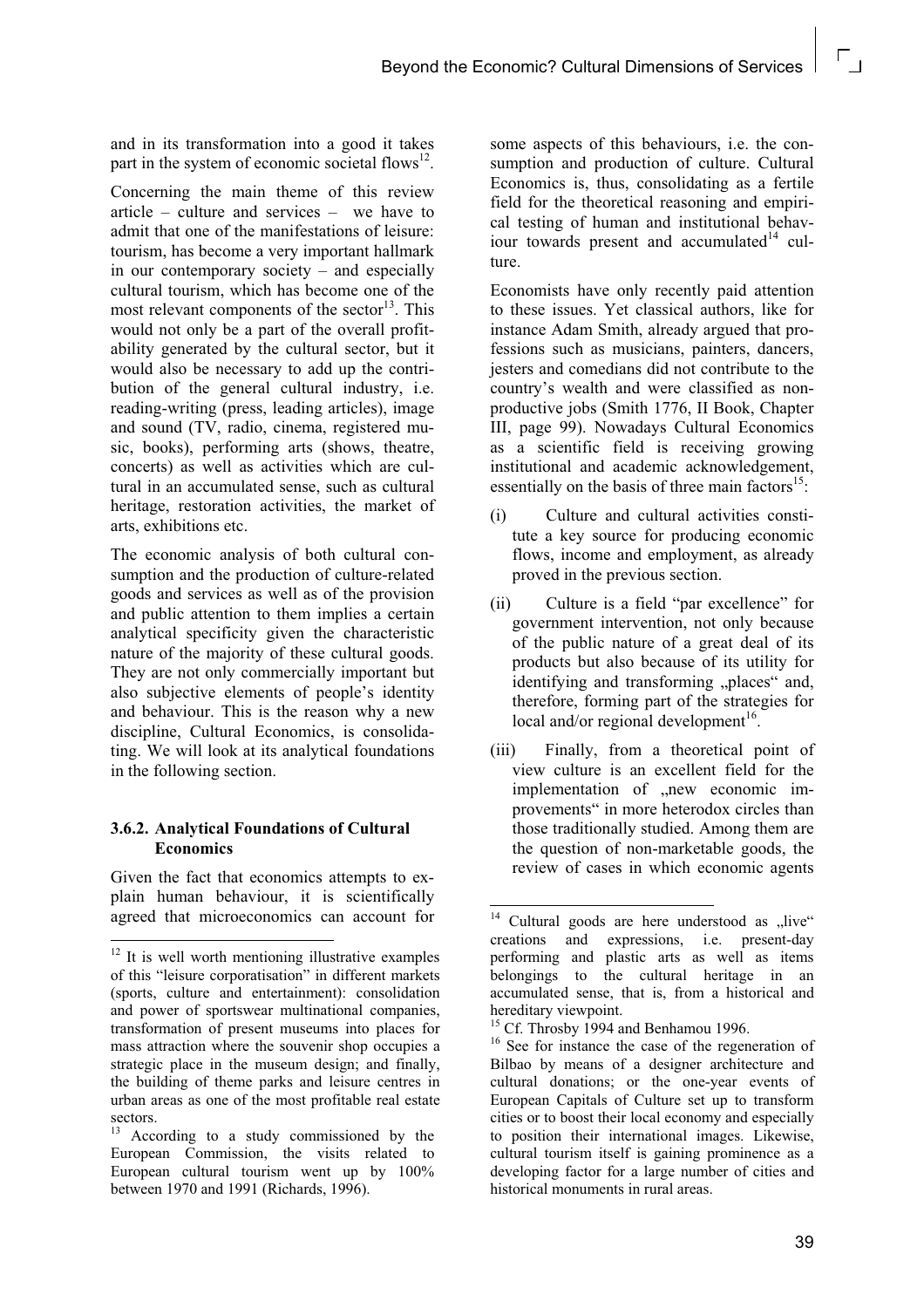are supposedly rational, the economics of information and uncertainty as well as the analysis and assessment of public institutional behaviour.

Concerning the last point, we can argue that Cultural Economics constitutes a truly heterodox discipline due to the specific nature of its target field and its numerous approaches. In what follows we are going to summarise, under four headings, the top research carried out on four sub-fields of the (sub-)discipline: demand, supply, markets and cultural policy<sup>17</sup>.

### **3.6.2.1. Cultural Demand**

The distinguishing hallmark of this field springs from the specificity of cultural goods and the difficulty to unveil demand for them in the market. It is worth pointing out the following features:

- (i) Cultural goods have an additive nature: They unveil a growing utility, in contrast with what is customary of most goods in an economic orthodoxy. This means that pleasure and desire for consuming cultural goods rise as long as the level of consumption grows; i.e. pleasure is unquenchable. And the consumption of this type of goods is estimated not only according to present-day satisfaction levels but also according to experiences from the  $past<sup>18</sup>$ .
- (ii) Concerning the demand for culture: what the consumer actually requests is not simply a particular good but rather certain value components and/or derived services of the good. This is especially telling in the case of goods related to historical

heritage. When one visits a museum, a cathedral or a specific historical building one does not really demand (meaning: enjoy) the good itself but its values and derived services. These include aesthetic emotion along with cognitive and value formation, the social value as a sign of identity as well as, obviously, the economic value of derived goods, i.e. the sale of tickes, catalogues, image rights etc. as well as visual services of recreation and tourism $19$ .

- (iii) Cultural goods are not an output as any output, they, instead, entail a cultural experience of qualitative relevance (i.e. aesthetic emotion while listening to a concert or looking at a picture). This experience is not only influenced by wisdom and experience but also by uncertainty and "information signs", such as experts' judgements on the markets of arts, cinema etc. or advertising and asymmetric information on the strategies for selling cultural and recreation goods. Likewise, the goods related to culture and heritage also have a prestige value, associated with the interest and concern for preserving the heritage as a sign of people's identity and history. Hence, citizens are willing to pay a fee for this, even though they would not consume the good itself. These types of demand – known as demand for option, demand for existence and demand for estate – constitute, along with the previous point, a difficult aspect to be assessed or transformed into prices in the market. They are, indeed, part of the economics of an intangible asset: culture as "meaning".
- (iv) Connected to the previous issue is the observation that the difficulties to unveil

<sup>&</sup>lt;sup>17</sup> In this sense, we do not intend to provide a comprehensive description but rather a simple checklist of the major issues and stances in Cultural Economics. For a more detailed account see Urrutia 1989, Throsby 1994, Pommerehne & Frey 1993 and Benhamou 1996.

 $18$  Let us consider, for instance, the liking for classical music or history of arts: Consumers visit concerts or museums and their temporary satisfaction only results in increased knowledge and desire for more. In this sense, taste is cumulative, and the time devoted to wisdom (human capital) and previous experience determines future demand; on this aspect see Becker & Stigler 1977.

<sup>&</sup>lt;sup>19</sup> Given that the demand for culture and heritage elements refers to cultural values rather than the goods itself, it seems adequate to apply an analytical approach to K. Lancaster's (1966) "demand for features" as a tool for interpreting consumer behaviour. There is yet a further problem: Numerous cultural goods present two types of features: *ex ante* ones, related to the prospects of a desired good, and *ex post* ones, which "assess" the merchandise once the consumption has taken place. In the former, the "market of reviews" plays a crucial role in generating preferences.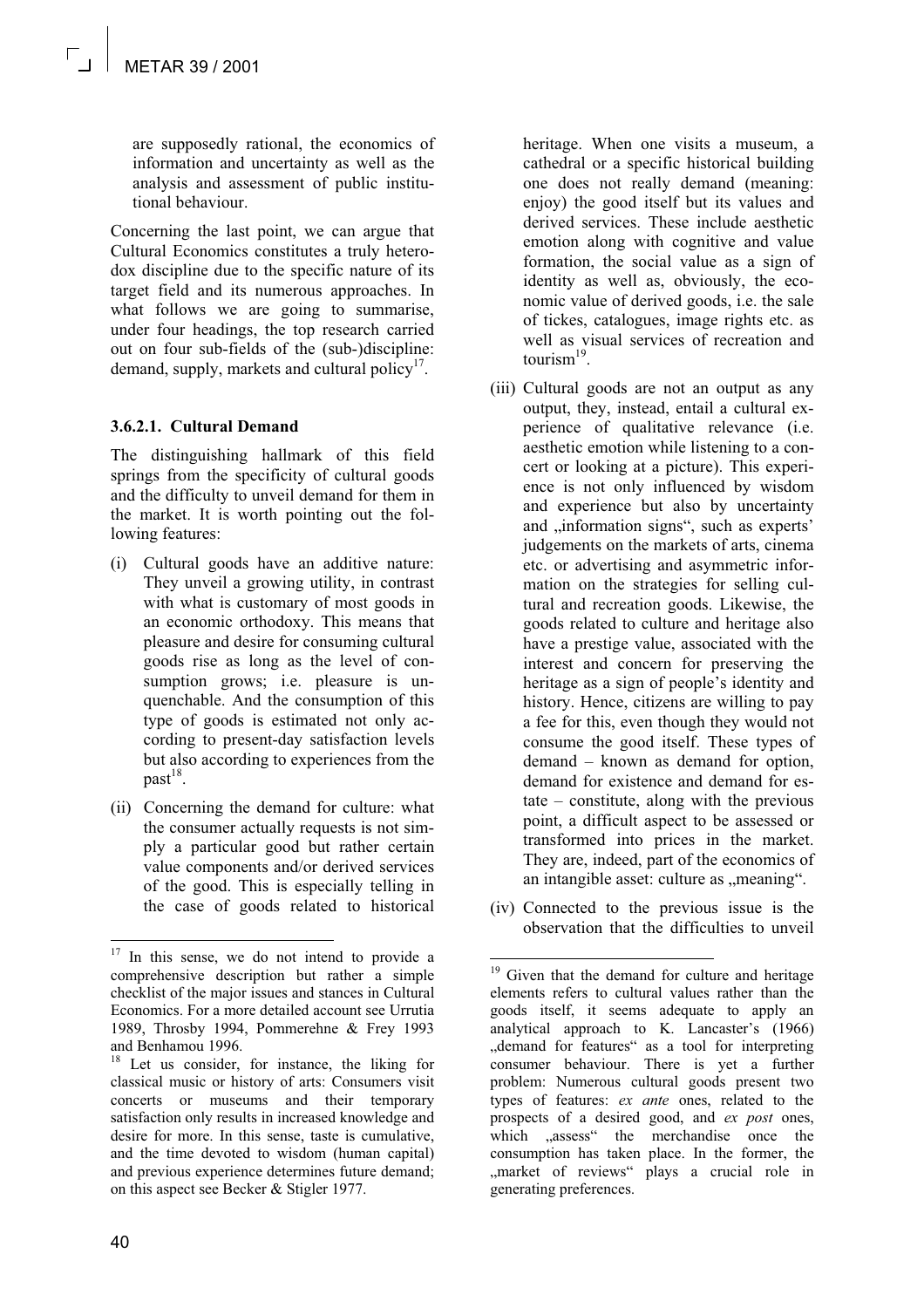demand for cultural goods get worse when demand is usually collective or for groups of goods. Moreover, the prices paid for them are frequently subsidized, and, therefore, do not unveil the genuine degree of shortage or desire for cultural  $goods<sup>20</sup>$ .

### **3.6.2.2. Cultural Supply**

Cultural supply is as complex and diverse as the typology of potential goods and services related to it. This section will outline major problems, related to three branches of cultural supply: the performing arts, cultural heritage and artistic production.

(i) One of the most characteristic problems of cultural supply, at least as far as the performing arts are concerned, is what Baumol & Bowen (1966) called "cost disease". The authors posited the idea that live events in the cultural realm (opera, theatre, concerts etc.) are abided by continuously growing costs. Thus, remuneration of the labour input grows at approximately the same rate as wages do, whereas the output of artistic performances grows at a constant pace. This can be explained by the immutable nature of, for instance, the artists' virtuosity, or the size of a quartet by Mozart. This means that the performing arts can only survive if the public subsidies grow nonstop<sup>21</sup>.

- (ii) As far as culture as historical heritage is concerned, the main feature lies in the fact that we are not dealing with a fixed type of supply, inasmuch as assets and property are unique and irreproducible. They are, indeed, valueless themselves, though worthy in terms of the income generated by their derived services. This is the basic dislocation that heritage economics encounters: Whereas demand for services is elastic, as seen above, supply is inflexible, corresponding to that of a fixed source which has an ex post value due to the demanded services. In short, this is an economics of income rather than of prices, as would be expected of most marketable  $\text{goods}^{22}$ .
- (iii) Finally, it is well worth mentioning the cultural supply generated by artists, i.e., painters, sculptors, novelists etc, whose occupational activity consists basically in applying their creative work to the production of commercial output, which is at the same time a cultural or artistic creation. In this context, two simultaneous problems of optimisation are posited: firstly, the supply of artistic works, that is, the artist's choice between work and recreation while making this compatible with budgetary shortages, i.e. the coverage of basic individual needs; and secondly, financial decisions as regards their self-holdings, inasmuch as the cultural production (i.e. paintings) is a profitable asset in the primary, secondary and other financial markets (indeed, its profitability depends on the artists' work, his or her reputation or criticisms). Moreover, given the prices of the works of art, the problem can be reduced to decide on the quantity of work to be carried out (and consequently on the quantity of recreation), the quantity of works entering the market and the quantity of works to be kept for posterior sale (cf. Urrutia 1989, Throsby 1994). In addition, we should include here the

 $20$  Given these problems, it is becoming customary to use methods, such as the *incidental assessment* and *travelling cost* method, as tentative estimates of the individual's intention to pay for the consumption of certain usages of non-marketable goods – the environment or cultural heritage. In this sense, see Azqueta 1996, Pérez & Pérez 2000 and Herrero et al. 1999.

<sup>&</sup>lt;sup>21</sup> This is likely to justify interventionism and cultural policy in the performing arts, but nowadays there are two new possibilities to increase output and income and to strangle the "cost disease": on the one hand, the tax exploitation of audiovisual creations (discs, CDs, video etc); and, on the other hand, as on the Edinburgh or Granada festivals (they are outdoors and in major heritage settings), to have less fixed costs; moreover, they are, at the same time, a source for provisioning the audiovisual industry, hence, becoming a further stage of the production process in those industries.

 $22$  While specific elements of heritage are unique, their derived services (tourist usage, image rights, catalogues etc.) have a substitute nature and are reproducible. As a consequence, they give rise to a more orthodox economy, where prices play a key role (Herrero 1998).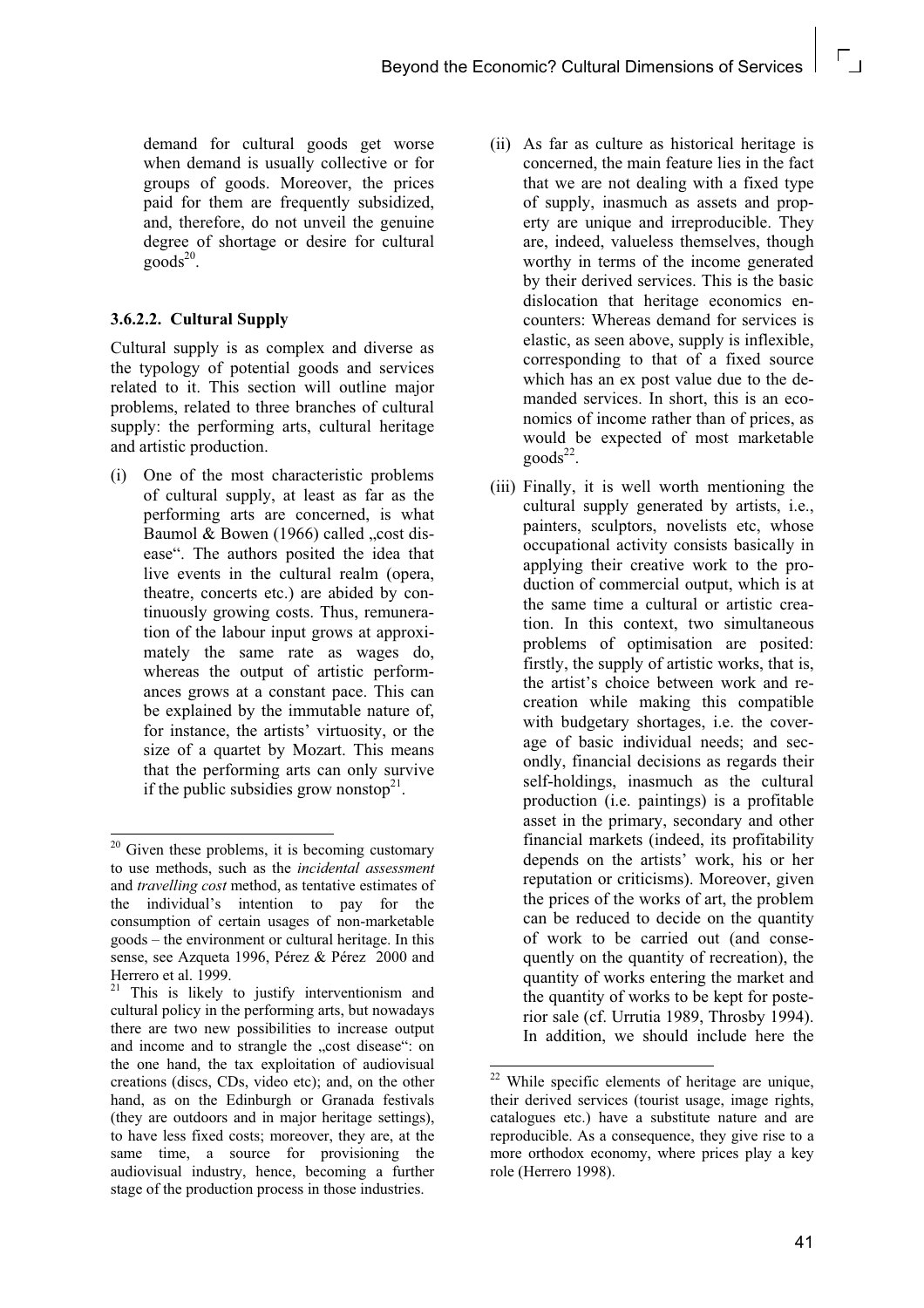problem of copyright and fraudulent uses of it, which gives rise to interesting theoretical contributions on royalties and copyright as well as a business sector which is booming at present: the companies that manage royalties (cf. Bautista 1999).

### **3.6.2.3. Cultural markets**

In the markets for cultural goods it is necessary to make a basic distinction between unique and reproducible goods, since their market conditions will vary according to which type they belong to. In any case, and due to the nature of the objects, the intrinsic composition of creative originality on the one hand and speculation in the financial markets on the other hand never disappears. This has consequences on the formation of value for artistic works.

- (i) Many cultural goods, especially those belonging to the historical heritage, have a unique but not substitute nature. This is the reason why they have seldom been marketable goods, but items for collecting. They, nonetheless, generate income through the services and values related to heritage that can be demanded. Hence, and given its status of fixed supply, the owner of the resource or whoever exploits it can monopolise the incomes as spatial monopolies or, at least, as monopolistic competence if there is a relatively rich heritage where different resources compete in order to make the cultural supply more elastic.
- (ii) There is a special feature about works of arts: Although they are unique works, they can, nevertheless, be resold, thus becoming financial assets. This may be proved by the comparison between the rate of return generated by works of art and that generated by other assets, i.e. securities. Several studies have focused on this comparison, despite the special conditions of the market of arts: heterogeneity of works, less demand elasticity, market shortage, quotation unknown a priori, generation of surpluses but not of real income etc. The difference in profitability between an artistic asset and a financial one is, eventually, the

value of cultural consumption or simply the price for the aesthetic pleasure.

(iii) Regarding goods from cultural industries (books, discs, cinema, television etc) we enter a market of reproducible products with a more orthodox nature. As mentioned above, the essence of the creative originality is never eliminated and this is somehow mirrored in market trends<sup>23</sup>. In this section it is nevertheless worth considering other economic aspects growing in importance: the distribution of works, the policies with respect to concentration and mergers of companies, the globalisation of markets, the role of new technologies in visual reproduction etc. The study of cultural industries becomes, then, a fertile field for analysing the new industrial economy.

### **3.6.2.4. Government intervention and cultural policy**

Culture is one of the 'par excellence' fields for government intervention, as already acknowledged in various national or regional legal documents, which try to preserve the individuals' access to cultural goods. Yet nowadays, we attach a prominent role to the private sector, insofar as the consumption of culture depends, as a last resource, on individual preferences. Next, two strictly economic arguments for government intervention in cultural issues are outlined, as well as several criticisms against cultural policy.

(i) Numerous cultural goods and historical heritage elements are considered public or semipublic goods, which means that they show problems of monopolising their consumption or production results. Consequently, they encounter problems for the optimum provision in a free market economy. This is the reason why in a pluralistic and anonymous society the government is in charge of caring for and paying attention to these elements and of preventing market failure. This, nonetheless, does not marginalise the possibility of alternative formula for provision, such as corporate patronage or sponsoring, usu-

<sup>23</sup> Consider, for instance, the impact of *best-sellers* or films represented by famous movie stars.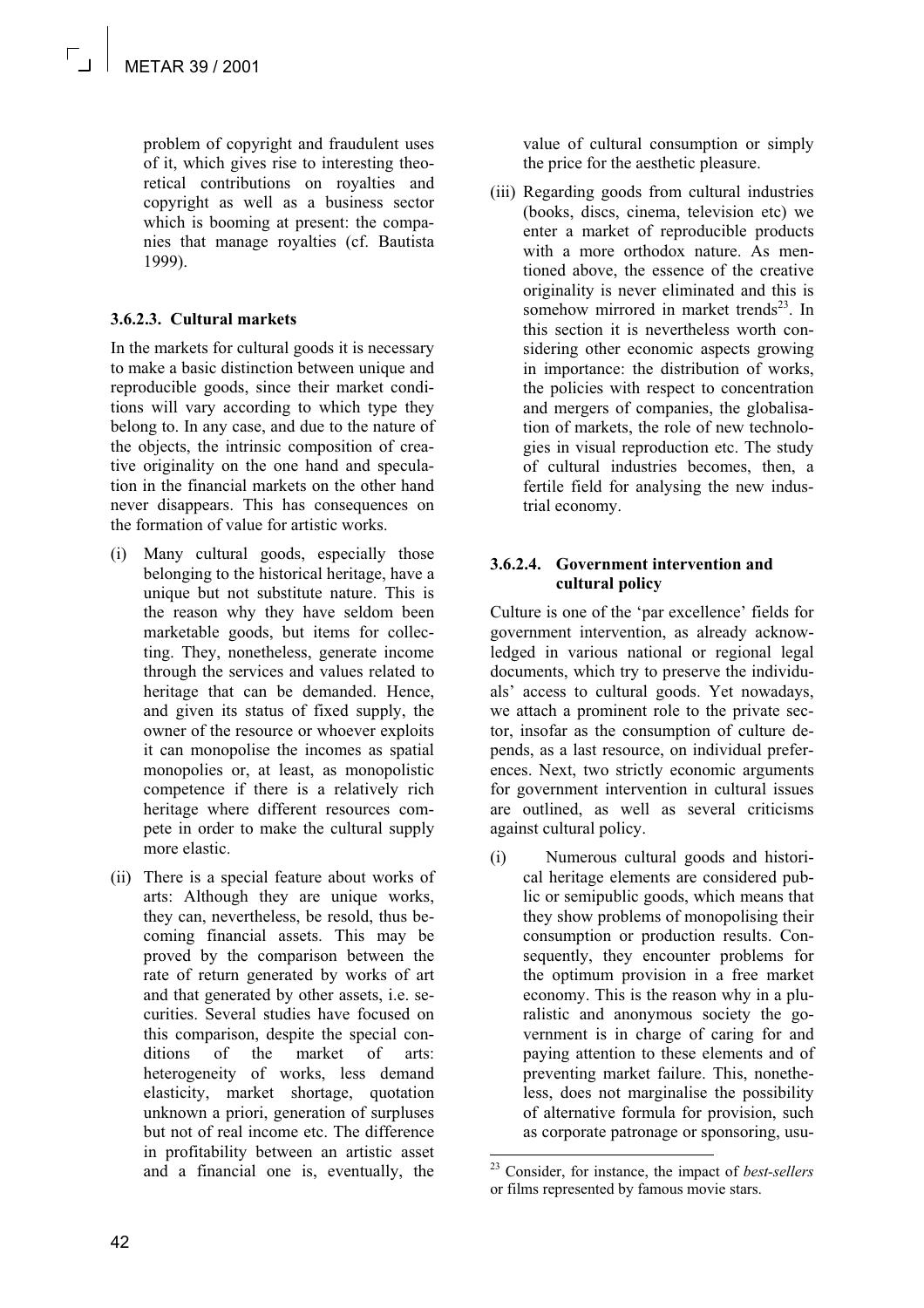fructs in the use of heritage, the matching of funds in the provisions etc.

(ii) Investment into culture produces numerous effects on the overall productive system: on the one hand direct effects on income, employment etc., and on the other hand indirect effects on other sectors (tourism, construction, finances etc). Moreover, culture and heritage are becoming factors for attracting other economic activities as well as an occasion for urban restructuring and the improvement of the image of a given city. This is why government authorities are increasingly considering the cultural factor within their strategies for local and regional development.

Government intervention through cultural policies has come under criticism on three major grounds (cf. Benhamou 1996, Grampp 1991): firstly, the lack of efficiency of cultural institutions with regard to the market, and therefore everything concerning government failures, organisations' behaviours, delegation of individual preferences to the government, multiplicity of cultural authorities etc.; secondly, the overestimate of external effects and the necessary assessment of the alternative use cost of cultural investments; and finally, the antidistributive effects of cultural subsidies, in the sense that they give rise to the development of income searchers on the one hand; and, on the other hand, the final cultural goods may have a reduced target market (the cultural elite) rather than a mass market.

### **3.6.3. Review Article on Cultural Economics in Spain**

This section deals with the bibliographical review on Cultural Economics in Spain from 1990 to today, a period long enough to unveil a number of different approaches in research on the field. As mentioned above, this object matter has only recently received due attention by economists. In Spain, cultural studies have mainly been promoted by the Ministry of Culture (*Ministerio de Cultura*) as well as by the different regional departments (*Consejerías Autonómicas*), which have been responsible for most cultural ruling since 1978, the year when the Spanish Constitution was passed.

These, are, nonetheless, descriptive studies that somehow set up checklists of the cultural sector and its circles. Yet, they turn out to be essential for subsequent analyses.

Two academic studies constitute landmarks in the field: a monograph on 'Industry and Culture' published in Economía Industrial in 1989, and the papers and proceedings of the X International Congress of the Association for Cultural Economics International held in Barcelona in 1998 (e.g. Herrero et al. 1998). The former was the first study of this kind in Spain: although it was limited to the economic analysis of mass media, it already included a reference article by Juan Urrutia on the analytical definition of Cultural Economics as an independent academic branch (Urrutia 1989). The latter event, and its associated publications, represented the final consolidation of the field in the Spanish academia and caused a particular boost in further research into questions of cultural economics $^{24}$ .

The bibliographical survey following here is a very specific account. It deals with studies published by Spanish scholars between 1990 and May 2000. It has been compiled through systematic reviewing the following sources of information: (i) the database on the Social Sciences (ISOC) at the *Centro Superior de Investigaciones Científicas*; (ii) the database on Ph.D. dissertations (TESEO) at the *Consejo de Universidades*; (iii) the database on the Spanish National Bibliography at the *Biblioteca Nacional*; (iv) the catalogue of the *Centro de Documentación Cultural del Ministerio de Educación y Cultura*; (v) the Proceedings of the X International Congress of the Association for Cultural Economics International held in Barcelona in 1998, and (vi) the General Library of the *Universidad de Valladolid*. It is, therefore, a broad but not comprehensive review, there may be omissions or mistakes. In addition, there is a list of studies documented only through photocopied literature (working papers etc.) or publications by local authorities which is necessarily even less comprehensive.

All in all, we consider this review to be sufficiently substantial to bear witness to the Spanish research on Cultural Economics. The literature review is divided into five topical

For a more detailed account on Cultural Economics in Spain see Rausell 1999, p. 95ff.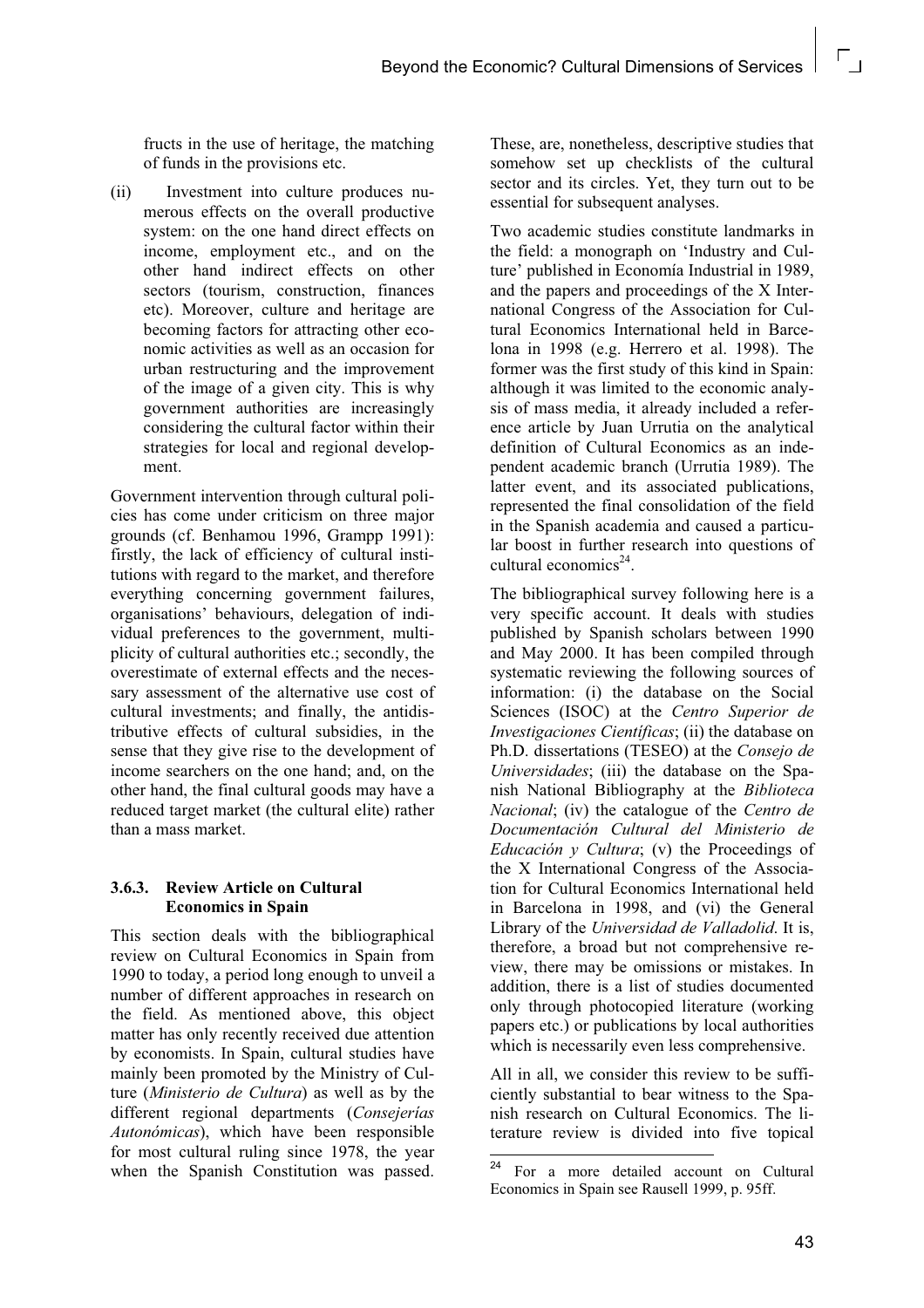groups which are consistent with the thematic organisation of the field: (i) theoretical insights into Cultural Economics; (ii) scale of the cultural sector and analysis of economic agents' behaviour; (iii) cultural industries; (iv) the market of arts and heritage; and (v) cultural policy.

### **3.6.3.1. Theoretical insights into Cultural Economics**

This section presents all the studies on the theory of cultural economics, in accordance with the analytical foundations outlined in the previous chapter. Some papers on the use of time for work and recreation have been included, as this accounts for the individuals' decisions on cultural consumption, as well as other studies on royalties and copyright which are associated with cultural creation.

Ballart, J., J.M. Fullola & M.A. Petit (1996): El valor del patrimonio histórico. *[The value of the historical heritage].* In: Complutum Extra, No. 6, pp. 215-224.

Gaviria, J.L. (2000): La formación para la creación en España. *[Education for creative occupations in Spain].* Madrid: Fundación Autor.

Gómez, F. (1990): La producción de copias y los derechos del autor: el caso de la fotocopia. *[The production of copies and the rights of the author: the case of photocopying].* In: Información Comercial Española. Revista de Economía, No. 687, pp. 43-50.

Herrero Prieto, L.C. (1998): El patrimonio histórico como factor de desarrollo económico. *[Historical heritage as a factor for economic development].* In: La conservación como factor de desarrollo en el siglo XXI. Simposio internacional. [Heritage conservation as a factor for development in the  $21<sup>st</sup>$  century. International congress]. Valladolid: Fundación del Patrimonio Histórico de Castilla y León.

Rausell, P. & M. Torregón, M. (1998): Cultural production and diversity. Mimeo. X Congreso ACEI, Barcelona.

Ruiz Olabuenaga, J.I. (1997): Economía y Ocio. El Mercado de la Cultura. *[Economy and Leisure. The market for culture].* In: Mercurio. Revista de Economía y Empresa, No. 1, pp. 11-24.

Sanz Gallego, N. (1996): Para una economía del patrimonio: la entropía y los bienes de interés cultural. *[Towards an economics of heritage: entropy and cultural treasures].* In: Complutum Extra, No. 6, pp. 261-272.

Serna Sánchez, A. & B. Frey (1993): La economía del arte: un nuevo campo de investigación. *[Economics of the arts: a new field of investigation].* In: Revista de Derecho Financiero y de Hacienda Pública, No. 228, pp. 1195-1208.

Sotelo Navalpotro, J. (1999): Reflexiones en torno a la relación entre el trabajo y el ocio en la sociedad actual. *[Reflections on the relationship between work and leisure in present-day society].* In: Revista del Instituto de Estudios Económicos, No. 3, pp. 267-276.

#### **3.6.3.2. Size of the cultural sector and analysis of economic agents' behaviour**

This section contains information on three different issues: firstly, checklists and catalogues on relevant quantitative cultural data, produced by the Ministry of Culture and other regional authorities (there are, in addition, studies carried out by the private sector such as the *Sociedad General de Autores*); secondly, methodological studies on the systematic assessment of the scope of the cultural sector in terms of its territorial production, employment, income, expenditure etc; and thirdly, studies on the economic agents' behaviour towards culture, particularly studies on audiences and patterns of cultural consumption.

Ajuntament de Barcelona (1990): Dimensió i estructura del sector cultural a Barcelona, Area de Cultura. *[Dimensions and structure*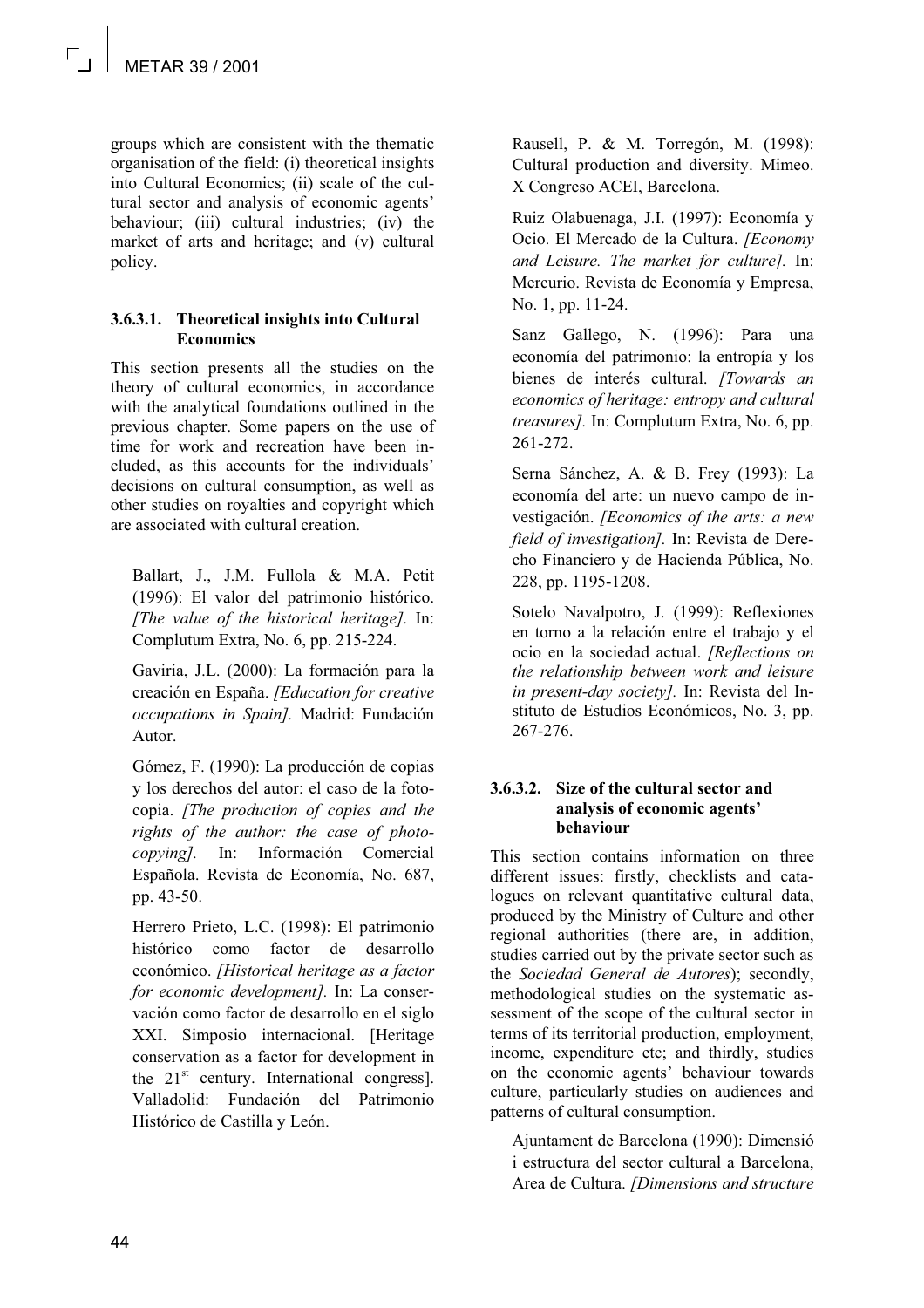*of the cultural sector in Barcelona, area of culture].* Barcelona: Ajuntament de Barcelona.

Arroyo Fernández, M.J. (1999): Empleo y Ocio *[Employment and Leisure].* In: Revista del Instituto de Estudios Económicos, No. 3, pages. 276-287.

CIMEC (2000): Informe SGAE sobre hábitos de consumo cultural. *[Information on habits of cultural consumption].* Madrid: Fundación Autor.

Cuadrado, M., M. Frasquet & A. Molla: (1998). Segmentation of performing arts audiences: an empirical study. Mimeo. X Congreso ACEI, Barcelona.

Fernández, V. & J. Prieto (1997): Decisiones individuales y consumo de bienes culturales en España. *[Individual decisions and the consumption of cultural goods in Spain].* Documento de Trabajo núm. 131/97, Facultad de CC. Económicas y EE. Universidad de Oviedo.

Fernández, V. & J. Prieto (1998): Are modern and classical music listeners the same people? Mimeo. X Congreso ACEI, Barcelona.

Fernández, V. & J. Prieto (1998): Individual choice and cultural audiences in Spain: The cases of cinema and museums. Mimeo. X Congreso ACEI, Barcelona.

García, M.I., M.I. Encinar & F. F. Muñoz (1997): La industria de la Cultura y el Ocio en España. *[The Culture Industry and Leisure in Spain].* Madrid: Fundación Autor.

García, M.I., Y. Fernández & Zofío, J.L. (2000): La Industria de la Cultura y el Ocio en España. *[The Culture Industry and Leisure in Spain].* Madrid: Fundación Autor.

Generalitat de Catalunya (1998): Economía y Cultura en Cataluña. Estadística básica. *[Economy and Culture in Catalonia. Fundamental statistics].* Barcelona: Departament de Cultura de la Generalitat de Catalunya.

Junta de Andalucía (1991): Base de datos de cultura (1980-1990). *[Data base Culture 1980-1990].* Junta de Andalucia: Consejería de Cultura y Medio Ambiente.

Junta de Castilla y León (1997): Cultura y desarrollo económico en Castilla y León. *[Culture and economic development in Castilla y León].* Valladolid : Consejería de Educación y Cultura.

Ministerio de Cultura (1993): Equipamientos, prácticas y consumos culturales de los españoles. *[Provision, practices and consumption of culture by the Spaniards].* Madrid: Ministerio de Cultura.

Ministerio de Cultura (1995): Mapa de Infraestructuras, Operadores y Recursos Culturales (MIOR). *[Map of cultural infrastructures, works and funds].* Madrid: Ministerio de Cultura.

Ministerio de Cultura (1995): Mapa del Patrimonio Histórico Inmueble. *[Map of the historical heritage: land and buildings].* Madrid: Ministerio de Cultura.

Ministerio de Cultura (1996): Cultura en cifras. *[Culture in figures].* Madrid: Ministerio de Cultura.

Ministerio de Cultura (1996): Museos Españoles. Datos Estadísticos. *[Spanish museums. Statistical data].* Madrid: Ministerio de Cultura.

Ministerio de Cultura (1998): Guía de servicios culturales. *[Guide to cultural services].* Madrid: Ministerio de Cultura..

SGAE (1999) Anuario SGAE de las Artes Escénicas, Musicales y Audiovisuales. *[SGAE Yearbook on the performing, musical and audiovisual arts].* Madrid: Fundación Autor, Madrid.

### **3.6.3.3. Cultural Industries**

Studies on Spanish cultural industries have traditionally dealt with the production and distribution of reproducible goods (books, dics, press, and, to some extent, cinema films), but there are now more and more studies on 'live'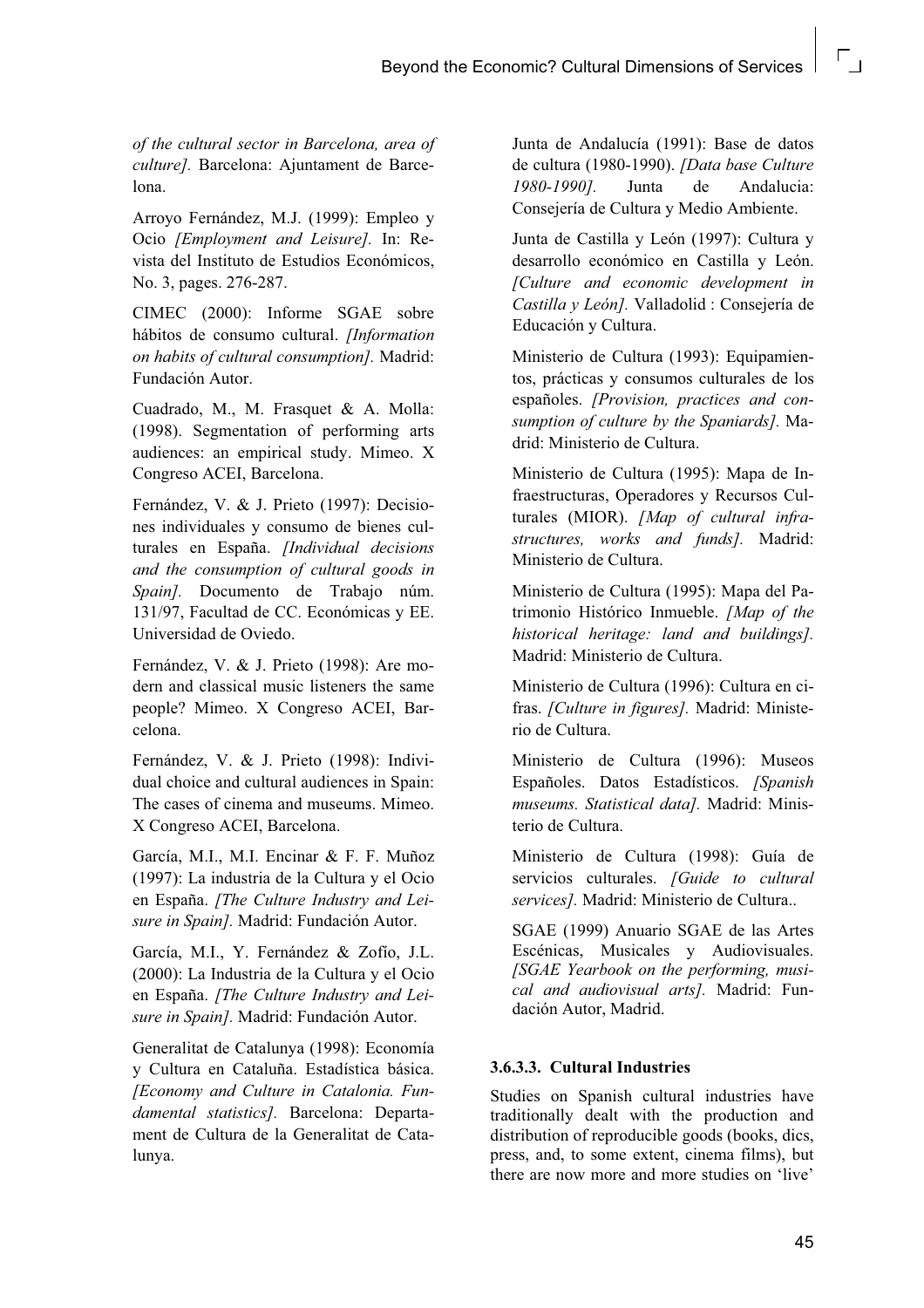non-reproducible goods like the performing arts. There is, likewise, worth noting a sector closely linked to avant-garde technologies: the audiovisual industry and the mass media.

This section could well include activities related to cultural tourism as a specific industry, given their economic prominence and abundant literature; it has, nonetheless, been preferred to include them in the following section which dwells on one of the major tourist appeals: the historical heritage.

Anonymous (1993): Mercado discográfico y crisis económica. *[The record market and the economic crisis].* In: Sherzo, No. 76, pp. 115-134.

Anonymous (1994): La industria cinematográfica. *[The film industry].* In: Revista Situación, No. 3, monografía completa.

Anonymous (1998): Economía del Sector Audiovisual. *[The economy of the audiovisual sector].* In: Cuadernos de Ciencias Económicas y Empresariales, No. 35, monografía completa.

Baños Pino, J. & V. Fernández Blanco (1995): Demanda de cine en España: un análisis de cointegración. *[Demand for cinema in Spain: an analysis of cointegration].* Documento de Trabajo núm. 092/95, Facultad de CC. Económicas y EE. Universidad de Oviedo.

Bautista, E. (1999): La industria de la cultura y las nuevas tecnologías: retos y oportunidades. *[The culture industry and the new technologies: Challenges and opportunities].* In: Economía Industrial, No. 325, pp. 29-36.

Crusafon, C. & M. Murciano (1998): The audiovisual market in Spain: a political economy analysis. Mimeo. X Congreso ACEI, Barcelona.

Cuevas Puente, A. (1999): Economía cinematográfica: la producción y el comercio de películas. *[The film economy: production and trade of films].* Madrid: EGEDA.

Fernández Blanco, V. (1996): Diferencias entre la asistencia al cine nacional y extranjero. *[Differences between the aid to the national film industry and that to the foreign film industry].* Documento de Trabajo núm. 118/96, Facultad de CC. Económicas y EE. Universidad de Oviedo.

Fernández Blanco, V. (1996): La demanda de cine en España, 1968-1992. *[The demand for films in Spain, 1968-1992].* In: Información Comercial Española. Revista de Economía, No. 751, pp. 157-168.

Fernández Blanco, V. (1998): El cine y su público en España. Un análisis económico. *[Cinema and its audience in Spain. An economic analysis].* Madrid: Fundación Autor.

García, C.E. & M. Macías (1998): Effects of expanding intellectual property rights on cultural rights: a contractual analysis of the publishing industriy in Spain. Mimeo. X Congreso ACEI, Barcelona.

Gutiérrez Calderón, I. & M. Núñez Nickel (1998): Innovación tecnológica y supervivencia en el sector de prensa diaria en España. *[Technological innovation and survival in the daily press in Spain].* In: Economía Industrial, No. 319, pp. 151-164.

Marcos, C. et al. (1991): La industria audiovisual en el desarrollo económico internacional y sus implicaciones para la creación de una ciudad de la imagen en la Comunidad de Madrid. *[The audiovisual industry in international economic development and its implications on the creation of a City of the Pictures in Madrid].* Madrid: Universidad Autónoma de Madrid.

Martín Carbajal, F. (1993): El sector del libro en España. Situación y líneas de futuro. *[The book sector in Spain. Situation and perspectives].* Informa FUINCA. Madrid: FUNDESCO.

Ministerio de Cultura (1993): La Cultura en España y su integración en Europa. *[Culture in Spain and European integration].* Madrid: Ministerio de Cultura.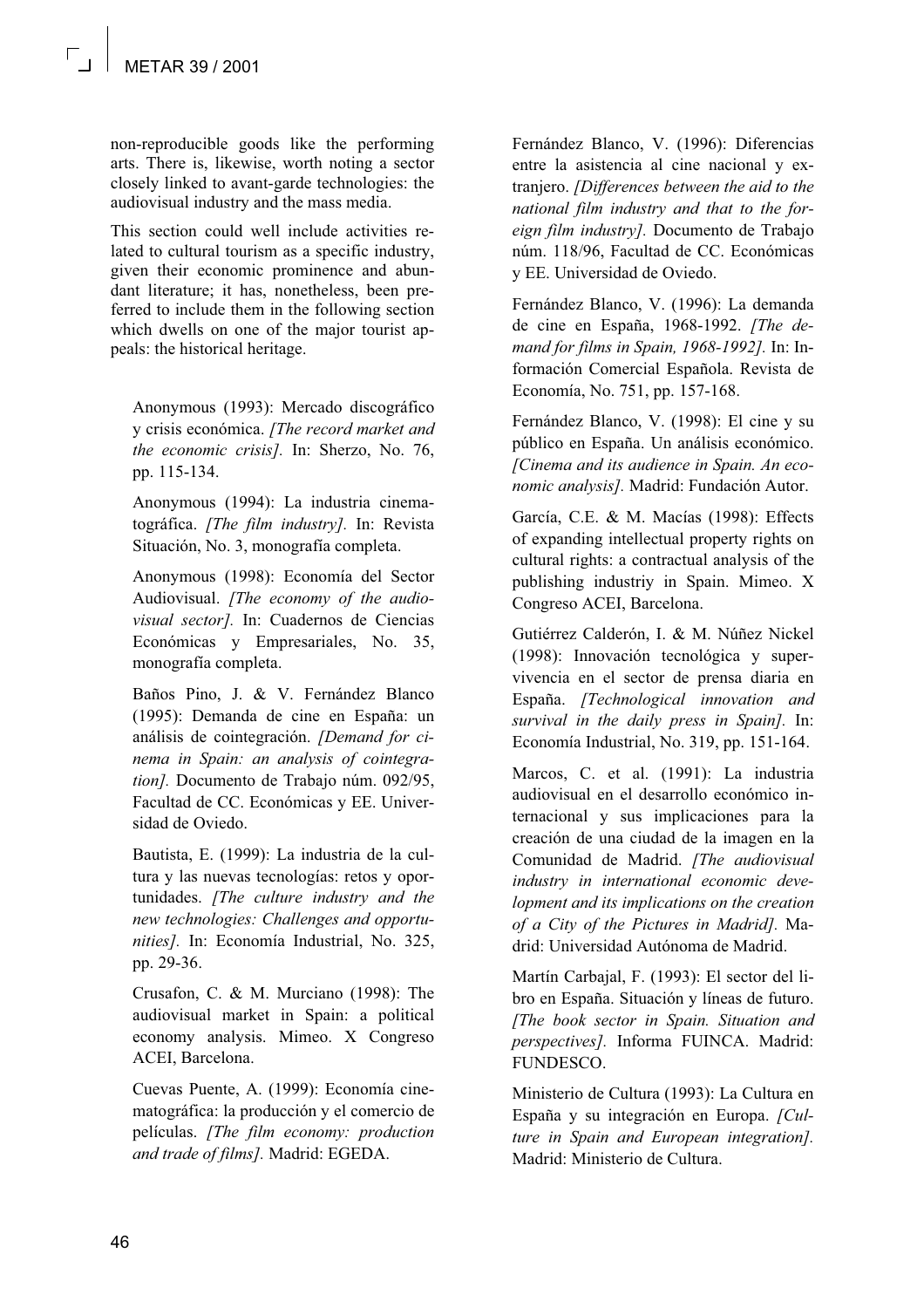Saldrigues Solé, R. & J. Codina (1998): The cultural infrastructure: a basic tool to promote cultural consumption. Mimeo. X Congreso ACEI, Barcelona.

Vallés, A. (1992): Historia de la política de fomento del cine español. *[History of film funding policies in Spain].* Valencia: Filmoteca IVAEM.

Zallo, R. (1992): El mercado de la cultura: estructura económica y política de la comunicación. *[The market for culture: economic structure and communication policies].* San Sebastián: Grakoa.

Zallo, R. (1995): Industrias y Políticas Culturales en España y País Vasco. *[Cultural industries and policies in Spain and the Basque country].* Bilbao: Servicio Editorial de la Universidad del País Vasco.

## **3.6.3.4. The Market of Arts and Historical Heritage**

This section contains the studies on the cultural heritage, namely on those unique items that somehow mirror the people's history or artistic creativity. In this view, most Spanish studies have dealt with property as heritage and real assets, namely historic monuments, specific buildings, museums etc. It goes without saying that these studies dwell extensively on problems of conservation, restoration, cultural and historic tourism as well as on the management and profitability of heritage components.

This section also draws attention to the increasing studies on the markets of arts, i.e. auctions, value formation in works of art, scope of the sector, quotations, artists' behaviours etc.

Anonymous (1997): Ciclo de reuniones sobre Patrimonio y Sociedad. Diez años de aplicación de la Ley del Patrimonio Histórico Español. *[Series of reunions on heritage and society. Ten years of application of the Spanish Historical Heritage Law].* Hispania Nostra y Excma. Valladolid: Diputación de Valladolid.

Anonymous (1998): La conservación como factor de desarrollo en el siglo XXI. *[Conservation as a factor of development in the 21st century].* Vallodolid: Fundación del Patrimonio Histórico de Castilla y León.

Anonymous (1999): La Ciudad Deseada. Valoración cultural de la ciudad histórica, su evolución sostenible y su futuro en la previsible ordenación del territorio. *[The city desired. Cultural appreciation of the historic city, its sustainable development and its future in foreseeable spatial planning].* Valladolid: Fundación del Patrimonio Histórico de Castilla y León.

Benito del Pozo, C. (1996): Europa ante el patrimonio industrial. *[Europe in front of the industrial heritage].* In: Revista Asturiana de Economía, No. 6, pp. 183-195.

Bolaños, M. (1997): Historia de los museos en España. *[Museum history of Spain].* Gijón: Ed. TREA.

Campesino Fernández, A.J. (1999): Comercio, turismo y cambios funcionales en las ciudades españolas patrimonio de la humanidad. *[Business, tourism and functional changes in the Spanish cities of world heritage].* Cáceres: Cámara Oficial de Comercio e Industria de Cáceres.

Campillo Garrigós, R. (1998): La gestión y el gestor del patrimonio cultural. *[Management and the manager of cultural heritage].* Murcia: Editorial KR.

Castillo, M.A. (ed.) (1998): Centros históricos y conservación del patrimonio. *[Historic cores and heritage conservation].* Madrid: Fundación Argentaria-Visor.

Castro Morales, F. & M.L. Bellido Gant (eds.) (1998): Patrimonio, museos y turismo cultural: claves para la gestión de un nuevo concepto de ocio. *[Heritage, museums and cultural tourism: keys for the management of a new concept of leisure].* Córdoba: Servicio de Publicaciones de la Universidad de Córdoba.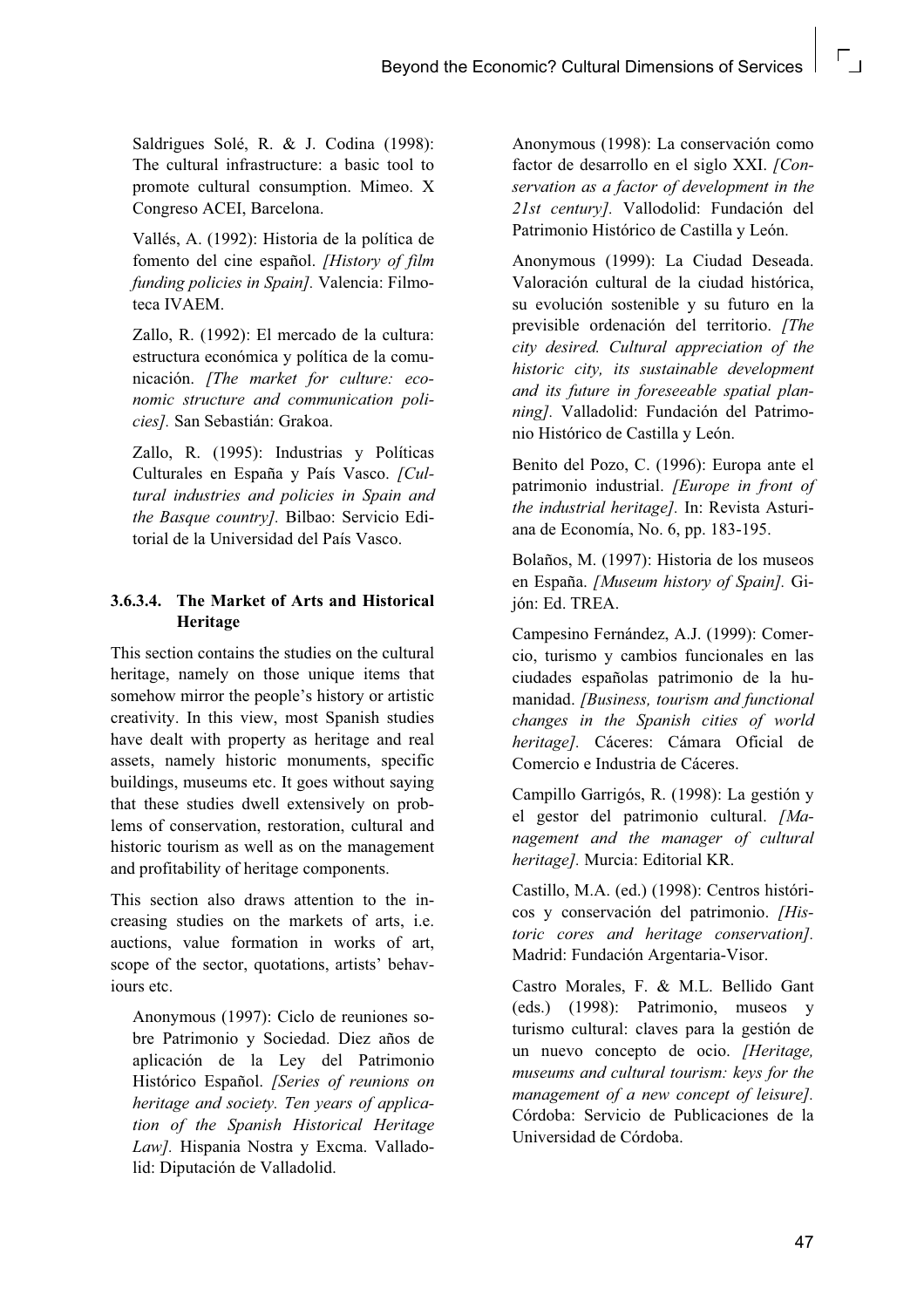Corbella Domènech, T. (1998): Similarities between primary and tertiary art markets: evidence from Catalan artists. Mimeo. X Congreso ACEI, Barcelona.

Guadalajara, N., A. Blasco & F. Guijarro (2000): Estudio de las cotizaciones de El Equipo Crónica y de Manuel Valdés. *[Study of the quotations of El Equipo Crónica and Manuel Valdés].* In: Arte y Subastas, núm. 4, pp. 30-34.

Herrero Prieto, L.C. (1998): El patrimonio histórico como factor de desarrollo económico. *[Historic heritage as a factor of economic development].* In: La conservación como factor de desarrollo en el siglo XXI. *[Conservation as a factor of development in the 21st century].* Valladolid: Fundación del Patrimonio Histórico de Castilla y León.

Herrero Prieto, L.C. (Coord.) (2000): Turismo Cultural: el Patrimonio Histórico como fuente de riqueza. *[Cultural Tourism: The historic heritage as a source of wealth].* Valladolid: Fundación del Patrimonio Histórico de Castilla y León.

Herrero, L.C., A. Bedate & J.A. Sanz (1999): Turismo cultural y valoración del patrimonio histórico: análisis y resultados. *[Cultural tourism and appreciation of the historic heritage: analyses and results].* Segovia: Universidad de Verano de Castilla y León.

Herrero, L.C., M.I. Sanz, I. González & J.A. Sanz (1998): Economía de la cultura en Castilla y León: turismo cultural y museos. *[Economics of culture in Castilla y León: cultural tourism and museums].* Actas del VI Congreso de Economía Regional de Castilla y León. Zamora: Consejería de Economía y Hacienda, Junta de Castilla y León.

Mateos, P. (2000): Análisis económico de todos los lotes de pintura por épocas y estilos. *[Economic analysis of all kinds of paintings, by epoch and style].* In: Arte y Subastas, No 3, pp. 28-33.

Ministerio de Cultura (1993): La conservación del patrimonio catedralicio. *[Conservation of cathedral heritage].* Madrid: Ministerio de Cultura.

Portús, J. et al. (1996): Mercado del Arte y Coleccionismo en España (1980-1995). *[The art market and collecting in Spain].* Madrid: Cuadernos ICO.

Ramos, H. (1998): Gallery prices and the return on paintings - the case of 19 contemporary artists from Barcelona. Mimeo. X Congreso ACEI, Barcelona.

Ruiz Baudrihaye, J.A. (1997): Turismo cultural: luces y sombras. *[Cultural tourism: Lights and shadows].* In: Estudios Turísticos, No. 134, pp. 43-54.

Ruiz Font, L. (1996) : Modelos y métodos de valoración de activos con valor artístico y cultural. Una aplicación al mercado español de obras de arte pictóricas, Tesis Doctoral, Universidad Politécnica de Valencia

Troitiño Vinuesa, M.A. (1995): El turismo en la ciudades históricas. *[Tourism in historic cities].* In: Revista de Geografía, No. 5, pp. 49-65.

Vera Rebollo, F. & M. Dávila Linares (1995): Turismo y patrimonio histórico cultural. *[Tourism and historic cultural heritage].* In: Estudios Turísticos, No. 126, pp. 161-178.

## **3.6.3.5. Cultural Policy**

This last bibliographical section contains descriptive accounts of the cultural policies of various authorities, drawing attention to a number of cultural subsectors and industries as well as general issues on the funding of and public attention towards culture. Under this heading there are some remarkable studies that posit alternative formula for the public provision of culture, such as business patronage (sponsoring, tax exemptions, donations etc). Likewise, there are now more and more studies on jobs related to economic flows, namely on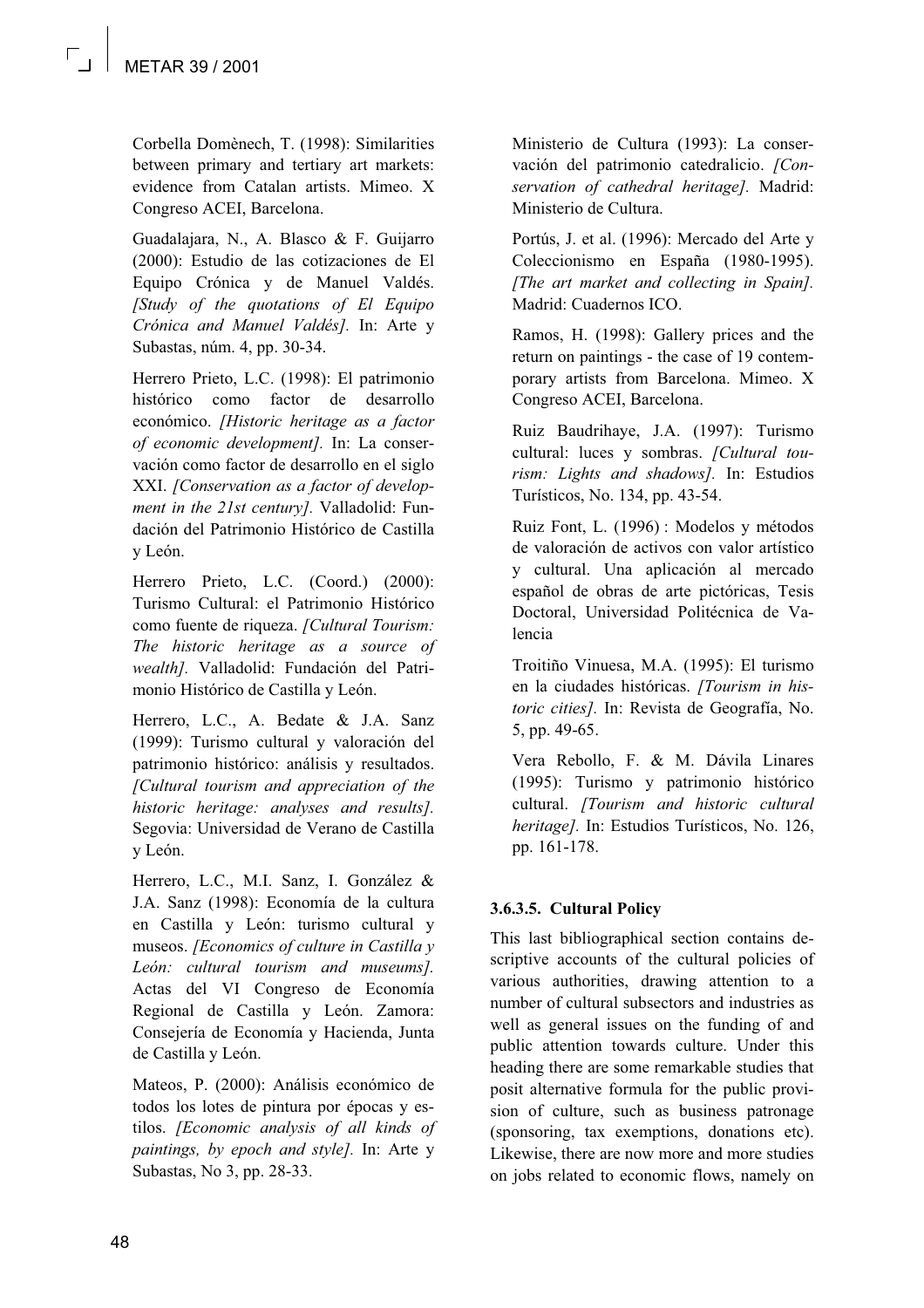the relationship between the cultural and local and regional economic development. There is, on the other hand, a lack of general studies on the assessment of cultural policies and on behavioural analyses of institutions and societies related to cultural management.

Anonymous (1995): Mecenazgo y conservación del patrimonio artístico: reflexiones sobre el caso español. *[Sponsorship and conservation of the artistic heritage: reflections on the case of Spain].* Madrid: Fundación Argentaria-Visor.

Anonymous (1999): Patrimonio y patrocinio empresarial, una perspectiva europea. *[Heritage and entrepreneurial patronage. A European perspective].* Valladolid: Fundación del Patrimonio Histórico de Castilla y León.

Caravaca, I. et al. (1997): Patrimonio cultural, territorio y políticas públicas. El caso de Andalucía. *[Cultural heritage, territory and public policy. The case of Andalucía].* In: Revista de Estudios Regionales, No. 47, pp. 143-160.

Comunidad de Madrid (1995): La política cultural en la Comunidad de Madrid: objetivo y vías de acción. *[Cultural politics in Madrid: objective and paths of action].* Madrid: Consejería de Educación y Cultura de la Comunidad de Madrid.

Fernández Prado, E. (1991): La política cultural. Qué es y para qué sirve. *[Cultural politics. What is it and what does it serve for?].* Gijón: Ediciones TREA.

Herrero Prieto, L.C. (1997): Economía de la Cultura y el Ocio. Nuevas posibilidades para la Política Económica Regional. *[Economics of Culture and Leisure. New possibilities for Regional Economic Policy].* In: Mercurio. Revista de Economía y Empresa, No. 1, pp. 101-118.

Herrero, L.C., E. Vicente & M. Devesa (1998): Culture in economic development: the case of a backward region. Mimeo. X Congreso ACEI, Barcelona.

Ministerio de Cultura (1992): El patrocinio empresarial de la cultura en España. *[Entrepreneurial patronage of culture in Spain].* Madrid: Ministerio de Cultura.

Ministerio de Cultura (1995): Cooperación y coordinación cultural. *[Cooperation and cultural coordination].* Madrid: Ministerio de Cultura.

Ministerio de Cultura (1995): Cultura y Desarrollo. *[Culture and development].* Madrid: Ministerio de Cultura.

Ministerio de Cultura (1995): Mapa de necesidades en infraestructuras y operadores culturales (MANECU). *[Map of necessities in infrastructure and cultural operations].* Madrid: Ministerio de Cultura.

Ministerio de Cultura (1995): Puntos cardinales de la acción cultural en la España de nuestro tiempo. *[Essential aspects of cultural action in today's Spain].* Madrid: Ministerio de Cultura.

Rausell Köster, P. (1999): Políticas y sectores culturales en la Comunidad Valenciana. *[Cultural policies and sectors in Valencia].* Valencia: Ed. Tirant lo Blanch y Universitat de Valencia.

Ribalta, J. (1998): Servicio público. Conversaciones sobre financiación pública y arte contemporáneo. *[Public service. Conversations on public finance and contemporary arts].* Salamanca: Universidad de Salamanca.

Santcovsky, H. (1995): Los actores de la cultura. *[The agents in the realm of culture].* Barcelona: Editorial Hacer.

*Prof. Luis César Herrero Prieto Applied Economics Department Valladolid University (Spain), E.U.E.E. Paseo Prado de la Magdalena s/n 47005 Valladolid herrero@tita.emp.uva.es*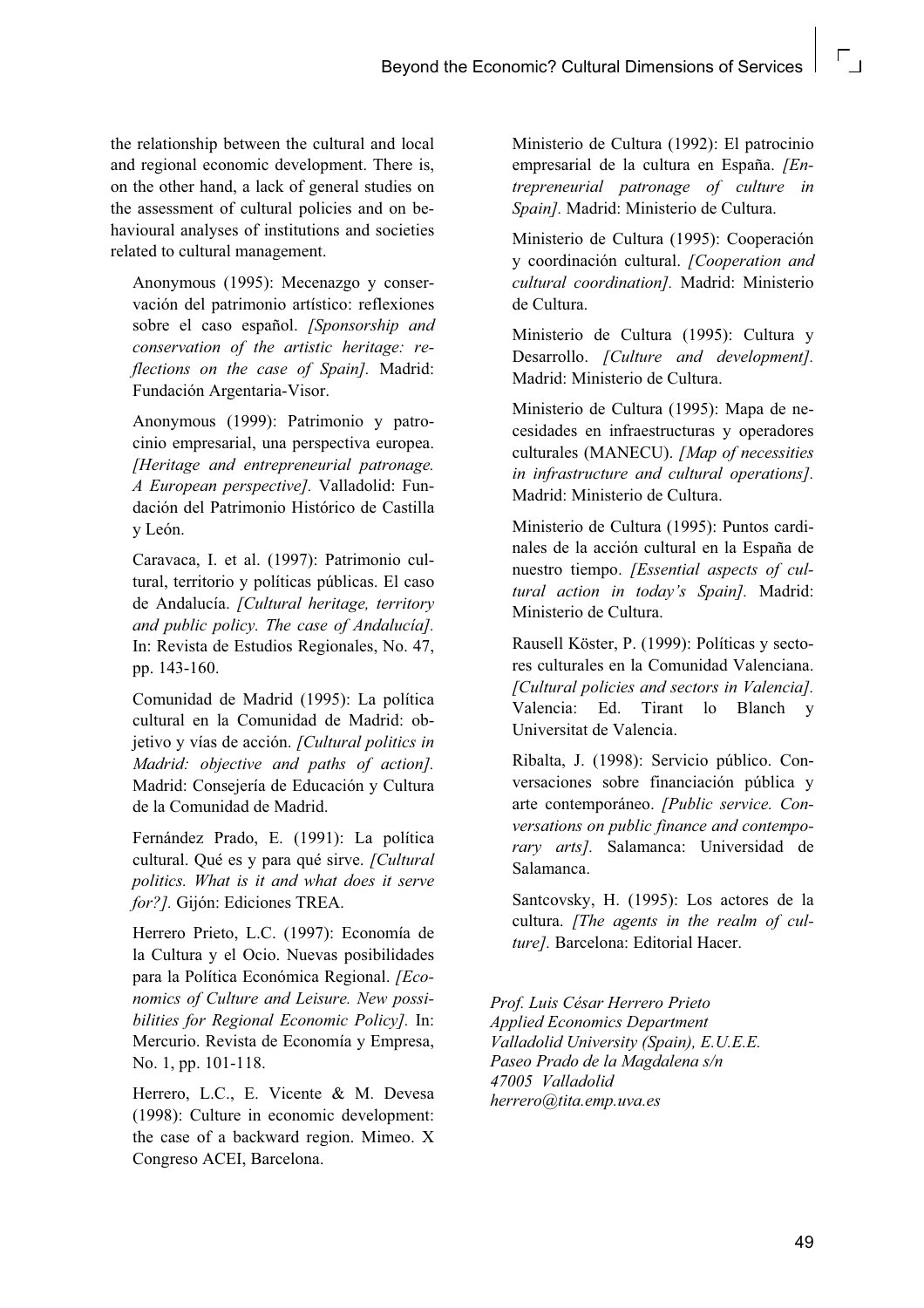# **United Kingdom:**

# **Beyond the Economic? Institutional and Cultural Dimensions of Services: A review of the Academic Literature in the United Kingdom**

*by John R. Bryson*

### **3.7.1. The New Economic Geography**

It has long been recognized that academic disciplines do not evolve in a steady, incremental and cumulative manner, or indeed according to any mechanistic pattern. It is also apparent that there are important disparities or differences between the research approaches and current salient questions that are central to the research agendas of academics living in each member country of the European Community. Like the evolution of an academic discipline there is no simple explanation for these differences except perhaps cultural differences, path dependency and the impact of intellectual sunk capital. The historical evolution of a discipline involves periodic shifts and changes as new empirical events, theoretical movements, methodologies and new generations of academics promote the development of a new paradigm or research programme. It is during such times that a sense of intellectual excitement and challenge pervades the subject. Since the late 1980s, economic geography in the United Kingdom has been in the throes of such a wave of renewal and expansion. This period of reinvention of the discipline of economic geography is the consequence of the development of a 'cultural turn' in the social sciences (Bryson et al. 1999, p. 13ff., Ray and Sayer 1999) that has produced what has become termed 'the new economic geography'. Most economic geographers in the United Kingdom would accept that:

"this turn to culture is apparent in the framing of intellectual gazes both beyond the academy – suddenly culture and the cultural are absolutely everywhere – and within it – particularly through the emergence of cultural studies as a central interdisciplinary field" (Crang 1997, p. 4).

The complexity of the impacts of the cultural turn in geography and in the sub-discipline of economic geography makes it very difficult, at this point in time, to construct a detailed history of this movement. Suffice it to say the

new economic geography embraces both theoretical and methodological developments that have altered, and are still altering, the types of economic geographies constructed in the United Kingdom. Methodologically the cultural turn has introduced economic geography to a new set of qualitative methodologies, for example textual analysis, iconography, semiotics, ethnography, participant observation and action research (see Bryson et al. 2000 for examples). It is also informed by the postmodern challenge as to how the world is theorized and represented. The postmodern turn encourages multiple voices and accounts, but it also compels an examination of the positionality and authority of knowledge claims. The consequence is that it has become commonly accepted that the texts of economic geography represent selective and partial readings of the relationship between the economy and space. The validity and partiality of metanarratives, for example the neoclassical approach, is constantly questioned and has been replaced by a concern with the construction of what is sometimes termed a "modest" geography (Law 1994). This modest approach recognizes the positionality of the author and highlights the partial nature of the economic geography that has been constructed in a journal article or monograph. One consequence of this movement is the apparent fragmentation of economic geography into a discipline of multiple and sometimes conflicting approaches to understanding the geography of the economy. There is no doubt that this has produced an enlivened economic geography, but at the expense of the construction of knowledges that are considered by the policy-making community as suspect. It is difficult to inform policy by drawing upon the findings of research that is heavily informed by the cultural turn, the positionality debate and a multitude of complex but frequently considered by policy makers to be partial qualitative methodologies (Pollard et al. 2000).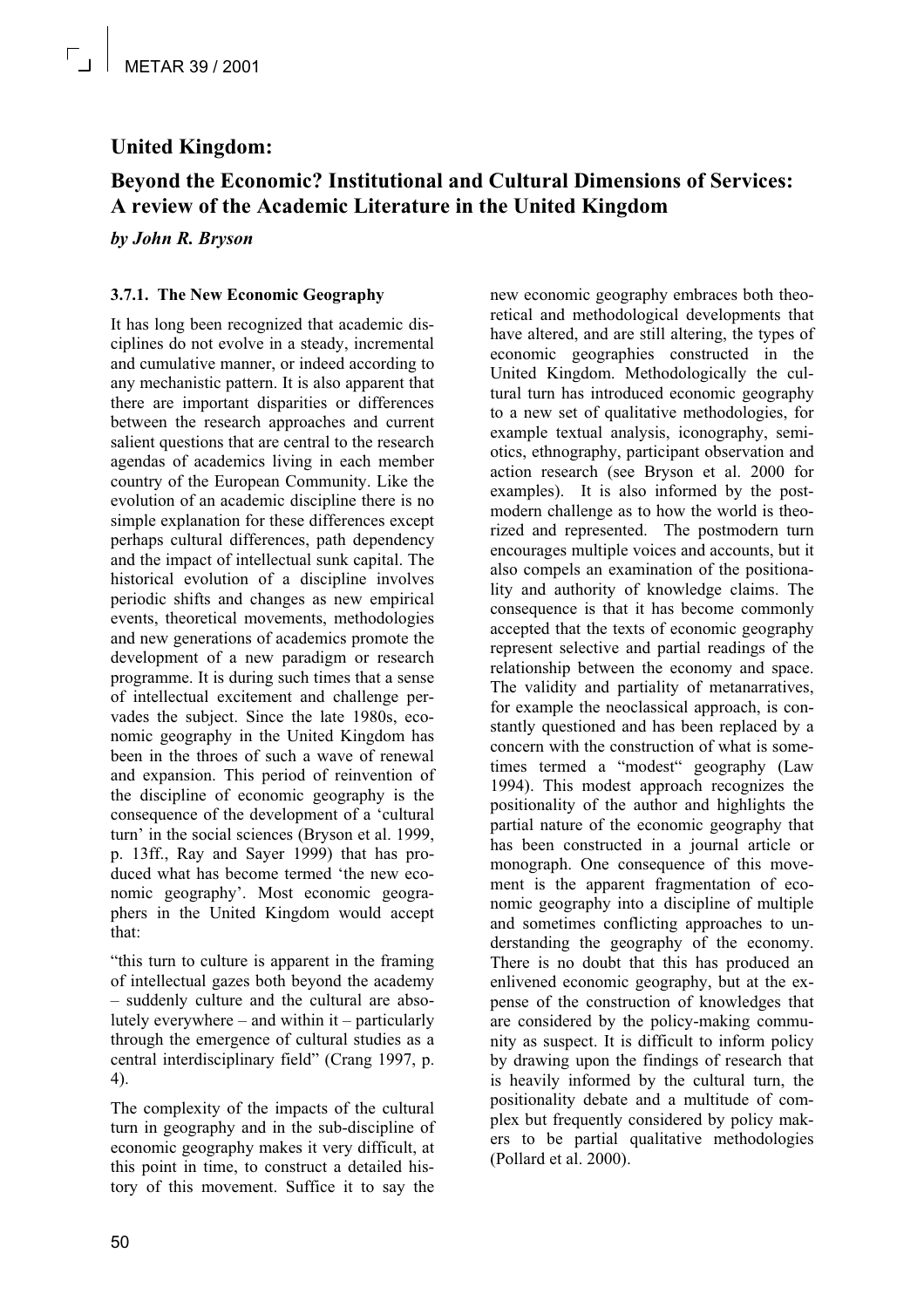The central role of culture in the current reconfiguration of economic geography in the United Kingdom makes it difficult to construct a review of the literature. It is possible to argue that all geography produced over the last five years has been informed by the cultural turn to a greater or lesser extent. There is a multitude of papers and debates to choose from. Without a doubt the best overall review of this movement is to be found in the collection edited by Lee and Wills (1997). Given the complexity of this debate and, of course, the positionality of the author this review will explore four aspects of the new economic geography: the relationship between culture and the economic, hybrid identities, culture and the firm and the increased importance of geographies of material culture. I am aware that these four are a selection of material from a complex set of debates. Other topics that could be explored relate to the globalisation of culture (Featherstone 1994) and the cultural construction of regional economies.

## **3.7.2. Culture and the Econom***y*

Since the early 1990s economic geographers have recognized that the 'economic' and the 'cultural' are 'hybrid' categories (du Gay 1997a, p. 2). This realization comes from drawing upon the literature of industrial sociology and especially the work of Marc Granovetter (1985) and Sharon Zukin and Paul DiMaggio (1990). To Zukin and DiMaggio

"[c]ulture sets limits to economic rationality: it prescribes or limits market exchange . . . [C]ulture may shape terms of trade . . . Culture . . . prescribes strategies of self-interested action . . . and defines the actors who may legitimately engage in them".

Economic sociology draws attention to the embeddedness of economic activity, embedded in networks of social, political and cultural relationships. Thus, the economic cannot be conceptualized as distinct from the cultural, the political or the social; these four spheres of activity are part of a single system. It is important, however, that the cultural does not become an explanation of last resort; pro??cesses, organizations and geographies differ because of the impact of distinctive cultural systems. This type of explanation is

meaningless as it undermines the requirement for social research since everything can be explained by cultural factors.

Paul du Gay uses the term cultural economy to highlight the conceptual shift away from a political economy that objectifies economic processes to one in which:

"'[e]conomic' processes and practices – in all their plurality, whether we refer to management techniques for re-organizing the conduct of business, contemporary strategies for advertising goods and services, or everyday interactions between service employees and their customers – depend on meaning for their effects and have particular cultural 'conditions of existence'" (du Gay 1997a, p. 3f.).

Meanings are constructed, reproduced and modified in particular spaces from the office, factory floor up to the level of a global city. Understanding the construction of such meanings and their geographies has become central to the geography project.

Some of the most important work to draw upon the insights provided by the cultural turn are found in the influential work of Scott Lash and John Urry (1994), in the growing geographical literature on global cities or service spaces, and in the new industrial spaces debate (Storper 1995). Lash and Urry argue that economic and symbolic processes are interrelated or to use their language "interlaced" and that the economy is "increasingly culturally inflected and . . . culture is more and more economically inflected" (1994, p. 64). Their complex argument revolves around the growing importance and growth of cultural industries. The argument is based around the complex interplay between symbols (signs) and economic activities that range from various kinds of service economy to forms of post-industrial space. In this argument goods are increasingly emptied of material content and what are increasingly produced are signs that have cognitive or an aesthetic content, for example branded goods and identities constructed around the relationship between pop music and fashion or more precisely dress.

Some of the key papers working in this area explore the relationship between culture and work in the City of London, especially in fi-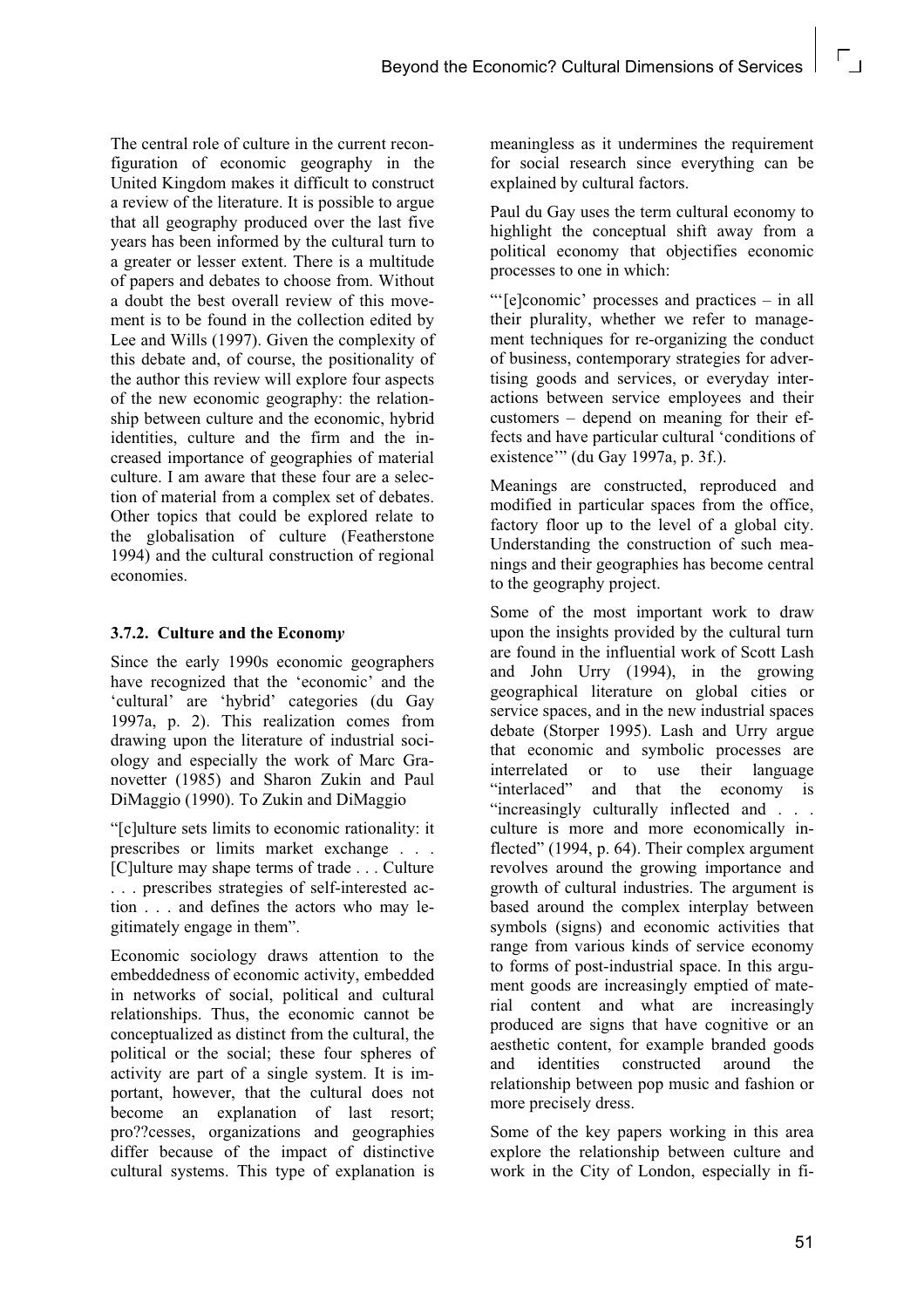nancial services. One of the most cited papers is Nigel Thrift's exploratory analysis of the social and cultural determinants of international financial centres (1994). The primary message of this work is that the centralized global financial centers will not disappear as this activity relies on information, expertise and contacts. Financial centres are centres for social interaction and face-to-face contact that are essential for the creation of trust and for the exchange of information and expertise. Thrift explores these three processes in a detailed case study of the City of London highlighting this area's distinctive social and cultural structures. This type of social network is not restricted to spaces like the City of London but also operates in many other places and industries. For example, Bryson et al. (1993) demonstrate that social networks are extremely important in the relationship between consultants and their associates as well as the relationship between clients and consultants. The case of London is not as simple as that described by Thrift. Sidaway, Bryson and Pryke (2000) have shown that Thrift's social and cultural networks that tie the City of London's investment industry together may be less important within each sector of the investment industry and more important between sectors of the industry (operating between brokers, fund managers and analysts).

Thrift's work has encouraged a significant body of work that builds upon the emphasis that he places on culture and the City of London. Two papers deserve further attention. First, Lash and Urry draw attention to the growing importance of image and identify this in their new economy of signs and spaces. This emphasis is mirrored in a paper by Thrift and Leyshon that explores the ways in which an individual's identity and the stage on which he or she projects his/her image can be manipulated to present the correct appearance (Thrift and Leyshon 1992). Workers in the City of London can use their annual bonus payments and high salaries to purchase the right education for their children, buy houses in the right locations etc. The right education provides access to the right social networks and friends and will eventually lead to their children developing the right careers. The relationship between consumption, lifestyle and success is thus extremely important (Miller et al. 1998).

Second, research into the relationship between service businesses and clients and the latters' use of knowledge-intensive producer service companies has highlighted both the importance of trust in these relationships as well as the social and cultural nature of both the relationship and the search process. The key finding is

Schoenberger 1997).

that in most cases the relationship is based on a set of social and cultural criteria that can be interpreted by drawing upon Granovetter's concept of embeddedness (1985) and weak-tie hypothesis. For example, large client companies search for the best management consultancy advice, irrespective of location (Bryson 1997), whilst significant proportions of small and medium-sized enterprises (SMEs) search locally. This restricted search process is both a product of cost as well as the imperfect market that exists in the ways in which potential clients identify business service companies. The location of the consultant relative to the client influences the overall cost of the project with regard to the time and cost of the expert's travel. A company searching for external expertise usually employs consultants of which they have some direct or indirect experience. Personal contacts and weak-ties with friends and business acquaintances are used by the majority of SMEs to identify external advisers, and for the SME owner-manager the majority of these weak- and strong-ties will be based in the local area. This research is closely related to Storper's (1995) work on the regional economy as a network of untraded interdependencies and Amin and Thrift's concept of institutional thickness (1994). Institutional thickness is defined as the combination of factors (shared languages, institutions – trade associations etc., local cultures etc.) that stimulates entrepreneurship and consolidates the local embeddedness of industry. It is in this way that institutions matter, and especially institutions that are

Image, and especially image articulated through consumption (education, accent, dress, cars, house etc.), determines to an extent the ability of an individual to obtain and retain well-paid employment. This work highlights the relation between wealth, and especially new wealth, and the ability for individuals to construct forms of cultural and social capital that can be used to access new forms of wealth, knowledge and power (see also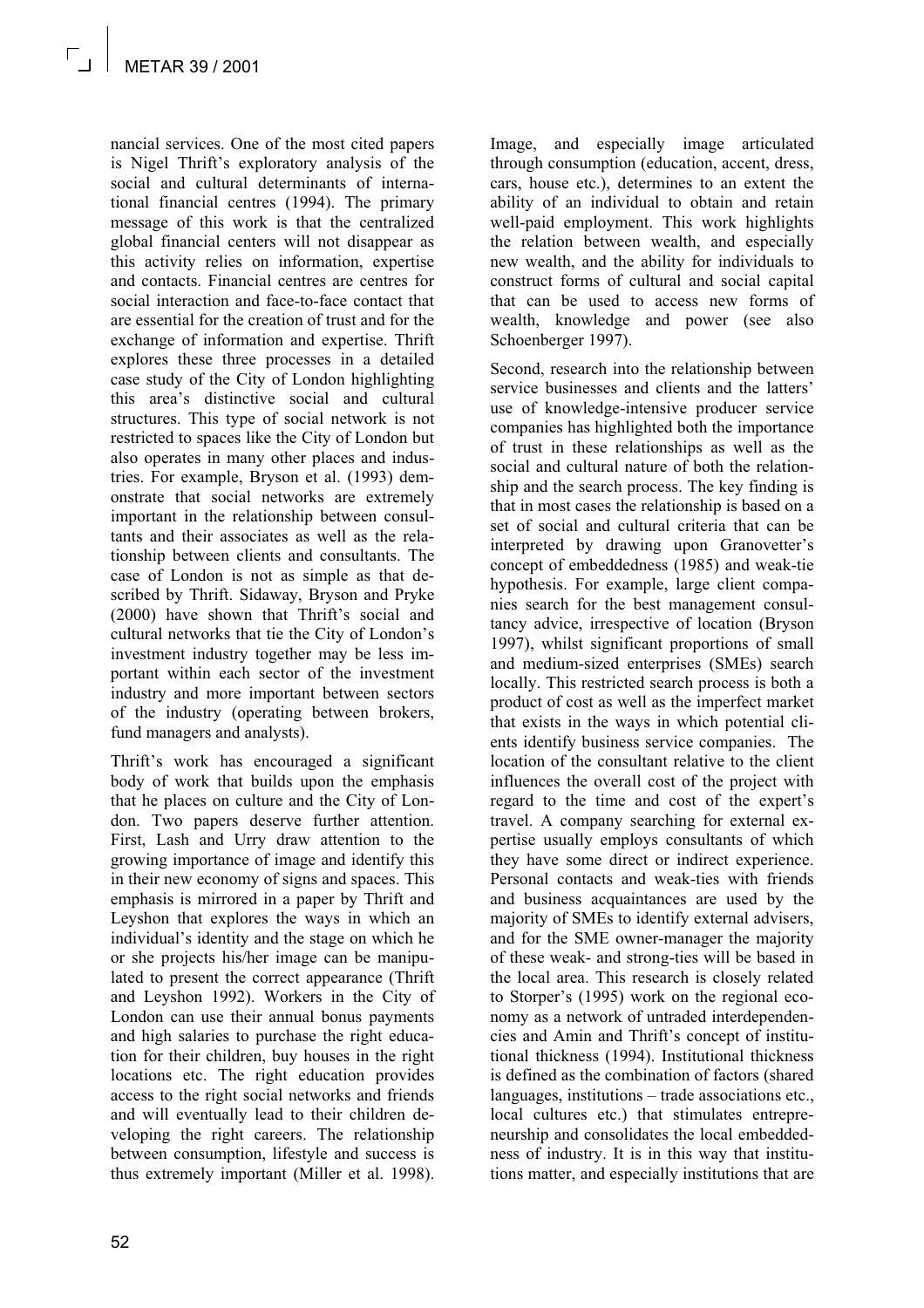cultured and cultivated in a particular regional setting. Untraded interactions and institutional thickness are usually socially and culturally constructed. A good example of such social construction is the operation and activities of ethnically based trade association that function to ensure that their members maximize the business advantages provided by distinctive forms of ethnicity.

### **3.7.3. Work and Hybrid Identities**

The nature of service work and employment has generated considerable interest in the UK and the USA. Much of this work is heavily influenced by Hochschild's (1983) important book that addresses the commercialization of the body and feelings of flight attendants. There are three important developments of Hochschild's work. First, John Allen and Paul du Gay (1994) explore service work as a hybrid identity. By this they mean that service work is a qualitatively different form of work. In this analysis the presentation, communication and display aspects of service work imply that it cannot be conceptualized solely as an economic performance, but should also be understood as 'cultural'. In this sense culture refers to the production of meaning. Service work's hybrid identity implies that the boundaries between the economic and cultural activities that are involved in service work are blurred. For example, in financial services information networks are global networks and these are essentially social networks in which success depends as much on a set of social and cultural factors as it does on economics. The work of Tyler and Abbott (1998) on the airline industry replicates much of Hochschild's wellknown argument concerning the ways in which airlines 'make-up' their employees in terms of presentation that ranges from recruitment to weight policies. Another good example of the hybrid nature of service work is found in the work of Clark and Salaman (1998) who explore management consultancy as a dramatic art and act rather than as an economic relationship. Impression management is, thus, a key feature of the work of management consultants as is the ways in which they present themselves and interact with clients.

Second, the work of Linda McDowell on gender at work in the City of London draws upon the earlier of work of Thrift (1994), but develops it by exploring the gendered nature of workplace relations. Through case studies of three merchant banks McDowell investigates the embedded and embodied character of work in the financial services industries. One of the key findings of this work draws upon some of the insights provided by Hochschild. One of the issues involves the programming of an individual's appearance that can be directly related to success or failure in employment. For example, Disney theme parks have stringent appearance criteria for staff – from a clean shave for men and "the maintenance of an appropriate weight and size" (McDowell 1995, p. 77). At Disneyland, the selfproclaimed "Happiest Place on Earth", the identities of new employees are "not so much dismantled as . . . set aside as employees are schooled in the use of new identities" as they learn the Disney codes of conduct (van Maanen 1991, p. 73). The work of McDowell (1997) on the embodiment of financial workers in the City of London emphasizes the importance of appearance in the workplace. Dress can be used to fit into a social situation or appearance can be manipulated to achieve a desired result. Women can play "on their femininity to achieve visibility" (McDowell and Court 1994, p. 380). McDowell shows the way in which women can become more or less female, depending on the circumstances and the location. Thus, one female manager noted that her dress:

"Depends who I'm going to be seeing. Sometimes I'll choose the 'executive bimbo' look; at other times, like today when I've got to make a cold call, it's easiest if I'll blend into the background. I think this [a plain but very smart tailored blue dress] looks tremendously, you know, professional. No statement about me at all. 'Don't look at me, look at these papers I'm talking to you about.' But I wear high heels too, so I'm six feet tall when I stand up. And I think that commands some small sense of 'well, I'd probably better listen to her, at least for a little while'. I do dress quite consciously because you're got to have some fun in life, and sometimes wearing a leather skirt to work is just fun because you know they can't cope with it" (quoted in McDowell 1997, p. 199).

Third, Wellington and Bryson (2001) build on the work of Hochschild, Tyler and Abbott and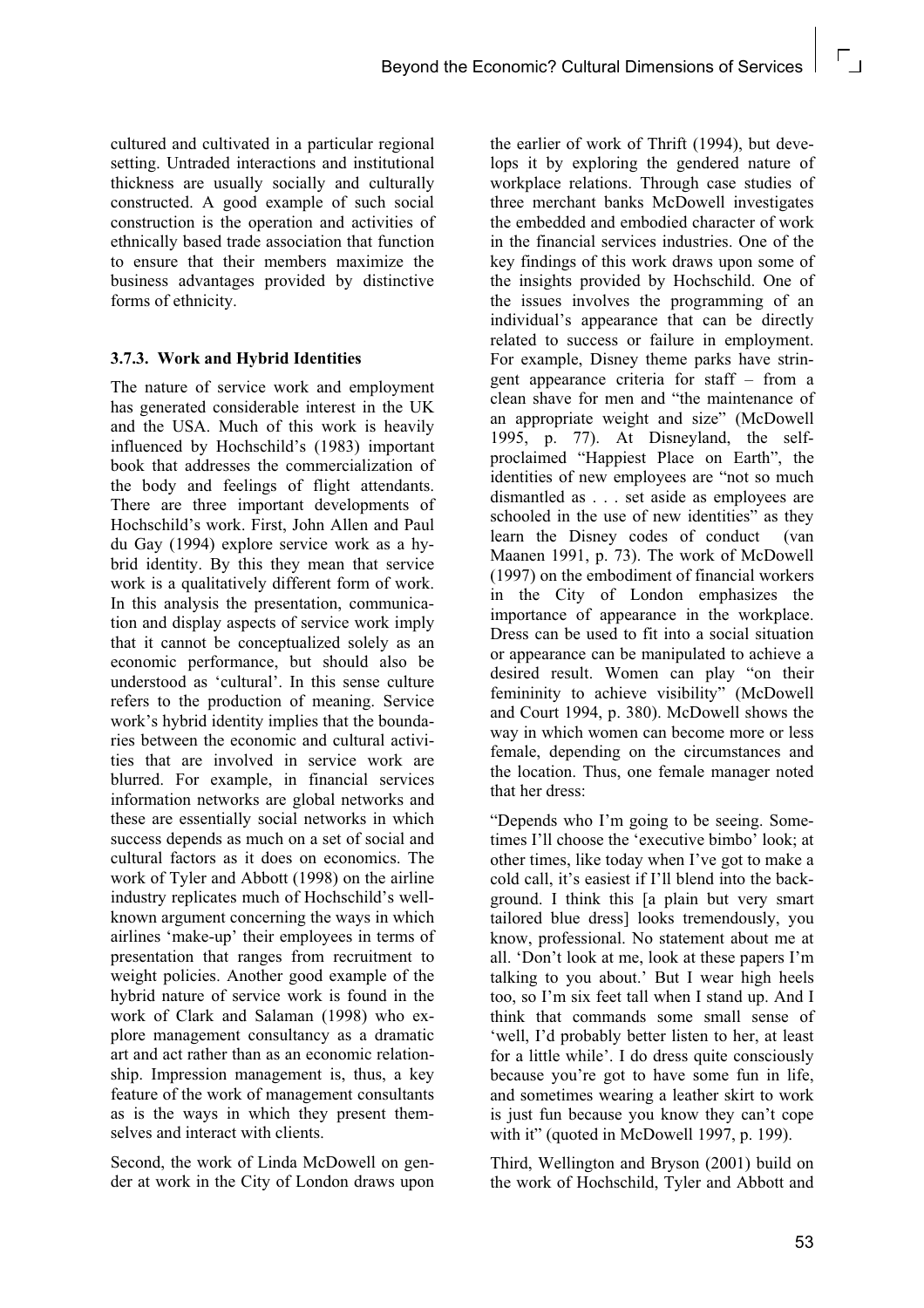McDowell in the first study to be undertaken into the growth and consumption of the new industry of image consultancy. This study suggests that the literature concerning image and performance in both private life and in the work place needs to be treated with considerable scepticism for two reasons. First, image and performance have always been important aspects of the employment relationship. What has altered is the number of people able to develop highly visible images in various forms of media. The current period is one of increasing media hype and image construction, but it is important to remember that like all images much of this is only a façade, a form of unreality that does not impact on the lives of the majority of people. Second, image consultancy provides one means of conceptualising the relationship between the economic and the cultural, but Wellington and Bryson suggest that this new profession is more about gender than image. The consultants are selling recipes for the construction of particular socially accepted or preferred forms of bodily identity. What is at issue is not a big sociological debate concerning for example Lash and Urry's (1994) new economy of signs, but an older debate about the gendered nature of employment and forms of implicit and explicit ageism. Image consultancy reminds employees that being good at a particular job may not be good enough and that a preferred image (clothes, age etc.) may be required for promotion as well as during the initial selection process. Companies recruit employees that will fit into the culture and image of the organisation. However, the role of image should not be over-emphasised as its importance may decline with seniority. Being good at a particular job may actually be good enough as long as one is far enough up the promotion ladder.

The gendered nature of image consultancy both in terms of consultants and clients raises a series of interesting questions concerning the masculine control of symbolisation of women's bodies. Image consultants and their clients are attempting to create a particular Western male version of the female body. Unlike men, women inhabit a space that is subject to a thousand piercing male as well as female eyes. This explains why image consultancy is a women's industry, but it also may explain why

men are been increasingly incorporated into the industry. Either they are experiencing forms of ageism or men are increasingly becoming objects to be viewed by women as well as men.

### **3.7.4. The Transformed Firm**

The complex interplay between culture and the organization, behaviour and competitiveness of business organizations or firms deserves to be explored in greater detail. Reference can be made to the influential work of Meric Gertler (1995) who highlights the importance of spatial context in determining the successful transfer of machine tools between countries. Operators of machine tools imported from Germany into Canada found them more difficult to operate than Canadian produced machines. The argument concerns the spatial distance between the users and producers of advanced technologies. In this case culture matters defined in terms of work practices, training cultures, educational systems and shared codes of communication or embeddedness. Gertler's work needs to inform further research especially into identifying and understanding the influence of cultural factors that work to undermine the European Union's political project towards greater economic, political, social and by inference cultural harmony amongst member states.

Some of the most interesting work on the transformation of the firm explores the relationships between recruitment practices and the development of a corporate culture. Hanlon's (1994) analysis of the Irish accountancy profession reveals that a degree is not a real requirement, but that the requirement of a degree is used as a screening mechanism. The selection process tries to identify recruits that will be controllable and who will fit into the culture of the firm. The degree criteria provides largely middle class recruits and other social criteria are used to identify individuals that will conform. Culture in accountancy is closely related to

"presentation, the ability not to antagonize clients, capability to reach the right conclusions (there were set down by the management), ability to uphold the practice's 'good name' and so on" (Hanlon 1994, p. 118).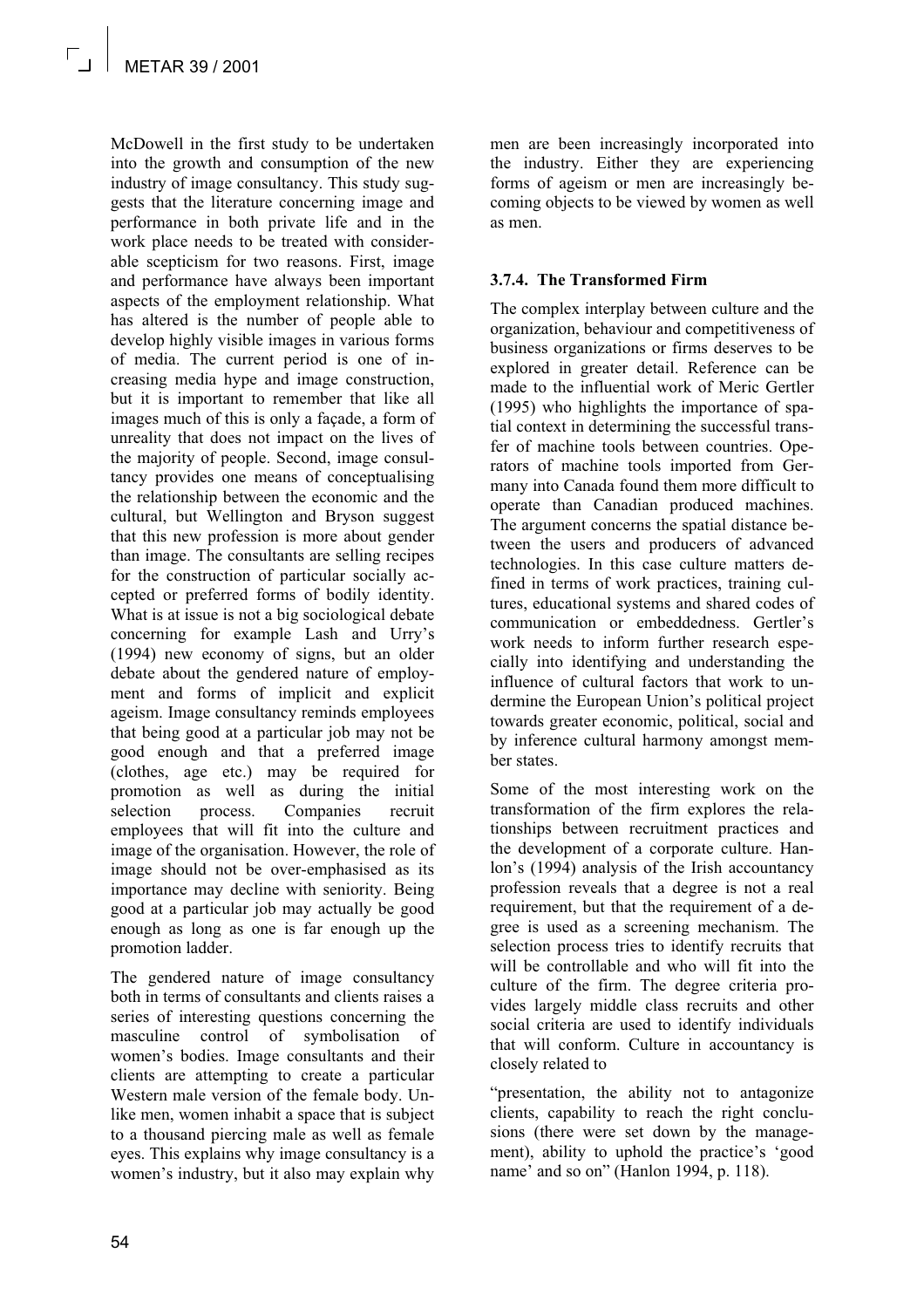Hanlon's argument is part of the service class debate that is associated with growing social polarization that results from the growth of well-paid professional service jobs that are supported by low-paid contract-style insecure service jobs.

## **3.7.5. Consumption, Culture and Identity**

The relationship between the economy and culture is played out in space and through social interaction. This relationship has been explored in three influential works. First, John Urry's (1990) construction of a sociology of tourism argues that a 'tourist gaze' exists or in other words that there is a systematic way of 'seeing' what we as tourists look at. The tourist gaze juxtaposes constructed cultural symbols or stereotypes with observation. Thus:

"The gaze is constructed through signs, and tourism involves the collection of signs. When tourists see two people kissing in Paris what they capture in the gaze is 'timeless romantic Paris'. When a small village in England is seen, what they gaze upon is the 'real olde England'. As Culler argues: 'the tourist is interested in everything as a sign of itself . . . All over the world the unsung armies of semioticians, the tourists, are fanning out in search of the signs of Frenchness, typical Italian behaviour, exemplary Oriental scenes, typical Italian, American thruways, traditional English pubs' (1981:127)" (Urry 1990, p. 3).

Urry's work explores working conditions under the tourist gaze drawing upon some of the well-known service debates concerning the service relationship. Thus, the service relationship is infused with social characteristics – race, age, gender, and educational background – and provides a range of intangible contacts. He draws upon Gabriel (1988) and his ethnographic study of working in catering. One of Gabriel's case studies involves craft cooking in a gentleman's club in which the members of staff provide more than just food but an intangible ambience that would be lost if the catering was rationalized.

This last point leads on to the second set of literatures that need to be explored. C.White Mills' classic study of white collar work (1951) highlights what Allen and du Gay (1994) would term the hybrid nature of service work. To Mills: "a] new aristocracy is springing up in the world today, an aristocracy of personal charm" (1951, p. 187). Note the different language to Allen and du Gay, but the similarity of meaning. Mills notes that salesladies (sic) borrow prestige from customers as well as from working for high class stores (1951, p. 173) and that salesgirls frequently attempt to identify with customers but are often are frustrated. Mills' drawing upon James B. Gales' unpublished observations of working life in big department stores constructs a sociology, or micro-geography, of work. This account is similar to Zola's novel that describes working conditions and sales techniques in a late nineteenth century Parisian department store (1995 [1883]). Researchers studying the spaces/places and methodologies of consumption, attempting to identify their construction, have much to learn from this novel. Mills identifies seven different types of sales technique of which "the charmer" attracts customers with her [sic] modulated voice, artful attire and stance and notes that:

"It's really marvelous what you can do in this world with a streamlined torso and a brilliant smile. People do things for me, especially men when I give them that slow smile and look up through my lashes. I found that out long ago, so why should I bother about a variety of selling techniques when one technique will do the trick? I spend most of my salary on dresses which accentuate all my good points. After all, a girl should capitalize on what she has, shouldn't she? And you'll find the answer in my commission total each week" (Mills 1951, p. 175).

Gales' work has been developed by Phil Crang (1994) in his detailed account of the microgeography, or workplace geography, of display, in an American-themed restaurant. In this account the waitress or waiter plays a different part depending on whether they are servicing a stag party, hen night or family. The role played:

"was not simply being a waitress or waiter ... rather, it was about, quite consciously, being oneself being a waitress ... [this performance] left no simple refuge for one's 'own self', no simple division of workplace role and other Phil(s), no clear split of self, labour, and indeed product (service was the product, and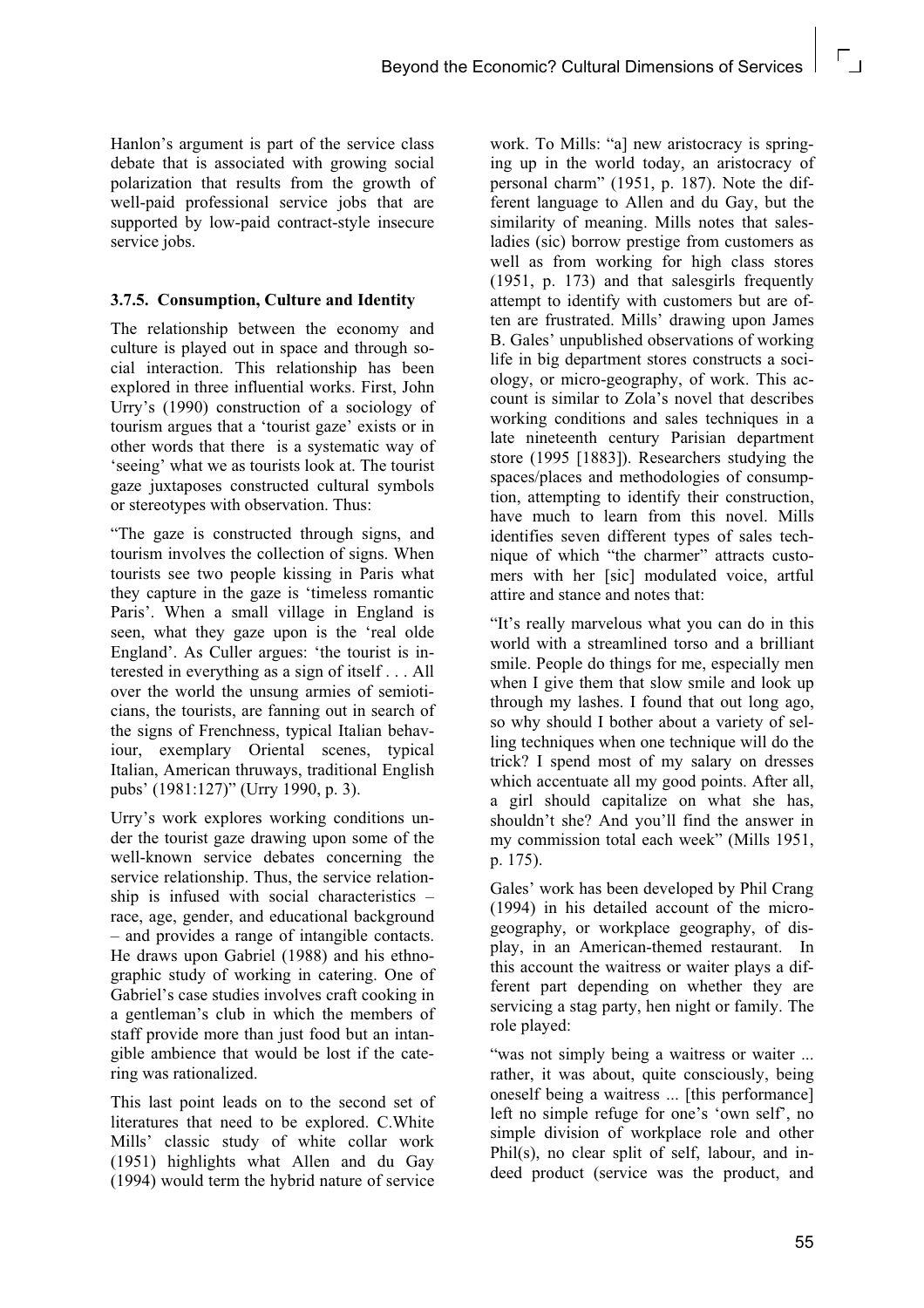'being yourself' was good service" (Crang 1994, p. 696).

Crang's analysis reveals the ways in which the staff buy into the culture of the restaurant as well as the way in which staff are recruited that possess the right type of cultural capital – informal, young, friendly and with the right sort of body and skills in presenting it in performance. Note the similarities to the recruitment of Hanlon's (1994) Irish accountants and Hochschild's (1983) flight attendants. To Crang service workers have to locate their customers in terms of a range of cultural categories and to adjust their performance to suit each situation.

The metaphors of performance and stage are becoming dominant analogies in geographical and sociological narratives. The growing dominance of the performative metaphor in geography is derived from the shift that has occurred in anthropology over the last fifteen years away from an emphasis on ritual to performance. In anthropology, as in geography, performance concerns actions rather than exploring texts. To Schieffelin "p]erformance is . . . concerned with . . . the creation of presence" (1998, p. 194). It is also important to note that much of this work has been influenced by the work of Goffman (1959) and the belief that there is something fundamentally performative about the world that we inhabit and construct. It does not take much imagination to see how this work can be used to inform service research.

Drawing upon the concept of performance Rapport (1998) provides a deconstruction and self-reflexive account of the hard sell techniques that are used to persuade people to purchase time-share holiday apartments. This paper has to be read to be appreciated; it is a classic service experience and text in its own right. The description is of a standard sales technique with a programmed story line that convinces the recipient (Rapport) that sometimes he becomes part of the salesperson's category of "conventional member of the public and their mindset" (1998, p. 185). The account is one of the playing out of a learnt commercial language game and of the attempts to target this text at potential customers. Rapport's text provides an account of the experience of the attempt to sell him a timeshare in

Lanzarote for £6,850, but along with this story of a service interaction comes an adjacent academic text.

The final set of texts that deserves attention explores the construction and consumption of shopping spaces. The space of consumption is as important as the physical activity of consumption; the shop is endowed with cultural meaning, for example Harrods versus M&S or Wal-Mart. And all these elements say something about the consumer. Thus, catalogue shopping provides a basic resource for social groups "precluded from mainstream, leisure imbued formal shopping" (Clarke 1998, p. 98). Shoppers with limited budgets frequently use catalogues to avoid the trauma of "'shopping around' with a restricted income" (Clarke 1998, p. 92). Spaces of consumption are either exclusive or inclusive. Exclusive spaces are designed to attract the wealthy and repel the not so wealthy. Designer boutiques, Saville Row tailors and expensive jewellers try to maintain an air of exclusivity to ensure that they only attract those that can afford to consume in such spaces. Inadvertent browsers may occasionally wander into such stores only to be shocked by the price tags or absence of price tags.

Inclusive spaces attempt to attract all types of consumer except those too poor to consume. Such spaces range from inner city department stores through to out-of-town shopping malls, charity shops and car boot sales (Crewe and Gregson 1998). Each space of consumption is associated with a set of unwritten rules for the consumer. Thus the shopping mall is designed to encourage people to consume and to discourage window-shopping, conversation and anything which distracts from consumption. The shopping mall is the ultimate in designed spaces; designed on the basis of psychology and economics (Shields 1989; Goss 1993, Goss 1999). They are spaces of consumption, but also spaces to be consumed (Philio and Kearns 1994). In some cases they constitute cultures and townscapes (for example West Edmonton Mall (WEM), Canada (Goss 1993); or the Metrocentre, Gateshead, UK). Some malls have become tourist attractions in their own right, as tourists come to "gaze upon or view a set of different scenes, of landscapes or townscapes" (Urry 1990, p. 1). WEM is "a world where Spanish galleons sail up Main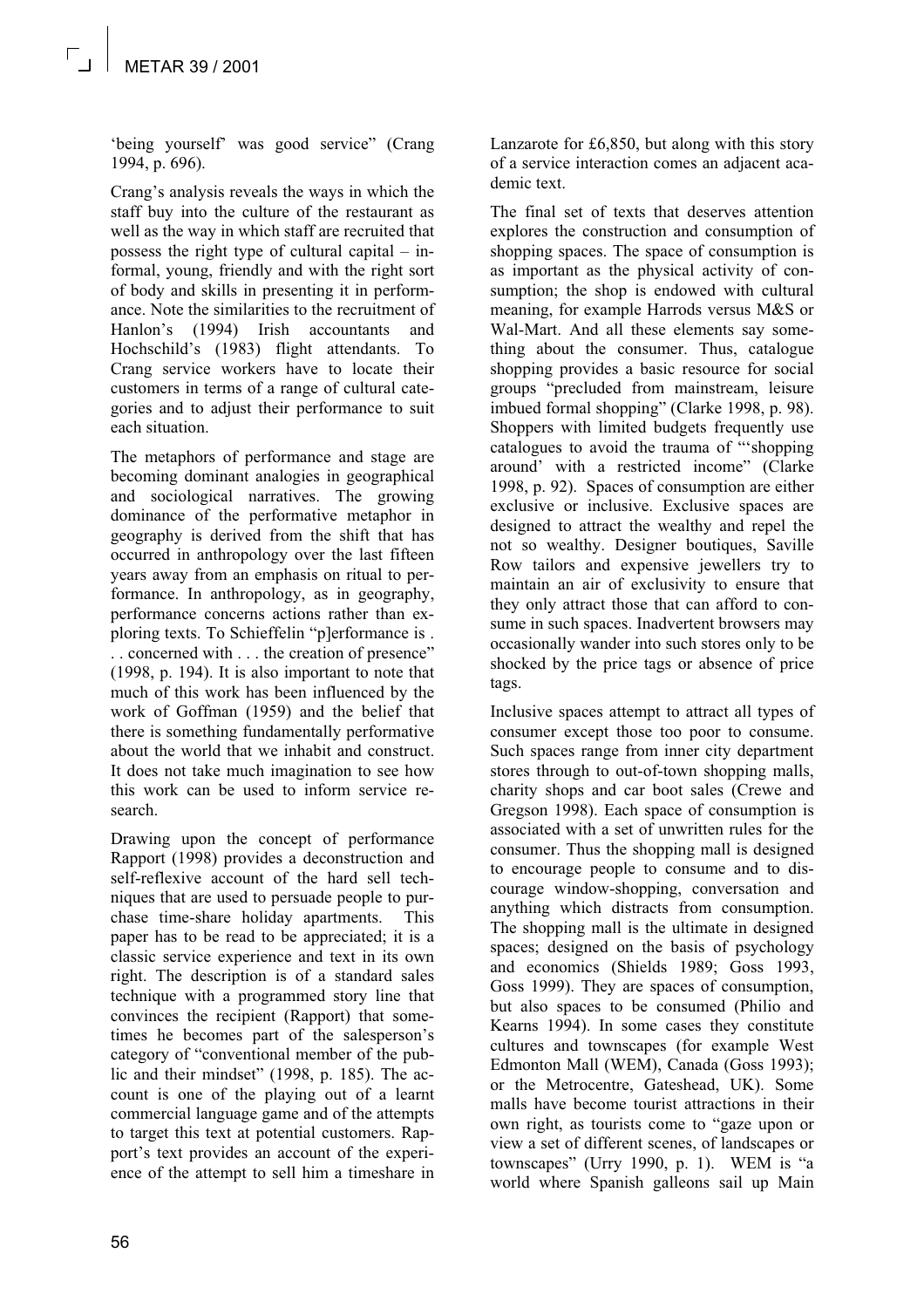Street past Marks and Spencer's to put in at 'New Orleans', where everything is tame and happy shoppers mingle with smiling dolphins" (Shields 1989, p. 154). The Metrocentre (Gateshead, UK) contains 3 miles of shopping mall with over 350 shops, 50 restaurants, a 10 screen cinema, a bowling alley and a fantasyland of fairground rides and attractions. It also has four themed areas: a 'Mediterranean Village' with bubbling fountains and pavement bistros, a 'Roman Forum' with classical-styled Tavernetta, a 'Garden Court' with luscious greenery and waterfalls and an 'Antique Village' with a village pond and 'olde worlde tea shop' with water wheel (Metrocentre Guide). Within the confines of the Metrocentre the tourist can gaze and consume a variety of different landscapes, entertainments and shops. Malls are spaces in which to see and to be seen. The same is also true for particular shopping streets, for example Bond Street in London, or Faneuil Square, Boston (Zukin 1991). This goes as far as involving the acquisition of the right set of shopping bags with the right brand images. It is these bags, as well as the costume of the consumer, that are read by others, including shop assistants.

The shopping mall is an extremely interesting type of space. The Metrocentre appears to be in no way dissimilar to the main shopping street of a large city, except that it is an enclosed heated space. The mall, however, is a privately owned and regulated space subject to high levels of surveillance. Only certain types of behaviour will be tolerated and the mall's 'police' force will ensure that only desirable people are permitted to consume its spaces. Thus, the homeless and unemployed are excluded. Shields (1989) suggests that people can enter the world of the mall and pretend that they have just shopped or are just about to shop. They are able to gaze, stroll and be gazed upon (Urry 1990, Shields 1989) and to consume the space rather than relate to the mall as a space of consumption. Selling WEM or the Metrocentre is similar to the process of selling cities (Philo and Kearns 1994). Cities sell themselves to attract inward investment, outof-town shoppers and increasingly exhibitions, fairs and trade shows (Rubalcaba-Bermejo and Cuadrado-Roura 1995). The same place marketing processes are at work in the city and the shopping mall. The Metrocentre has to attract

shoppers whilst cities like Birmingham have to develop and maintain their position in the European urban system. Such inter-urban competition is all about the development of a national and increasingly 'international presence'.

### **3.7.6. Conclusion**

Readers of this review of the literature that explores the relationship between services and culture may consider that everything and anything can be explored using the term culture. There is an element of truth in this statement as economic experiences are social experiences and consequently also political and cultural experiences. It matters that events occur in particular places and times and are performed and experienced by particular people – age, gender, ethnicity, class, culture etc. Understanding the geography of service activities at the micro and macro scales is as much about understanding the cultured nature of workplace performances and the social and cultural networks that link people together as about understanding pure economic processes. There is, of course, no such thing as an acultural or even asocial economic process.

The main problem with much of the work explored in this review is the failure to undertake detailed comparative work that explores the relationship between culture and the economy drawing upon a research design that encompasses more than a single member country of the European Union. The classic study is Gertler's comparison of German and Canadian tool production and consumption. Culture has been used to inform the construction of micro geographies of the workplace (Crang 1994) and regional geographies of industrial and service spaces (Thrift 1994). There is plenty of room and opportunity for detailed comparative research to address these issues within the European Union. The key problem is that many of these issues are considered by economists to represent the softer, more difficult (impossible) to quantify and model parts of the economic. The difficulty in unlocking the understanding of these issues by the deployment of traditional economic tools should not lead to culture being discounted as an unimportant or unknown influence. Such discounting is poor social science as it simplifies the economic at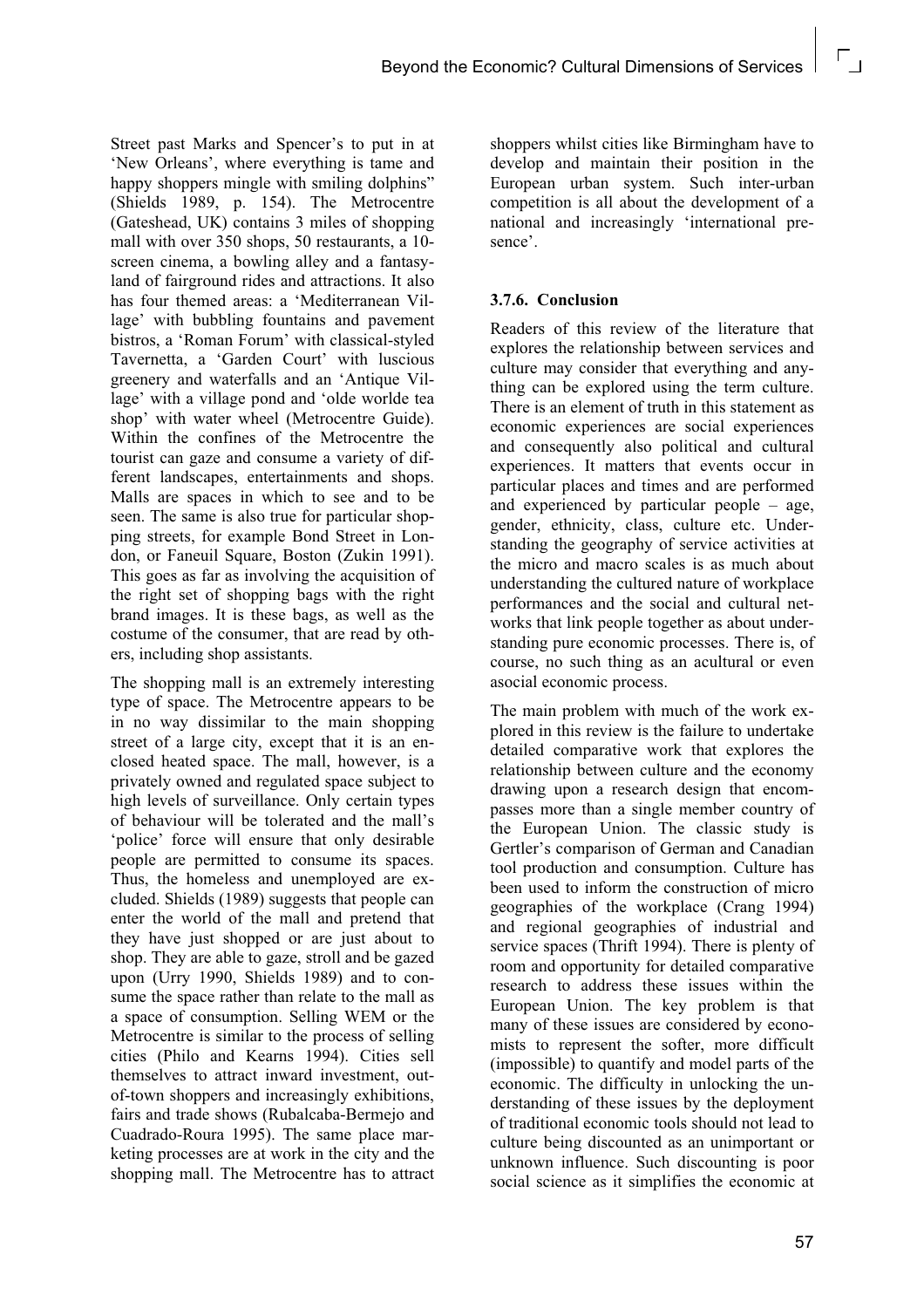$\overline{\Gamma}$ 

the expense of understanding. We need to break away from the constraints of our current mindsets and explore the impact of culture on some of the more basic elements of the economic. A good starting point would be to undertake a discussion of the cultural and institutional factors that are influencing and maybe controlling higher education in some of the member states of the European Union. By comparing our own practices we may come to better understand the cultural and institutional structures that contribute to the differences that exist between the research programmes of the

different member states of the European Union.

*John R.Bryson Senior Lecturer in Economic Geography The School of Geography and Environmental Science The University of Birmingham Edgbaston Birmingham, UK B15 2TT J.R.Bryson@bham.ac.uk*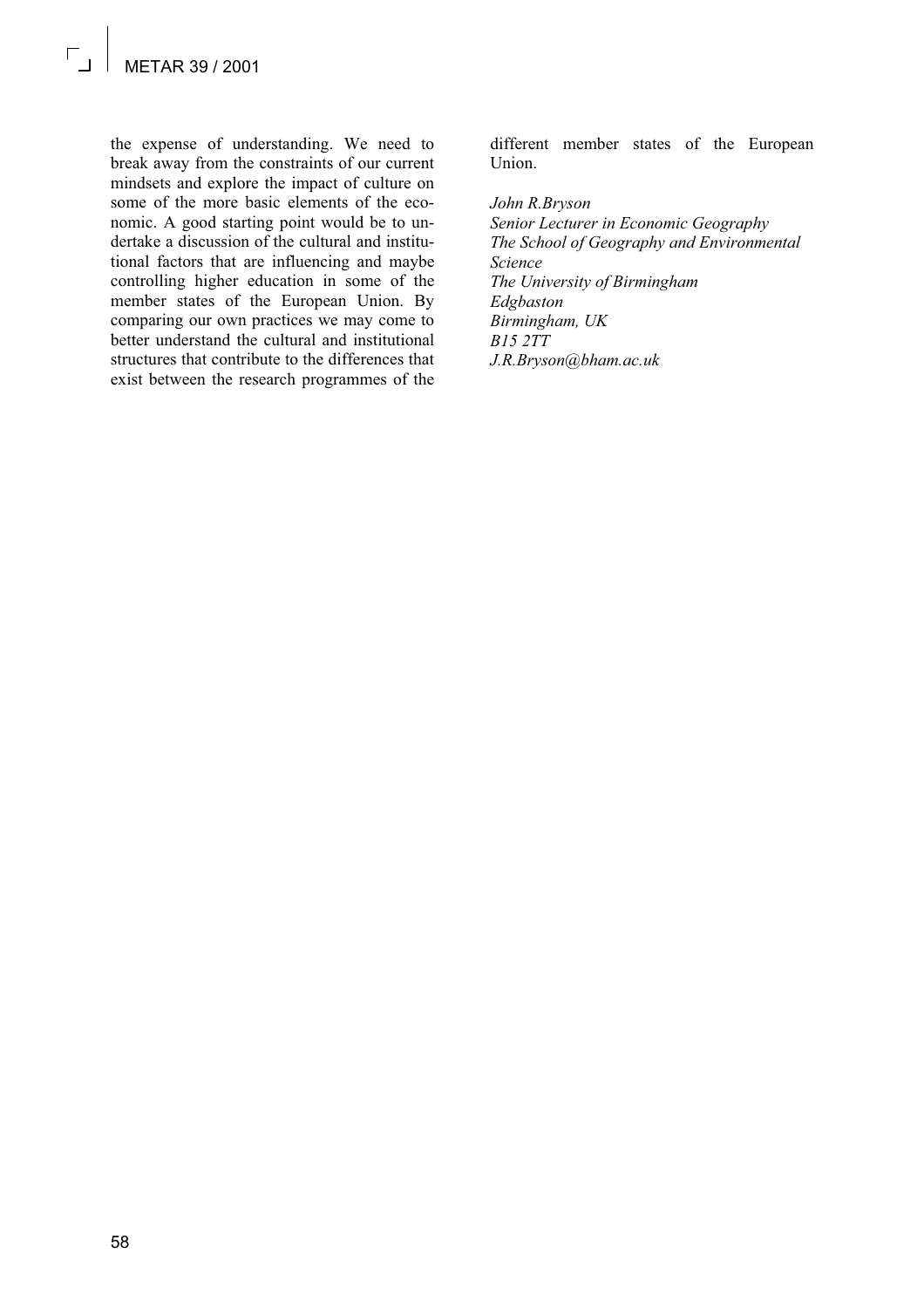## **4. Bibliography**

- Amin, A. and N. Thrift (1994): Living in the Global. In: Amin, A. and N. Thrift (eds.): Globalization, Institutions and Regional Development in Europe. Oxford et al.: Oxford University Press, pp. 1-22.
- Arbeitsgemeinschaft Kulturwirtschaft (1998): Kulturwirtschaft in Nordrhein-Westfalen: Kultureller Arbeitsmarkt und Verflechtungen. 3. Kulturwirtschaftsbericht NRW. *[The arts economy in North Rhine-Westphalia: cultural labour market and linkages. Third cultural economy report NRW].* Düsseldorf: Ministerium für Wirtschaft und Mittelstand, Technologie und Verkehr des Landes Nordrhein-Westfalen.
- Arroyo Fernández, M.J. (1999): Empleo y Ocio. *[Employment and leisure].* In: Revista del Instituto de Estudios Económicos, No. 3, pp. 276-287.
- Azqueta, D. (1996): Valoración económica del medio ambiente: una revisión crítica de los métodos y sus limitaciones. *[Economic valuation of the environment: a critical review of the methods and their limits].* In: Información Comercial Española. Revista de Economía, No. 751, pp. 37-46.
- Baethge, Martin (2000): Der unendlich langsame Abschied vom Industrialismus und die Zukunft der Dienstleistungsbeschäftigung. *[The endlessly slow farewell to industrialism and the future of service employment].* In: WSI-Mitteilungen, 53, pp. 149-156.
- Bani, E. (1999): Privatizzare. I modi e le ragioni. *[Privatisation. The procedures and the reasons].* Padova: CEDAM.
- Basili, C. (1998): La biblioteca in rete. Strategie e servizi nella società dell'informazione. *[The library in the net. Strategies and services in the information society].* Milano: Bibliografica.
- Baumol, William J. and William G. Bowen (1966): Performing arts, the economic dilemma. A study of problems common to theater, opera, music and dance. Cambridge, Mass.: MIT Press.
- Bautista, E. (1999): La industria de la cultura y las nuevas tecnologías: retos y oportunidades. *[The culture industry and the new technologies: Challenges and opportunities].* In: Economía Industrial, No. 325, pp. 29-36.
- Becker, G.S. & G.J. Stigler (1977): De gustibus non est disputandum. *[Yes, definitely…!].* In: American Economic Review, 67, pp. 76-90.
- Behr, Vera, Friedrich Gnad und Klaus R. Kunzmann (1990): Kulturwirtschaft in der Stadt. *[The cultural economy of the city].* (Dortmunder Beiträge zur Raumplanung; 53). Dortmund: Institut für Raumplanung, Universität Dortmund.
- Behr, Vera, Friedrich Gnad und Klaus R. Kunzmann (Hrsg.) (1989): Kultur – Wirtschaft – Stadtentwicklung. *[Culture - economy - urban change].* (Dortmunder Beiträge zur Raumplanung; 51). Dortmund: Institut für Raumplanung, Universität Dortmund.
- Bendixen, Peter (1998): Einführung in die Kultur- und Kunstökonomie. *[Introduction to culture and arts eonomics].* Opladen: Westdeutscher Verlag.
- Benhamou, Françoise (1996): L'économie de la culture. Paris: Editions La Découverte.
- Benkert, Wolfgang (1989): Zur Kritik der Umwegrentabilitätsrechnungen im Kulturbereich. *[A critique of the multiplier approach in cultural economics].* In: Behr, Vera et al. (Hrsg.): Kultur – Wirtschaft – Stadtentwicklung. (Dortmunder Beiträge zur Raumplanung; 51). Dortmund: Institut für Raumplanung, Universität Dortmund, pp. 29-36.
- Bezeljak, Tadeja (1999): Turistična promocija kraja – primer za mesto Idrija z okolico. *[Touristic promotion: the case of the town of Idrija with surroundings].* Graduate thesis. Ljubljana: Fakulteta za družbene vede.
- Bille Hansen, Trine (1995)*:* Verdens bedste folkeoplysningslov? *[The Best Liberal Enlightenment Act in the World?]*. In: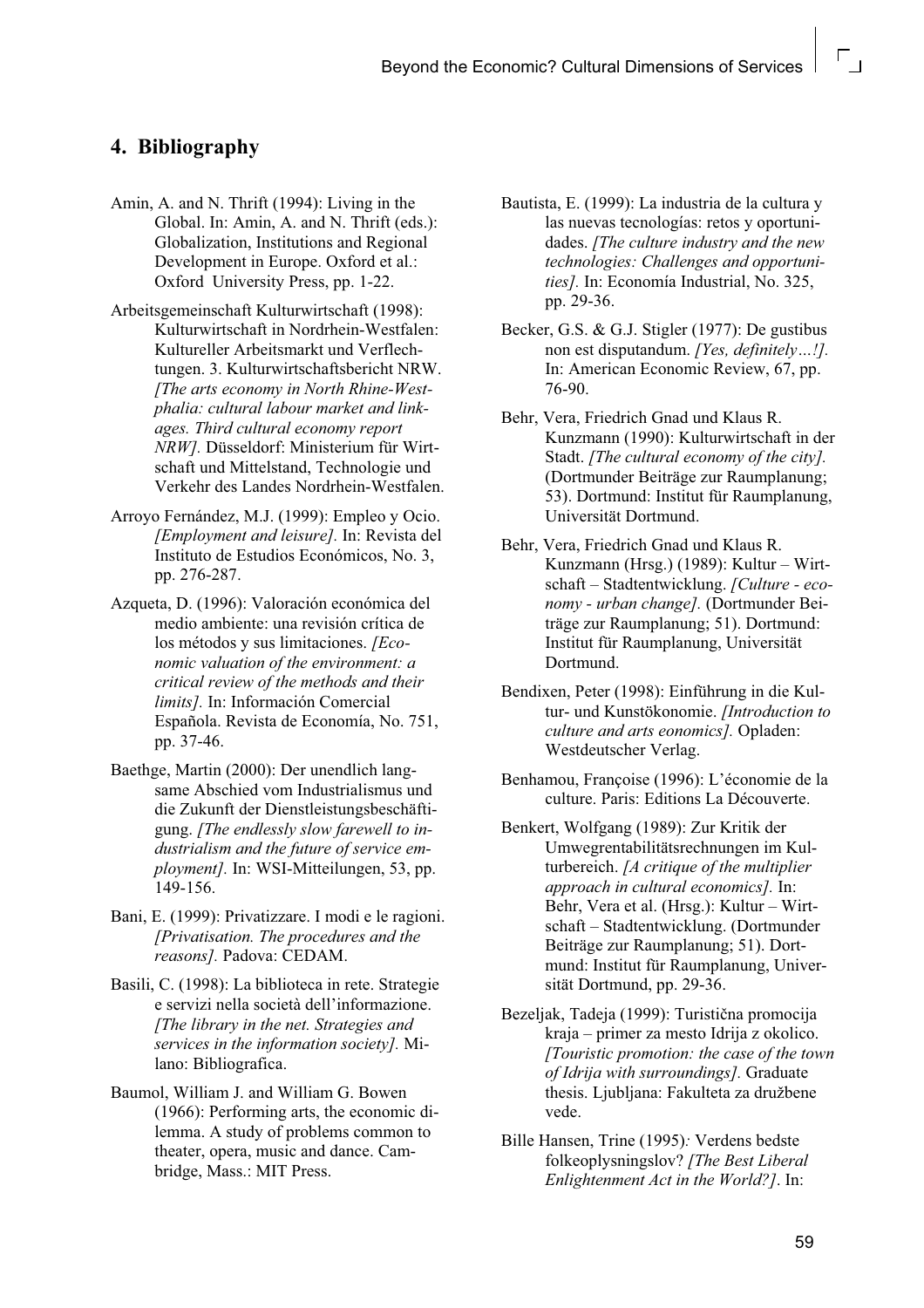*AKF Nyt,* no. 1, pp. 29-35.

- Bille Hansen, Trine (1995a): Cultural Economics and Cultural Policy – A Discussion in the Danish Context. In: The European Journal of Cultural Policy, 1, pp. 87-103.
- Bille Hansen, Trine (1995b): Measuring the Value of Culture. In: The European Journal of Cultural Policy, 1, pp. 309-322.
- Bille Hansen, Trine (1996): Kulturøkonomiske studier – økonomiske metoder vedrørende ressourceallokering til kultur- og fritidsaktiviteter. *[Studies in Cultural Economics – Economic Methods Concerning the Allocation of Resources for Cultural and Leisure Time Activities].* Ph.D. dissertation. (Red Series; 41). Copenhagen: University of Copenhagen, Institute of Economics.
- Bille Hansen, Trine (1996a): Danskernes værdisætning af Det Kgl. Teater. *[The Danish population's valuation of the Royal Theatre in Copenhagen]*. Copenhagen: AKF Forlaget.
- Bille Hansen, Trine (1996b)*:* Kulturens økonomiske betydning – tre danske eksempler *[The Economic Importance of Culture – Three Danish Examples]*. In: Arnestad, Georg and Per Mangset (eds.): Kulturfeltet i Storbyene *[The Cultural Centre of the Cities]*. (Report no. 6). Oslo: Norwegian Council of Culture, pp. 30-45.
- Bille Hansen, Trine (1996c)*:* Kulturpolitisk forskning i Danmark – status og behov *[Cultural Policy Research in Denmark – State and Need of Research].* In: Kulturpolitisk Tidsskrift, no. 2, pp. 35-40.
- Bille Hansen, Trine (1997): The Willingness-to-Pay for the Royal Theatre in Copenhagen as a Public Good. In: Journal of Cultural Economics, 21, pp. 1-28.
- Bille Hansen, Trine (1997a)*:* Værdien af Det Kgl. Teater *[The value of The Royal Theatre]*. In: AKF Nyt, No. 1, pp. 29-35.
- Bille Hansen, Trine (1997b): Kortlægning af metoder og resultater vedr. måling af teaterforestillingers kvalitet – den kulturøkonomiske forskningsgren *[Survey of Methods and Results Concerning Measurement of the Quality of Theatre Perfor-*

*mances – The Research Fields of Cultural Economics]*. Contribution to The Royal Theatre's pre-project concerning quality measurement.

- Bille Hansen, Trine (1997c)*:* Forskeren mellem kulturpolitikken og forskningen *[The Scientist between Cultural Policy and Research].* In: Kulturpolitisk Tidsskrift, no. 1, pp. 18-28.
- Bille Hansen, Trine (1998): Markedet for billedkunst i Danmark *[The art market in Denmark]*. In: *AKF Nyt,* no. 1, pp. 24-30.
- Bille Hansen, Trine (1998a): Billedkunstens økonomiske rum *[Economics of the arts]*. In: Kulturkontakten, 7, pp. 31-33.
- Bille Hansen, Trine (1998b): The Danes value the Royal Theatre in Copenhagen. In: The David Hume Institute (ed.): Heritage, the Environment and the Arts: Pricing the Priceless. (Hume Papers on Public Policy; 6,3). Edinburgh: Edinburgh University Press, pp. 38-66.
- Bille Hansen, Trine (1998c)*:* Cultural Economics in Denmark. Country Report. In: ACEI Newsletter, no. 5.
- Bille Hansen, Trine (1999): Det danske kunstmarked – omsætning og indtjeningsmuligheder. In: Nordisk Kulturpolitisk Tidsskrift, no. 1, pp. 56-76.
- Bille Hansen, Trine (2000): A Contingent Valuation Study of the Royal Theatre in Copenhagen. In: Navrud, Ståle and Richard Ready (eds.): Valuing Cultural Heritage. Applying Environmental Valuation Techniques to Historical Buildings, Monuments and Artifacts. Ort: Edward Elgar (forthcoming).
- Bille Hansen, Trine and Christian Hjorth-Andersen (1996): Danskerne sætter pris på Det Kgl. Teater *[The Danes Value the Royal Theatre]*. Feature article in *Berlingske Tidende*, December 12.
- Bille Hansen, Trine and Peter Thagesen (1994): Folkeoplysning i et samfundsøkonomisk perspektiv *[Liberal enlightenment from an economic perspective]*. Copenhagen: AFK Forlaget.
- Bille Hansen, Trine, Christian Peter Ibsen & Mette-Bess Nielsen (1998): Billedkun-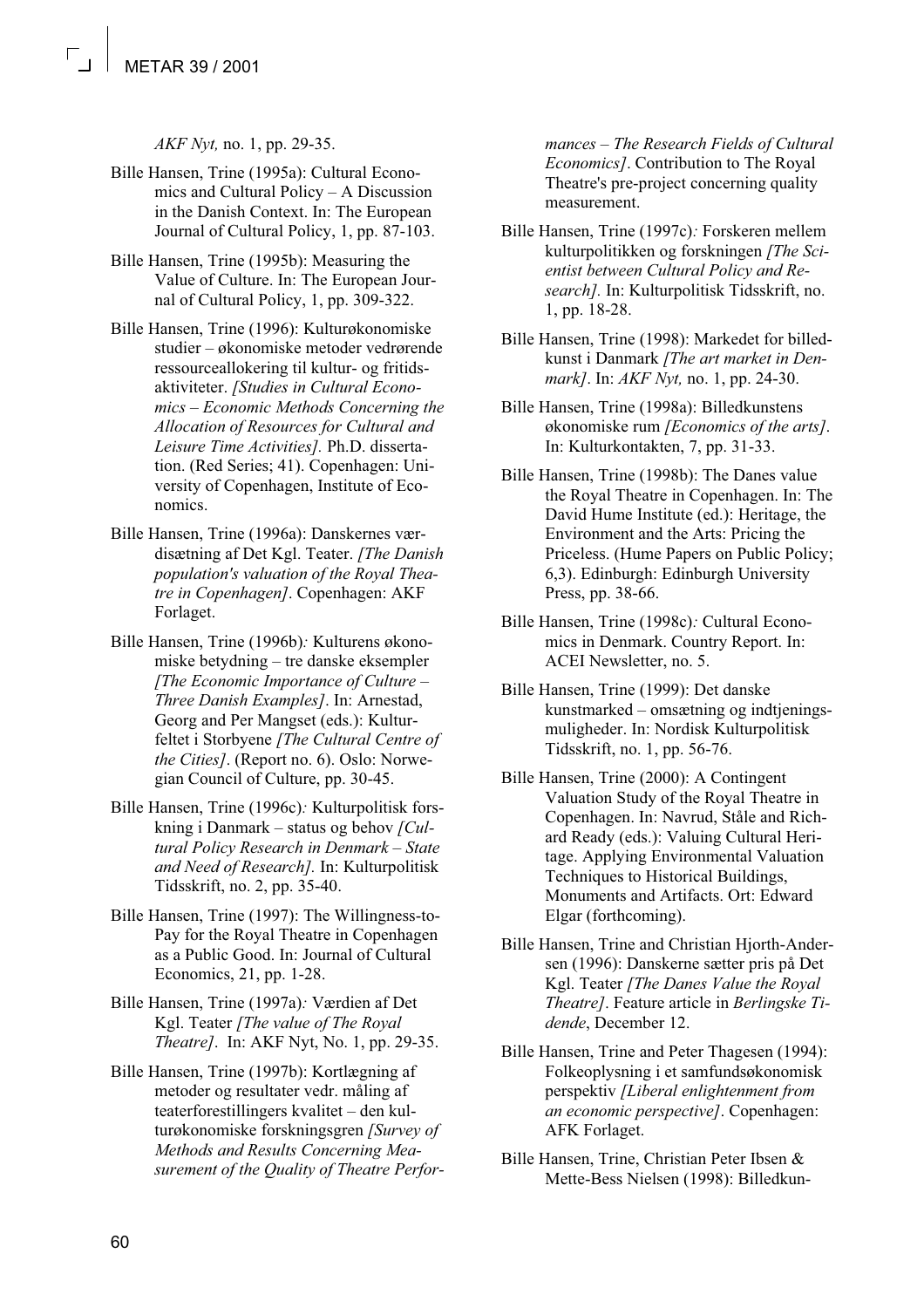stens økonomiske rum. *[The art market in Denmark]*. Copenhagen: AKF Forlaget.

- Bille Hansen, Trine, Henrik Christoffersen and Stephen Wanhill (1998): The Economic Evaluation of Cultural and Heritage Projects: Conflicting Methodologies. In: Tourism, Culture and Communication, 1, pp. 27-48.
- Bille Hansen, Trine, Henrik Christoffersen and Stephen Wanhill (1996)*:* The Economic Evaluation of Cultural and Heritage Projects: European Perspectives. In: Robinson, M., N. Evans and P. Callaghan (eds.): Managing Cultural Resources for the Tourist. Proceedings from the conference »Tourism and Culture Towards the 21st Century«. Newcastle: University of Northumbria, pp. 149-179.
- Blaug, Mark (ed.) (1976): The economics of the arts. London: Robertson.
- Blum, Ulrich, Stefan Müller und Matthias Th. Vogt (eds.) (1997): Kultur und Wirtschaft in Dresden: eine Studie des Instituts für Kulturelle Infrastruktur Sachsen und der Technischen Universität Dresden im Auftrag des Sächsischen Kultursenates. *[Culture and the economy in Dresden].*(Kulturelle Infrastruktur; 6). Leipzig: Leipziger Universitätsverlag.
- Bogen, H. & T. Nyen (1998): Privatisering og konkurranseutsetting i norske kommuner. [*Privatisation and competitive tendering in Norwegian municipalities]*. Oslo: FA-FOreport 254.
- Brekke, K.R. & K.P. Hagen (1999): Offentlig sektor som tilbyder eller produsent. Noen synspunkter på oppgavefordeling mellom privat og offentlig sektor. [*The public sector as producer of services. Viewpoints on the division of functions between the private and the public sector].* Bergen: SNFreport 11/99.
- Bryson, J.R. (1997): Business Service Firms, Service Space and the Management of Change. In: Entrepreneurship and Regional Development, 9, pp. 93-111.
- Bryson, John R. and Peter W. Daniels (1998): Business Link, strong ties and the walls of silence: small and medium-sized enterprises and external business service ex-

pertise. In: Environment and Planning C, Government and Policy, 16, pp. 265-280.

- Bryson, John R., David Keeble and Peter Wood (1993): Business networks, small firm flexibility and regional development in UK business services. In: Entrepreneurship and Regional Development, 5, pp. 265-277.
- Bryson, John R., Nick Henry, David Keeble and R. Martin (1999): The Evolving Project of Economic Geography. In: Bryson, John R., Nick Henry, David Keeble and R. Martin (eds.): The Economic Geography Reader: Producing and Consuming Global Capitalism. Chichester: Wiley, pp. 8-19.
- Bryson, John R., Peter W. Daniels, Nick Henry and J. Pollard (2000): Knowledge, Space, Economy. London: Routledge.
- Bryson, John R. (2000): Le rapport du RESER pour 1998. Littérature européenne, commentaires et comptes-rendus sur les services et l'internationalisation. In: Économies et Sociétés, Série «Économie et Gestion des Services», EGS, vol. 6, n° 2, pp. 193-207.
- Bryson, John R. (2001): Services and Internationalisation: Annual report on the progress of research in Europe in 1998. In: Service Industries Journal, 21, pp. 225- 138.
- Bullinger, Hans-Jörg (ed.) (1999): Dienstleistungen – Innovation für Wachstum und Beschäftigung. *[Services – innovation for growth and employment].* Wiesbaden: Gabler.
- Cantiere cultura, beni culturali e turismo come risorsa di sviluppo locale: progetti, strumenti, esperienze (1998). *[Under construction: Culture – cultural goods and tourism as a ressource for local development: projects, instruments, experiences].* Milano: Il Sole 24 Ore.
- Čiček, Valentina (1999): Proces managementa in zagotavljanje kakovosti zdravstvene dejavnosti. *[Management process and securing the quality of health services].* Graduate thesis. Ljubljana: Ekonomska fakulteta.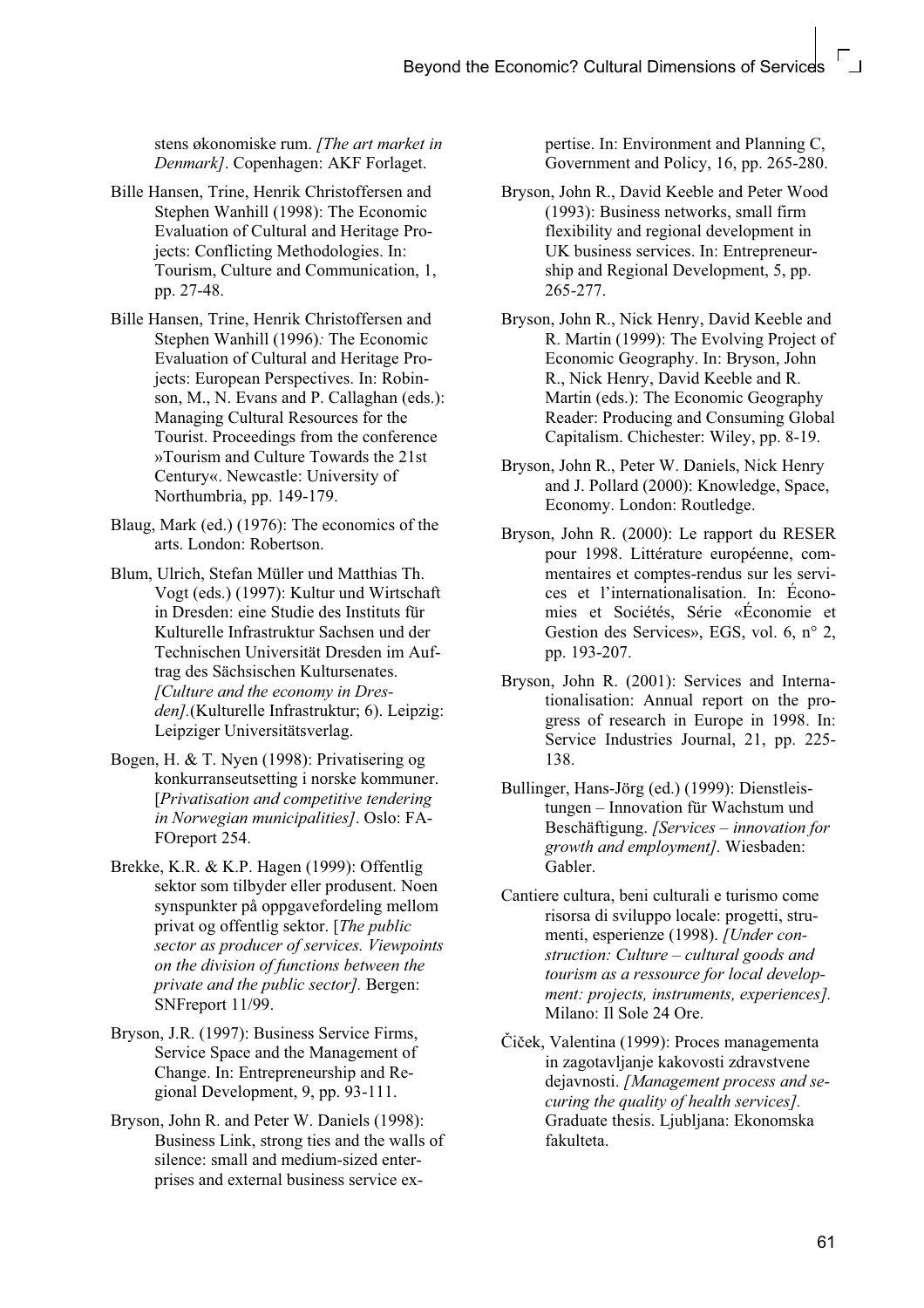- Clark, T. and G. Salaman (1998): Creating the 'right' impression: towards a dramaturgy of management consultancy. In: Service Industries Journal, 18, No. 1, pp. 18-38.
- Clarke, A.J. (1998): Window shopping at home: classifieds, catalogues and new consumer skills. In: Miller, D. (ed.): Material Cultures: Why some things matter. London: UCL Press, pp. 73-99.
- Clausen, Sonja (1997): Regionalwirtschaftliche Implikationen öffentlicher Kulturförderung. *[Regional economic impacts of state subsidies to the arts].*(Europäische Hochschulschriften; V, 2153). Frankfurt: Peter Lang.
- Cornetz, Wolfgang und Holger Schäfer (1998): Dienstleistungsdefizit in der Bundesrepublik Deutschland? *[A services deficit in the Federal Republic of Germany?].* In: Cornetz, Wolfgang (Hrsg.): Chancen durch Dienstleistungen. Ansatzpunkte einer aktiven Gestaltung struktureller Prozesse. Wiesbaden: Deutscher Universitätsverlag und Wiesbaden: Gabler, pp. 37- 73.
- Crang, P. (1994): It's showtime: on the workplace geographies of display in a restaurant in southeast England. In: Environment and Planning D, Society and Space, 12, pp. 675-704.
- Crang, P. (1997): Cultural turns and the reconstruction of economic geography. In: Lee, R. and J. Wills (eds.): Geographies of Economies. London: Arnold, pp. 3-15.
- Crewe, L. and N. Gregson (1998): Tales of the unexpected, exploring car boot sales as marginal spaces of consumption. In: Transactions of the Institute of British Geographers, 23, pp. 39-53.
- Cuadrado Roura, J.R. (1999): Sector servicios: una visión de conjunto. *[The service sector: an integrated view].* In: García Delgado, J.L. (1999): España, Economía: ante el siglo XXI. *[Spain: The economy before the 21st century].* Madrid: Ed. Espasa-Fórum.
- Culler, J. (1981): Semiotics of Tourism. In: American Journal of Semiotics, 1, pp. 127-40.
- Cunk, Marjeta (1997): Inovacijski management v zabavno glasbeni dejavnosti. *[Innovative management in the popular music industry].* Graduate thesis. Maribor: Ekonomsko-poslovna fakulteta.
- Dainese, E. (1999): Netbanking. Banche e utenti dialogano su Internet. *[Banks and users communicate over the internet].* Milano: Apogeo.
- Dathe, Dietmar und Günther Schmid (2000): Dynamik der Dienstleistungsbeschäftigung: Ballungsregionen in der Krise. *[Changes in service employment: conurbations in crisis?].* In: Wirtschaftsdienst, 80, pp. 284-288.
- del Río, C. & González, M. (1999): Hacia un nuevo sector servicios. *[Towards a new service sector].* In: Economistas, No. 84, pp. 70-75.
- du Gay, P. (1997b): Organizing identity: Making up people at work. In: du Gay, P. (ed.): Production of culture/cultures of production. London: Sage.
- du Gay, P. (ed) (1997a): Production of culture/cultures of production. London: Sage.
- Dziembowska, J. & R. Funck (1996): Harnessing Creative and Cultural Forces to Increase Competitiveness Potential of an Urban Region. MIMEO, Workshop of the Southern European Network in Regional Studies, Grenoble.
- Dziembowska-Kowalska, Jolanta and Rolf H. Funck (2000): Cultural activities as a location factor in European competition between regions: concepts and some evidence. In: Annals of Regional Science, 34, pp. 1-12.
- Dziembowska-Kowalska, Jolanta, Rolf H. Funck und Caroline Y. Robertson-Wensauer (1996): Kultur und Wirtschaft in Karlsruhe: eine Untersuchung im Auftrag der Stadt Karlsruhe. *[The arts and the economy in Karlsruhe: an investigation on behalf of the city of Karlsruhe].* Karlsruhe: Institut für Wirtschaftspolitik und Wirtschaftsforschung et al.
- Ellger, Christof (1996): Information als Faktor wirtschaftsräumlicher Entwicklung. Bau-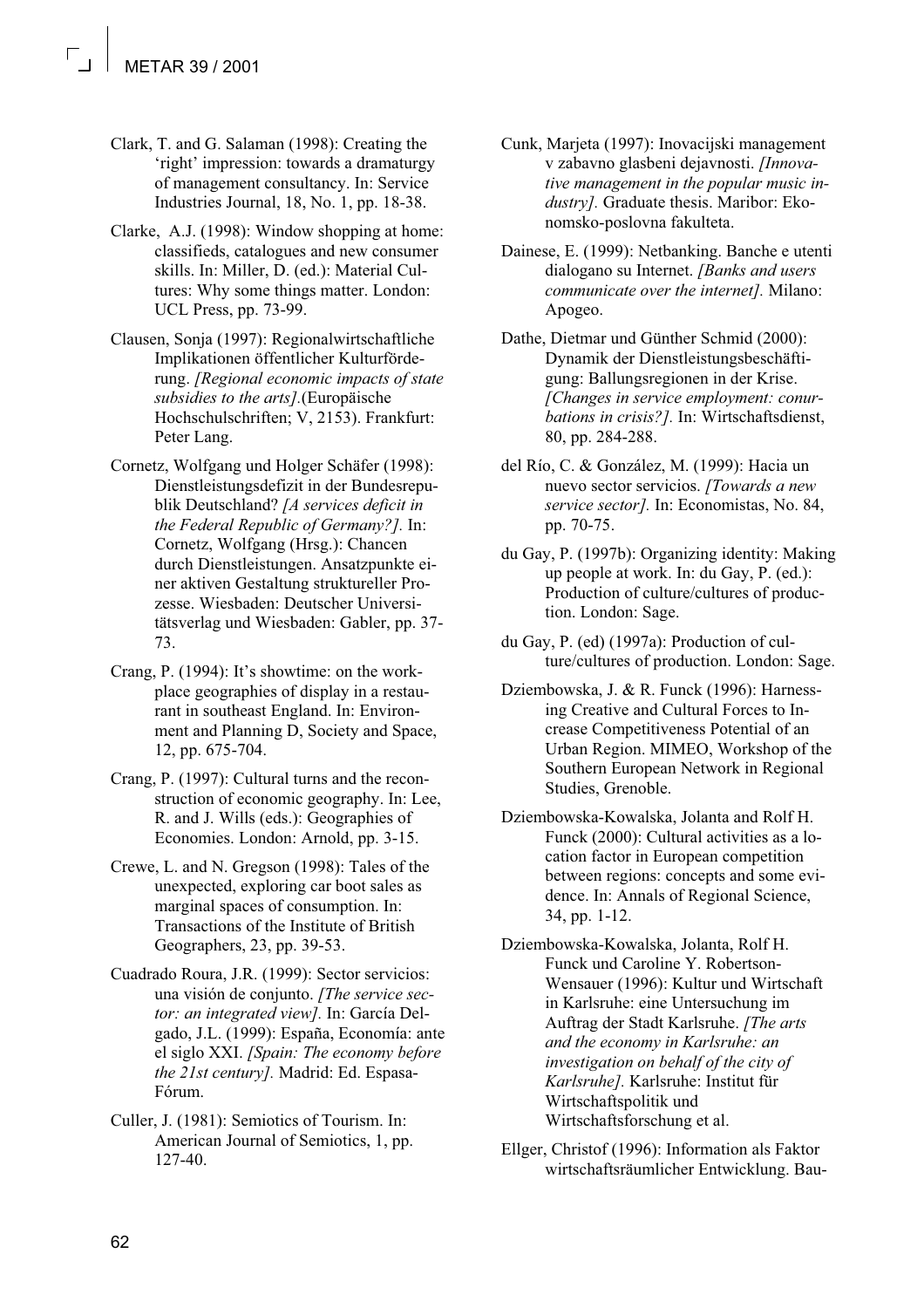steine zu einer Geographie des Wissens. *[Information as a factor for spatial-economic growth. Modules for a geography of knowledge].* In: Zeitschrift für Wirtschaftsgeographie, 40, pp. 89-100.

- Elstad, B. & C. Thrane (1997): Festivalkvalitet: En sammenligning av de besøkendes og frivilliges vurdering av kvaliteten på Kongsberg Jazzfestival. *[Quality of festivals. A comparative evaluation by visitors and volunteers of the quality of the Kongsberg Jazz Festival]*. Lillehammer College. Report 45/97.
- Engert, Klaus (1997): Kunst, Kultur und Kreativität in einer Metropole: stadtgeographische und stadtwirtschaftliche Implikationen einer empirischen Untersuchung in Mailand. *[The arts, culture and creativity in a metropolis: implications for urban geography and urban economy; a case study of Milano].* (Bremer Beiträge zur Geographie und Raumplanung; 32). Bremen: Universität.
- Faletti, C. (1999): La banca virtuale. Le nuove opportunità di business elettronico. *[The virtual bank. The new opportunities of electronic business].* Bologna: Zanichelli.
- Featherstone, M. (1994): Global Culture: Nationalism, Globalisation and Modernity. London: Sage.
- Fink, Mateja (1999): Strateški management trženja v neprofitnih organizacijah *[Strategic management of marketing in nonprofit organisations].* Graduate thesis. Maribor: Ekonomsko-poslovna fakulteta
- Flognfeldt, T. (1997): Reiselivsundersøkelsen i Ottadalen sommeren 1995. Tilreisendes bruk av aktiviteter og opplevelser. *[Tourism investigation in the Otta Valley 1995. Tourists' use of activities and experiences].* Lillehammer College: Report 2.
- Frahm, Eckart, Holger Magel und Klaus Schüttler (eds.) (1994): Kultur – ein Entwicklungsfaktor für den ländlichen Raum. Anregungen, Tips und Beispiele aus der Praxis. *[Culture – factor for development of rural areas. Suggestions, hints and examples from the practice].* München: Jehle.

Gabriel, Y. (1988): Working lives in catering. London: Routledge and Kegan Paul.

- García, M.I., M.I. Encinar & F.F. Muñoz (1997): La industria de la Cultura y el Ocio en España. *[The culture industry and leisure in Spain].* Madrid: Datautor.
- García, M.I., Y. Fernández & J.L. Zofío (2000): La Industria de la Cultura y el Ocio en España. *[The culture industry and leisure in Spain].* Madrid: Fundación Autor.
- Gershuny, J. & I. Miles (1988): La Nueva Economía de Servicios. La Transformación del Empleo en las Sociedades Industriales. *[The new service economy. The transformation of employment in the industrial societies].* Madrid: Ministerio de Trabajo y Seguridad Social.
- Gertler, M.S. (1995): "Being There": Proximity, Organisation, and Culture in the Development and Adoption of Advanced Manufacturing Technologies. In: Economic Geography, 71, pp. 1-26.
- Gerwien, Jens und Ingrid Holzhauser (1988): Wirtschaftsfördernde Aspekte kommunaler Kulturangebote am Beispiel der Stadt Neuss. *[Arts provision by the local state and economic development aspects, the example of the city of Neuss].*(Universität Bremen, Studiengang Geographie: Materialien und Manuskripte; 14). Bremen: Universität.
- Glas, Miroslav (1997): Podjetništvo in kultura: mednarodne perspektive: primer Slovenije *[Entrepreneurship and culture: an international perspective on the case of Slovenia].* (Working papers; 43). Ljubljana: Ekonomska fakulteta.
- Goffman, E. (1959): The Presentation of Self in Everyday Life. New York: Doubleday.
- Goss, J. (1993): The "Magic of the Mall": An analysis of forms, function, and meaning in the contemporary retail built environment. In: Annals of the Association of American Geographers, 83, No. 1, pp. 18- 47.
- Goss, J. (1999): Once upon a time in the commodity world, an unofficial guide to the Mall of America. In: Annals of the Asso-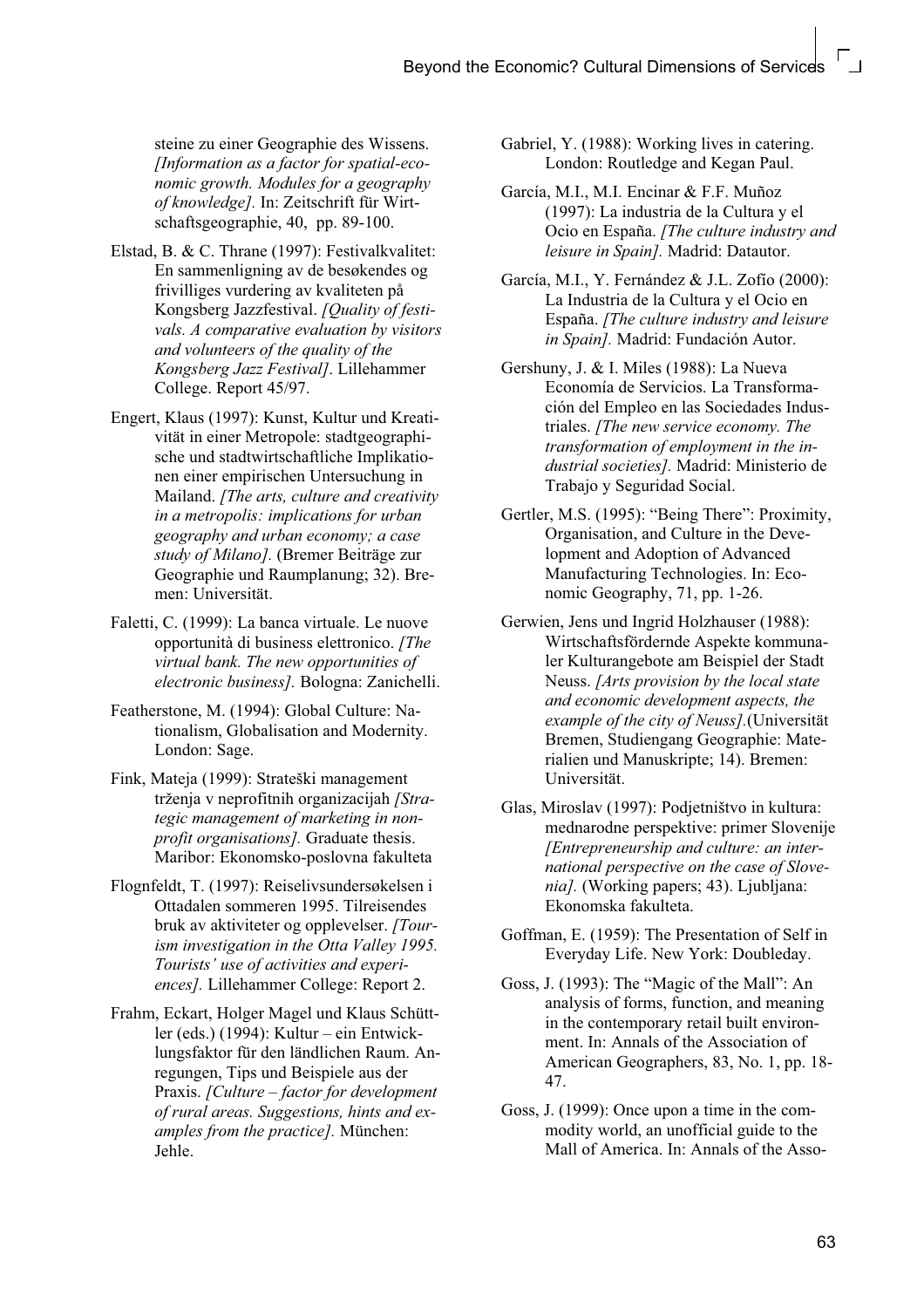ciation of American Geographers, 98, pp. 45-75.

- Grabow, Busso, Dietrich Henckel und Beate Hollbach-Grömig (1995): Weiche Standortfaktoren. *[Soft location factors].* (Schriften des Deutschen Instituts für Urbanistik; 89). Stuttgart et al.: Kohlhammer.
- Grampp, W. (1991): Arte, Inversión y Mecenazgo. Un análisis económico del mercado del arte. *[Art, investment and sponsorship. An economic analysis of the art market].* Madrid: Ed. Ariel.
- Granovetter, M. (1985): Economic action and social structure: the problem of embeddedness. In: American Journal of Sociology, 91, pp. 481-510.
- Hanlon, H. (1994): The Commercialisation of Accountancy: Flexible Accumulation and the Transformation of the service class. Hampshire: Macmillan.
- Hansen, Carsten Y., Trine Bille Hansen and Birgitte Sloth (1995): Folkeoplysningen i fremtiden: Tradition eller fornyelse? *[Liberal Enlightenment in the Future – Tradition or Renewal?]*. Copenhagen: AKF Forlaget.
- Harvey, D. (1998): The body as an accumulation strategy. In: Environment and Planning D, Society and Space, 16, pp. 401-421.
- Harvey, David (1989): The Condition of Postmodernity. Oxford: Basil Blackwell.
- Haubrich-Gebel, Monika (1995): Kultur und Wirtschaft: die Bedeutung der kulturellen Infrastruktur für die Wirtschaft und die Stadtentwicklung; das Beispiel Göttingen. *[The arts and the economy: the importance of the cultural infrastructure for the urban economy and development; the example of Göttingen].* (Schriftenreihe des Landschaftsverbandes Südniedersachsen; 5). Hannover: Reichold.
- Hauknes, J. & I. Miles (1996): Services in European Innovation Systems. A Review of Issues. Oslo: STEPreport 6.
- Hauknes, J. (1998): Dynamic innovation systems. Do services have a role to play? Oslo: STEPreport R-12.
- Hauknes, J. and L. Nordgren (2000): Economic rationales for government involvement in innovation and the supply of innovationrelated services. Oslo: STEPreport.
- Hauknes, J., P.D. Hertog & I. Miles (1997): Services in the learning economy – implications for technology policy. Oslo: STEP Working Paper 1.
- Häussermann, Hartmut und Walter Siebel (1993): Die Kulturalisierung der Regionalpolitik. *['Culturalisation' of Regional Policy].* In: Geographische Rundschau, 45, pp. 218-223.
- Heinrichs, Werner, Armin Klein und Peter Bendixen (1999): Kultur- und Stadtentwicklung: kulturelle Potentiale als Image- und Standortfaktoren in Mittelstädten. *[Development of culture and urban development: cultural potential as an image and location factor in medium-sized cities].* Ludwigsburg: Wüstenrot-Stiftung.
- Helbrecht, Ilse (1997): Stadt und Lebensstil. Von der Sozialraumanalyse zur Kulturraumanalyse? *[Lifestyles in the city: From social area analysis to cultural area analysis?].* In: Die Erde, 128, pp. 3-16.
- Hernes, Gudmund (1978) (red.): Forhandlingsokonomi og blandingsadministrasjon. Bergen: Universitetsforlaget.
- Herrero Prieto, Luis César (1997): Economía de la Cultura y el Ocio. Nuevas posibilidades para la Política Económica Regional. *[Economics of Culture and Leisure. New possibilities for Regional Economic Policy].* In: Mercurio. Revista de Economía y Empresa, No. 1, pp. 101-118.
- Herrero Prieto, Luis César (1998): El patrimonio histórico como factor de desarrollo económico. *[Historical heritage as a factor for economic development].* In: La conservación como factor de desarrollo en el siglo XXI. Simposio internacional. [Heritage conservation as a factor for development in the  $21<sup>st</sup>$  century. International congress]. Valladolid: Fundación del Patrimonio Histórico de Castilla y León.
- Herrero Prieto, Luis César, A. Bedate & J.A. Sanz (1999): Turismo cultural y valoración del patrimonio histórico: análisis y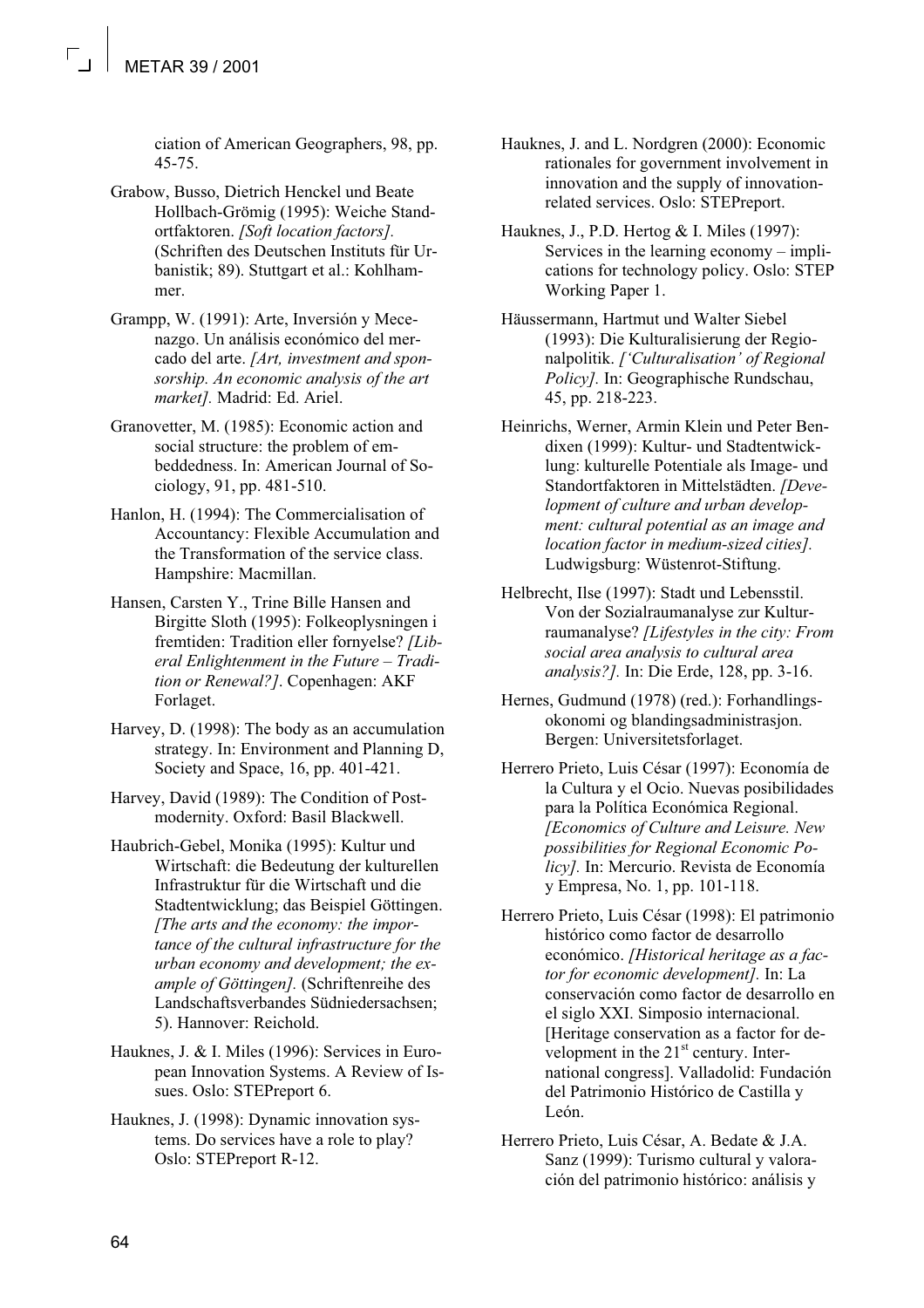resultados. *[Cultural tourism and appreciation of the historic heritage: analyses and results].* Segovia: Universidad de Verano de Castilla y León.

- Herrero, L.C., E. Vicente & M. Devesa (1998): Culture in economic development: the case of a backward region. Mimeo. X Congreso ACEI, Barcelona.
- Herrmann-Pillath, Carsten (1999): Was ist und wie betriebt man wirtschaftskulturelle Transformationsforschung? *[What is and how does one conduct economic-cultural transformation research?].* (Wittener Diskussionspapiere; 40). Witten: Universität Witten/Herdecke, Fakultät für Wirtschaftswissenschaft.
- Hersvik, I.-M. & T. Nesheim (1998): Vikarbyråer og innleie av arbeidskraft. *[Substitute bureaus and hiring of work force]*. Bergen: SNFreport 47/98.
- Hilbert, Josef et al. (eds.) (1999): Qualifizierte Dienstleistungen: internationale Erfahrungen und Herausforderungen für den Strukturwandel im Ruhrgebiet. *[Qualified services: international experience and challenges for structural change in the Ruhr conurbation].* (Dortmunder Beiträge zur Sozial- und Gesellschaftspolitik; 23). Münster: Lit.
- Hochschild, A. (1983): The Managed Heart: Commercialisation of human feeling. Berkeley: University of California Press.
- Hummel, Marlies und Cornelia Waldkircher (1992): Wirtschaftliche Entwicklungstrends von Kunst und Kultur. *[Economic aspects of arts and culture].* (Schriftenreihe des ifo-Instituts für Wirtschaftsforschung; 132). Berlin: Duncker und Humblot.
- Hummel, Marlies und Karl-Heinz Brodbeck (1991): Längerfristige Wechselwirkungen zwischen kultureller und wirtschaftlicher Entwicklung. *[Long-term interdependencies between cultural and economic development].* (Schriftenreihe des ifo-Instituts für Wirtschaftsforschung; 128). Berlin: Duncker und Humblot.
- Ivanuša-Bezjak, Mirjana (1999): Organizacijska kultura ali kultura v podjetju. *[Organisa-*

*tional culture or culture in an enterprise].* In: Podjetnik, 15, no. 2, pp. 62-67.

- Jürgens, Katrin (2000): Stadträume der Kultur und Kreativität in Berlin. Die Spandauer Vorstadt als Beispiel. Kreative Dienstleistungen und räumliche Interaktion. *[Urban spaces of culture and creativity in Berlin: The example of the Spandauer Vorstadt. Creative services and spatial interaction.].* Diplomarbeit. Berlin: Institut für Geographische Wissenschaften der FU.
- Kajzer, Štefan & Tone Kolar (1999): Ključne sestavine procesa uspešnega vodenja organizacij na prehodu v leto 2000. *[Crucial elements of successful management of organisation at the crossroads of 2000].* Conference paper, 24. posvetovanje o podjetniškem planiranju in managementu, Portorož, 27. in 28. 10. 1999.
- Kirchberg, Volker (1998): Stadtkultur in der Urban Political Economy. In: Kirchberg, Volker und Albrecht Göschel (eds.): Kultur in der Stadt. Stadtsoziologische Analysen zur Kultur. *[Culture and the city. Analyses on culture in urban sociology].* Opladen: Leske + Budrich, pp. 41- 54.
- Kirchberg, Volker und Albrecht Göschel (eds.) (1998): Kultur in der Stadt. Stadtsoziologische Analysen zur Kultur. *[Culture and the city. Analyses on culture in urban sociology].* Opladen: Leske + Budrich.
- Kolar, Tone (1997): Ali poznamo zasnovo ravoja podjetja in kako jo oblikovati. *[Do we know the concept of firm development and how to shape it?].* Conference paper, Uveljavljanje uspešnega managementa in podjetniškega planiranja, XXII. posvetovanje o podjetniškem planiranju in managementu, 7. do 9. maj 1997. Portorož.
- Kovač, Bogomir (1996): Kultura kot faktor turističnega razvoja v starem mestnem jedru Novega mesta. *[Culture as a factor of touristic development in the old part of the town of Novo mesto]*. Novomeški zbornik, Novo mesto, pp. 57-68.
- Kovač, Bogomir (1997): Poslovna kultura in podjetništvo v kulturi. *[Business culture and entrepreneurship in culture]*. In: Ne-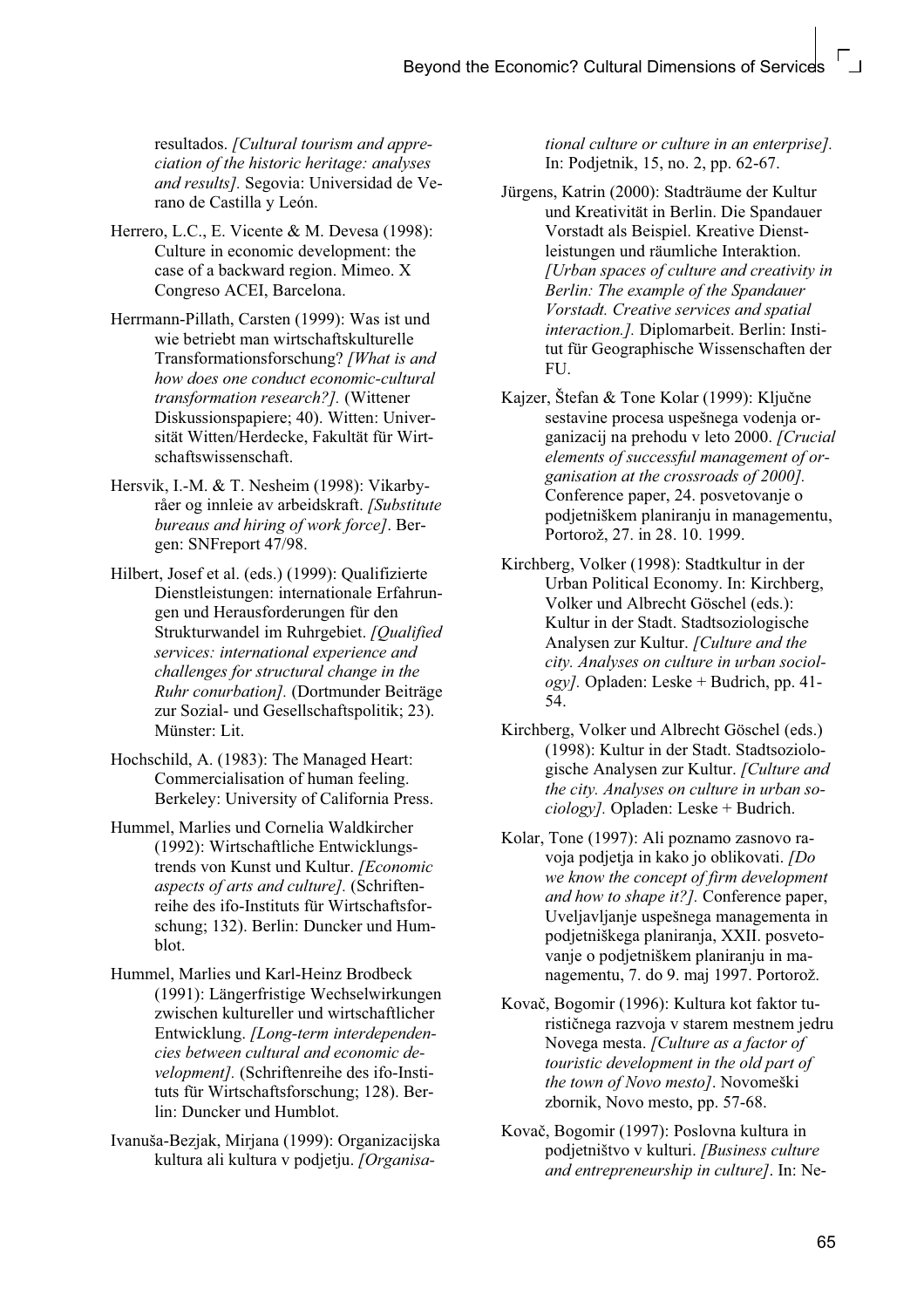profitni management, vol. 1, no. 1, pp. 25- 27.

- Krätke, Stefan und Renate Borst (2000): Berlin. Metropole zwischen Boom und Krise. Opladen: Leske + Budrich.
- La banca virtuale (1998): Aspetti tecnologici e di mercato: un'indagine sulle banche europee, sulle banche italiane e sulla clientela. *[The virtual bank. Technological and market aspects: an investigation on European banks, Italian banks and their customers].* Roma: ABI.
- La concorrenza nei servizi di pubblica utilità (1998). *[Competition in public services].* Bologna: Il Mulino.
- La liberalizzazione multilaterale dei servizi e i suoi riflessi per l'Italia (1997). *[The multilateral liberalisation of services and its repercussions on Italy].* Milano: Giuffrè.
- La privatizzazione dei servizi pubblici. (1996). Il caso Italia. *[The privatisation of public services. The Italian case].* Roma: SIPI.
- Lackner, Michael und Michael von Werner (1999): Der Cultural Turn in den Humanwissenschaften. Area Studies im Aufoder Abwind des Kulturalismus? *[The cultural turn in the humanities. Area studies waxing or waning?].* (Schriftenreihe Suchprozesse für innovative Fragestellungen in der Wissenschaft; 2). Bad Homburg: Werner-Reimers-Stiftung.
- Lancaster, K. (1966): A New Approach of Consumer Theory. In: Journal of Political Economy, 74.
- Lash, S. and Urry, J. (1994): Economies of Signs and Spaces. London: Sage.
- Law, J. (1994): Organising modernity. Oxford: Blackwell.
- Lee R. and J. Wills (eds.) (1997): Geographies of Economies. London: Arnold.
- Liberalizzazione e concorrenza nei servizi finanziari (1997). *[Liberalisation and competition in financial services].* Milano: Edibank.
- Lindner, Rolf (2000): Stadtkultur. *['City culture'].* In: Häussermann, Hartmut (ed.): Großstadt. Soziologische Stichworte.

Opladen: Leske und Budrich, 2nd ed., pp. 258-264.

- Lipovšek, Brigita (1996): Tourism and the marketing of culture in the town of Kamnik. Master's degree thesis. Ljubljana: Ekonomska fakulteta.
- Magimi, M. (1999): La ricchezza digitale. Internet, le nuove frontiere dell'economia e della finanza. *[Digital richness. The internet, the new frontiers in economy and finance].* Milano: Il Sole 24 Ore.
- Mangold, Klaus (ed.) (2000): Dienstleistungen im Zeitalter globaler Märkte: Strategien für eine vernetzte Welt. *[Services in the age of global markets: Strategies for a networked world].* Frankfurt: Frankfurter Allgemeine Zeitung.
- Martin: Olaf (1999): Kultur, Wirtschaft und Regionalentwicklung. Thesen und Erfahrungen aus Südniedersachsen. *[Culture, economy and regional development. Theses and experiences from projects in Southern Lower Saxony].* In: Neues Archiv für Niedersachsen, 48, H. 2, pp. 41- 49.
- Masetti, D. (1999): Finanza online. Internet e finanza alle soglie del 2000: dall'informazione al trading online. Milano: FAG.
- McDowell, L. (1995): Body work: heterosexual gender performances in city workplaces. In: Bell, D. and G. Valentine (eds.): Mapping Desire. London: Routledge, pp. 75- 95.
- McDowell, L. (1997): Capital Culture: Gender at Work in the City. Oxford: Blackwell.
- McDowell, L. and G. Court (1994): Missing Subjects: Gender, Sexuality and Power in Merchant Banks. In: Economic Geography, 70, pp. 229-51.
- Merlo, A. (1996): Le tendenze in atto a livello di assetti istituzionali dei servizi pubblici culturali in Italia. *[The actual tendencies on the level of institutional regulation of public cultural services in Italy].* Milano: Università Commerciale "Luigi Bocconi".
- Miegel, Meinhard unter Mitwirkung von Reinhard Grünewald und Karl-Dieter Grüske (1991): Wirtschafts- und arbeitskulturelle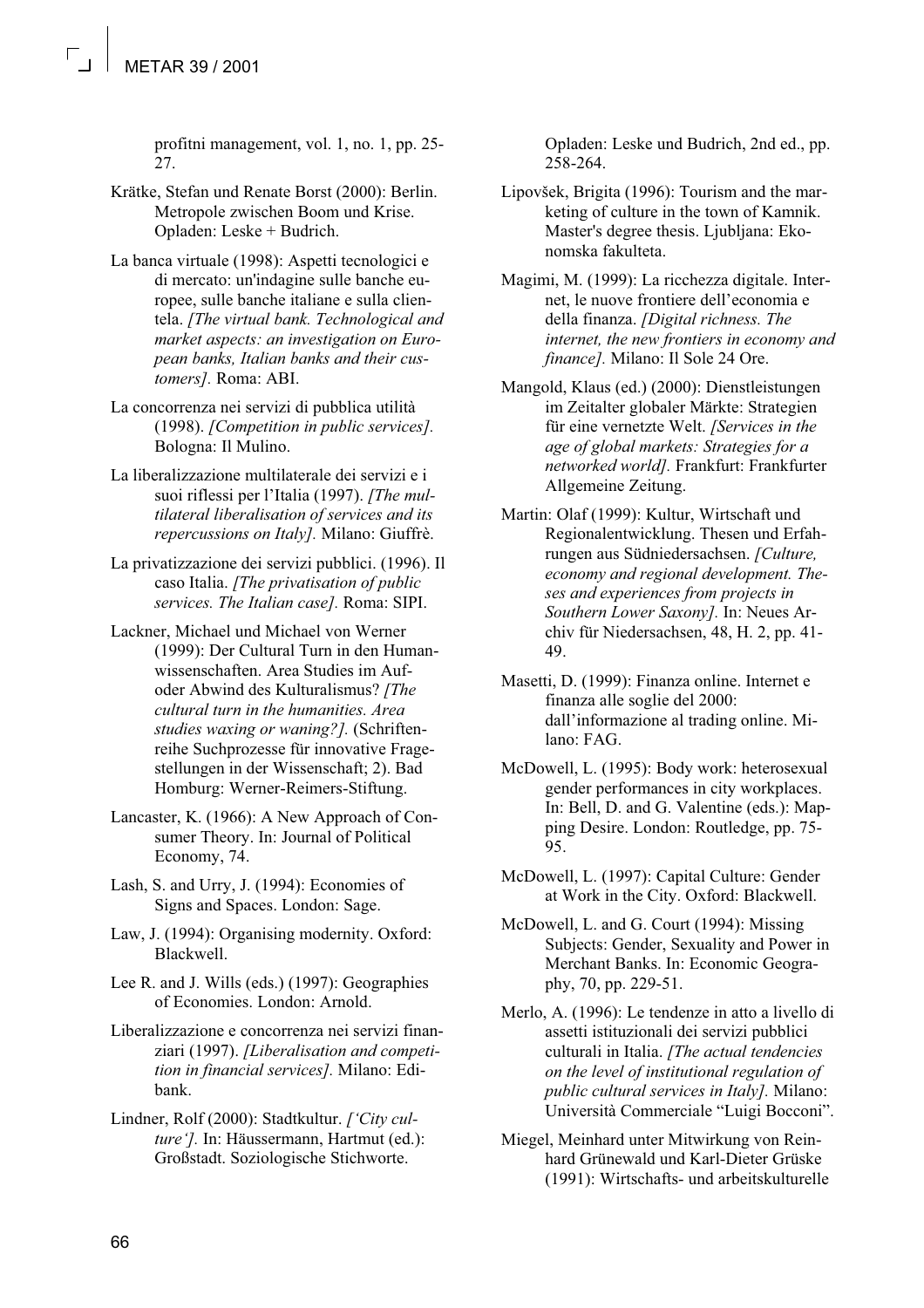Unterschiede in Deutschland: zur Wirkung außerökonomischer Faktoren auf die Beschäftigung; eine vergleichende Untersuchung. *[Differences in economic and work culture in Germany: the effects of extra-economic factors on employment: a comparative study].* Gütersloh: Verlag Bertelsmann-Stiftung.

- Miklič, Joža (1996): Povezovanje kulture in gospodarstva Novega mesta. *[The links between culture and economy of Novo Mesto].* Novomeški zbornik, Novo mesto, pp. 35-54.
- Miličič, Maja (1997): Inovativnost in informacijska kultura. *[Innovation and information culture].* In: Naše gospodarstvo, vol. 43, no. 3-4, pp. 328-333.
- Miller, D. (1998a): A Theory of Shopping. Cambridge: Polity Press.
- Miller, D. (1998b): (ed.): Material Cultures: Why some things matter. London: UCL Press.
- Miller, D. (2000): Virtualism the culture of political economy. In: Cook, I. et al. (eds.): Cultural turns/geographical turns. Harlow: Prentice Hall.
- Miller, D. (ed.) (1993): Unwrapping Christmas. London: Oxford University Press.
- Miller, D. (ed.) (1995): Acknowledging Consumption. London: Routledge.
- Mills, C.W. (1951): White Collar: The American Middle Classes. London: Oxford University Press.
- Močnik, Dijana (1998): Ali kultura vpliva na upravljanje podjetja? *[Does the culture influence the management of a firm?]* In: Naše gospodarstvo, vol. 44, no. 3, pp. 341-353.
- Modelli di gestione dei servizi culturali negli enti locali (1998). Quadro normativo e casi di studio nei musei, teatri, spazi espositivi e sistemi bibliotecari. *[Models of management of cultural services in communal companies. Four measures and case studies: museums, theatres, exposition grounds and library systems].* Roma: CieRre.
- Nesheim, T. & A. Rokkan (1997): Renhold i egen regi eller kjøp av rengjøringstjenes-

ter: Konsekvenser for arbeidstakerne. *[Cleaning: produced in house or bought externally. Impact on employees].* Bergen: SNFreport 29/97.

- Nesheim. T. (1997): Mot eksternalisering av arbeid? Analyser av tilknytningsformer for arbeid. *[Towards externalisation of labour. Analysis of different forms of linking employees to their places of work].* Bergen: SNFreport 35/97.
- Olsen, K. (1997): Reise og tverrkulturell kommunikasjon. *[Travel and cross cultural communication].* In: Jacobsen, J.K. & A. Viken (eds.): Turisme som fenomen og næring. *[Tourism as phenomenon and industry]*. Oslo: Scandinavian University Press.
- Olsen, K. (1997b): Museum og turisme. *[Museums and tourism].* In: Jacobsen, J.K. & A. Viken (eds.): Turisme som fenomen og næring. *[Tourism as phenomenon and industry]*. Oslo: Scandinavian University Press.
- Olsen, Marvin Elliott (1978): The process of social organization: Power in social systems. New York, London: Holt, Rinehart and Winston.
- Osland, O. (1995): Kulturfeltet i storbyene. *[The cultural field in metropolitan areas].* Bergen: SNFreport 34/95.
- Osland, O. (1997): Reiseruten som turistprodukt. Analyse av to reiseruter i Norge. *[The trip as a tourism product. Analysis of two travel routes in Norway].* Bergen: SNFreport 99/97.
- Pahor, Nives (1999): Kultura kot dimenzija okolja mednarodnega marketinga. *[Culture as a dimension of international marketing].* Graduate thesis. Ljubljana: Fakulteta za družbene vede.
- Panther, Stephan (2000): Kulturelle Faktoren in der Ökonomik und die Webersche Protestantismusthese. *[Cultural factors in economics and Weber's protestantism hypothesis]*. In: Priddat, Birger P. (ed.): Kapitalismus, Krisen, Kultur. *[Capitalism, crises, culture].* Marburg: Metropolis, pp. 165-188.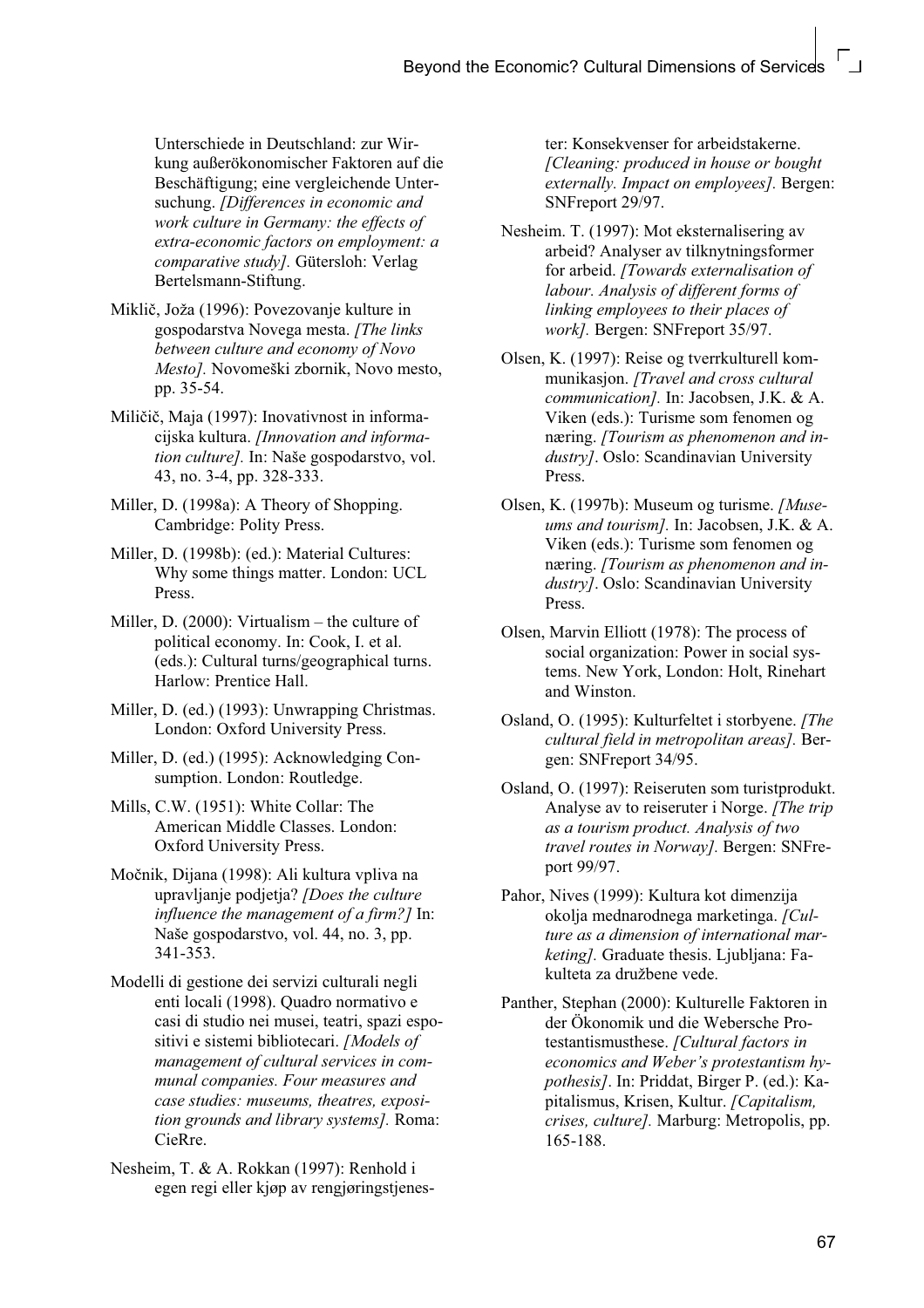- Pauko, Franc (1996), Marketing v kulturi mest: Mestni turizem – generator hitrejšega razvoja. *[Marketing the culture of cities: city tourism – generator of faster development].* Ljubljana: Academia turistica, no. 2, pp. 121-127.
- Pérez & Pérez, L. (2000): Turismo cultural y medio ambiente: valoración económica de los Parques Naturales. [Cultural tourism] and the environment: economic valuation of conservation areas]. In: Herrero Prieto, Luis César (Coord.): Turismo Cultural: el Patrimonio Histórico como fuente de riqueza. *[Cultural Tourism: The historic heritage as a source of wealth].* Valladolid: Fundación del Patrimonio Histórico de Castilla y León.
- Petelin, Vojko (1998): Model managementa v Upravi za informatiko in telekomunikacije MNZ RS. *[The model of management in the Bureau of informatics and telecommunications of the Slovenian Ministry of Internal Affairs]*. Master's degree thesis. Maribor: Ekonomskoposlovna fakulteta.
- Philio, C. and G. Kearns (1994): Selling Places. London: Chapman.
- Pollard, J., N. Henry, J.R. Bryson and P.W. Daniels (2000): Shades of Grey? Government and Policy. In: Transactions of the Institute of British Geographers.
- Pommerehne, W. & B. Frey (1993): La culture, a-t-elle un prix? Paris: Ed. Plon.
- Port Authority of New York and New Jersey. Cultural Assistance Center (1983): The Arts as an industry: their economic importance to the New York - New Jersey metropolitan region. New York, NY: Port Authority of NY & NJ, Cultural Assistance Center.
- Primicerio, B. (1998): Total quality management in sanità, la cultura del miglioramento continuo della qualità globale nella sanità. *[Total quality management in health; the culture of continuous global quality improvement in health].* Roma: Pozzi.
- Prosperetti, L. (1998): Come funziona la liberalizzazione dei servizi pubblici. Un'analisi di alcune esperienze internazionali. *[How does the liberalisation of*

*public services work? An analysis of some international experiences].* Milano: Università degli Studi.

- Rapport, N. (1998): Hard sell: Commercial performance and the narration of the self. In: Hughes-Freeland, Felicia (ed.): Ritual, performance, media. (Association of Social Anthropologists of the Commonwealth: ASA monograph; 35). London: Routledge, pp. 177-193.
- Rassem, Mohammed (1995): Mensch und Kultur. *[Man and culture].* In: Staatslexikon. Recht, Wirtschaft, Gesellschaft. Freiburg et al.: Herder, vol. 3, column 746-757.
- Rausell Köster, P. (1999): Políticas y sectores culturales en la Comunidad Valenciana. *[Cultural policies and sectors in Valencia].* Valencia: Ed. Tirant lo Blanch y Universidad de Valencia.
- Ray, L. and A. Sayer (1999): Culture and Economy: After the Cultural Turn. London: Sage.
- Rebernik, Marijana (1998): Družbeno organizacijski in pravni vidiki jamstva kakovosti. *[Socio-organisational and legal aspects of quality guaranteeing].* Doctoral dissertation. Kranj: Fakulteta za organizacijske vede.
- Richards, G. (1996): Cultural Tourism in Europe. Oxford: CAB International.
- Ridi, R. (1998): Internet in biblioteca. Milano: Bibliografica.
- Riisnæs, R.: Sikker elektronisk handel rettslige rammebetingelser fot tiltrodde tredjepartstjenester. *[Secure electronic commerce – juridical conditions of trusted third party in services].* report forthcoming.
- Rubalcaba-Bermejo, Luis and Juan R. Cuadrado-Roura (1995): Urban hierarchies and territorial competition in Europe: exploring the role of fairs and exhibitions. In: Urban Studies, 32, pp. 379- 400.
- Ruiz Olabuenaga, J.I. (1997): Economía y Ocio. El Mercado de la Cultura. *[Economy and Leisure. The market for culture].* In: Mercurio. Revista de Economía y Empresa, No. 1, pp. 11-24.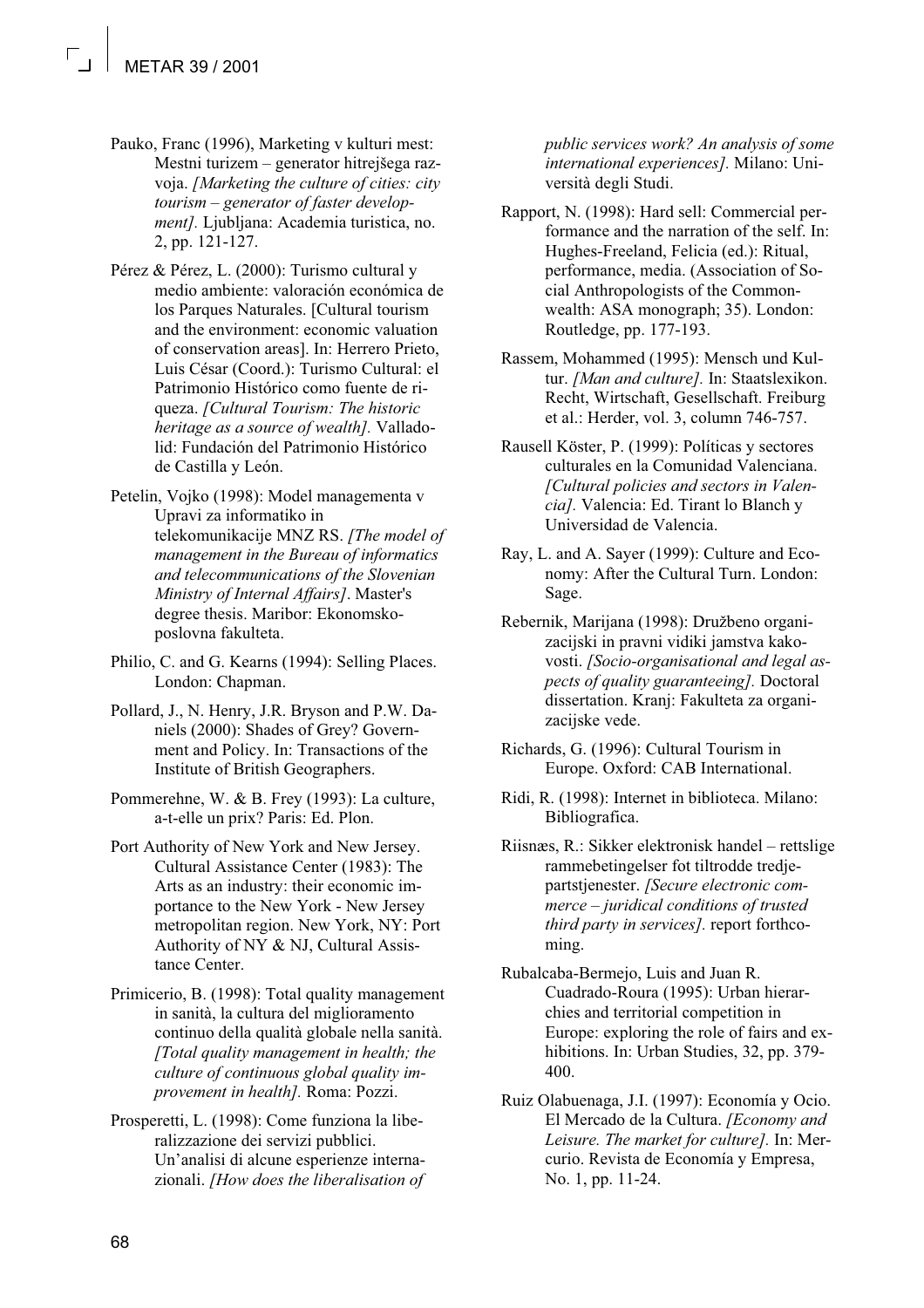- Schieffelin, E.L. (1998): Problematizing performance. In: Hughes-Freeland, Felicia (ed.): Ritual, performance, media. (Association of Social Anthropologists of the Commonwealth: ASA monograph; 35). London: Routledge, pp. 194-207.
- Schiemann, Sonja (1998): Model turističnega marketinga kulturnih dobrin v Sloveniji. *[The model of touristic marketing of cutural goods in Slovenia]*. Master's degree thesis. Maribor: Ekonomsko-poslovna fakulteta.
- Schoenberger, E. (1997): The Cultural Crisis of the Firm. Oxford: Blackwell.
- Selstad, T. (1999): Knowledge, innovation and institutions. A theoretical framework for regional case studies. NFR. Regional research program. Draft. Birmingham conference. March 2000.
- Shields, R. (1989): Social spatialization and the built environment: The West Edmonton Mall. In: Environment and Planning D, Society and Space, 7, pp. 147-64.
- Sidaway, J., J.R. Bryson and M. Pryke, M. (2000): Constructing knowledges of emerging markets: Geographies and Sociologies. Paper presented to the Global Conference on Economic Geography, Singapore, December 2000.
- Simonič, Janja (1999): Komuniciranje podjetja z nezadovoljnimi potrošniki. *[The firm's communication with dissatisfied customers].* Graduate thesis. Ljubljana: Fakulteta za družbene vede.
- Skår, M. & B. Tordsson (1997): Kulturminners betydning og verdi i reiselivsopplevelsen. *[The importance and value of cultural legacy for the tourism experience].* Bø: Telemarksforskning, Report 125/97.
- Sletvold, O. (1996): Viking Heritage. Contexts and Commodification. In: Robinson, N.M. et al. (eds.): Tourism and culture: Image, Identity and Marketing. Sunderland: Center for Travel and Tourism and Business Education Publishers, pp. 217-230.
- Sletvold, O. (1998): Viking heritage development. In: Asho, I.S. et al. (eds.): Dynamic

aspects of tourism development. Rovaniemi: Lapin Yliopisto.

- Smith, Adam (1776): Investigación de la naturaleza y causas de la riqueza de las naciones. An inquiry into the nature and causes of the wealth of nations. 1794 Spanish Edition, reproduced as a facsimile by the "Consejería de Educación y Cultura de la Junta de Castilla y León, Valladolid, 1996.
- Storper, M. (1995): The resurgence of regional economies, ten years later: the region as a nexus of untraded interdependencies. In: European Urban and Regional Studies, 2, pp. 191-221.
- Taubmann, Wolfgang und Fredo Behrens (1986): Wirtschaftliche Auswirkungen von Kulturangeboten in Bremen. *[Economic impacts of the arts sector in Bremen].* (Materialien und Manuskripte. Studiengang Geographie. Universität Bremen; 10). Bremen: Universität.
- Thrift, N. (1994): On the social and cultural determinants of international financial centres: the case of the City of London. In: Corbridge, S., R. Martin and N. Thrift (eds.): Money, Space and Power. Oxford, Blackwell.
- Thrift, N. and A. Leyshon (1992): In the wake of money: the city of London and the accumulation of value. In: Budd, L. and S. Whimster (eds.): Global Finance and Urban Living: A Study of Metropolitan Change. London: Routledge, pp. 282-311.
- Thrift, N. and K. Olds (1996): Refiguring the economic in economic geography. In: Progress in Human Geography, 20, pp. 311-37.
- Throsby, D. (1994): The Production and Consumption of the Arts: A View of Cultural Economics. In: Journal of Economic Literature, 32, pp. 1-29.
- Trdan Lavrenčič, Marija (1999): Über die Rolle der deutschen Sprache im slowenischen Tourismus. *[On the role of the German language in Slovenian tourism].* Conference paper, Turistične politike za jutri prispevek k strateškemu razvoju krajev, AIEST, 49th Congress, 28 August - 2 September, 1999, Portorož.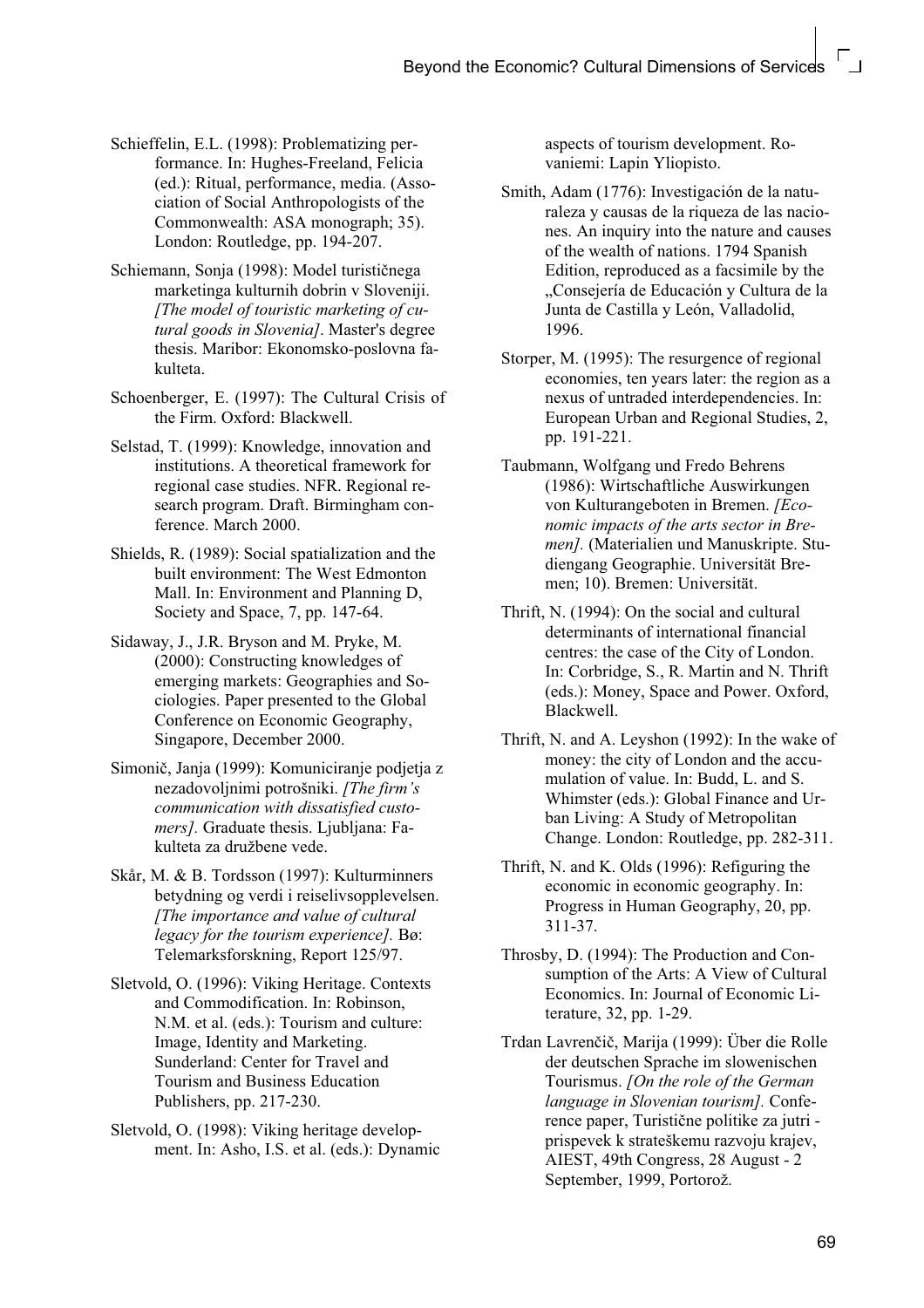- Tyler, M. and P. Abbott (1998): Chocs away: weight watching in the contemporary airline industry. In: Sociology, 32, pp. 433- 450.
- Ulset, S. (1997): Verdiskapende samtrafikkavtaler. Verdiskaping gjennom informasjons-og kommunikasjonsteknologi. *[Value creating agreements on joint traffic. Value added through information and communication technology].* Bergen: SNFreport 66/97.
- Urrutia, J. (1989): Economía de la Cultura. In: Economía Industrial, No. 267, pp. 25-44.
- Urry, J. (1990): The Tourist Gaze. London: Sage.
- Vaagland, J. & M. Vorkinn (1997): Kultur som reiselivsprodukt. *[Culture as a tourism product].* Lillehammer: East Norway Research Foundation, Report 23/97.
- Valotti, G. (1996): Imprese, istituzioni e regole nella produzione dei servizi di pubblica utilità: le condizioni per lo sviluppo della competitività. *[Firms, institutions and regulation of public service provision: the conditions for the development of competitiveness].* Milano: CIRIEC.
- Van Mannen, J. (1991): The Smile Factory: work at Disneyland. In: Frost, P.J., L.E. Moore, M.R. Louis, C.C. Lundberg and J. Martin (eds.): Reframing Organisational Culture. London: Sage, 58-76.
- Vavpetič, Aljaž (1999): Poslovna komunikacija kot funkcija uspeha. *[Business communication as a function of success]*. Gradual thesis. Portorož.
- Viken, A. & B. Kramvig (1997): Turisme som revaluering av kultur. *[Tourism as revaluation of culture].* In: Jacobsen, J.K. & A. Viken (eds.): Turisme som fenomen og næring. *[Tourism as phenomenon and industry]*. Oslo: Scandinavian University Press.

Viken, A. (2000) (ed.): Turisme. En postmoderne tradisjon. *[Tourism. A post modern tradition].* Oslo: Gyldendal Akademiske.

- Wagner, Gert (1999): Einige Bemerkungen zur Diskussion einer "Dienstleistungslücke" in (West)Deutschland. *[Some remarks on the "service gap" discussion in (West) Germany].* In: Arbeitsmarkt: Tagungsband zum Workshop des Arbeitskreises Berlin-Brandenburgischer Wirtschaftswissenschaftler im April 1998 in Berlin. (Beihefte der Konjunkturpolitik; 48). Berlin: Duncker & Humblot, pp. 77-92.
- Wellington C.A. and J.R. Bryson (2001): At Face Value? Image Consultancy, Emotional Labour and Professional Work. In: Sociology, forthcoming.
- Wimmer, Andreas (1996): Kultur. Zur Reformulierung eines sozialanthropologischen Grundbegriffs. *[Culture. Reformulation of a fundamental concept in Social Anthropology].* In: Kölner Zeitschrift für Soziologie und Sozialpsychologie, 48, pp. 401- 425.
- Zallo, R. (1995): Industrias y Políticas Culturales en España y País Vasco. *[Cultural industries and policies in Spain and the Basque Country].* Bilbao: Servicio Editorial de la Universidad del País Vasco.
- Zola, E. (1995) [1883]: The Ladies' Paradise. London: Oxford University Press.
- Zukin, S. (1991): Landscapes of Power: From Detroit to Disney World. Berkeley: University of California Press.
- Zukin, S. and P. DiMaggio (1990) (eds.): Structures of capital: the social organization of the economy. Cambridge: Cambridge University Press.
- Zukin, Sharon (1995): The Cultures of Cities. Oxford et al: Blackwell.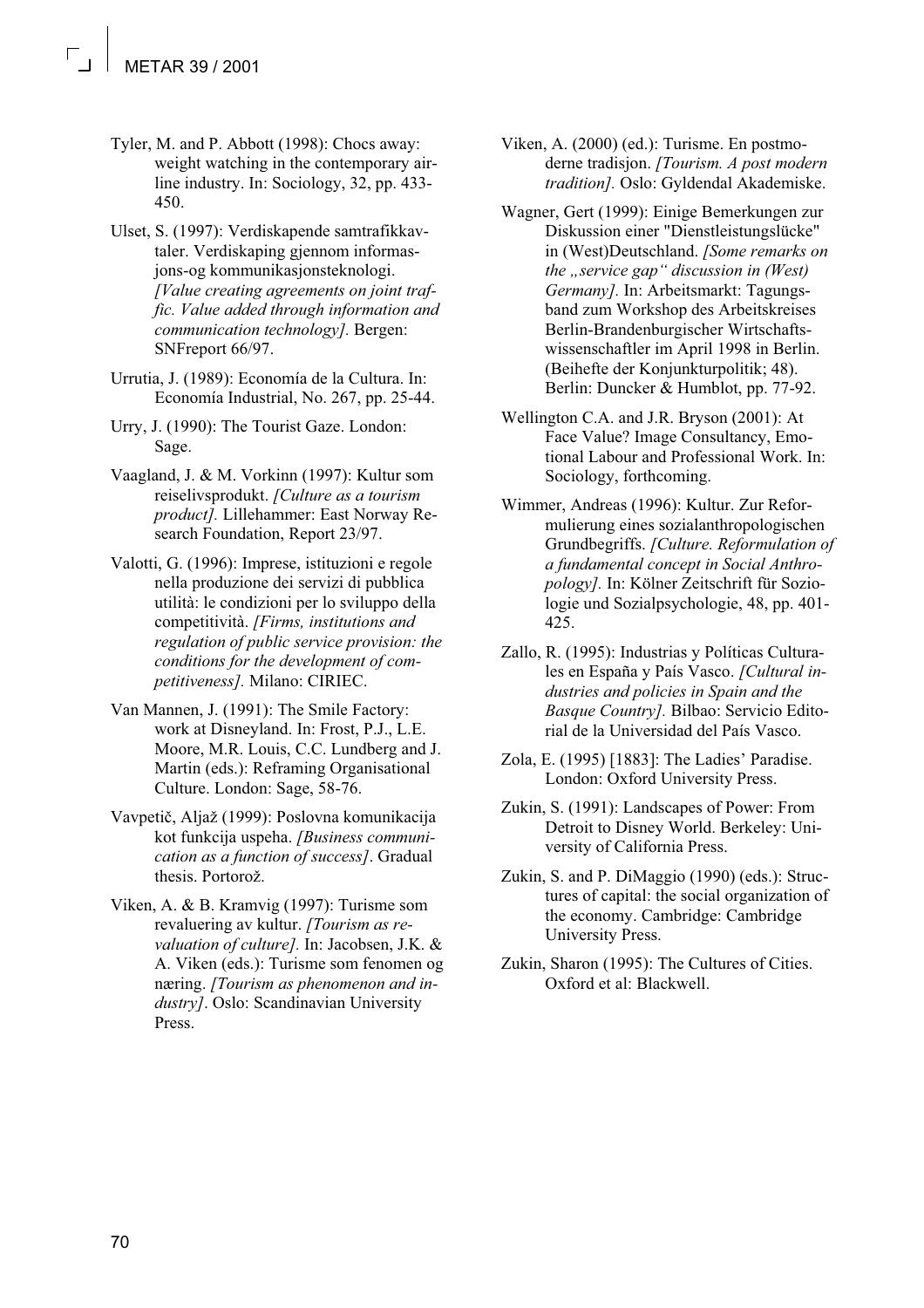### METAR – MANUSKRIPTE ZUR EMPIRISCHEN, THEORETISCHEN UND ANGEWANDTEN REGIONALFORSCHUNG

#### Herausgeber: **Prof. Dr. Gerhard Braun, Prof. Dr. Georg Kluczka**

Freie Universität Berlin, Institut für Geographische Wissenschaften Malteserstr. 74-100 12249 Berlin Tel. 030 / 838 70 201, 838 70 220 Fax 030 / 76706435, 76706436 Email: gbraun@geog.fu-berlin.de, kluczka@geog.fu-berlin.de

- Band 1: BRAUN, G.; N. KOPP; TH. SCHUMANN (1979): Einführung in Quantitative und Theoretische Geographie. 3. Aufl. 1980. DM 15.-- *vergriffen*
- Band 2: BRAUN, G. u.a. (1979): Statistische Methoden und SPSS mit Beispielen aus der Anthropogeographie und Physischen Geographie. DM 8.-- *vergriffen*
- Band 3: RAUCH, TH.; K. KOSCHATZKY (Hrsg.) (1979): Räumliche Entwicklungsprozesse in Tunesien. Ein Projektbericht. DM 10.--
- Band 4: BURGER, H.; G. JENTZSCH; TH. RAUCH (Hrsg.) (1980): Aspekte der Zukunftsforschung in den Geowissenschaften. DM 10.--
- Band 5: BAHRS-DISCHER, E. u.a. (1981): Berufsfeld des Diplom-Geographen. Versuch einer Analyse. DM 3.-- *vergriffen*
- Band 6: ARBEITSBEREICH TEAS (BRAUN, G. u.a.) (1981): Wahl-Atlas Berlin 1981. DM 18.-- Bestellung durch: Dietrich Reimer Verlag, Zimmerstr. 26-27, 10969 Berlin
- Band 7: BRAUN, G. (1983): Städtesysteme und Bevölkerungsentwicklung in Kanada. DM 8.-
- Band 8: SCOTT, J.W. (1986): Planungsideologien, Planungsorganisation und Suburbanisierung in den Stadtregionen San Francisco und München. DM 15.-
- Band 9: SCHULTZ, CH. (1987): Fremdenverkehrsverhalten in St. Peter-Ording. Ein Projektbericht. DM 8.-
- Band 10: SCHULTZ, CH. (1984): Orts- und Personenspezifische Determinanten intraurbaner kognitiver Distanz. DM 15.-
- Band 11: HOFFMANN, A. (1987): Ursachenanalyse des Wohnungsleerstandes in der Stadtrandsiedlung Heuberg in Eschwege. DM 15.-
- Band 12: KÄMMER, H.-J. (1987): Mensch und Siedlungsumwelt. *vergriffen*
- Band 13: TIEFELSDORF, Michael (1988): The Specification of the Nested Logit Model in Migration Research. A Reanalysis of an Interprovincial Canadian Migration Data Set. DM 12,-
- Band 14: BRAUN, Gerhard und Reiner SCHWARZ (Hrsg.) (1989): Theorie und Quantitative Methodik in der Geographie. Tagungsband Blaubeuren 1988. DM 18.-
- Band 15: BRAUN, Gerhard (1988): The Process of Multipolarization. DM 2.--
- Band 15a: BRAUN, Gerhard (1988): Theorie komplexer Ubergänge in städtischen Systemen. DM 4.--
- Band 15b: BRAUN, Gerhard and Alfred HECHT (1988): The Canadian Migration Scene: An Explanatory Geographical Analysis. DM 12,--